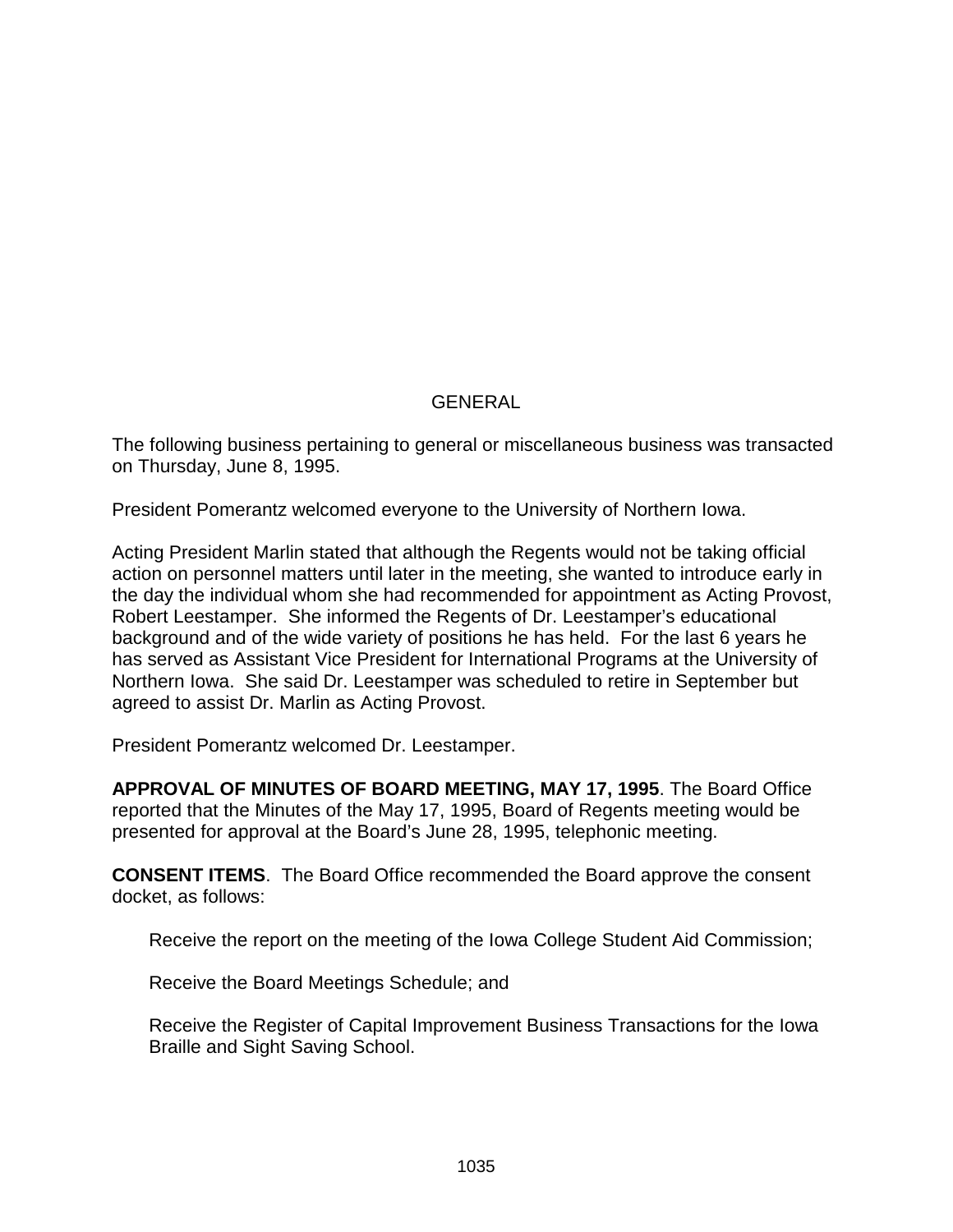ACTION: President Pomerantz stated the Board approved the consent docket, as presented, by general consent.

**PRELIMINARY GENERAL FUND OPERATING AND ATHLETIC BUDGETS FOR FISCAL YEAR 1996**. The Board Office recommended the Board (1) approve the FY 1996 preliminary general fund operating budgets for the Regent institutions as recommended in the institutional budget memorandums and (2) establish salaries of institutional heads for FY 1996.

The preliminary FY 1996 general fund operating budgets for the five Regent institutions totaled \$1.15 billion for FY 1996, an increase of 3.2 percent over the revised FY 1995 budgets. The funds were distributed among the institutions as follows:

| \$726,619,661   |
|-----------------|
| 316,403,801     |
| 100,542,000     |
| 6,945,560       |
| 3,898,069       |
| \$1,154,409,091 |
|                 |

The preliminary FY 1996 general fund operating budgets were prepared by the institutions based on the policy established in the Board's budget request to the General Assembly, salary policy as approved by the Board in May, and the Board and institutional strategic plans.

The FY 1996 budgets included \$20.4 million for strategic planning initiatives of the universities, which will be funded through increased State appropriations, other new revenues and reallocations.

FY 1996 State operating appropriations for the five Regent institutions, excluding tuition replacement, totaled \$553,945,482, an increase of 5.0 percent over FY 1995.

Tuition and fees revenues for FY 1996 were 3.5 percent higher than revised FY 1995 budget, based on the rate increase approved by the Board last fall and fall 1995 enrollment projections.

University of Iowa officials projected an enrollment increase, whereas Iowa State University and University of Northern Iowa officials projected enrollment decreases for fall 1995.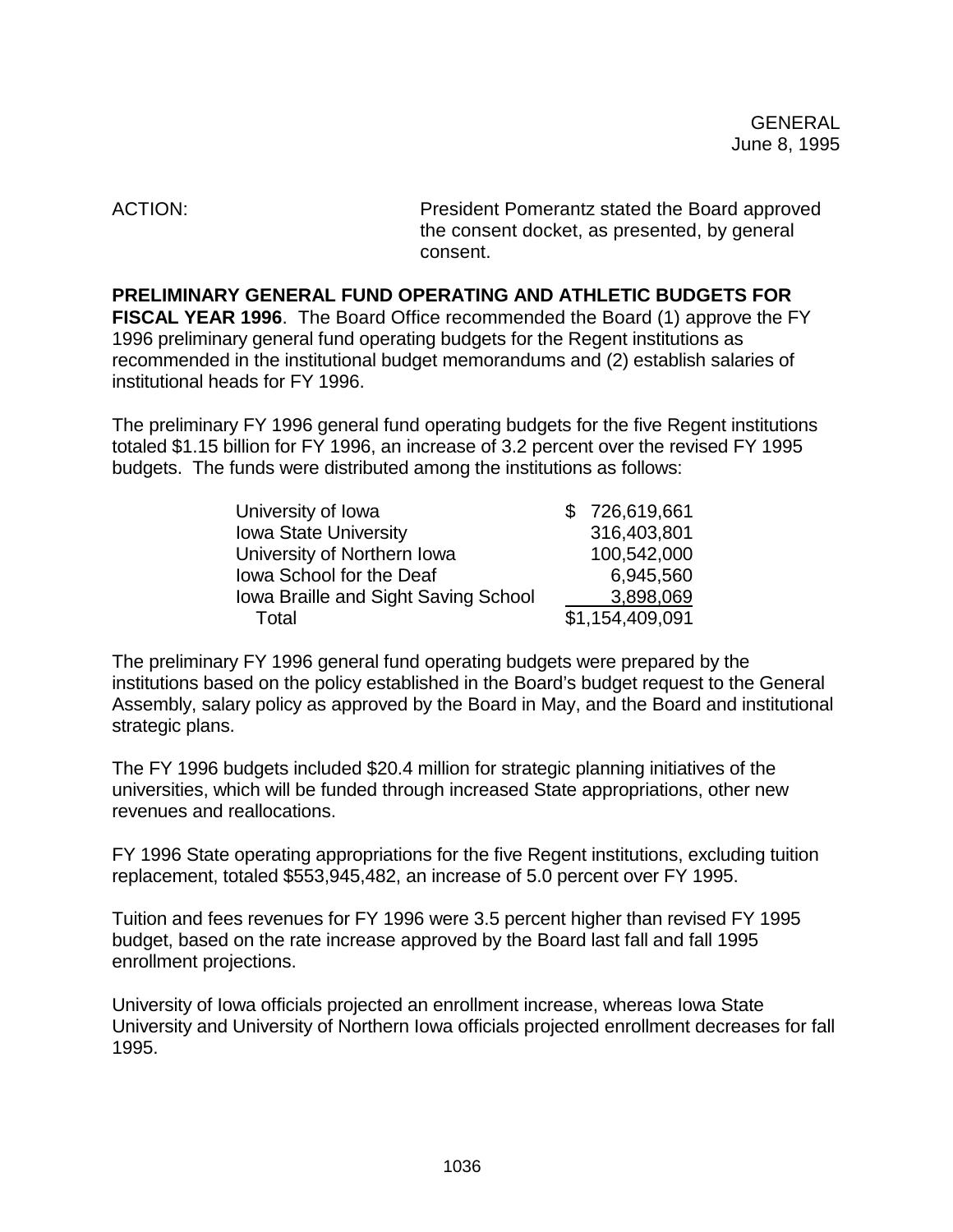Total salary expenditures were expected to grow 2.3 percent over the FY 1995 revised budget.

- o Net increases for faculty at the three universities will average 4.0 percent.
- o Faculty increases for the special schools average 4.0 percent, including a 2.5 percent base scale adjustment and a 1.5 percent step adjustment within the pay matrix.
- o Salary increases for professional & scientific staff average 4.0 percent and were based on performance.
- o Salary increases for merit staff covered by collective bargaining and supervisory merit staff included a 3.0 percent increase on July 1, 1995, and merit step increases for those eligible.
- o The salary increases as outlined above were offset by reductions of \$17.3 million in the Statewide Health Services budget units, resulting primarily from budget savings identified through operational benchmarking and restructuring.

The Regents' portion of salary adjustment appropriations was estimated at \$22.1 million less \$1 million resulting from savings from the buy down of State health insurance rates, a net \$21.1 million.

The Board approved the preliminary allocation of the salary appropriations at its May 1995 Board meeting; as of June 1, the final allocation by the Department of Management had not been made.

Building repair budgets increased to \$17.2 million, a 2.6 percent increase over the revised FY 1995 budget.

Library collections were augmented by approximately \$883,000, a 7.3 percent increase over the FY 1995 original budget. State appropriation funding would help offset inflationary increases for library materials at the three universities and support improvements to library operations and technology at the University of Iowa. The University of Iowa will reallocate revenues to fund additional library improvements.

Aid to students will grow \$1.3 million (3.9 percent) as a result of the tuition rate increase approved by the Board last fall.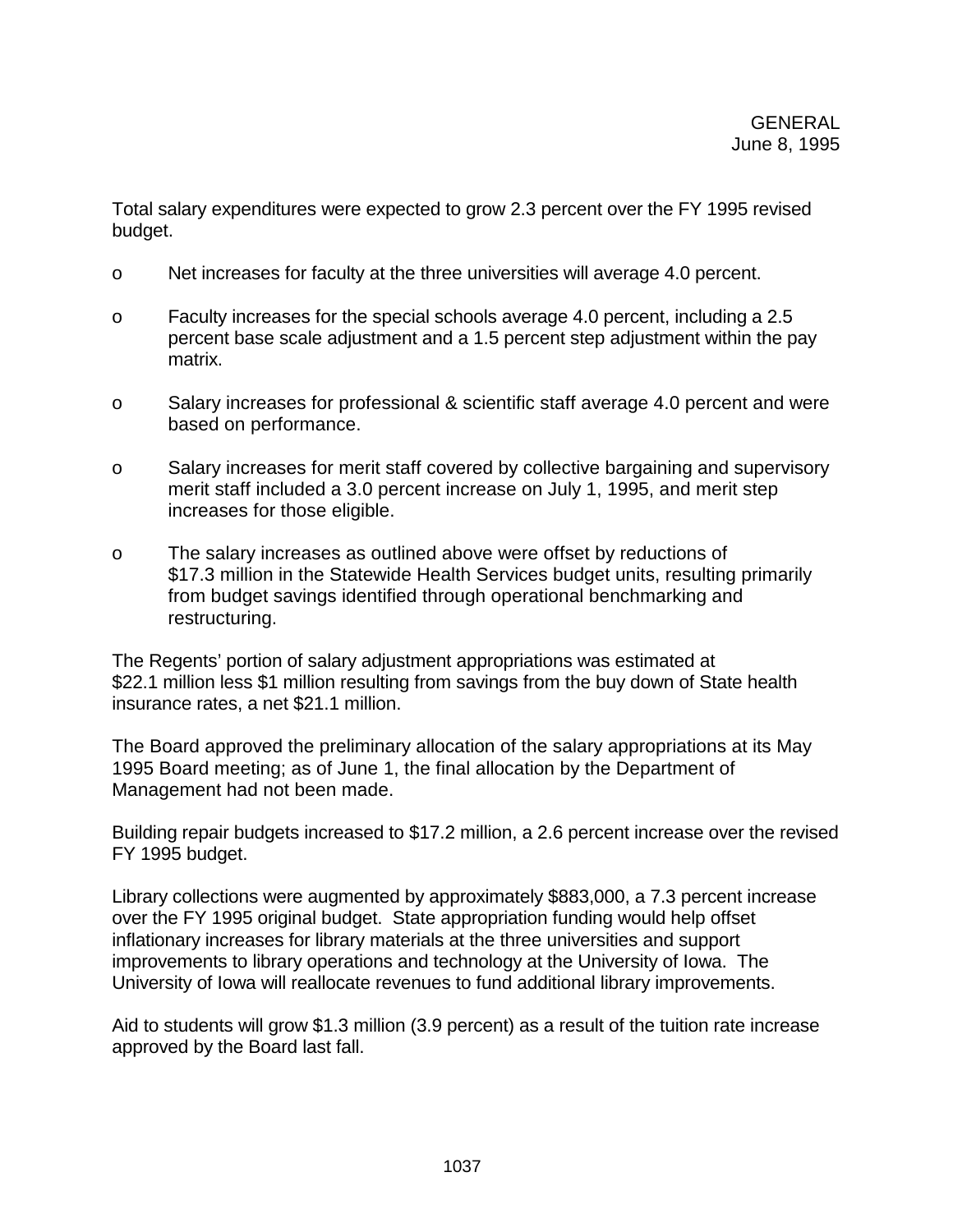Increased State appropriations would be utilized for the following programs at the Regent universities:

|            | <b>All Universities</b>                                                                                    |                                 |                               |
|------------|------------------------------------------------------------------------------------------------------------|---------------------------------|-------------------------------|
| Libraries  | Undergraduate Education/Retention<br><b>Opening New Buildings</b>                                          | \$906,762<br>634,441<br>224,000 |                               |
| <b>SUI</b> | <b>Graduate Student Assistance</b><br><b>Engineering Facilities Planning</b><br><b>Primary Health Care</b> | \$                              | 250,000<br>100,000<br>140,000 |
| <b>ISU</b> | Healthy Livestock for Iowa<br><b>NAFTA Support and Trade Summit</b>                                        |                                 | \$1,000,000<br>75,000         |
| <b>UNI</b> | <b>Education Development</b><br><b>Expand Industrial Technology</b>                                        | S                               | 178,784<br>150,000            |

New revenues from other sources of \$680,000 would be used to support the biosciences initiative at the University of Iowa. In addition, University of Iowa and Iowa State University officials identified \$6.9 million and \$4.1 million in reallocations, respectively, which would be used to fund strategic planning initiatives and mandatory cost increases.

The mandatory cost increases included library acquisitions, utilities, environmental regulatory compliance, opening new buildings and those related to the State Auditor. The funding for strategic planning initiatives was allocated in accordance with the Board's and institutional strategic plans.

University of Northern Iowa officials did not budget any major reallocations.

The FY 1996 preliminary budgets for the Iowa School for the Deaf and Iowa Braille and Sight Saving School represented increases of 3.5 percent and 2.3 percent over the FY 1995 revised budgets, respectively. The increases primarily would be used to fund salary increases.

FY 1996 increases allow purchase of one school bus for each school.

State appropriations for tuition replacement were \$27,400,000 for FY 1996, the amount currently estimated for full coverage of debt service for academic revenue bonds.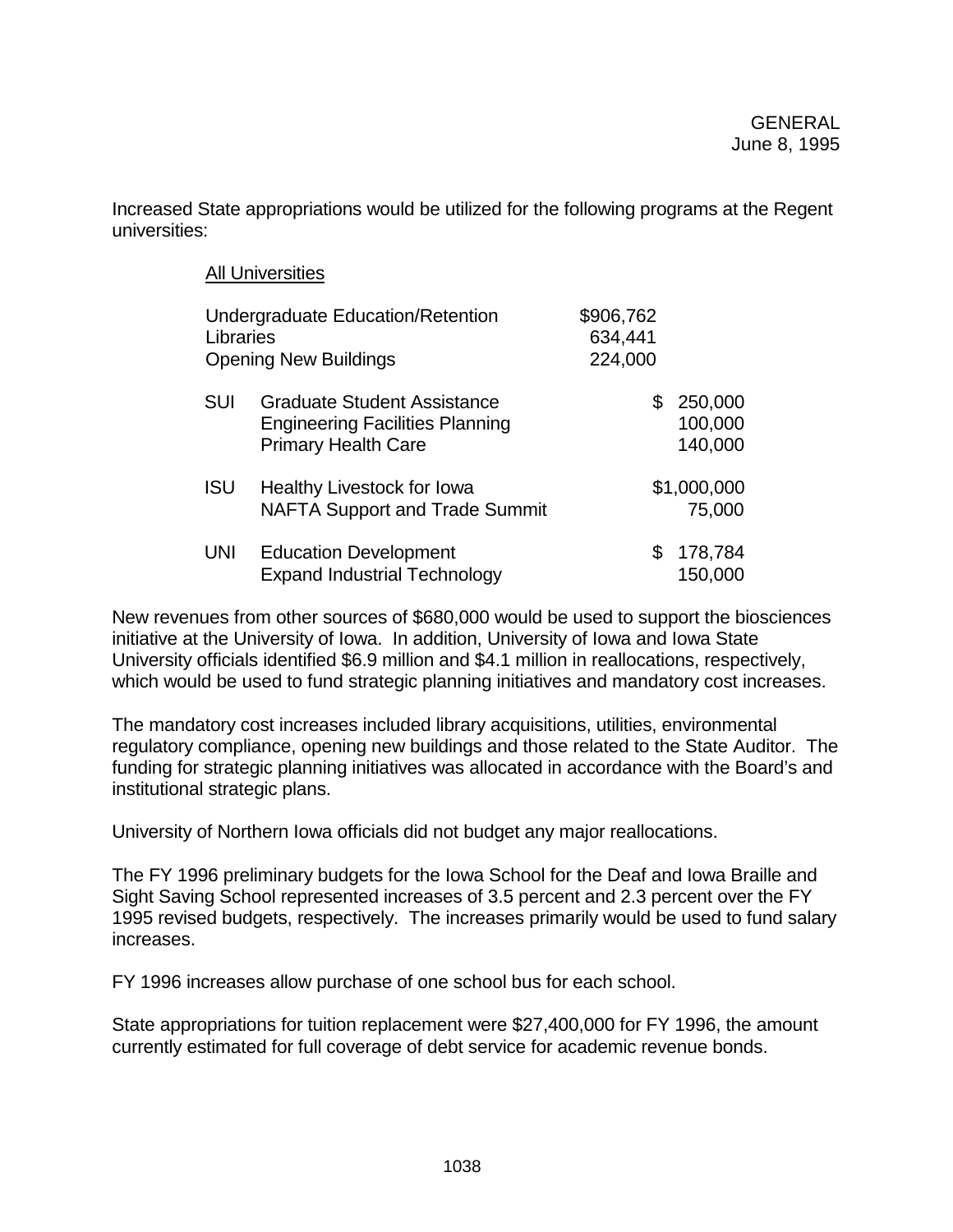State appropriations for regional study centers of \$302,327 included \$7,756 in additional appropriations for salaries; other components of the Iowa portion of the budgets remain unchanged.

The preliminary FY 1996 budget for Lakeside Laboratory was \$300,000; the current cost distribution of 50 percent University of Iowa, 30 percent Iowa State University, and 20 percent University of Northern Iowa reflected current funding considerations and anticipated future patterns for the laboratory's utilization.

Final FY 1996 budget presentations in July would include all funds.

Mr. Richey stated the preliminary budgets were based on appropriations and tuition policies, and included revised estimates of various revenue sources. The Regents received the full appropriation for tuition replacement. He noted that the new system of estimating the requirements of the debt service with the Department of Management and Legislative Fiscal Bureau seemed to have worked well. He said the budgets were very appropriate in the way they were supported compared to what was happening to institutions across the U.S. He asked that officials of each institution address the reallocations.

President Pomerantz reported that the Board was not prepared to take action on FY 1996 institutional salaries at this meeting.

President Pomerantz noted that there had been a great deal of effort put forward in this budgeting process. Some guiding principles were being addressed. If they move forward believing in the quality of the institutions and the commitment to quality, the budgets should reflect that philosophical backdrop. He cautioned that unless there was a significant level of reallocation of funds from marginal programs, the system will fail. Adding resources to the overall budget to deal with centers of excellence without addressing the issue of marginal programs, would not allow the institutions to achieve their goals. There are limited resources in the state of Iowa.

ACTION: President Pomerantz stated that the Board received the report, by general consent.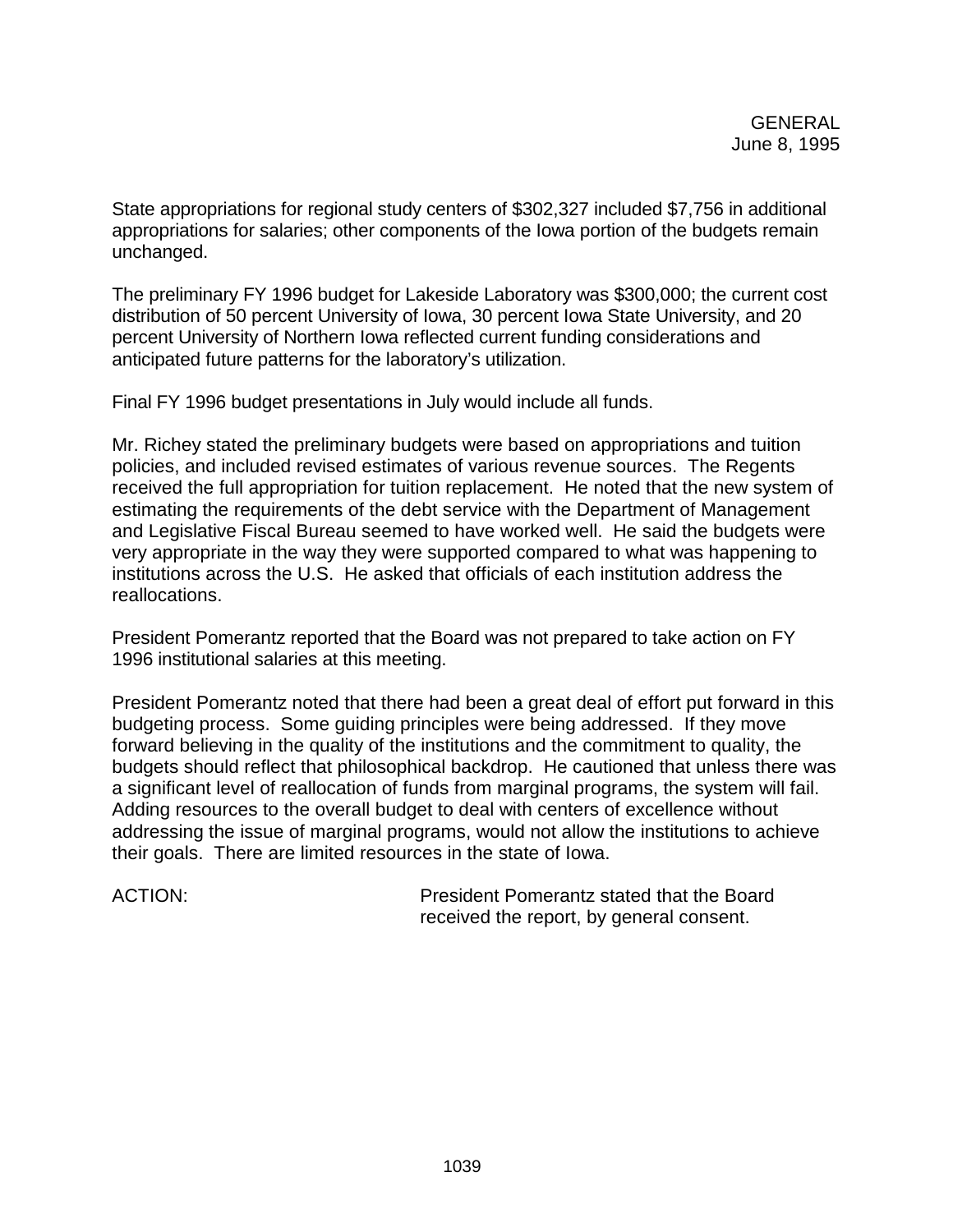(a) University of Iowa. The Board Office recommended the Board:

- (1) Approve the FY 1996 preliminary general operating budget for the University of Iowa in the amount of \$726,619,661.
- (2) Approve rate increases, effective July 1, 1995, for the University of Iowa Hospitals and Clinics (5 percent), Psychiatric Hospital (7 percent), Hospital School (7 percent), and Hygienic Laboratory (3 percent).
- (3) Approve a budget ceiling increase of \$1.2 million for the general educational fund for FY 1995.
- (4) Approve the change in fringe benefit policy that effective January 1, 1996, faculty or staff who wish to participate in the domestic partner programs at their own expense may choose from any of the university's health care options, as previously approved for Iowa State University.

The preliminary FY 1996 general fund operating budget for the University of Iowa of \$726,619,661 was 3.0 percent greater than the revised FY 1995 budget. The funds were distributed among budget units as follows:

| <b>General University</b>   | \$321,911,472 |
|-----------------------------|---------------|
| <b>University Hospital</b>  | 366,528,500   |
| <b>Psychiatric Hospital</b> | 16,073,400    |
| <b>Hospital School</b>      | 7,691,500     |
| Oakdale Campus              | 3,636,779     |
| <b>Hygienic Laboratory</b>  | 5,265,200     |
| <b>Family Practice</b>      | 2,082,666     |
| <b>SCHS</b>                 | 699,000       |
| <b>Special Purpose</b>      | 2,731,144     |
| Total                       | \$726,619,661 |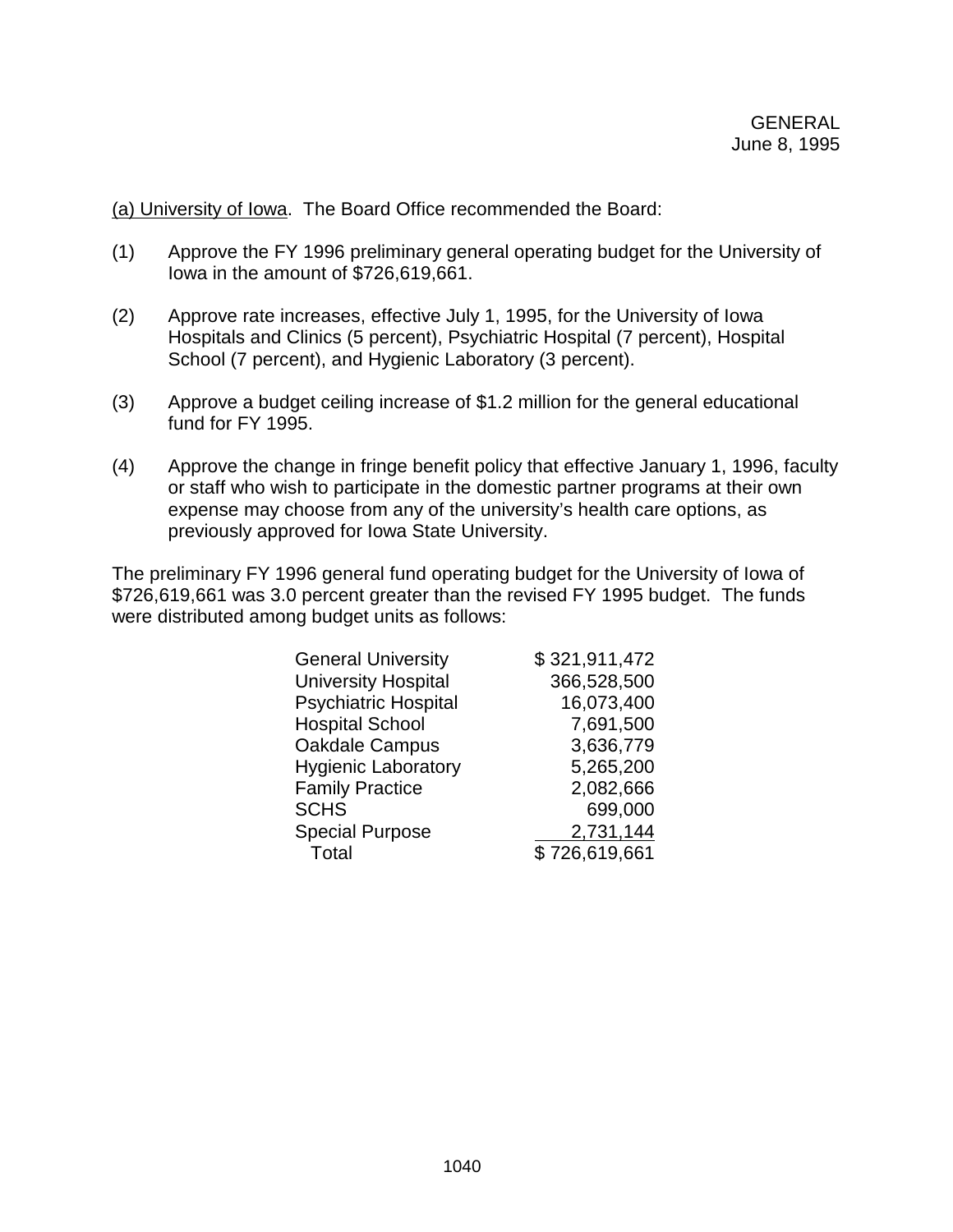GENERAL June 8, 1995

(Insert table; cut and paste)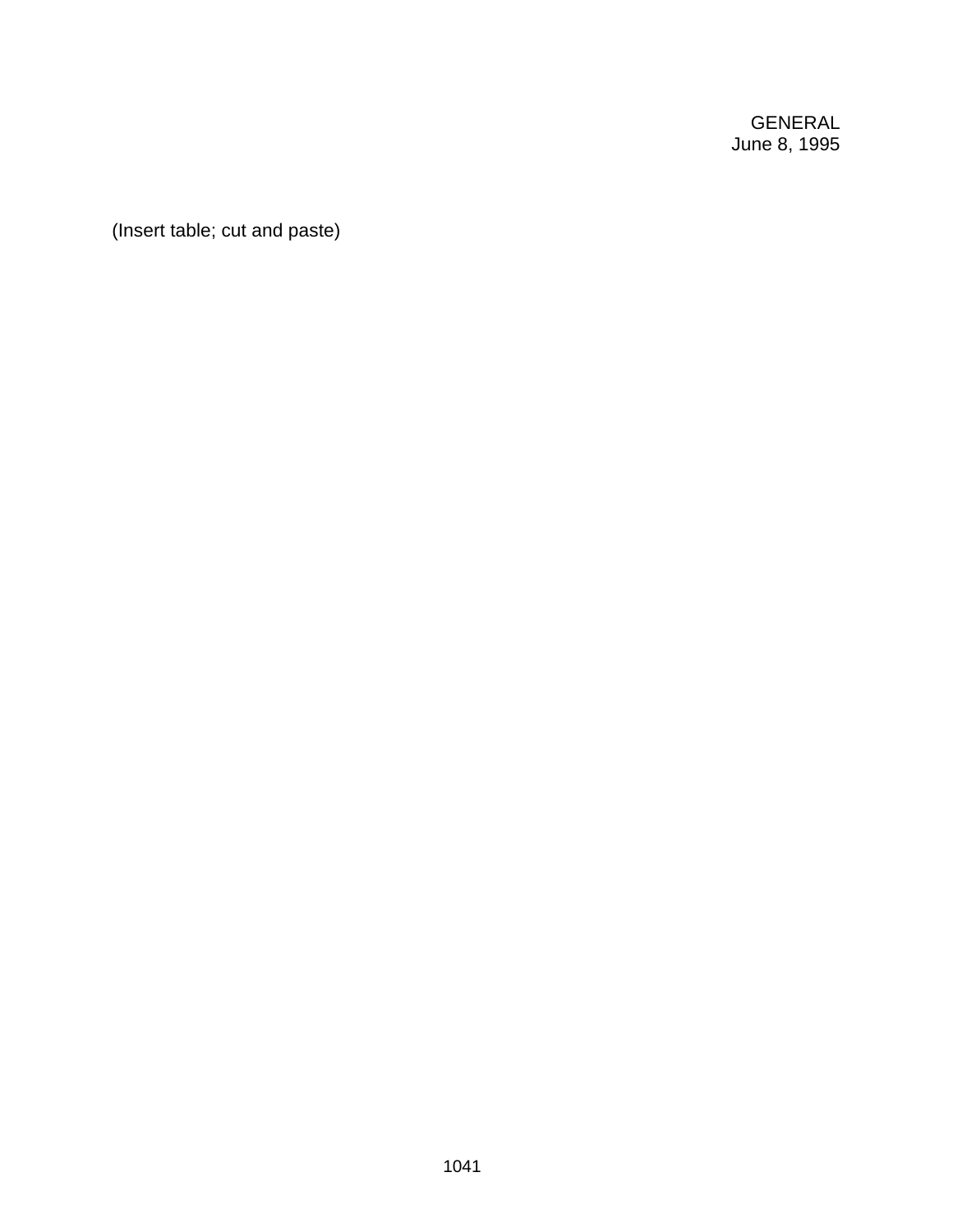The FY 1996 State appropriation of \$255,402,270 was 5.0 percent greater than FY 1995.

Salary increases would be allocated as follows:

- o Salary increases for faculty averaged 4.0 percent. Salary increases would be granted based on the quality of teaching, research and scholarship, and service.
- o Salary increases for clinical faculty in the College of Medicine were based on the Board policy approved in September 1994; the faculty clinician increases averaged 4.73 percent and were derived from earnings in the College of Medicine Family Practice Plan.
- o Salary increases for professional & scientific staff averaged 4.0 percent, and were based on merit and equity.
- o Salary increases for merit staff covered by collective bargaining and supervisory merit staff included a 3.0 percent increase on July 1, 1995, and merit step increases for those eligible.

# General Educational Fund

The FY 1996 preliminary general educational fund budget was \$321,911,472, which represented an increase of \$19.6 million (6.5 percent) over the original FY 1995 budget and \$17.7 million (5.8 percent) over the revised FY 1995 budget.

The general education fund State appropriation of \$201,436,563 represented an increase of \$10.5 million (5.5 percent) over FY 1995.

Projected revenue from tuition and fees for FY 1996 of \$97,594,909 represented an increase of \$6.7 million (7.3 percent) over the FY 1995 original budget and \$6.1 million (6.6 percent) over the FY 1995 revised budget.

Projected tuition revenues were based on the Board's general rate increases approved for the University of Iowa of 4.2 percent for resident students and 6.0 percent for nonresidents.

Fall 1995 student headcount enrollment was projected at 27,102, an increase of 384 over projected fall 1994 headcount enrollment and 170 over actual fall 1994 headcount enrollment.

Pharmacy and law surcharges were approved by the Board in October 1994.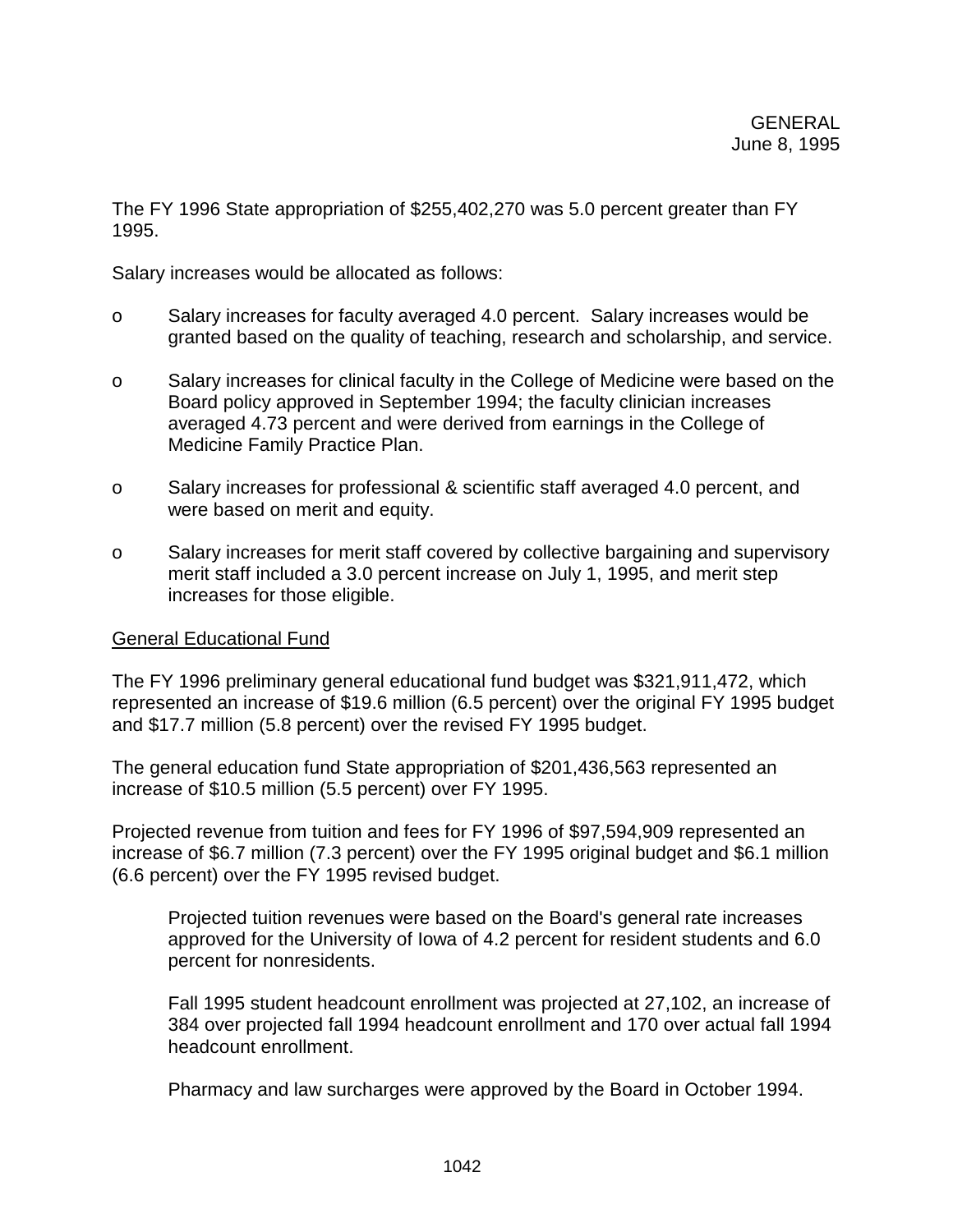Approximately \$1,001,440 would be set aside from the additional tuition revenues to augment student financial aid.

University officials were reviewing data that indicated the possibility of a marked enrollment increase and would apprise the Board of any revised projections when the final FY 1996 budget is presented to the Board in July.

General education fund indirect cost recoveries from sponsored research and other grant and contract activities were projected to be \$22,055,000 for FY 1996, which represented a \$2.1 million (10.2 percent) increase over the FY 1995 original budget and \$1.1 million (5.0 percent) increase over the FY 1995 revised budget.

Interest income revenues were projected to be \$750,000, which represented a \$450,000 (150 percent) increase over the original FY 1995 budget and a \$150,000 (25 percent) increase over the FY 1995 revised budget.

The FY 1996 budget reflected reallocations totaling \$6.9 million, which included:

- o The College of Business Administration would reallocate \$763,444 in faculty, graduate assistant, and merit staff salary and fringe benefit costs between departments in order to meet changing enrollment and other resource needs.
- o The College of Dentistry temporarily will reallocate salary moneys to important general expense needs.
- o The Division of Continuing Education will reallocate funds from general expense to professional & scientific staff salaries to support positions in the video center.
- o The College of Liberal Arts will continue its long-standing process of allocating new faculty lines on the basis of competitive proposals submitted annually by departments.
- o As part of a restructuring program and an effort to flatten its organizational structure, finance and university services eliminated positions which provided a source for reallocation.
- o The Health Protection Office expanded micromanagement activity over 40 radioactive waste streams, including grinding and disinfecting contaminated needles and sharps, resulting in the offset of a 50-100 percent price increase for disposal and an additional net savings of \$90,000 annually.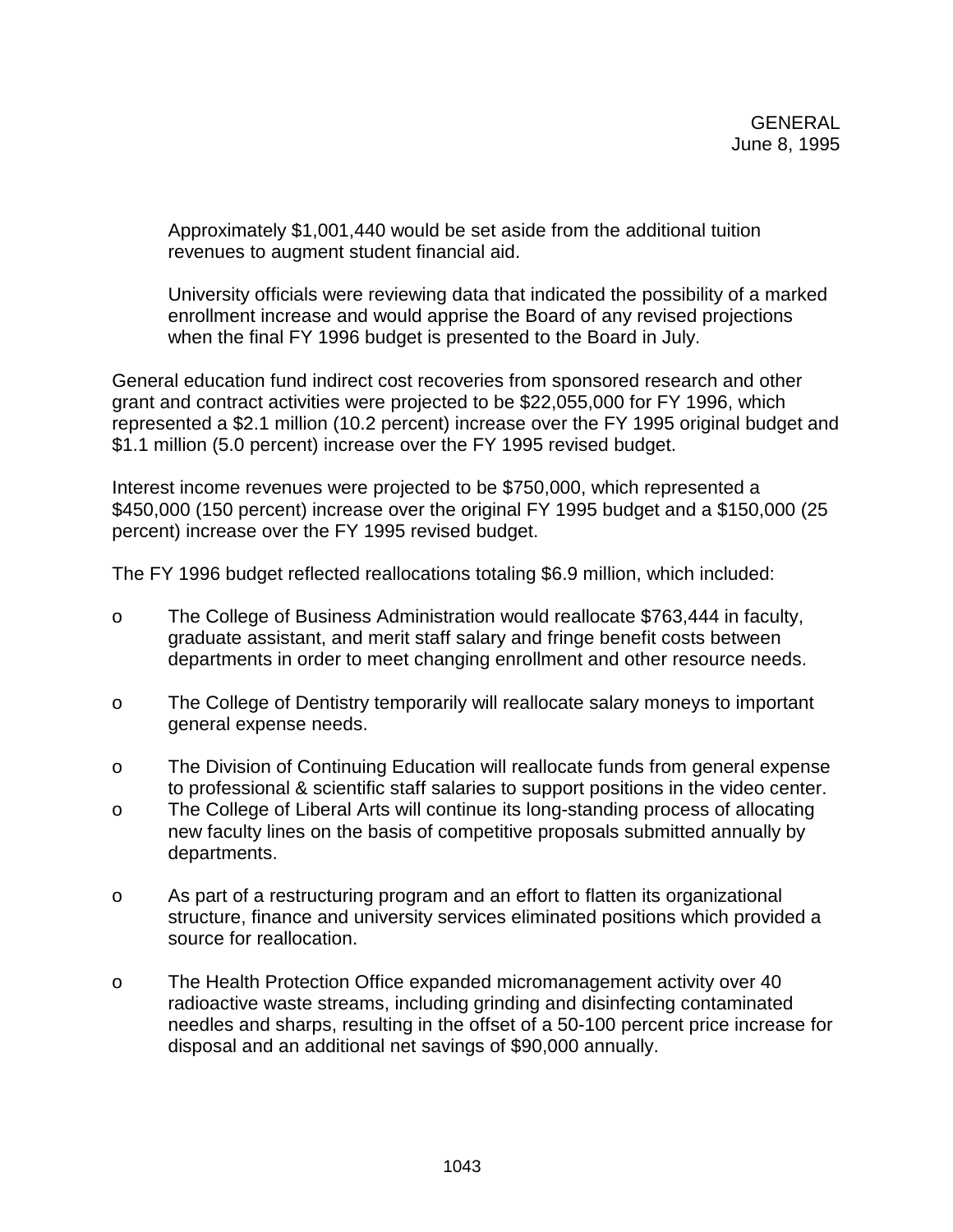- o The Office of the Provost would reallocate funds totaling \$479,506 to address the highest priority needs within the academic and student services units.
- o The Office of the Vice President for Research administers two funding blocks specifically designed for annual reallocation: the \$1 million grant match fund and the \$500,000 central investment fund for research enhancement.

The \$26.6 million new revenues and reallocations would be allocated for salary compensation increases (\$10 million), other unavoidable cost increases (\$2.0 million) and strategic planning initiatives (\$14.6 million).

Salary compensation increases of \$10.0 million would be allocated as previously outlined.

Other unavoidable cost increases (\$2.0 million) included utilities inflation (\$466,509), additional graduate assistant support and general education requirement class sections (\$532,574), library acquisitions (\$493,600) and environmental regulatory compliance (\$119,000).

The strategic planning initiatives (\$14.6 million) included:

- o Faculty hires and equipment purchases in support of the university's biosciences initiative (\$680,000);
- o Implementation of the highest priorities of the university's five-year plan to improve child care services for the university community (\$60,000);
- o Computing, including support of Information Technology Services' efforts to develop relational database models and client/server based approaches to institutional data access and purchase desktop computers for faculty (\$1,330,379);
- o Planning for the renovation of engineering facilities (\$100,000);
- o Support for the second year of a three-year program approved by the Board to increase graduate assistant stipends and health insurance (\$750,000); and
- o Support for the second year of the women's crew team (\$158,000).

The FY 1996 general university appropriation for primary health care was \$770,000, an increase of \$140,000 (22.2 percent).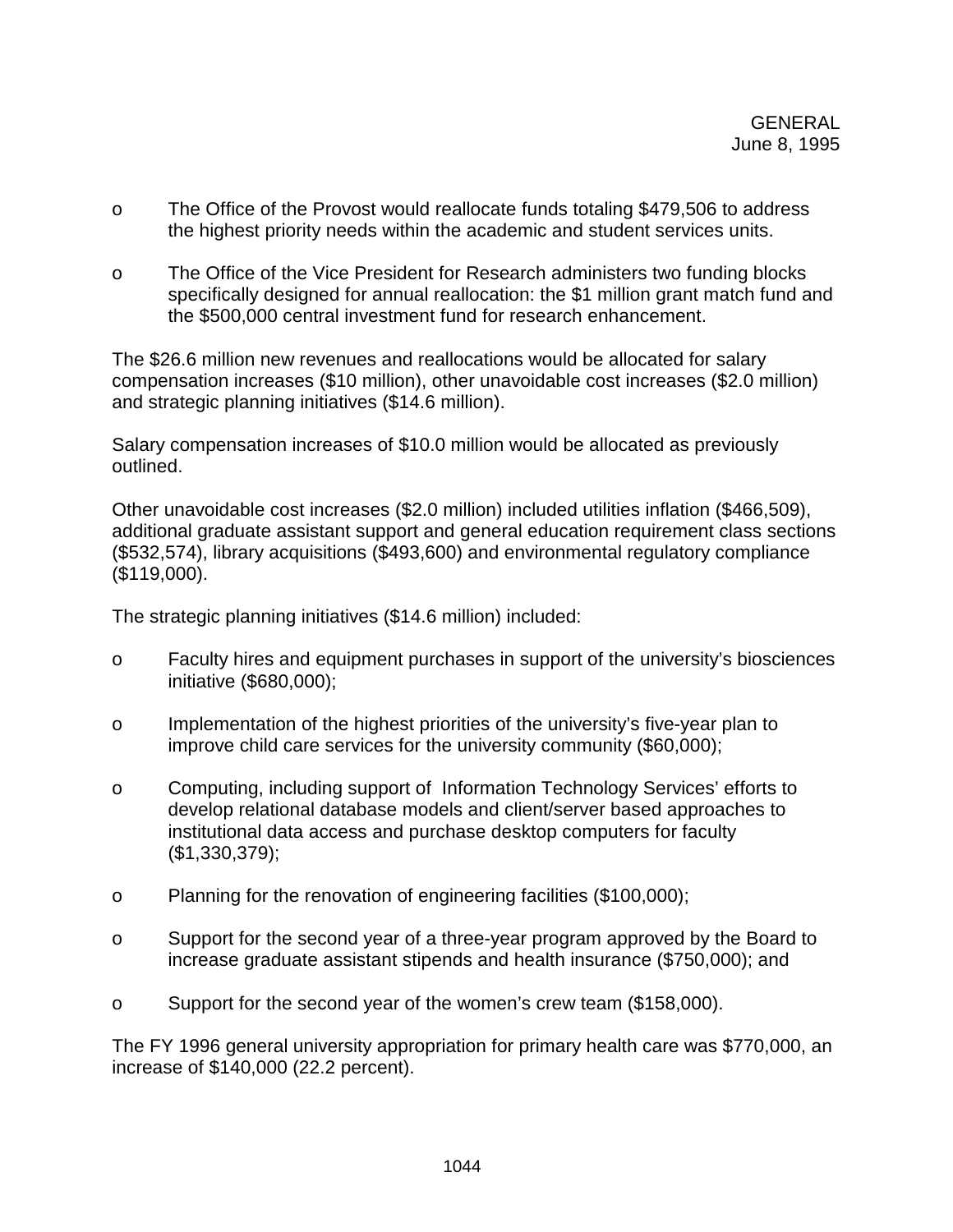- o University officials reported that \$52,500 of the additional funds would be utilized for the planning and design of the Iowa dentist database component of the Iowa health professions inventory.
- o University officials reported that \$87,500 of the additional funds would be utilized for support of the integrated health professions education pilot project undertaken in FY 1995 in the Waterloo/Independence area, including the expansion to the Mason City site, administrative data/information support, and general expenses.

## University of Iowa Hospitals and Clinics

The preliminary FY 1996 general fund budget for the University of Iowa Hospitals and Clinics was \$366,528,500, which represented a \$2.7 million increase (0.7 percent) over FY 1995. University of Iowa Hospitals and Clinics' FY 1996 budget was prepared in accordance with its strategic plan; University of Iowa Hospitals and Clinics officials were in the process of updating this plan.

The State appropriation of \$29,401,487 represented an increase of \$678,928 (2.4 percent) over FY 1995. State appropriations represented 8.0 percent of University Hospitals' FY 1996 revenue.

Based on anticipated levels of patient service and the projected indigent patient census for FY 1995, the indigent patient census in FY 1996 would utilize approximately a 10.9 percent proportion of the FY 1996 operating budget versus the 8.0 percent of the operating budget supported from appropriated funds.

University of Iowa Hospitals and Clinics officials requested Board approval of a five percent rate increase, to be effective July 1, 1995. Without the proposed rate increase, combined sales and services revenue reductions and increased expenditures would result in a 10 percent shortfall.

- o FY 1996 revenues were projected to be reduced \$8,926,000 (2.6 percent) from FY 1995 as a result of anticipated decreases in acute inpatient admissions and patient days, which would be partially offset by growth in ambulatory patient clinic visits.
- o FY 1995 revenues included reimbursements of \$4,197,000 (1.3 percent of total sales and service revenues) received from Medicare in FY 1995 for prior years' cost report settlements, which would not recur in FY 1996.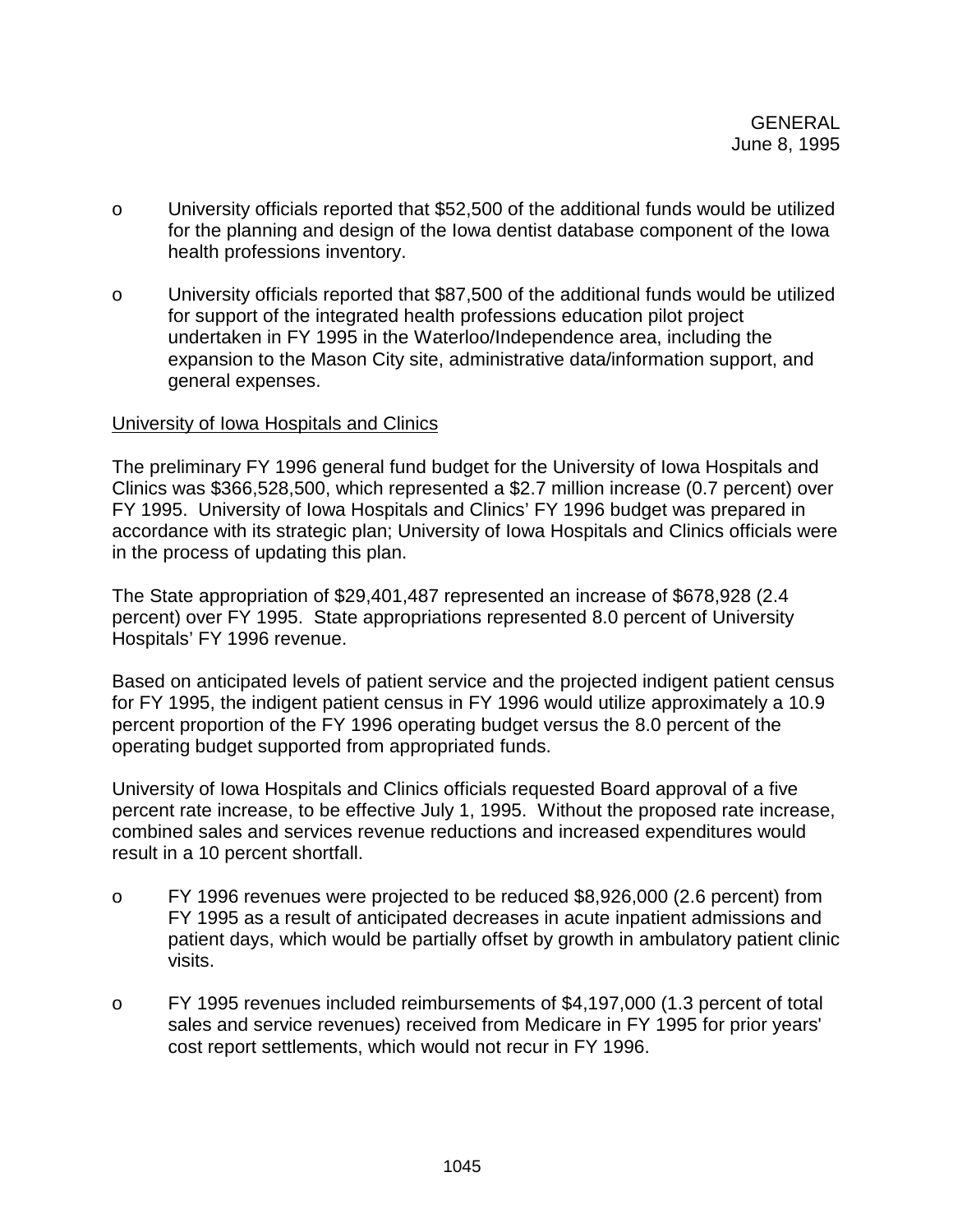- o FY 1996 sales and service revenues were projected to incur a net reduction of \$1,707,000 (0.5 percent) of Medicare and Medicaid program revenues due to decreases in reimbursements for Indirect Medical Education (IME) allowances which were anticipated to be only partially offset by moderate inflationary allowance increases in their base reimbursements.
- o Salary increases of \$9.9 million would be funded from State appropriations (\$678,928) and sales and services revenues (\$9,206,572).
- o Inflationary costs (\$6,409,100), supplies and services (\$2,283,000), utilities costs (\$1,258,800) and opening new buildings (\$814,400) would be funded from additional sales and services revenues, reimbursable indirect costs and other income.

University of Iowa Hospitals and Clinics officials proposed to accommodate approximately one-half of the 10 percent shortfall through the proposed five percent rate increase and the remaining one-half through managing value initiatives.

University of Iowa Hospitals and Clinics' rates of charge have increased moderately during the ten-year period from 1986 through 1996, averaging 3.5 percent annually and including three years without a rate increase. For the ten-year period, UIHC has kept its rate increases almost 50 percent below the national average. The cumulative increases in UIHC's charges over this ten-year period were less than the cumulative increases in the Consumer Price Index.

As discussed in UIHC's quarterly report presented to the Board at its April 1995 meeting, given the increasingly price-competitive environment and the growth of managed care penetration in Iowa's health market, it has become incumbent on UIHC to develop a program to manage value.

Use of the MECCON/PEER operational benchmarking service and restructuring of operations identified expense budget growth curtailment opportunities totaling \$14,959,000.

- o Consolidation of twenty-four laboratory units into seven and other Department of Pathology restructuring; similar expense curtailment actions in other diagnostic services including radiology; and cost reduction in professional services such as pharmacy (\$6,798,000).
- o Consolidation of nine operational nursing divisions into five; position reclassifications and eliminations, and reduced utilization of hourly wage staff and overtime; and curtailment of purchased supplies and services (\$8,461,000).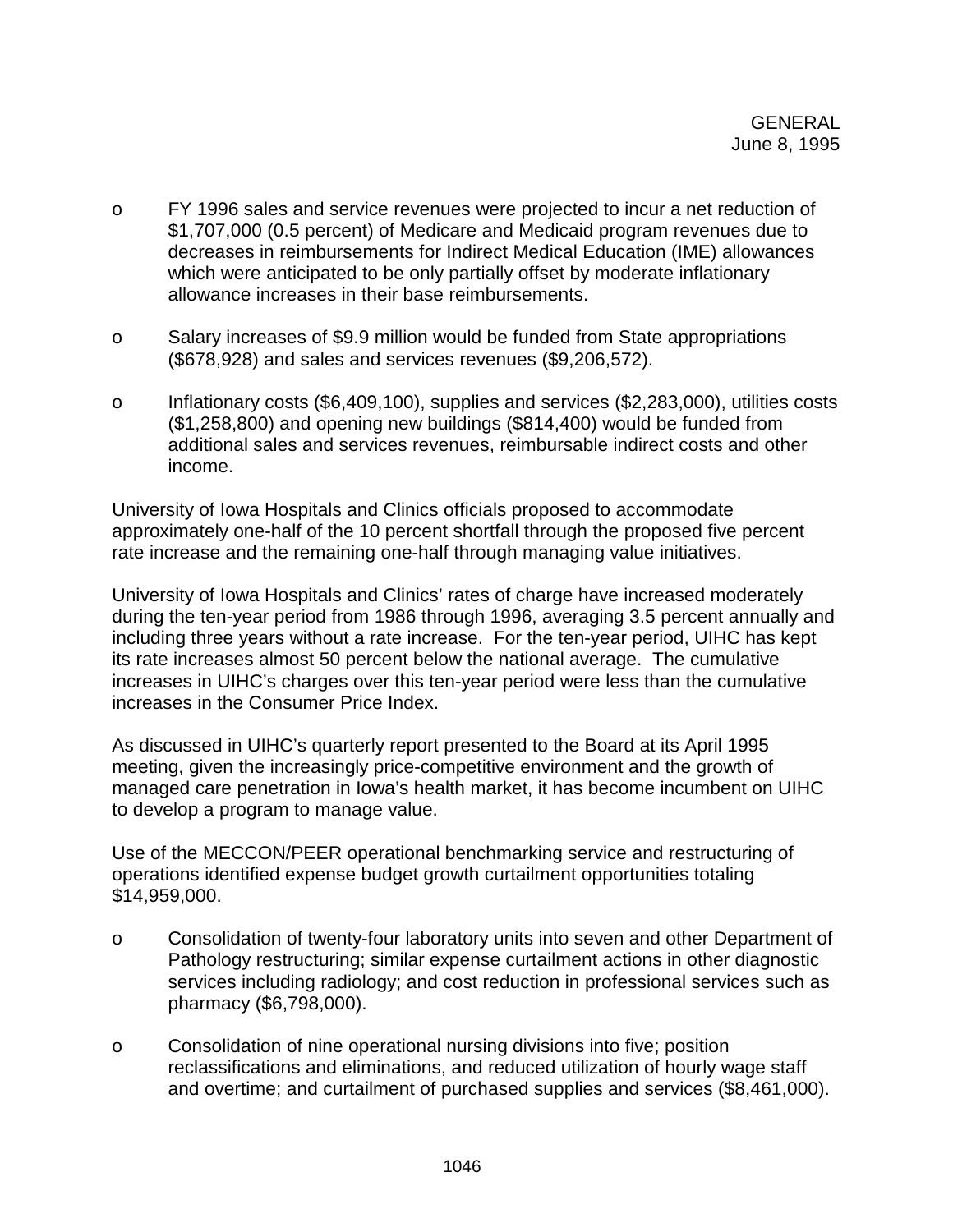- o Utilization of UHC and other aggregate bid/sequenced delivery purchasing programs, enhancements in data processing capabilities and introduction of other technological advances coupled with organizational and operational restructuring to reduce general expenses and eliminate positions and reclassify others (\$2,700,000).
- o Less non-recurring payments to College of Medicine funded from recurring budget savings (\$3,000,000).

Historically the UIHC has provided support to the College of Medicine's (COM) clinical departments, including the COM's Faculty Practice Plan (FPP), for activities which are of a mutual benefit to the UIHC.

The FY 1996 ongoing support of the COM totaling \$45,563,100 reflected the reduction of a non-recurring special transfer payment of \$3,000,000 made in FY 1995. However, UIHC officials cautioned that in the event of unforeseen circumstances such as further reduced service volume or major constriction of payments by payors such as the Federal Medicare or State Medicaid programs, it would at that time seek Board considerations of these factors and the related budgetary impact.

# Psychiatric Hospital

The preliminary FY 1996 general fund budget for the Psychiatric Hospital was \$16,073,400, which represented a 0.74 percent increase over FY 1995.

The State appropriation of \$7,213,566 represented an increase of \$219,256 (3.1 percent) over FY 1995. State appropriations represented 44.9 percent of the Psychiatric Hospital's FY 1996 revenue.

UIHC officials requested Board approval of a seven percent rate increase for the Psychiatric Hospital, to be effective July 1, 1995.

Salary increases of \$586,500 would be funded from State appropriations (\$219,256) and sales and services revenues (\$367,244).

Increased general inflation and utilities costs (\$156,300) would be funded from additional sales and services revenues.

Expense budget curtailment opportunities identified by operational benchmarking and restructuring total \$624,800.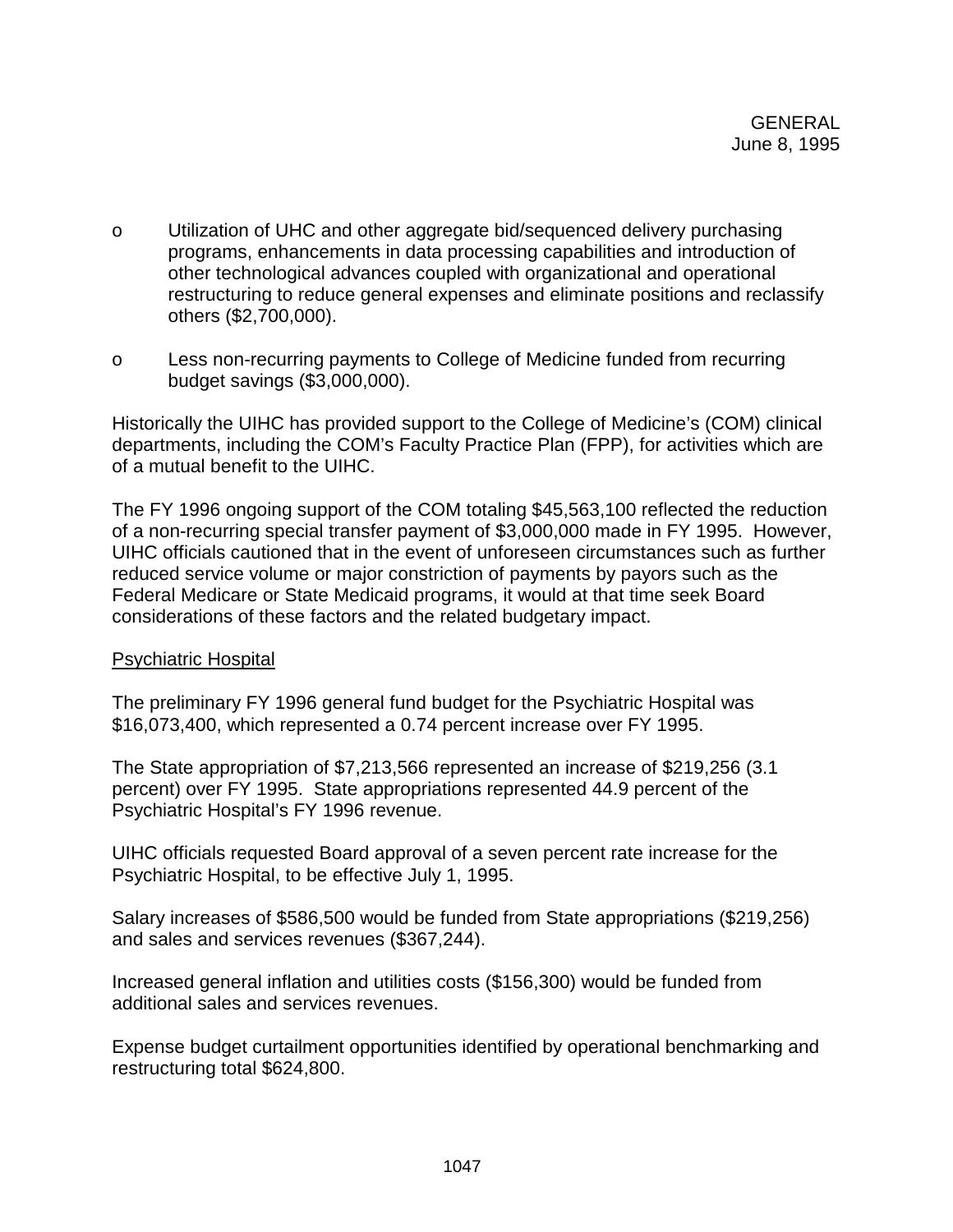- o Consolidation of the psychiatric nursing division with another nursing division through consolidation of their leadership staffs and other position changes; reduced utilization of hourly wage staff and overtime; and curtailment of purchased supplies and services (\$389,800).
- o Restructuring and position changes in other diagnostic, professional and clinical services (\$235,000).

A significant decrease in reimbursement levels due to managed care contracting was anticipated. Anticipated reimbursement revenues for services provided to Iowa Medicaid patients recently covered by DHS' contract with the managed care company, MEDCO, would be reduced by \$536,500 in 1994-95 dollars. This figure did not reflect the anticipated reduction in reimbursement revenues due to utilization reductions which were likely to occur in FY 1996.

## University Hospital School

The preliminary FY 1996 general fund budget for the University Hospital School was \$7,691,500, which represented a 2.7 percent increase over FY 1995.

The State appropriation of \$5,914,972 represented an increase of \$250,516 (4.4 percent) over FY 1995. State appropriations represented 76.9 percent of the Hospital School's FY 1996 revenues.

UIHC officials requested Board approval of a seven percent increase for the University Hospital School, to be effective July 1, 1995.

Salary increases of \$296,100 would be funded from State appropriations (\$250,516) and sales and services revenues (\$45,584).

Increased costs for general inflation, net utility savings, of \$28,900 would be funded from additional reimbursable indirect costs and sales and services revenues.

Expense budget curtailment opportunities identified by operational benchmarking and restructuring totaled \$125,000.

- o Consolidation of nursing leadership staff responsibilities and other position changes; reduced utilization of hourly wage staff and overtime; and curtailment of purchased supplies and services (\$50,000).
- o Restructuring and position changes in other diagnostic, professional and clinical services (\$50,000).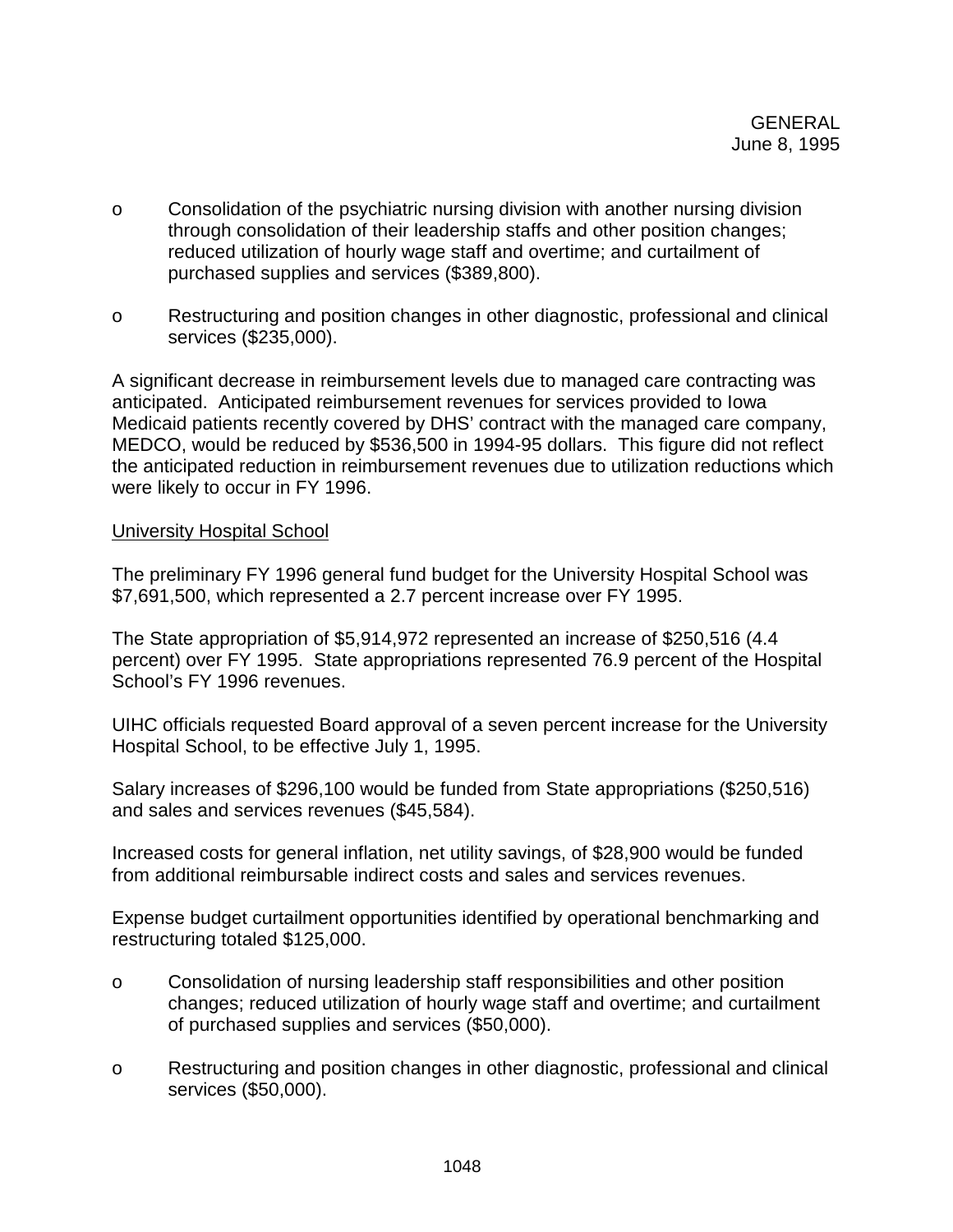o Administrative, environmental, material and other support services (\$25,000).

Managed care "price" reductions and reductions in reimbursement revenues due to utilization reductions would likely occur, resulting in decreased reimbursement revenues for services by \$180,000 in 1994-95 dollars

### Oakdale Campus

The preliminary FY 1996 general fund budget for the Oakdale Campus was \$3,636,779, which represented a 3.4 percent increase over the original FY 1995 budget and a 0.6 percent increase over the revised FY 1995 budget.

The State appropriation of \$2,886,779 represented an increase of \$55,761 (2.0 percent) over FY 1995. The increase in State appropriations would be used to fund the cost of salary adjustments.

Increases in supply and utilities costs would be funded through reallocations and other revenue sources.

The additional costs assumed by the Oakdale Campus without equivalent additional appropriations reflected increased efficiency in the operation of the campus.

### University Hygienic Laboratory

The preliminary FY 1996 general fund budget for the University Hygienic Laboratory was \$5,265,200, which represented a 4.1 percent increase over FY 1995.

The State appropriation of \$3,293,934 represented an increase of \$155,700 (5.0 percent) over FY 1995. State appropriations represented 62.6 percent of the Hygienic Laboratory's FY 1996 revenues.

UIHC officials requested Board approval of a three percent rate increase for the University Hygienic Laboratory, to be effective July 1, 1995, to cover inflationary and salary increase costs. Salary increases of \$179,600 would be funded from State appropriations (\$155,700) and sales and services revenues (\$23,900).

Inflationary increases of \$29,500 would be funded from sales and services revenues.

# Family Practice Program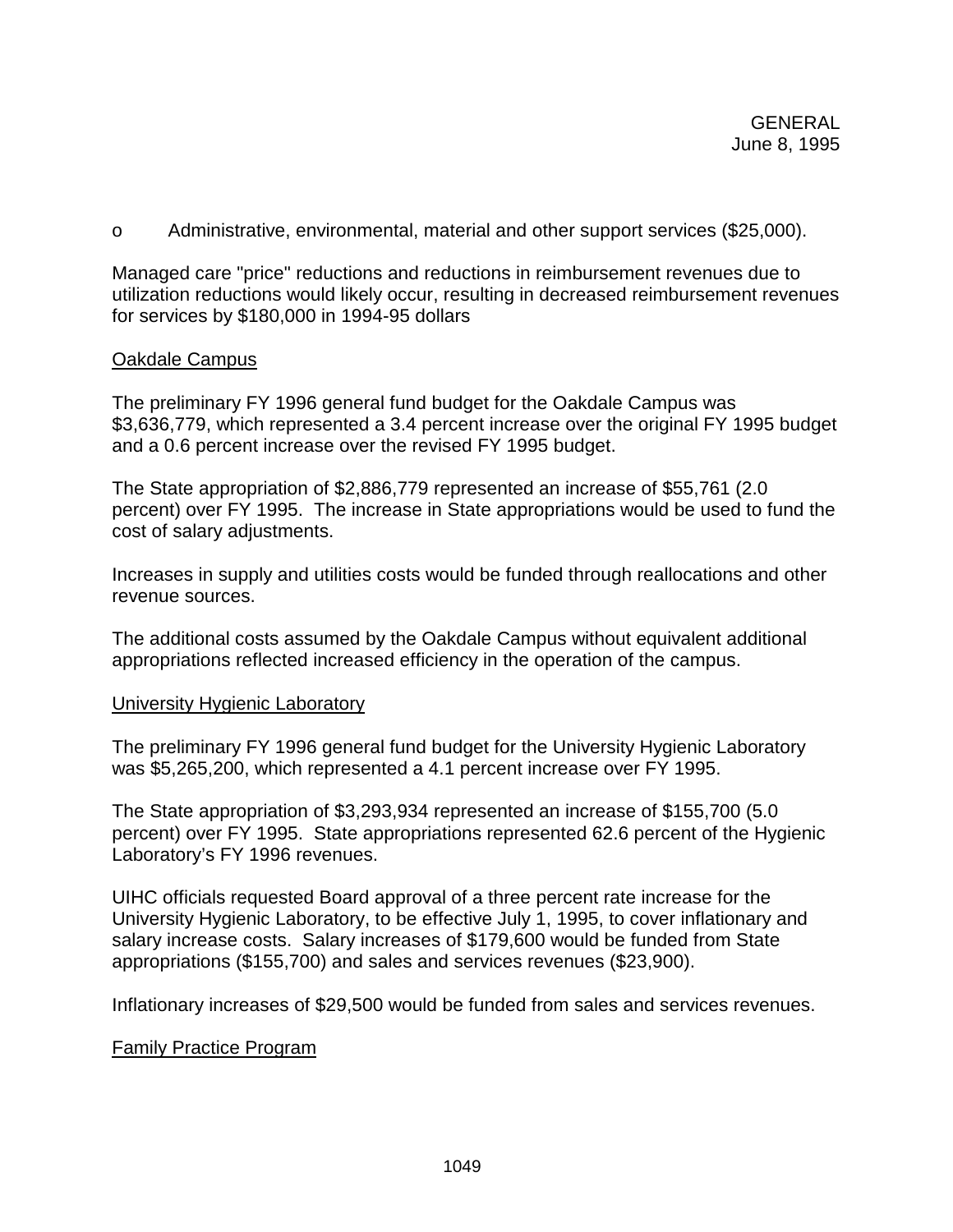The preliminary FY 1996 general fund budget for the Family Practice Program was \$2,082,666, which represented an 11.8 percent increase over the FY 1995 revised budget.

State appropriations fund \$2,059,666 of the FY 1996 Family Practice Program general fund, and represented a \$219,042 (11.9 percent) increase over FY 1995.

Salary increases of \$70,042 would be funded from the increase in State appropriations.

New appropriations of \$149,000 would be used to expand the program to an aggregate enrollment of 181 family practice residents for FY 1996.

Eighty percent of the appropriated funds would be spent in community-based family physician training programs consistent with statutory requirements and twenty percent would be spent on university-sponsored activities in support of the community-based training programs.

## Specialized Child Health Services - Cancer, Hemophilia, High Risk Infant Program

The preliminary FY 1996 general fund budget for Specialized Child Health Services (SCHS) - Cancer, Hemophilia, High Risk Infant Program was \$699,000, which represented a 3.6 percent increase over FY 1995.

The State appropriation of \$464,159 represented an increase of \$23,342 or 5.3 percent over FY 1995.

Other income of \$88,902, the amount budgeted in FY 1995, was anticipated from the Department of Pediatrics and UIHC.

Salary increases of \$23,400 would be funded from State appropriations (\$23,342) and Federal support (\$58).

Another program of the SCHS, Mobile and Regional Clinics, receives an appropriation through the Department of Health and subsequently contracts with the UIHC for the operation of the clinics.

### Special Purpose Appropriations

The preliminary FY 1996 general fund budget for the special purpose appropriations was \$2,731,144, which represented an increase of \$177,947 (7.0 percent) over FY 1995.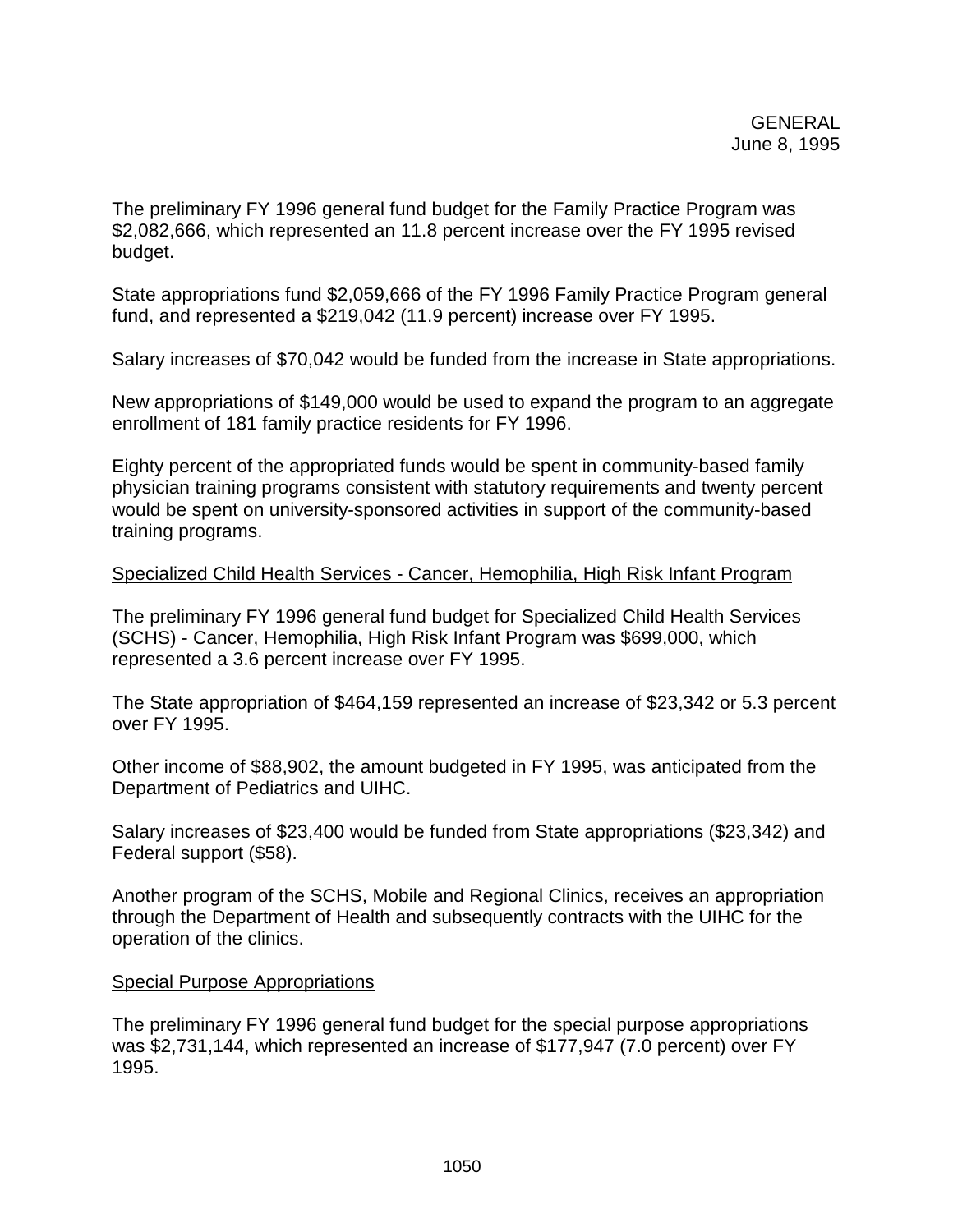|                                           | FY 1995     | FY 1996     | % Change  |
|-------------------------------------------|-------------|-------------|-----------|
| Center for Agricultural Health and Safety | \$247,230   | 253,213     | 2.42%     |
| Center for Biocatalysis and               | 1,284,981   | 1,293,776   | 0.68%     |
| <b>Bioprocessing</b>                      |             |             |           |
| Center for Advanced Drug Development      | 496,481     | 318,299     | $-35.89%$ |
| Iowa Substance Abuse Consortium           | 62,032      | 64,037      | 3.23%     |
| National Advanced Driving Simulator       | 273,653     | 607,593     | 122.03%   |
| State of Iowa Cancer Registry             | 188,820     | 194,226     | 2.86%     |
| Total                                     | \$2,553,197 | \$2,731,144 | 7.00%     |

The special purpose appropriations for FY 1996 were as follows:

Funding for the Center for Agricultural Health and Safety, Center for Biocatalysis and Bioprocessing, Iowa Substance Abuse Consortium and State of Iowa Cancer Registry represented increased appropriations for salary adjustments net of savings anticipated to be realized from educating employees to opt for a lower cost health insurance program.

The \$318,299 appropriated for the Center for Advanced Drug Development represented an additional reduction from the \$360,000 requested.

The \$607,593 appropriation for the National Advanced Driving Simulator (NADS) included \$350,000 for planning and architectural services related to the construction of the facility to house NADS, which will be located at the Oakdale Research Park.

### Budget Ceiling Adjustment for FY 1995

In May the Board approved a budget ceiling increase in the University of Iowa general educational fund of \$1.9 million based on revenue and expenditure experience through March. At that time university officials stated that a review of revenue patterns in the final quarter of the fiscal year would determine if additional adjustments would be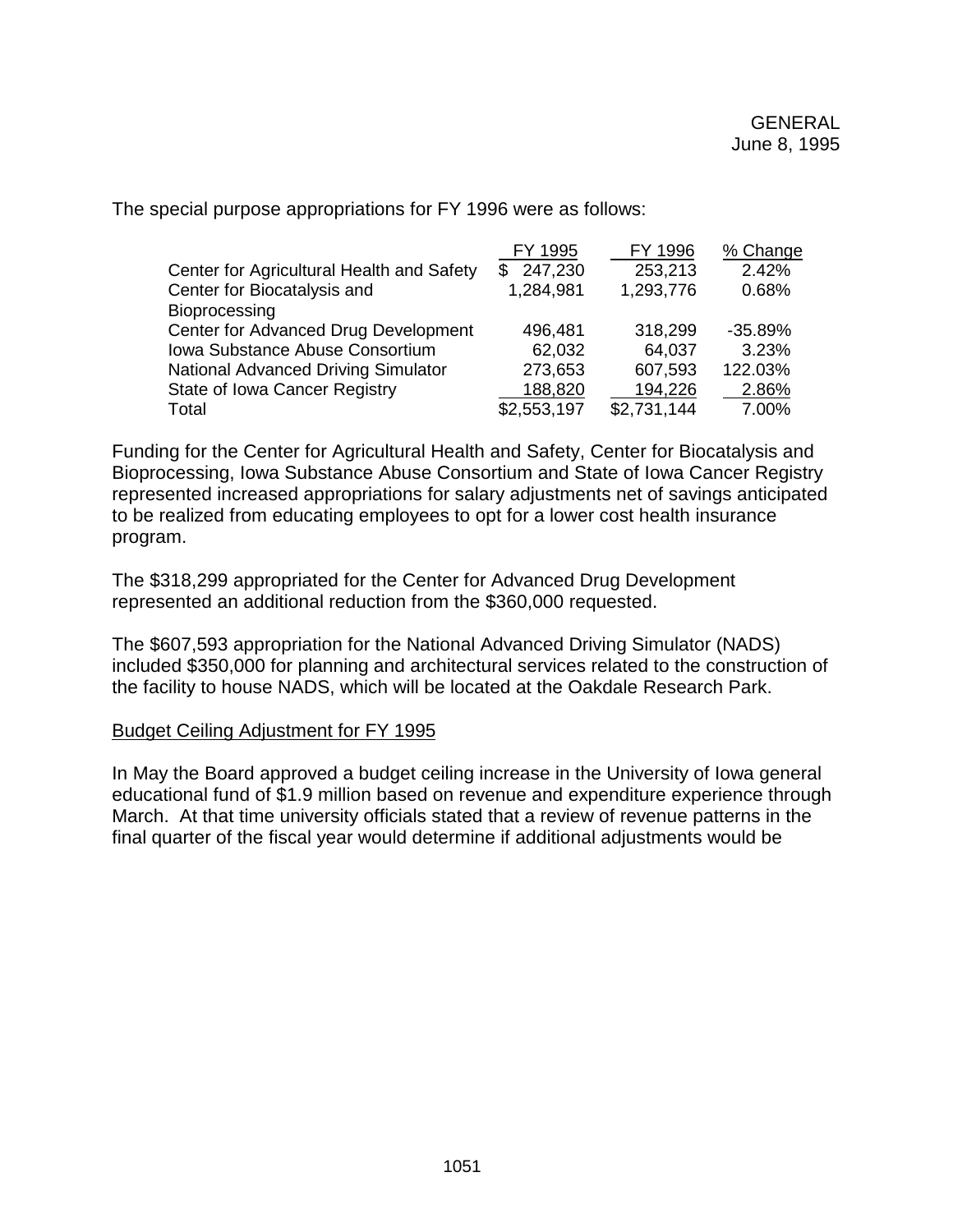necessary. A more current and ongoing financial analysis extrapolated to the end of the fiscal year currently projected that revenues could exceed the adjusted budget level by \$1.2 million.

An addition of \$1.2 million coupled with the \$1.9 million increase approved in May would increase the original FY 1995 general fund budget of \$302,288,510 by \$3.1 million for a total increase of 1.03 percent.

The additional projected income was as follows:

- o \$1,050,000 in indirect cost reimbursement for costs incurred in the conduct of sponsored grant and contracts activity, principally research.
- o \$150,000 in interest income due to newly-implemented procedures of the direct application of student financial aid and \$15 charge assessed to students who elect to spread tuition over a three-month period.

University officials proposed to direct additional income to the following areas:

| Undergraduate Instructional Equipment | \$365,000   |
|---------------------------------------|-------------|
| <b>Law Library Acquisitions</b>       | 50,000      |
| University Library - OASIS            | 35,000      |
| <b>Faculty Desktop Computing</b>      | 750,000     |
| Total                                 | \$1,200,000 |

### Proposed Change in Fringe Benefit Program

University of Iowa officials recommended that, effective January 1, 1996, faculty or staff who wish to participate in the domestic partner program at their own expense may choose from any of the University of Iowa's health care options. Iowa State University currently offers this option.

The experience to date is sufficient to indicate that domestic partner participation need not be limited to the current high deductible indemnity plan, CHIP II.

A number of universities including Stanford, Harvard and the University of Chicago have approved domestic partner policies that allow options to participants. There has been no experience of adverse selection.

Currently there were 18 participants, and it was not anticipated to rise much higher.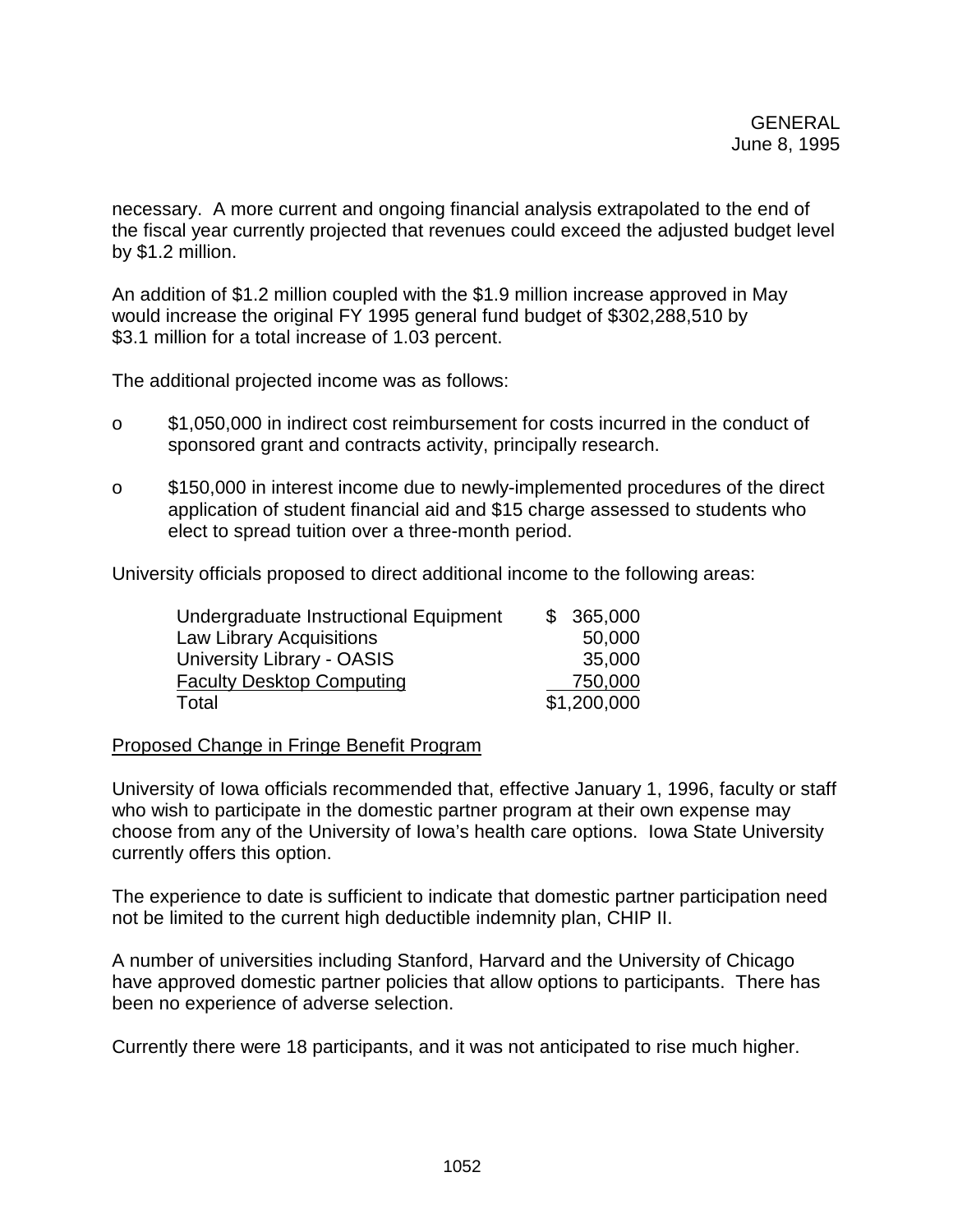The average annual claim in 1994 for this group was \$224 while the total employee/ spouse group claims averaged \$1,900 and for the group as a whole averaged \$1,635.

Provost Nathan introduced Professor Sheldon Kurtz, newly-elected president of the University of Iowa Faculty Senate.

Provost Nathan stated that as University of Iowa officials developed the budget, they were guided by the renewed strategic plan. He felt good about the continuing reallocation of academic resources. He anticipated \$6.9 million in reallocations in FY 1996. Reallocation continues in liberal arts. As faculty lines come open, those lines are taken back by the dean and reallocated according to a very thorough and thoughtful process. Reallocations take place as a function of academic need and increasing enrollments. The College of Liberal Arts' faculty line reallocation method is a model for many of the other colleges. The College of Business Administration is experiencing a number of new developments academically. It is expanding its MBA program in Newton. The College of Business Administration has been a leader in distance learning. The college is investing in the strengths of what it does.

With regard to the development of a teaching excellence center, Provost Nathan said university officials were searching for a director of the center. The center will focus on teaching excellence on campus especially undergraduate teaching. He said the proposed budget would allow the university to invest in much needed instructional equipment and to provide expanded opportunities for students, faculty and staff computing. The university has been able to invest some resources in up-to-date computers to support software which is available today.

Provost Nathan said the proposed budget provided support for libraries to better support undergraduate efforts and to support new faculty in innovative areas. University of Iowa officials anticipate a substantial enrollment increase this fall. They have had to anticipate the increase to ensure it is in line with the 4-year graduation rate plan and to provide sufficient coursework for students. University officials have taken a number of steps to anticipate the enrollment increase. They have authorized additional resources for undergraduate colleges to add visiting faculty and additional teaching assistants to meet the need. There was also the issue of classroom availability to accommodate the additional students. He said that while Shaeffer Hall would be closed for renovation, he believed there would be sufficient classrooms.

Provost Nathan concluded by stating those were all issues University of Iowa officials had wrestled with in developing the FY 1996 operating budget.

Vice President True said university officials anticipated indirect cost recovery revenue increases. He said enrollment factors have a financial dimension both in dealing with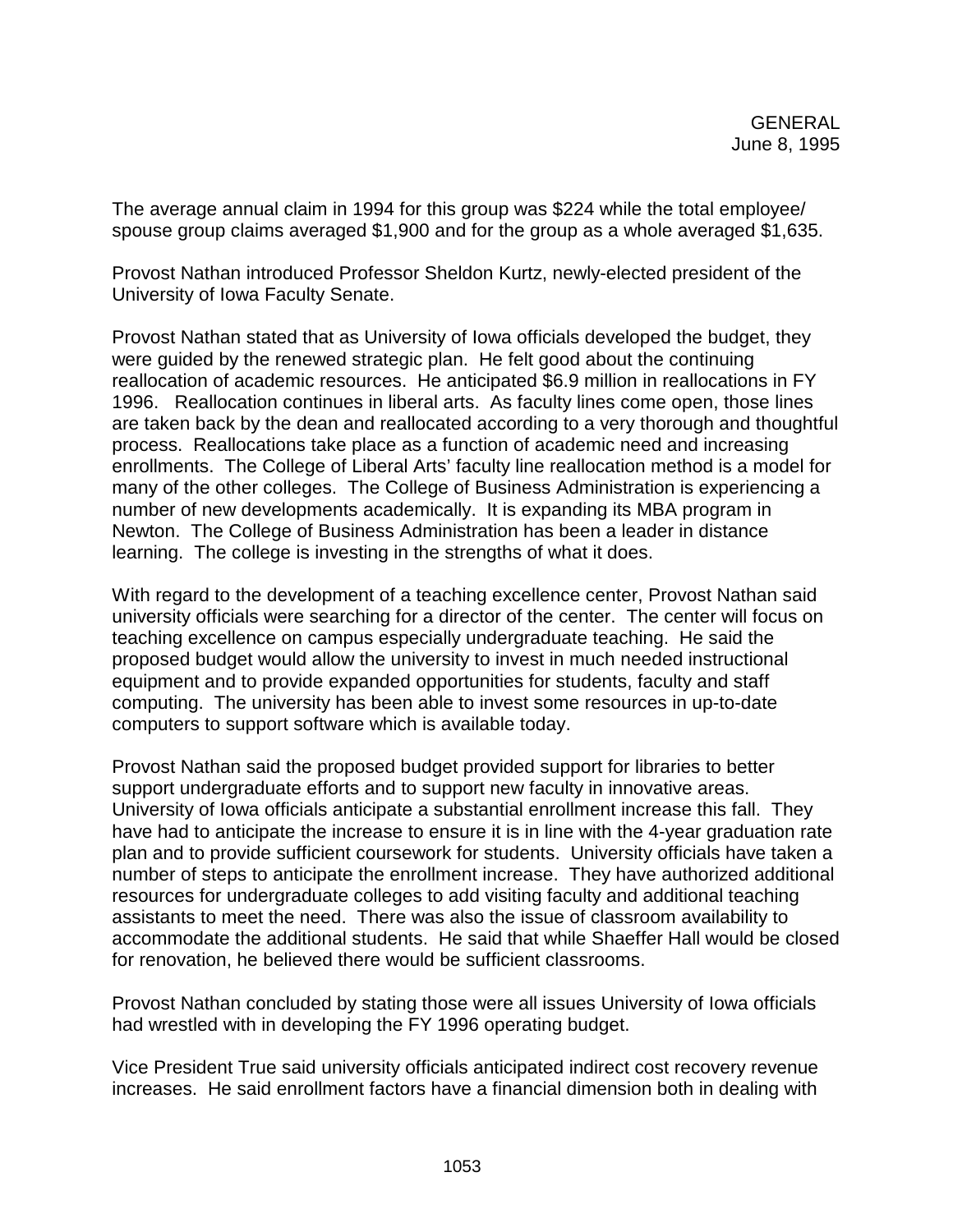the cost to provide services to students and the tuition revenue estimated increase of \$6.7 million which included the surcharge for particular programs in law and pharmacy. University officials are taking a harder look at the projected enrollments. At this time they were projecting 27,102 students up from last year's 26,932. Vice President True believed there would be additional increases.

Vice President True stated there were a number of themes in the general education budget. The graduate assistant stipend program had been continued. He said university officials provided a report 4 to 5 months ago outlining the economy and efficiency measures of the university in the last year. Much of the reallocation (\$6.9 million) stems from programs presented several months ago.

With regard to the National Advanced Driving Simulator program, Vice President True stated that President Rawlings provided the Regents with an update of the project two months ago. Not much had changed. The State support was contingent upon Federal support. He said two things will occur in the near future. The General Accounting Office is required to perform a number of evaluations and report back to Congress indicating the university is on target and financial plans are in place. It has taken a very favorable view of the university's efforts. The other action to take place in the next 30 days is for the National Highway Transportation Safety Council to appoint one of two contractors. With that decision, a lot of activities will happen quickly this year including the selection of architects and engineers to begin planning the facility.

Regent Dorr asked, in light of the current activity in Congress, to what extent was the university subject to a loss of ongoing Federal support of the National Advanced Driving Simulator facility. Vice President True responded that the Congress and General Accounting Office require that the facility be supported with no more than 50 percent Federal funds.

Regent Dorr asked whether the original plan anticipated Department of Transportation support. Vice President True said he did not recall and suspected that Professor Haug had anticipated a mix of funding. He said the university had never before had a standard imposed on it; now there is. Thirty to 60 days ago the Department of Transportation research board spent a good bit of time on campus providing due diligence that the project would go forward and be productive.

Regent Dorr asked whether university officials had a plan relative to the source of the 50 percent of the funding that is non-federally funded. Vice President True responded that university officials had extensive interviews with a group from the transportation research board. They are in the process of assuring themselves that those private sector uses are there. There are a variety of organizations besides the transportation sector that will utilize the driving simulator, including pharmaceuticals.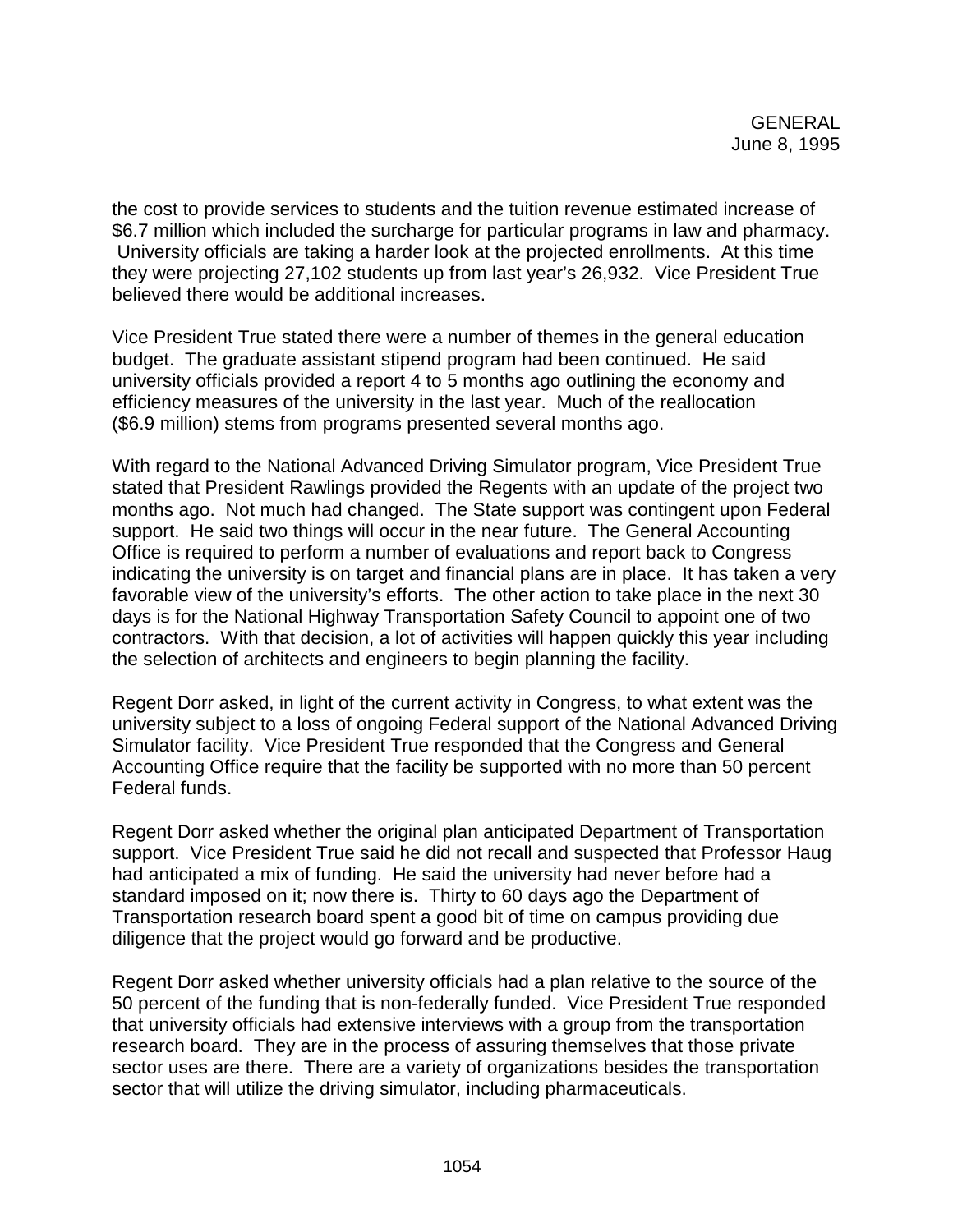Regent Dorr said it appeared that the university would have greater responsibility for these types of joint funding efforts than it had in the past which meant there would be a need for new systems and approaches. To what extent are university officials involved in analyzing the totality of the funding needs and resources? All of the research projects from non-State funds may end up having such an obligation.

President Pomerantz stated that Mr. Richey had worked at the State level reviewing Federal funding changes, and asked that he report on those efforts. Mr. Richey stated that the Board of Regents has a policy that the institutions cannot accept any outside grant funds for which additional State appropriations will be required without Board approval. If the institution cannot absorb the additional funding needs through reallocation or in-kind matching funds, the program has to be brought to the Board for prior approval and action relative to the funding aspect.

Mr. Richey stated that the Governor has, on a statewide basis, established a series of committees called "clusters" to monitor all Federal action relative to possible cutbacks. The possible cutbacks are very broad in terms of potential risk, everything from library support, equipment support and student aid support which could have massive indirect impact on enrollments and funding of the institutions. He noted that the Ames Laboratory at Iowa State University is a huge Federal program employing 800 individuals. Possible funding cutbacks by the National Science Foundation, National Institutes of Health, Endowments for the Humanities, Corporation for Public Broadcasting, were all being monitored. Everything is in a state of flux at the moment, the president having yesterday vetoed the rescission bill. Mr. Richey said it was hard to know the status of the funding issues from day to day. He assumed that most of the issues would be back before the Board in one way or another over the coming months, both in terms of rescissions for the current year and appropriations for future years. The potential cutbacks were being monitored very closely.

President Pomerantz asked for an update on the ratio of senior faculty in the undergraduate classrooms.

Provost Nathan responded that the news was good. Five years ago the business college relied rather heavily on teaching assistants and visiting faculty for some of its gatekeeping courses -- courses in quantitative methods, beginning economics, macroeconomics and microeconomics. The College of Business is moving rapidly toward a situation where all of that instruction is offered by tenured and tenure-track faculty. All of the quantitative methods courses were now taught by tenured and tenure-track faculty. The college has reallocated away from teaching assistants in favor of additional appointments especially to meet the needs of the expanding MBA program. The College of Business either has achieved or will within a semester achieve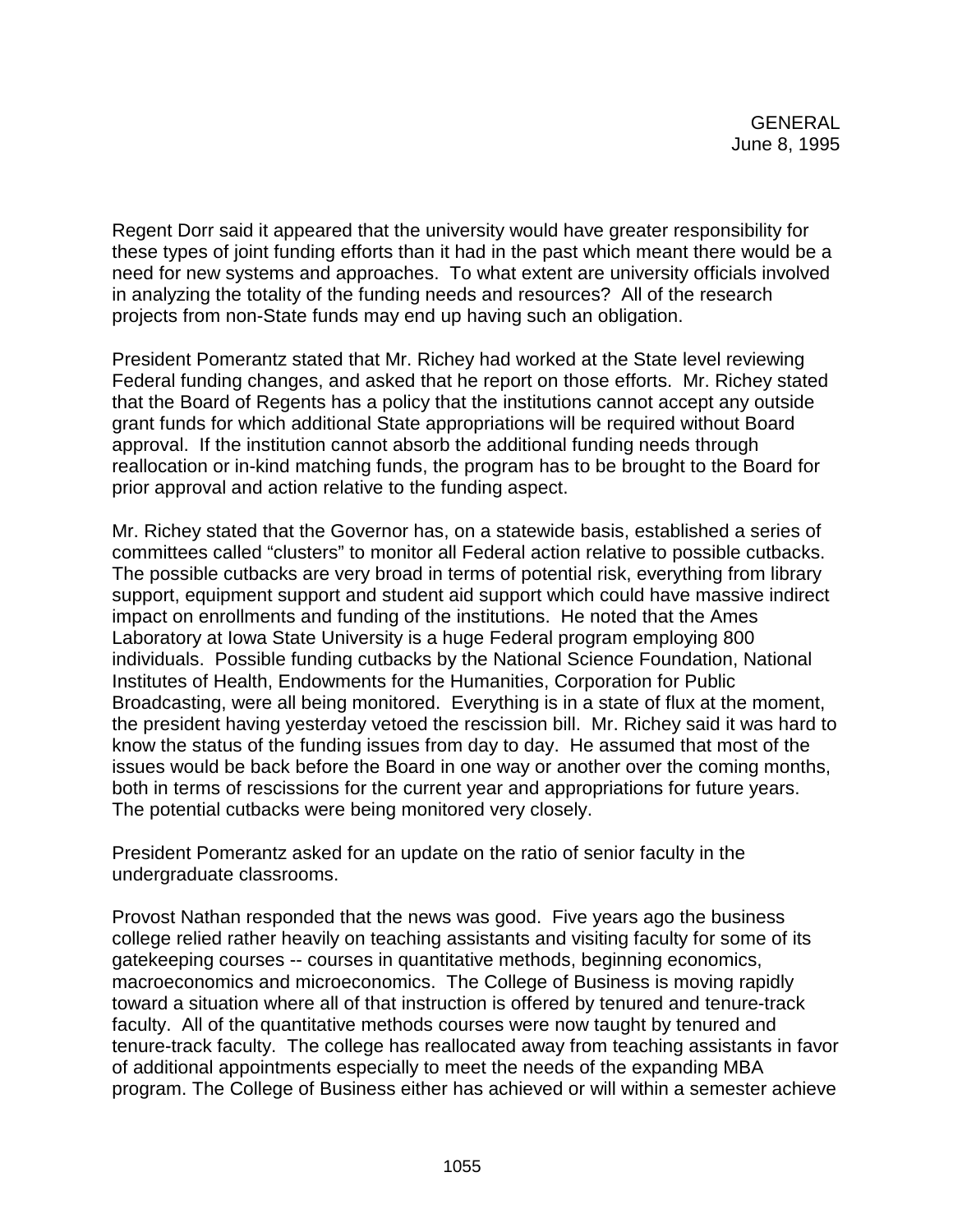a situation where all of the entry-level courses such as quantitative methods, microeconomics and macroeconomics are virtually all taught by tenured and tenuretrack faculty.

Provost Nathan stated that the College of Liberal Arts, as a function of the framework for instructional enhancement, envisions an increase of considerable magnitude in tenured and tenure-track faculty. College officials are looking carefully at small enrollment in the advanced undergraduate and graduate courses and altering the time those courses are offered in order to free up faculty to return to the undergraduate classroom. He said the University of Iowa has more tenured and tenure-track faculty in the undergraduate classroom than before. The use of teaching assistants in liberal arts in any courses other than general education sections including rhetoric and languages has been virtually eliminated. He said that was not the case five years ago. The use of teaching assistants to teach 100-level courses has virtually been eliminated. In only one department -- sports studies -- were one or two courses still being taught by teaching assistants.

President Pomerantz asked for a comparison of the percentage of courses taught by teaching assistants five years ago and the percentage today. Provost Nathan responded that in terms of upper division undergraduate courses, the change had been dramatic -- from 30 percent of the courses taught by teaching assistants to virtually zero. He said that in the lower division courses, exclusive of the general education rhetoric and language courses, the reduction had been profound. Many teaching assistants were continuing to teach lower division courses where small enrollments could be maintained which will encourage classroom discussion and presentation. He said the university had the data and he would be happy to provide it to the Regents.

Regent Collins asked where university officials wanted to be. What was the goal? Provost Nathan responded that in his judgment teaching assistants should not teach any courses other than general education, rhetoric and language where enrollments in classes can be limited to 15 to 22 students. Teaching assistants were perfectly equipped to provide that kind of instruction. However, when it comes to upper division undergraduate courses, Provost Nathan felt it was inappropriate for teaching assistants to teach those classes.

With regard to the distribution between undergraduate and graduate teaching by faculty, especially senior faculty, Provost Nathan said it was his view that every senior faculty member ought to be teaching undergraduates. He would like to see an increase in the amount of undergraduate teaching being done by senior faculty because some of them are absolutely superb teachers and have a great deal to offer.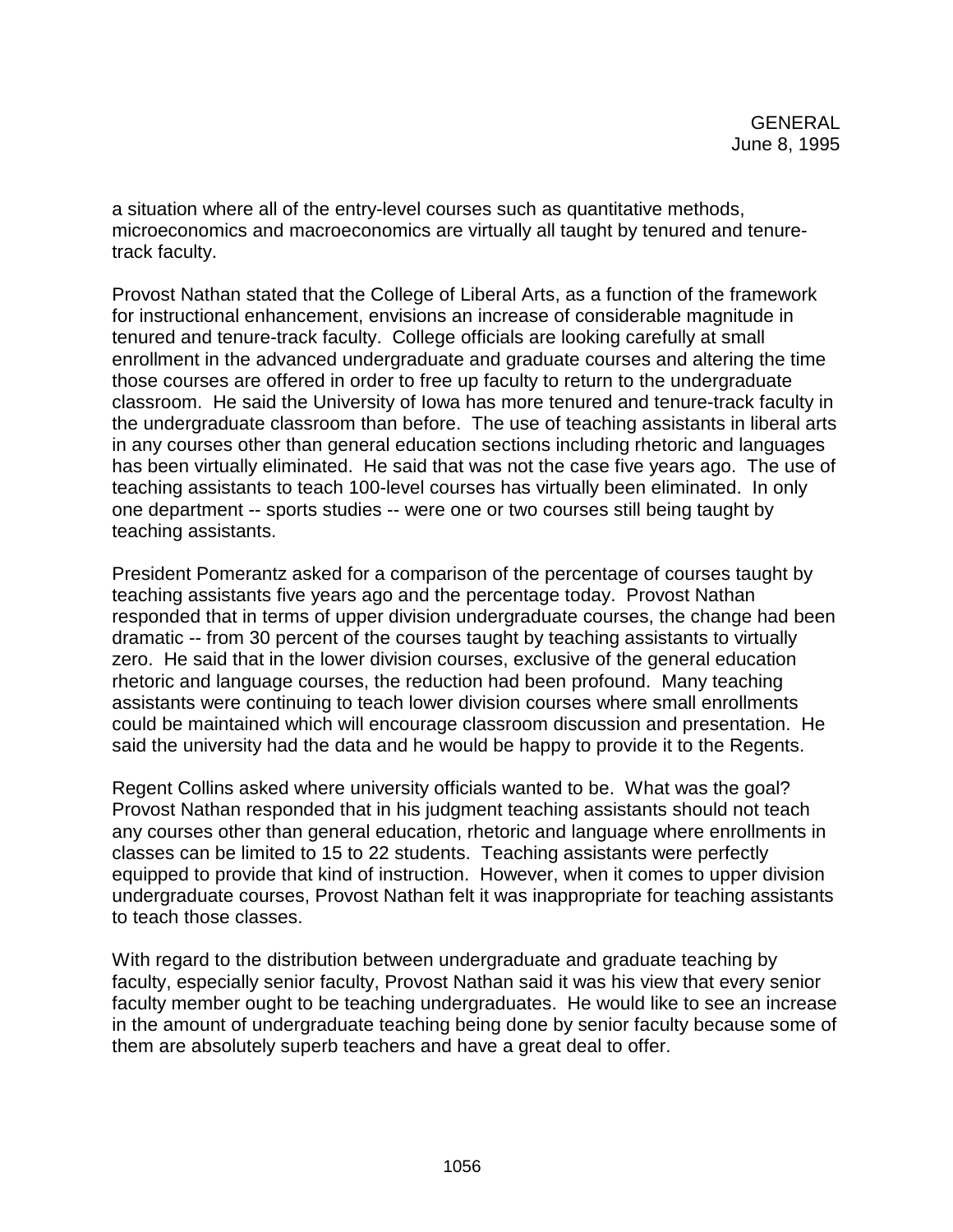Provost Nathan noted that as university officials continue to review carefully the enrollment in graduate programs, it may well be that as those enrollments are adjusted downward in view of the market for new Ph.D.s, additional faculty would be freed up.

Regent Collins asked if university officials had a goal. Provost Nathan responded that the university was about 70 percent of the way toward where he thought they wanted to be within the next three years. He said they had made astounding progress in part because of the willingness of faculty to embrace the concept of providing quality undergraduate education. Faculty had responded with great enthusiasm to the challenge that the Regents and the citizens of Iowa had posed.

Regent Collins stated that if university officials could articulate to the general public where they wanted to be, it would assist in their effort to get there. They have to be sure everyone has the same goal before moving forward.

President Pomerantz said he felt that the willingness to share the data so the public knows exactly where the university stood and then some kind of indication at a university level what the goal was, would satisfy today's issue.

Regent Tyrrell asked what additional resources would be needed to get the university where university officials wanted it to go. He noted that several years ago a special effort was made to fund undergraduate education at Regent institutions. Should they be looking at a special request for additional funding in order to attain the goal?

Provost Nathan responded that compounding the problem was the anticipated increase of rather substantial dimensions in the number of undergraduates. The university has to provide enough faculty and classroom space, enough library facilities and enough residence hall space for those students. At the same time the students would bring with them additional tuition. He felt that considering the additional tuition and reallocation, the university would be able to handle the additional needs in the near future.

President Pomerantz asked if university officials saw a correlation between the university's strategic direction of more senior faculty in the classrooms and the increase in enrollments. Provost Nathan responded that he could not help but believe that the fact that more students were staying on at the University of Iowa and the projected substantial number of additional transfer students and freshmen meant the university was doing something right; that students feel they can come to the University of Iowa and get a quality undergraduate education.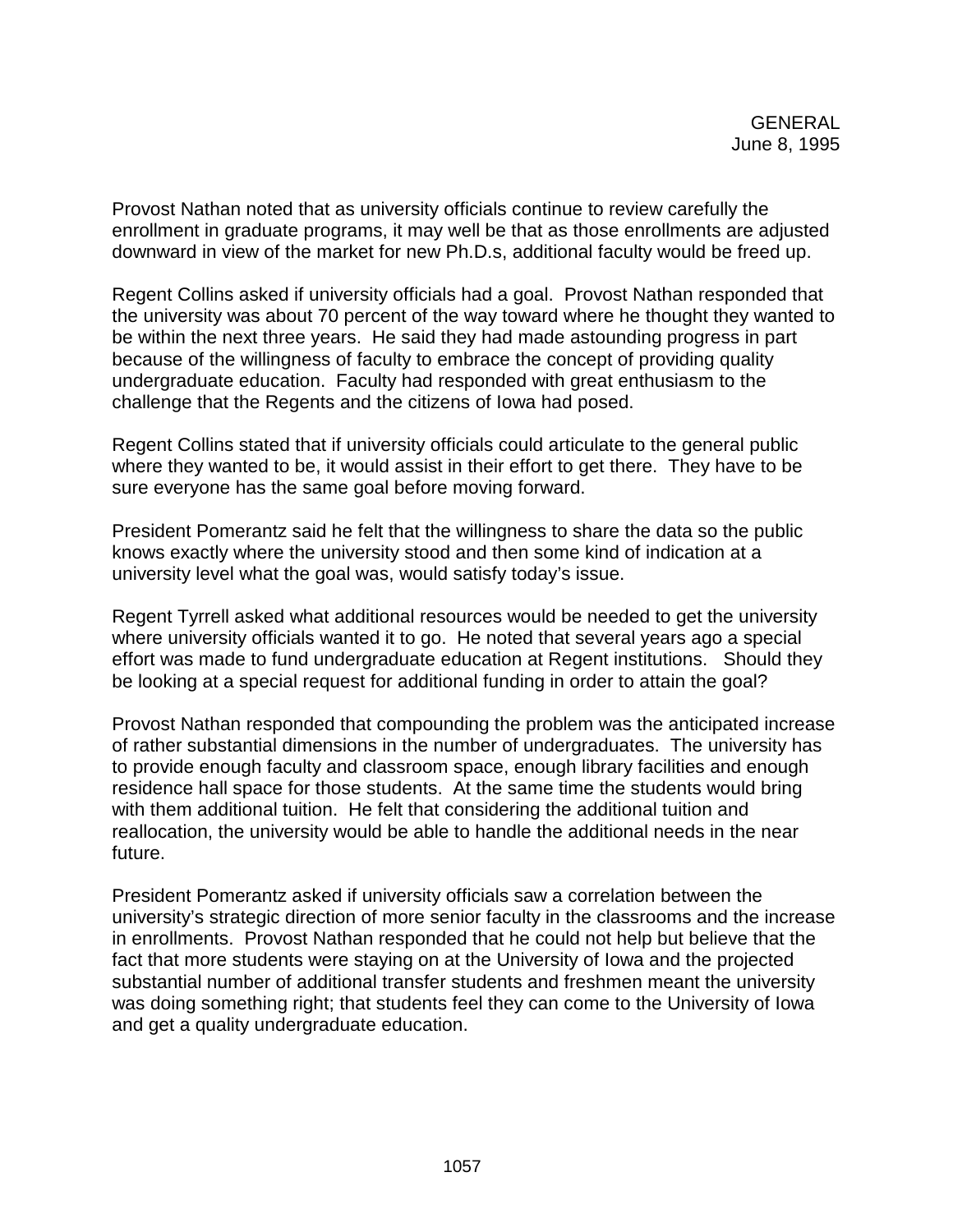Regent Dorr asked if the University of Iowa projected growth in enrollment of out-ofstate and in-state students correlated with the university's existing plan regarding the number of out-of-state students.

Provost Nathan responded affirmatively, stating that university officials expected the ratio to be maintained, and that doing so was important to them. They wanted to be able to provide opportunities to every Iowa student who wants to come to the University of Iowa.

Regent Dorr asked whether the differential in the out-of-state tuition detracted from the ability of the university to attract non-residents. Provost Nathan responded that the differential in tuition charges apparently was not causing a decline in non-resident enrollments.

Regent Newlin asked for the effect of the President's veto of the rescission bill on Federal funds. Mr. Richey responded that it was known where the cuts would have been if the bill had not been vetoed. The effect of the veto was to restore the status quo.

President Jischke stated that the circumstance with the Swine Center was that funding was restored for construction of the laboratory facility. The funding reverted back to the original \$12.6 million which had been appropriated and passed into law.

Mr. Richey stated that another possibility would be a university-owned facility versus a federally-owned facility.

President Jischke noted that the wording of the conference committee was a bit ambiguous. The design had been completed and bids had been solicited. A bid could be accepted soon and groundbreaking could take place within 1 to 2 months.

Regent Dorr asked whether the original legislation authorized operational moneys for a specific period of time. President Jischke responded that the appropriations were capital appropriations for a facility. The plan was for collaborative funding by both the State and Federal governments. The State funding was part of the 3x5 program. University officials intended to continue the commitment they had at the beginning of the development of this project.

President Pomerantz asked that further discussion concerning Iowa State University be postponed until the Regents had finished discussing the University of Iowa's preliminary budget.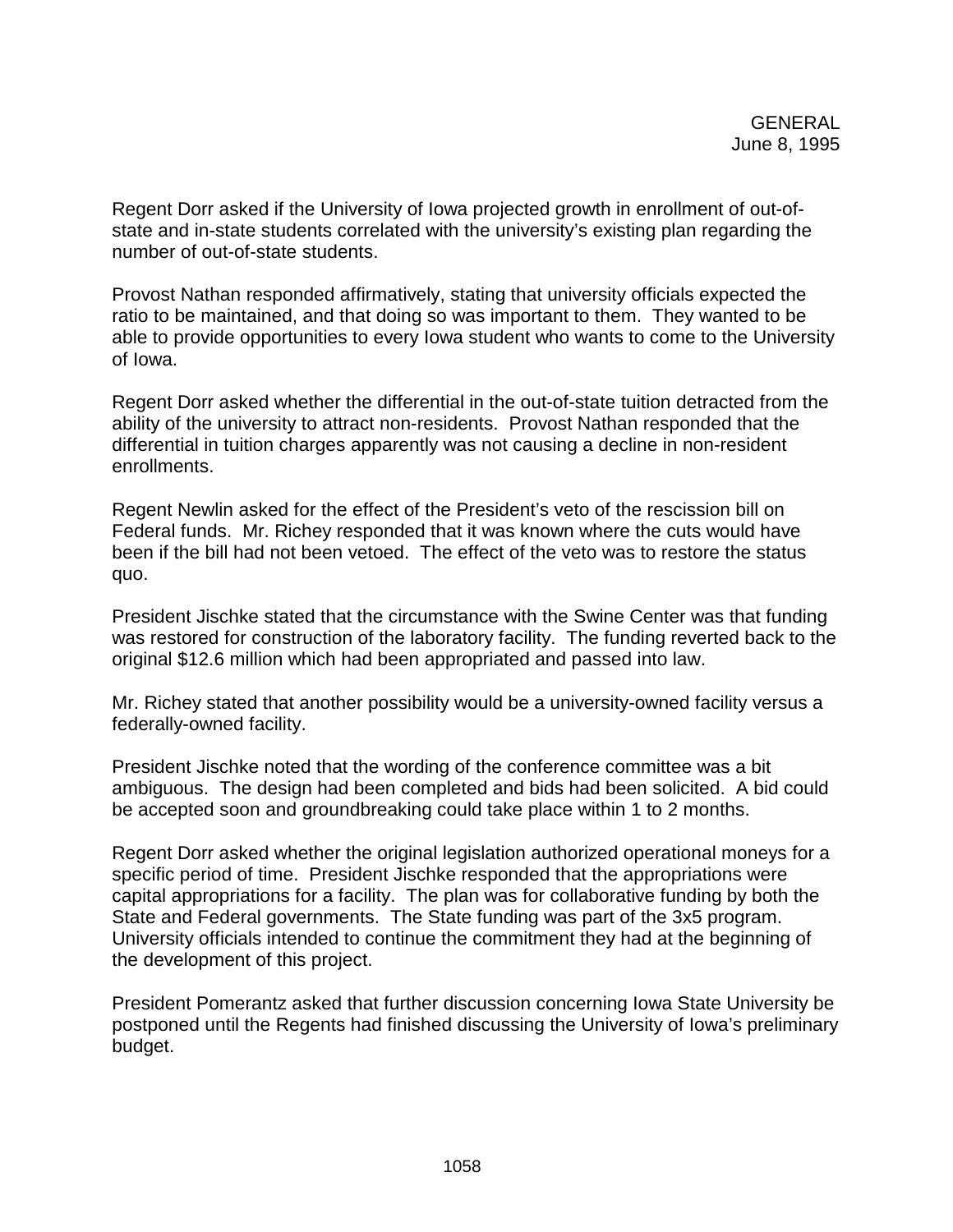Vice President Manasse provided highlights of the health sciences center budget, which he said had four components. Last September the Board approved amended guidelines to the faculty practice plan for variable compensation for faculty. Salaries would reflect an analysis of productivity. He said the aggregate percentage increase for the entire plan averaged 4.73 percent and represented the whole range of salaries going up and down. A second component of the health sciences budget concerned a request relating to the university's primary care initiative for which it had received additional funding. Health professional students from four colleges were being trained in community-based primary care. The university has had positive experience this year and looked forward to next year. The third component of the health sciences budget related to the statewide family practice residency program. The university had 181 residents in family practice. The fourth budget component was the University of Iowa Hospitals and Clinics and the statewide health services units.

Regent Tyrrell referred to the faculty practice plan and asked how the standards of excellence of instruction were maintained considering the additional emphasis on clinical performance.

Vice President Manasse responded that his discussions with Dean Kelch led to the policy that all clinical faculty should be good teachers. Much of the policy specifically addressed teaching and its quality. He asked Dean Kelch to talk about how the policy has been operationalized.

Dean Kelch stated that during the development of the new faculty practice plan, each department participated in the criteria for evaluation of teaching quality. He was pleased to report that faculty put tremendous emphasis on academic activity. The faculty practice plan provides the ability to adjust to changing markets in a business-like manner. Commitments and rewards were more clearly defined.

Regent Tyrrell asked about clinical professorship in non-tenured programs. Dean Kelch said the College of Medicine had recently initiated a full-time salaried clinical track. Physicians in the track could have the title of assistant professor of the particular clinical discipline. He said the college would be processing slightly less than 40 new appointments, some of which were in other tracks currently and some were entirely new. Dean Kelch said that almost all the faculty members' remuneration would be based on clinical service whereas the typical faculty in the clinical department now has an academic component of about 50 percent of total salary and 50 percent clinical components. He said the clinical dollars subsidize the academic portion of the salary.

Director Howell provided the Regents with an overview of the University of Iowa Hospitals and Clinics preliminary budget for FY 1996. He said the University of Iowa Hospitals and Clinics was concluding a solid year of financial performance. The budget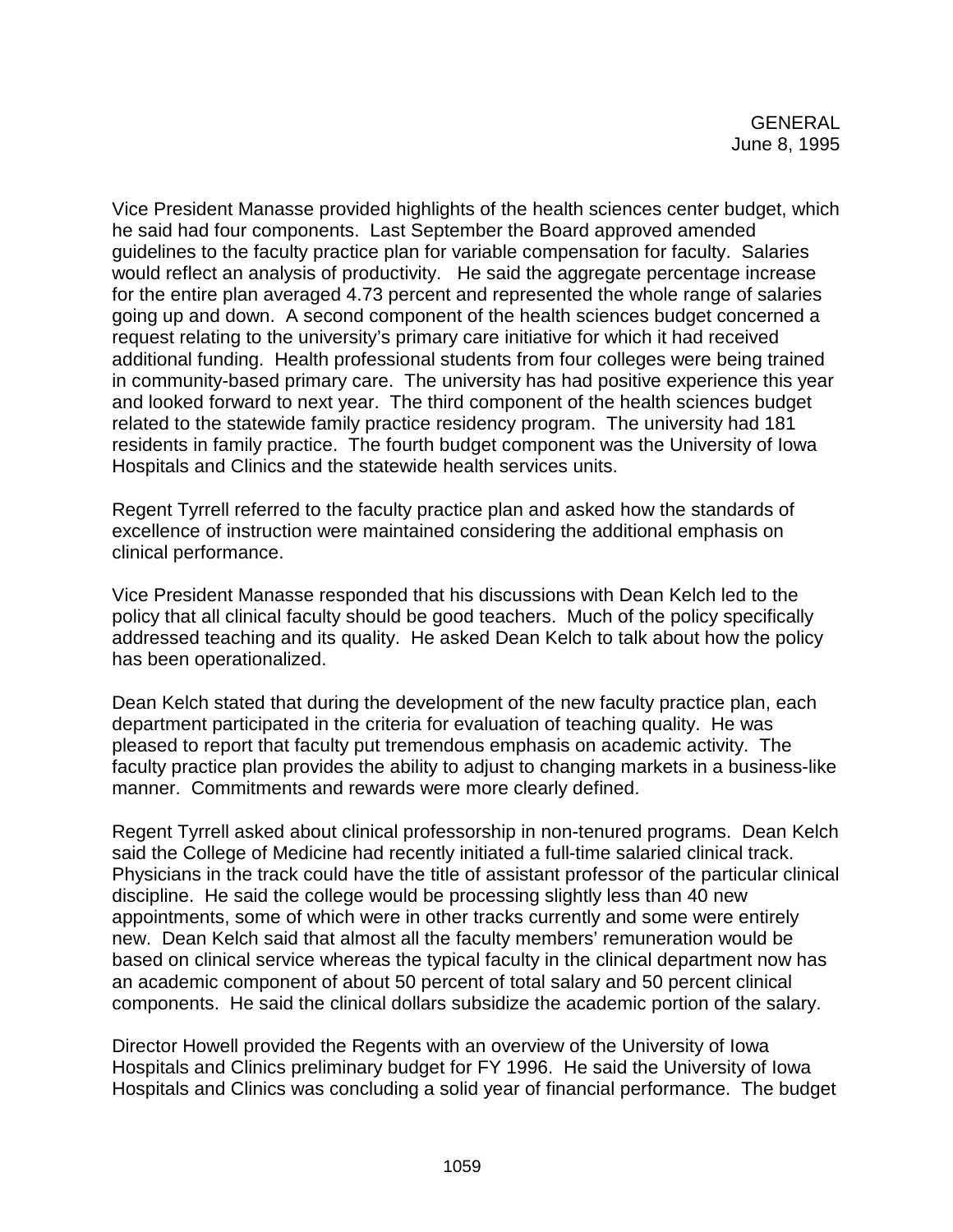was supportive of the current and updated strategic plan, and would allow the hospital to maintain a position of prominence and to take a leadership role. He said the FY 1995 budget was developed on a forecast of conservative growth and continued development of managed care. He said the forecast regarding the impact of managed care had proven to be correct. Offsetting the decline in reimbursements was an increase of 5.3 percent in clinic visits and a 60 percent increase in admitted outpatients. The continued forecast was for an increasing influence of managed care. To support the level of operations, hospital officials projected an overall increase in the budget of 1 percent which was predicated on the ability to respond to the increasing need to manage costs.

Director Howell noted that UIHC officials were in the process of instituting a program of managing value within the institution which was intended to align cost structures more closely with the marketplace over a 4-year period. He said that by designing a 4-year plan, hospital officials intended to respond proactively to the marketplace while permitting sensitivity to the impact of the difficult budgetary decisions on staff and the community. However, actions of Congress or the marketplace could require quickening the pace. He said the \$20.6 million for salary and inflationary increases was offset by cost reductions of over \$18 million. Hospital officials anticipated a need for a 5.05 percent rate increase.

President Pomerantz congratulated UIHC officials on taking a very strong initiative to recognize the health care environment and said it spoke well of the leadership. He expressed concern about the 4-year plan to align cost structures with the market, noting that four years was a long time in the public sector. They might very well have to accelerate the plan. If that was the case, he said it would be a good idea to have a contingency plan thought through.

Director Howell stated that UIHC officials would be back before the Board if an accelerated plan was determined appropriate.

President Pomerantz said it was clear that they must move toward a more efficient operation. His understanding of the program described by Mr. Howell was that so far there were no thoughts about downsizing staff but that staff may be reduced through attrition and reassignments. While there would be some nervousness about dramatic changes taking place, so far it appeared as though downsizing would be handled through reassignments and dealing with changes in an orderly manner. He stressed the importance that such a philosophy should be communicated to the people of the state; that should be a strong plank in the foundation as they move forward. The budget numbers presented today were the best judgment today; numbers could change tomorrow as conditions change. He said they were on the right path and he applauded them. The Regents stood ready at the Board level to support hospital officials. They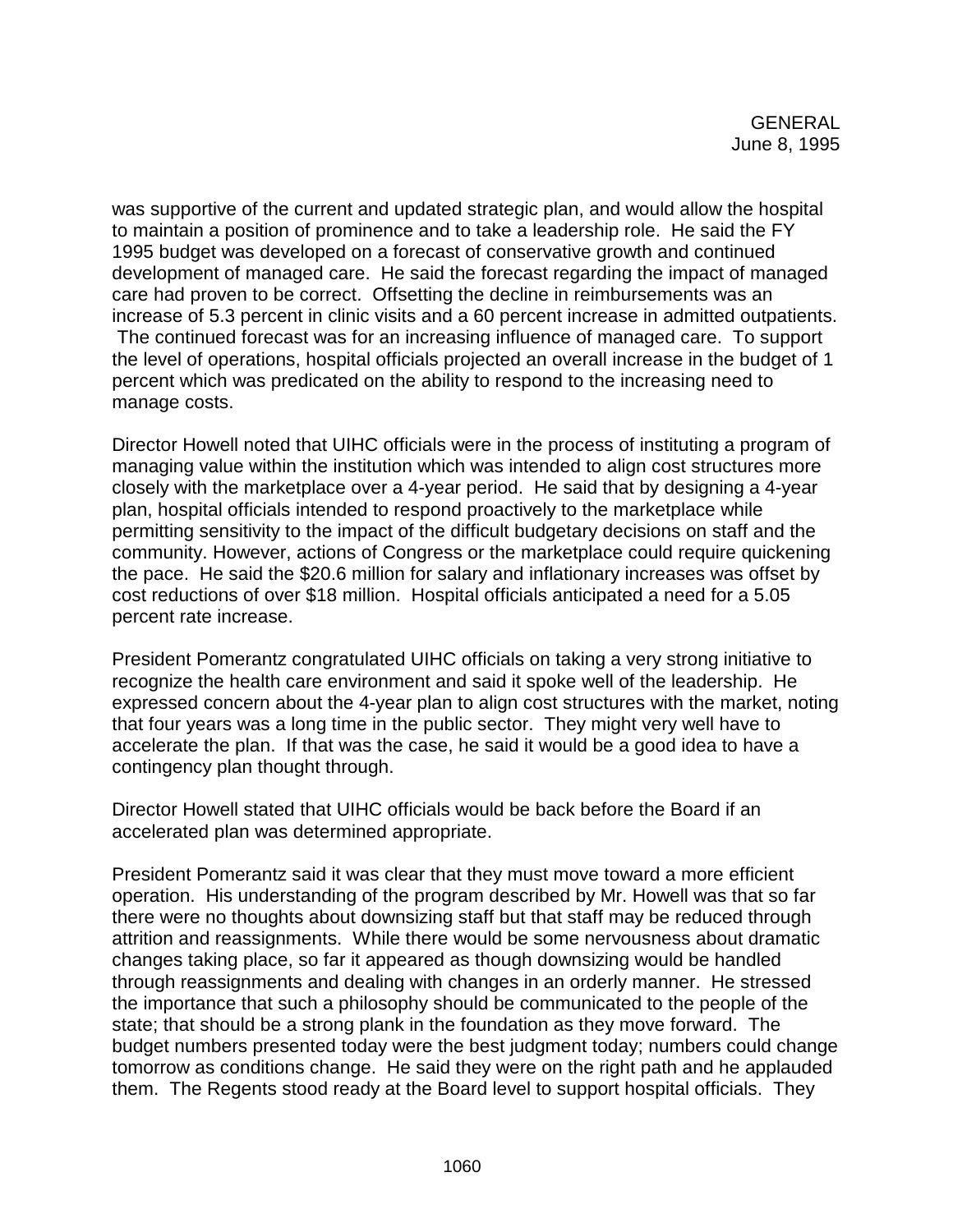clearly had one of the jewels in the state of Iowa. They must maintain an emphasis on quality.

Mr. Richey asked Mr. Howell to address the indigent patient program. Director Howell responded that continual support of the state's indigent care responsibility consumes 10 percent of the budget and comprised 8 percent of the revenue budget. UIHC officials were absolutely committed to maintaining that responsibility and had incorporated that responsibility into the budget.

President Pomerantz addressed Dean Kelch and acknowledged his part in the cooperation between the College of Medicine and the University of Iowa Hospitals and Clinics. He said the cooperation was noteworthy and very much appreciated.

MOTION: Regent Pellett moved to (1) Approve the FY 1996 preliminary general operating budget for the University of Iowa in the amount of \$726,619,661. (2) Approve rate increases, effective July 1, 1995, for the University of Iowa Hospitals and Clinics (5 percent), Psychiatric Hospital (7 percent), Hospital School (7 percent), and Hygienic Laboratory (3 percent). (3) Approve a budget ceiling increase of \$1.2 million for the general educational fund for fiscal year 1995. (4) Approve the change in fringe benefit policy that effective January 1, 1996, faculty or staff who wish to participate in the domestic partner programs at their own expense may choose from any of the university's health care options, as previously approved for Iowa State University. Regent Collins seconded the motion. MOTION CARRIED UNANIMOUSLY.

(b) Iowa State University. The Board Office recommended the Board (1) approve the preliminary FY 1996 general operating budget for Iowa State University in the amount of \$316,403,801 and (2) disapprove the proposed change in the mileage reimbursement rate.

The preliminary FY 1996 general fund operating budget for Iowa State University of \$316,403,801 was 3.3 percent greater than FY 1995.

The FY 1996 State appropriation of \$216,500,278 was 4.9 percent greater than FY 1995.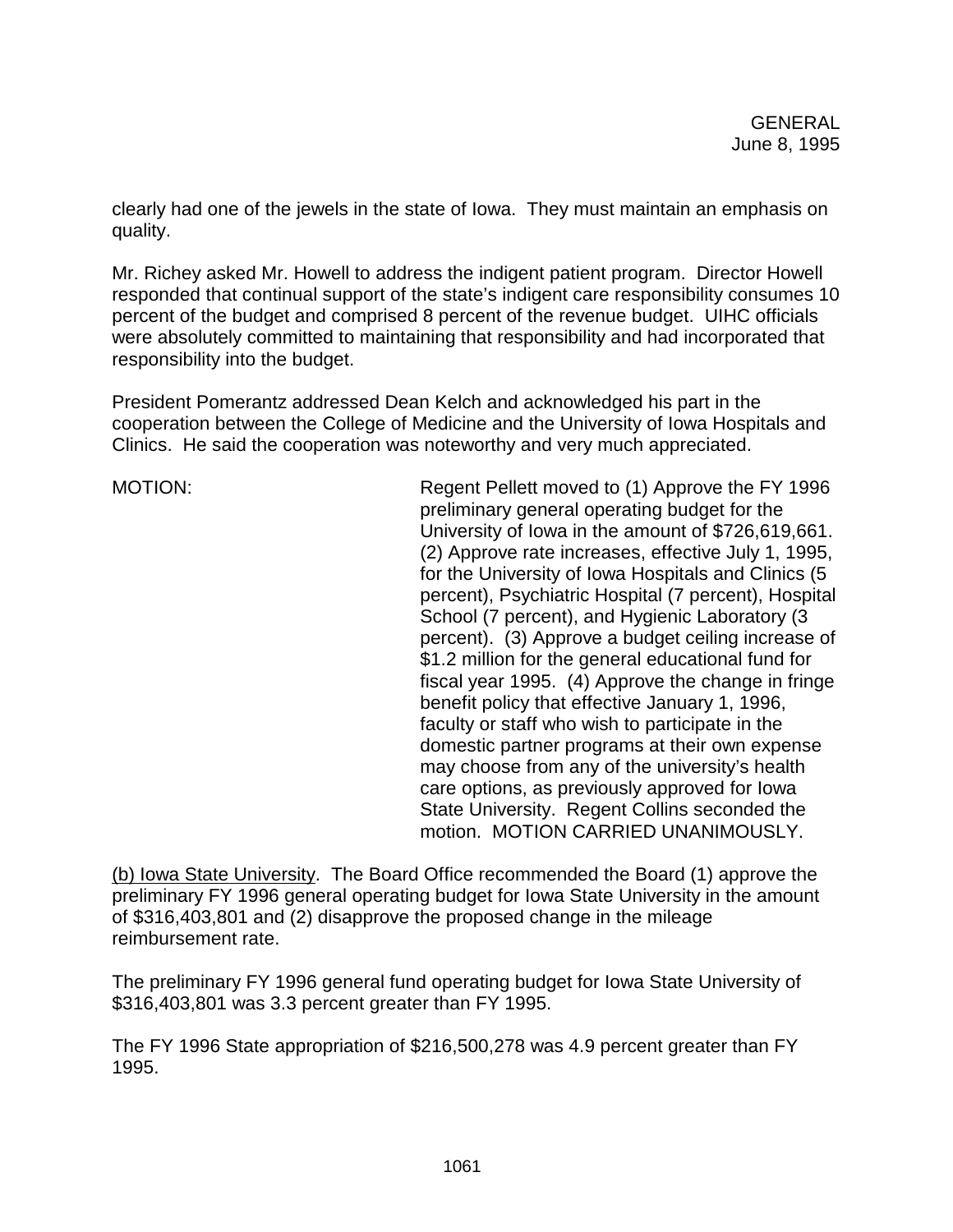The funds were distributed among budget units as follows:

| <b>General University</b>      | \$247,109,458 |
|--------------------------------|---------------|
| Ag. Experiment Station         | 35,646,198    |
| <b>Cooperative Extension</b>   | 27,373,660    |
| Inst. Physical Research & Tech | 4,123,400     |
| Special Purpose Approps.       | 2,151,085     |
| <b>Total General Funds</b>     | \$316,403,801 |

The preliminary FY 1996 budget was prepared in accordance with the university's strategic plan.

Tuition revenues were constant despite the tuition increases approved by the Board last fall, because of decreasing enrollments.

University officials proposed to reallocate \$4.1 million to fund mandatory cost increases and strategic planning initiatives.

A total of \$5.2 million new and reallocated revenue would be used for strategic planning initiatives in accordance with the six goals of Iowa State University's new strategic plan:

Goal #1: Undergraduate Education -- \$2,566,372, including \$675,000 for retention initiatives, \$250,000 for Hixson scholarships (through ISU Foundation), \$290,400 for library acquisitions, and \$454,757 for department supplies and services.

Goal #2: Graduate/Professional Education and Research -- \$1,104,004, including \$333,334 for healthy livestock (1/3), \$159,669 for academic program initiatives, and \$529,440 for research initiatives.

Goal #3: Outreach Efforts -- \$636,329, including \$333,333 for healthy livestock (1/3), \$150,000 for distance education (1/2 from WOI earnings), and \$75,000 for NAFTA export and trade summit.

Goal #4: Stimulating and Supportive Environment -- \$337,437, including \$100,000 for custodial services and \$60,000 for employee orientation and training.

Goal #5: Technology and Computation Services -- \$150,000 for distance education (1/2 from WOI earnings).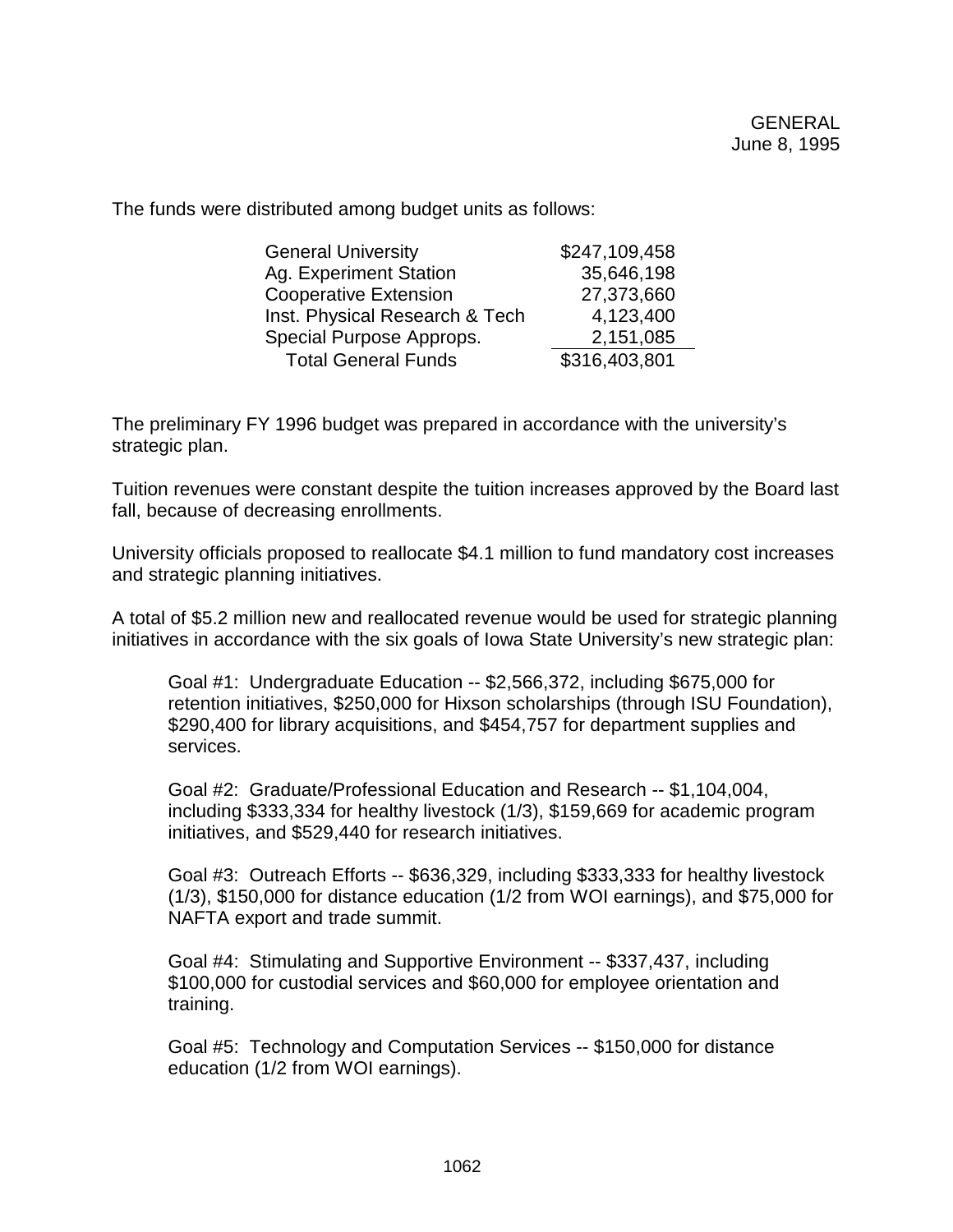Goal #6: Economic Development Initiatives -- \$373,333, including \$333,333 for healthy livestock (1/3) and \$40,000 for information systems initiative.

University officials requested Board approval to increase the rate of reimbursement for private mileage for university business from 21 cents to the Internal Revenue Service maximum allowable rate of 30 cents per mile, an increase of 25 percent.

University officials proposed to fund mandated collective bargaining agreements for all general services staff, including a 3.0 percent increase July 1, 1995. In addition, eligible employees will receive step increases.

Salary increases for continuing faculty and continuing professional and scientific staff will be based on performance and estimated funding of 4.0 percent.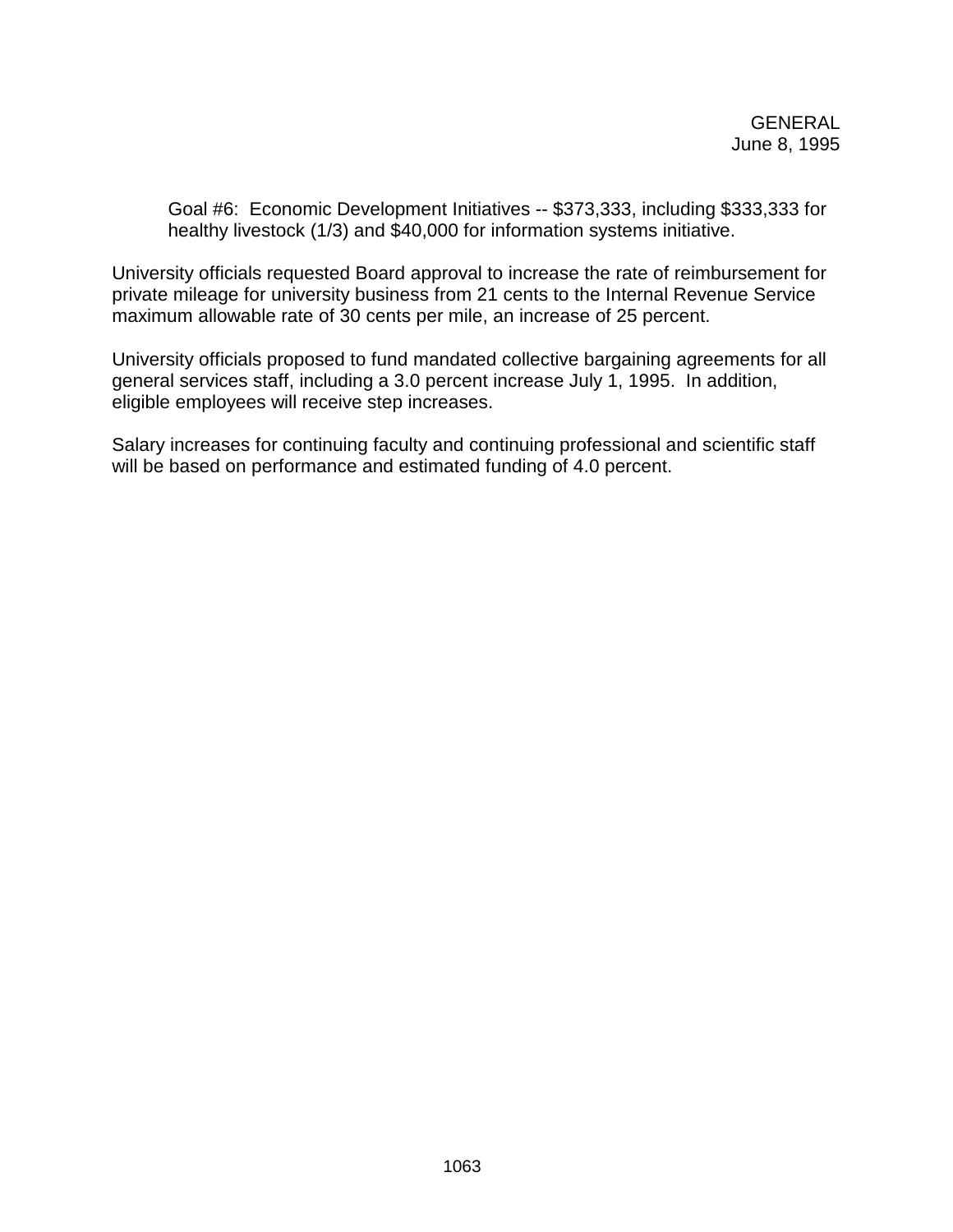GENERAL June 8, 1995

(Insert table)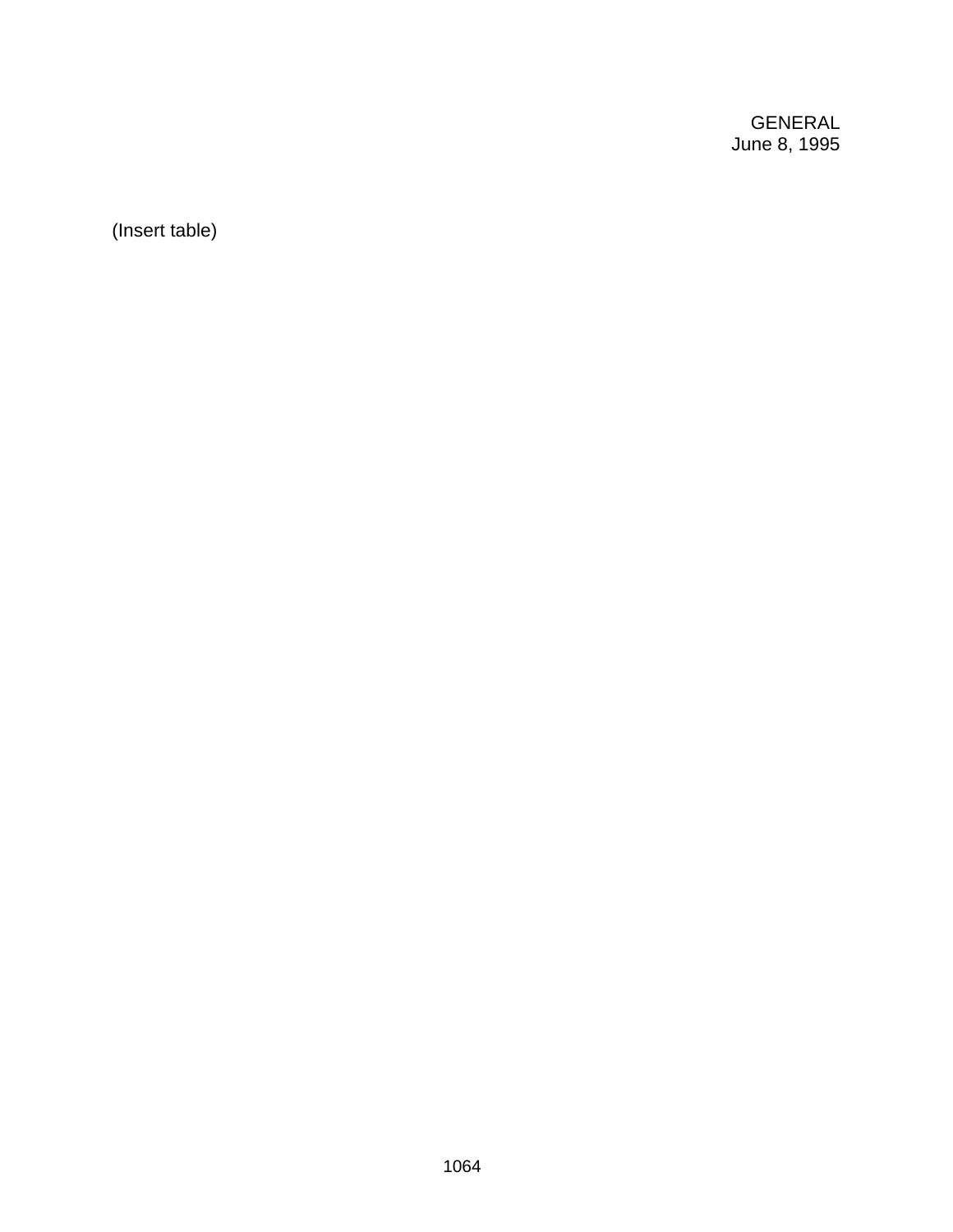## General University

Revenue components include:

| State appropriations for operations (+5.4%) |    | \$159,428,645 |
|---------------------------------------------|----|---------------|
| Tuition and fees (-0.1%)                    |    | \$77,531,813  |
| Indirect cost recovery (0.0%)               |    | \$7,400,000   |
| Interest income (+61.5%)                    |    | \$1,276,000   |
| Sales and services of (+23.5%)              | S. | 210,000       |
| Other income (-5.7%).                       |    | \$1,263,000   |

Despite increases in tuition rates for FY 1996 of 4.2 percent for resident and 6.0 percent for nonresident students, tuition revenue was projected to decrease by \$87,759 from the FY 1995 budgeted level, reflecting the reduced enrollment that occurred in 1994-95, a continuing increase in the percentage of students who are enrolled parttime, and a decrease in the proportion of students who are non-residents.

Interest earnings were estimated to increase \$486,000, due to higher interest rates and increased cash balances that resulted from Iowa State University's participation in the Direct Student Loan Program.

Federal appropriations for FY 1996 were reduced by \$50,000 because Congress is no longer appropriating funds for land-grant institutions under the Morrill-Nelson Act.

Internal reallocations within the general university for FY 1996 of 1 percent of the FY 1995 budgets of the president, provost, and vice presidents, modified to exclude some budget items such as student scholarships and library acquisitions that were protected from any reductions for FY 1996, totaled \$2.1 million and included:

- o Reorganization of the Department of Speech Communication to be completed July 1, 1995, which will result in the reallocation within the College of Liberal Arts and Sciences (LAS) of approximately \$940,000 by reducing the number of LAS departments by one enhancing the quality of academic programs by bringing together faculty with similar research and teaching interests who currently are housed in different departments;
- o Changed operating procedures in the financial management area which will enable reductions in administrative data processing costs, campus LAN network support, and contract payments for processing student collections;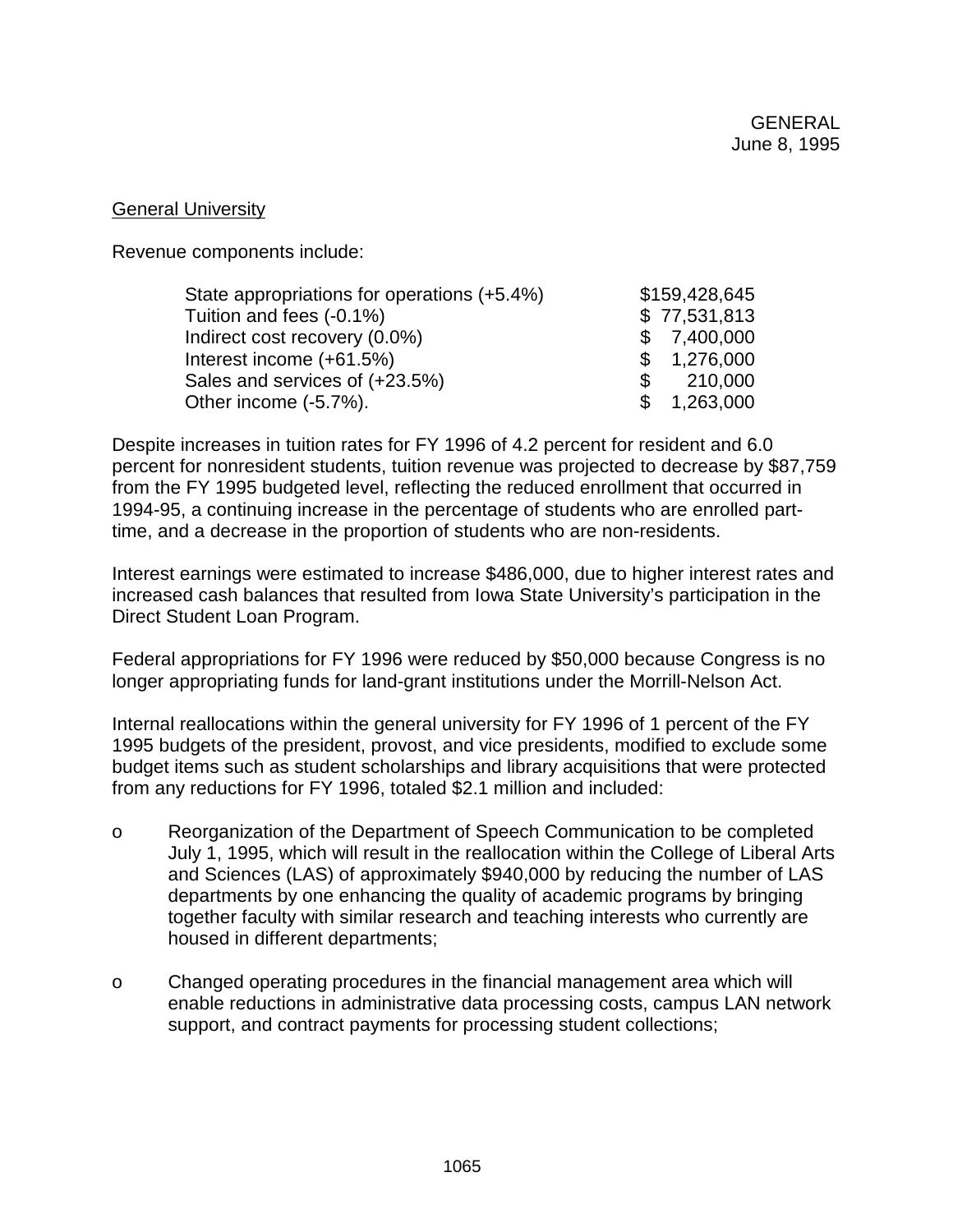- o Reorganization of human resource services resulting from a seven-month review of current and alternative organizational structures for providing services, which creates an Office of Human Resources Services, effective July 1, 1995; and
- o Elimination of some outdated or low priority services provided by the Registrar's Office and Financial Aid.

The general university internal reallocations included benefit and sick leave payout savings of \$558,567, increased administrative charges of \$77,000, and other internal reallocations of \$1,079,331, for a total of \$3,843,680.

While not part of the general university budget, \$300,000 of the earnings from the endowment created with the funds received from the sale of WOI-TV were part of the funds internally reallocated for FY 1996. In addition, \$250,000 of the earnings from the endowment in the ISU Foundation for the Hixson scholarships were part of the funds available for FY 1996 allocation.

Together, the FY 1996 revenue increases, internal reallocations, and endowment earnings totaled \$12,802,919 available for allocation.

The new revenues and reallocations identified above would be used for salary expenditures, mandatory cost increases and strategic planning initiatives.

General university salary adjustments and annualization totaled \$6.8 million. Mandatory cost increases were expected to total \$733,510.

| <b>Utility Increases</b>                     |       | \$277,032 |
|----------------------------------------------|-------|-----------|
| <b>Opening New Buildings</b>                 |       | 142,148   |
| <b>Regulatory Costs</b>                      |       | 127,600   |
| Fire Protection Contract with City of Ames   |       | 40,552    |
| <b>Bus Service (Cy Ride)</b>                 |       | 10,075    |
| <b>State Auditor Charges</b>                 |       | 23,912    |
| Property Insurance Increases                 |       | 16,500    |
| <b>Space Rental Increases</b>                |       | 7,000     |
| <b>Postal &amp; Printing Cost Increases</b>  |       | 52,441    |
| <b>Treasurer's Collections Cost</b>          |       | 15,000    |
| <b>FP&amp;M Paper Products Cost Increase</b> |       | 21,250    |
|                                              | Total | \$733,510 |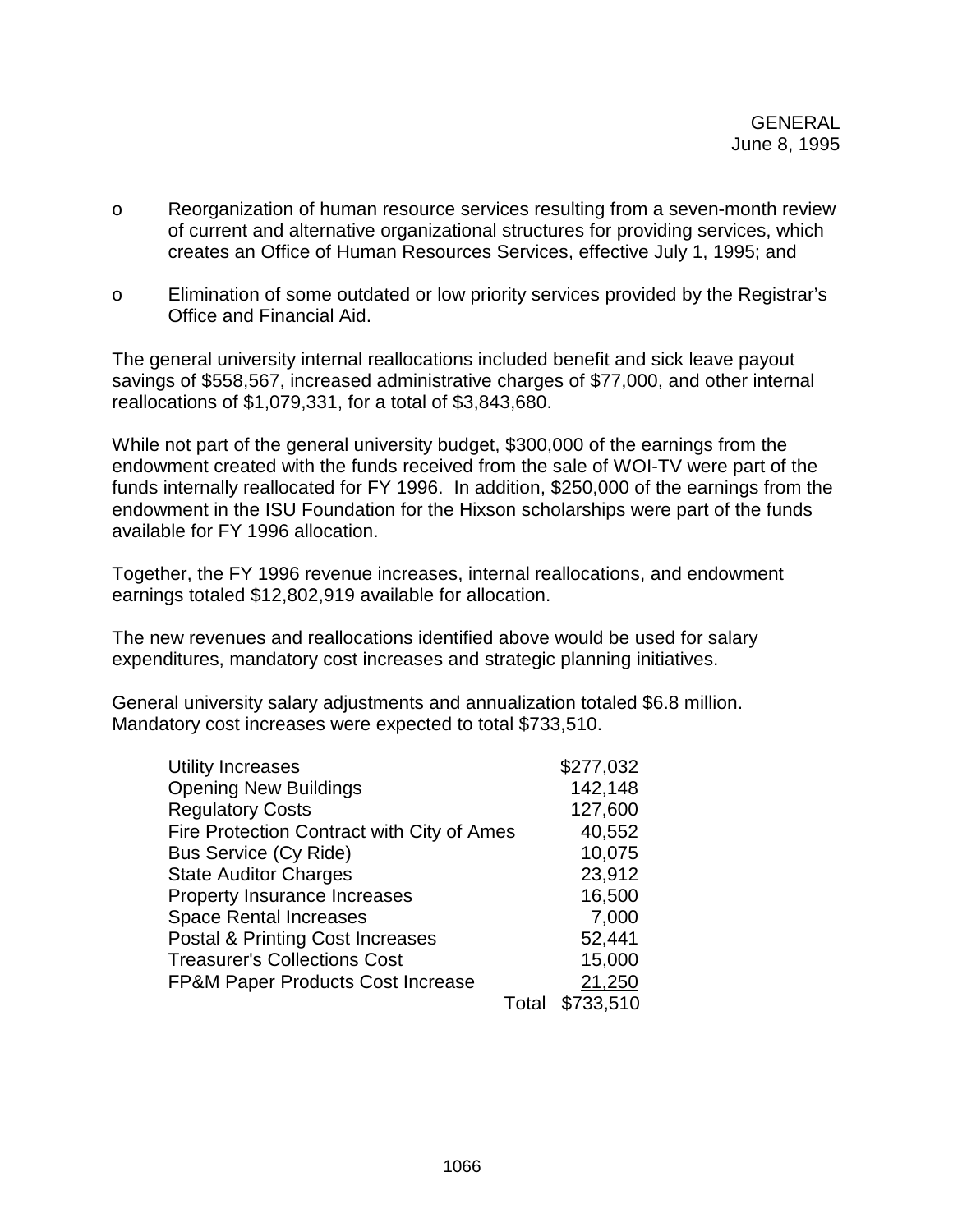## Iowa Agriculture and Home Economics Experiment Station

The FY 1996 preliminary budget for the Iowa State University Agriculture and Home Economics Experiment Station was \$35,646,198, an increase of 3.1 percent over FY 1995.

The State appropriation of \$31,728,488 represented a 3.4 percent increase.

The estimated FY 1996 Federal appropriation of \$3,912,710 through the Hatch Act represented a 1.1 percent increase over the amount budgeted in FY 1995.

Continuing challenges facing the agriculture sector include:

- o increasing international competition in the market place for raw agriculture commodities;
- o the potential for changing government subsidy programs;
- o enhanced concerns for the protection of our environment;
- o agriculture's impact on human health; and
- o the need for the expansion of efforts to increase jobs and sustain further rural development.

Approximately one-third of the funds for agricultural research (3x5 Program) were budgeted to be available for high priority projects on a yearly basis and were reallocated in FY 1996 as follows:

- o \$285,000 to the Center for Agriculture and Rural Development and the Economics Department to strengthen research programs which will result in more competitive markets for raw agricultural commodities;
- o \$255,000 to strengthen odor and environmental research;
- o \$105,000 additional funding for social science research related to the Rural Health Center and other areas of rural and community development;
- o \$200,000 to help correct greenhouse space problems; and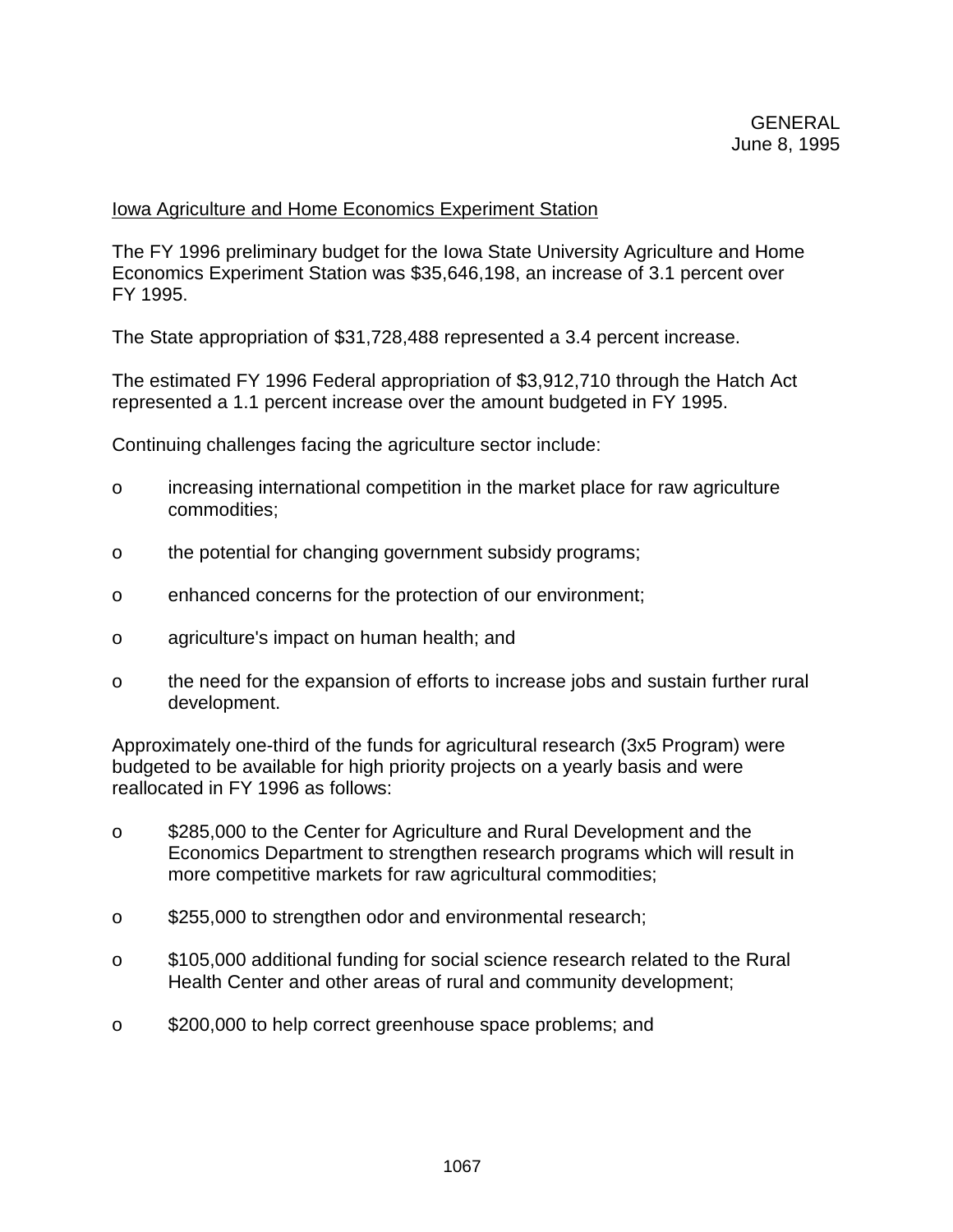o \$300,000 for maintenance and safety concerns, with emphasis on facilities in the Department of Agriculture and Biosystems Engineering, Microbiology, Immunology and Preventive Medicine, Agronomy, and outlying research units.

## Cooperative Extension Service

The FY 1996 preliminary budget for the Cooperative Extension Service of \$27,373,660 represented a 2.2 percent increase over FY 1995.

The State appropriation of \$19,068,660 represented a 4.4 percent increase.

Federal revenue for FY 1996 was budgeted at \$8,300,000, a 2.4 percent decrease from the FY 1995 budget.

Funds reallocated in FY 1995 to establish an agriculture hot line and fund additional extension youth violence prevention efforts would be continued in FY 1996.

In FY 1996 an additional \$400,000 would be reallocated to focus on four high priority programs: value-added agriculture, managing livestock for environmental quality, building sustainable rural communities, and youth and family violence prevention.

# Institute for Physical Research and Technology (IPRT)

The proposed budget of \$4,123,400 for the State of Iowa component of the Institute for Physical Research and Technology (IPRT), which is entirely funded from State appropriations, represented a 3.8 percent increase.

The FY 1996 funding for IPRT included support for outreach programs (\$1.0 million), center capabilities (\$2.0 million), and Iowa-focused technology development and commercialization (\$1.0 million).

In FY 1995, the total budget for IPRT was more than \$60 million.

### Special Purpose Appropriations

| <u>Unit</u>                           | FY 1995     | FY 1996     | % Increase |
|---------------------------------------|-------------|-------------|------------|
| <b>Livestock Producers Assistance</b> | 200,000     | 100,000     | $-50.0\%$  |
| <b>Leopold Center</b>                 | 560,926     | 560,593     | $-0.1%$    |
| Small Business Development Ctr.       | 1,151,173   | 1,214,470   | 5.5%       |
| Livestock Disease Research            | 276,186     | 276,022     | $-0.1%$    |
|                                       | \$2,188,285 | \$2,151,085 | $-1.7%$    |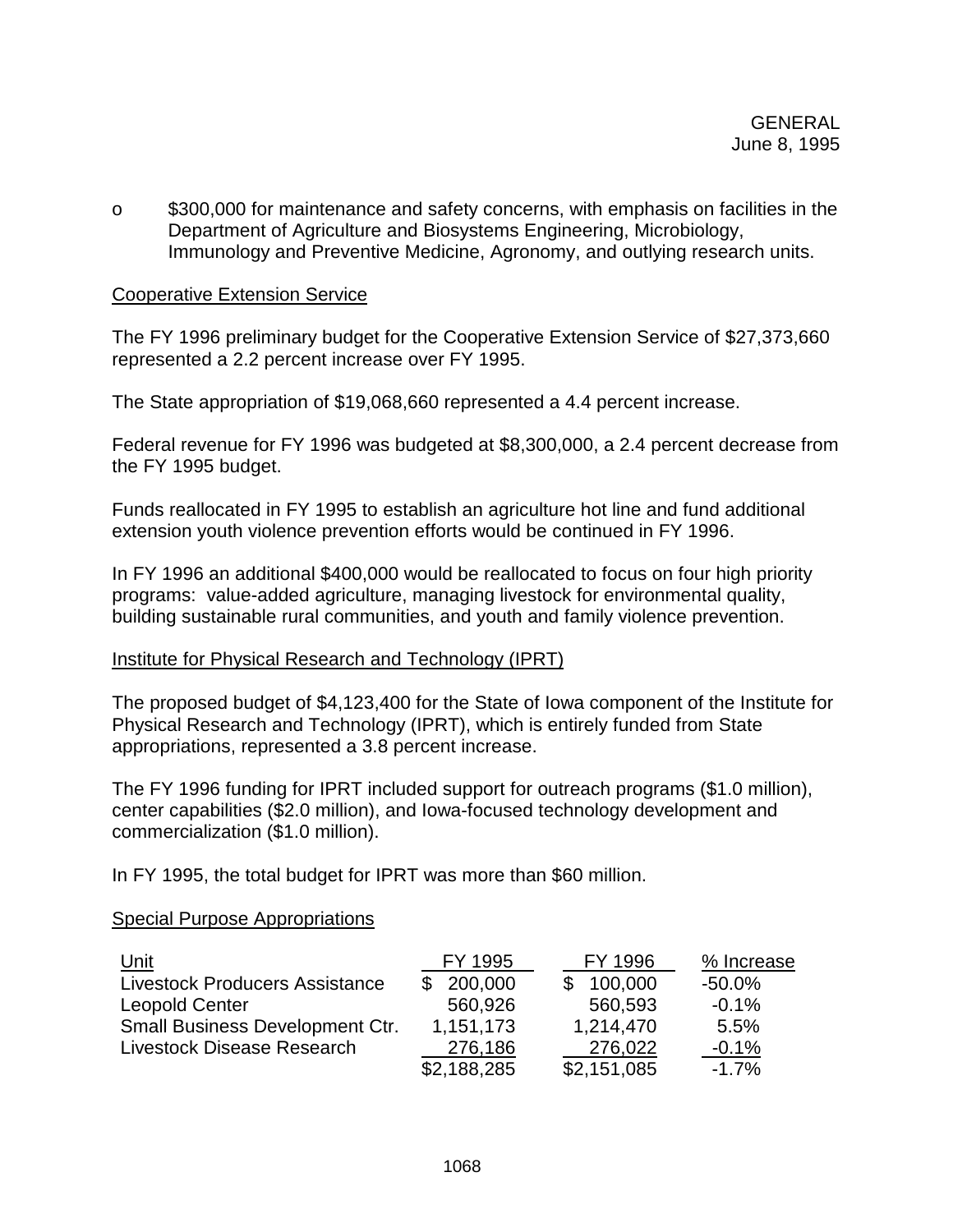The Small Business Development Center incremental appropriation increase of \$32,699 would be used to fund salary and benefit increases for personnel at the sixteen non-Iowa State University offices.

The special appropriations provided by the Iowa Legislature for the Livestock Producers Assistance Program were \$300,000 in FY 1994, \$200,000 in FY 1995, and \$100,000 for FY 1996 based on the intent that LPAP would become self supporting through user fees. Experience through the first two years indicated that while user fees are sufficient to cover operating expenses such as travel, telephone, and supplies, they are not sufficient to cover the salaries of the faculty and technicians who deliver LPAP information to producers; the budget for FY 1996 reflected this reduced scope.

## Proposed Change in Mileage Reimbursement Rate

University officials requested Board approval to increase the rate of reimbursement for private mileage for university business from 21 cents to the Internal Revenue Service maximum allowable rate of 30 cents per mile, an increase of 25 percent.

The collective bargaining contract covering Regents blue collar, security, technical and clerical employees specifies reimbursement at 21 cents per mile if a pool car is available and 24 cents per mile when a pool car is not available.

The proposed increase would apply only to noncontract-covered faculty and staff.

Current Board policy revised in September 1994 of 21 cents per mile if a pool car is available and 24 cents per mile if a pool car is not available was identical to the State policy.

University officials stated that many extension staff members do not have access to state pool vehicles and must use their own vehicles as a job requirement.

The university claimed the current reimbursement rate was inadequate compared to the estimated cost of \$0.387 per mile for compact and mid-size vehicles according to the American Automobile Association.

University officials estimated the annual cost of the increase to be \$316,000 for all funds; the Board Office estimated Regent-wide costs of \$650,000 per year.

The Board Office recommended that this proposal be disapproved since it would differ from the current rate of the State and other Regent institutions. Because the proposed mileage reimbursement rate exceeds the current State rate, adoption of this rate could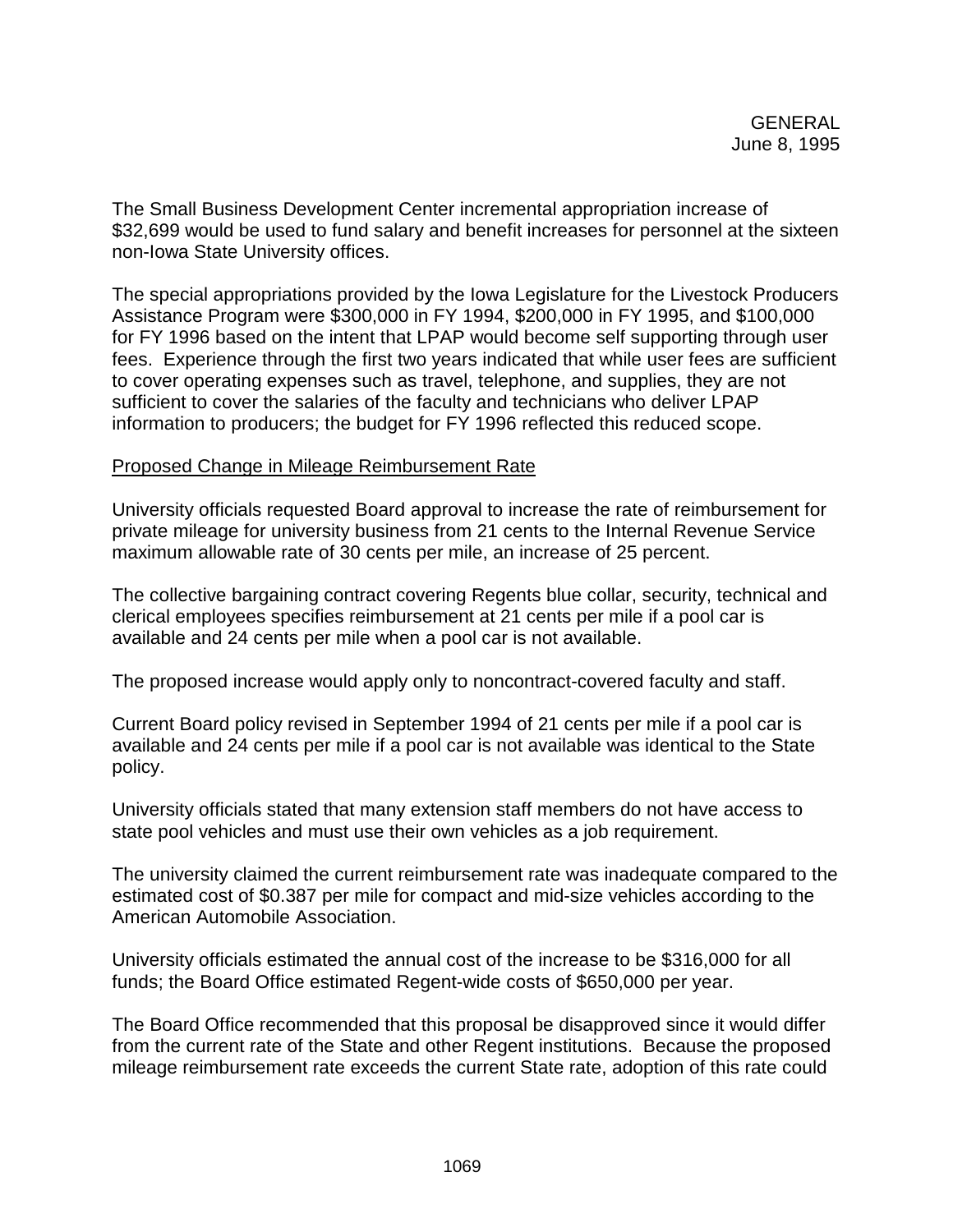create problems in maintaining the Regents authority over motor vehicle fleets, travel policies and other areas.

The Board has statutory authority to establish mileage reimbursement policy.

President Jischke introduced the newly-elected president of the Iowa State University Professional & Scientific Staff Council Darlene Gluck, and said she was a wonderful member of the university community.

President Jischke stated the proposed budget would allow Iowa State University to continue to make progress. He was especially pleased that State appropriations fully funded the State salary policy which was the first time that had happened in the five budgets he had prepared. He was also very pleased for the support for healthy livestock to serve agriculture in Iowa. It was an important addition to the College of Veterinary Medicine. He said the budget included substantial reallocation of over \$4 million which was part of the ongoing effort to improve efficiency and effectiveness of the university. In the last 7 years Iowa State University officials have reallocated or rescinded \$45 million of its budget, which he said was a very significant movement of money. The budget was consistent with the strategic plan, particularly the emphasis on undergraduate education.

President Jischke stated that in February Iowa State University received the largest cash gift (\$5 million) in the university's history which was an endowment for Christina Hixson opportunity awards. There would be 100 \$2,500 awards annually, targeted at students with extreme financial need. University officials have worked very hard since February to identify the first 100 recipients. There were 700 applicants. University officials were unable to narrow the list of recipients below 105; therefore, there would be 105 awards given this coming academic year. Two nights ago President Jischke had dinner with some of the students and their parents. He said it was one of the most rewarding evenings he has experienced. He was pleased with the academic quality of the students, some of whom brought astonishing stories with them. He said they were remarkably tough, resilient young people who were very excited about the opportunity to study at Iowa State University. President Jischke stated that the larger message in this program was that there remains in Iowa very capable young people for whom finances are an obstacle. Anything university officials can do to develop funds to continue access to Iowa public higher education must be done.

With regard to the Board Office recommendation on the issue of mileage reimbursement, President Jischke said the proposed increase in reimbursement was particularly important to extension personnel. The university cannot operate vehicles in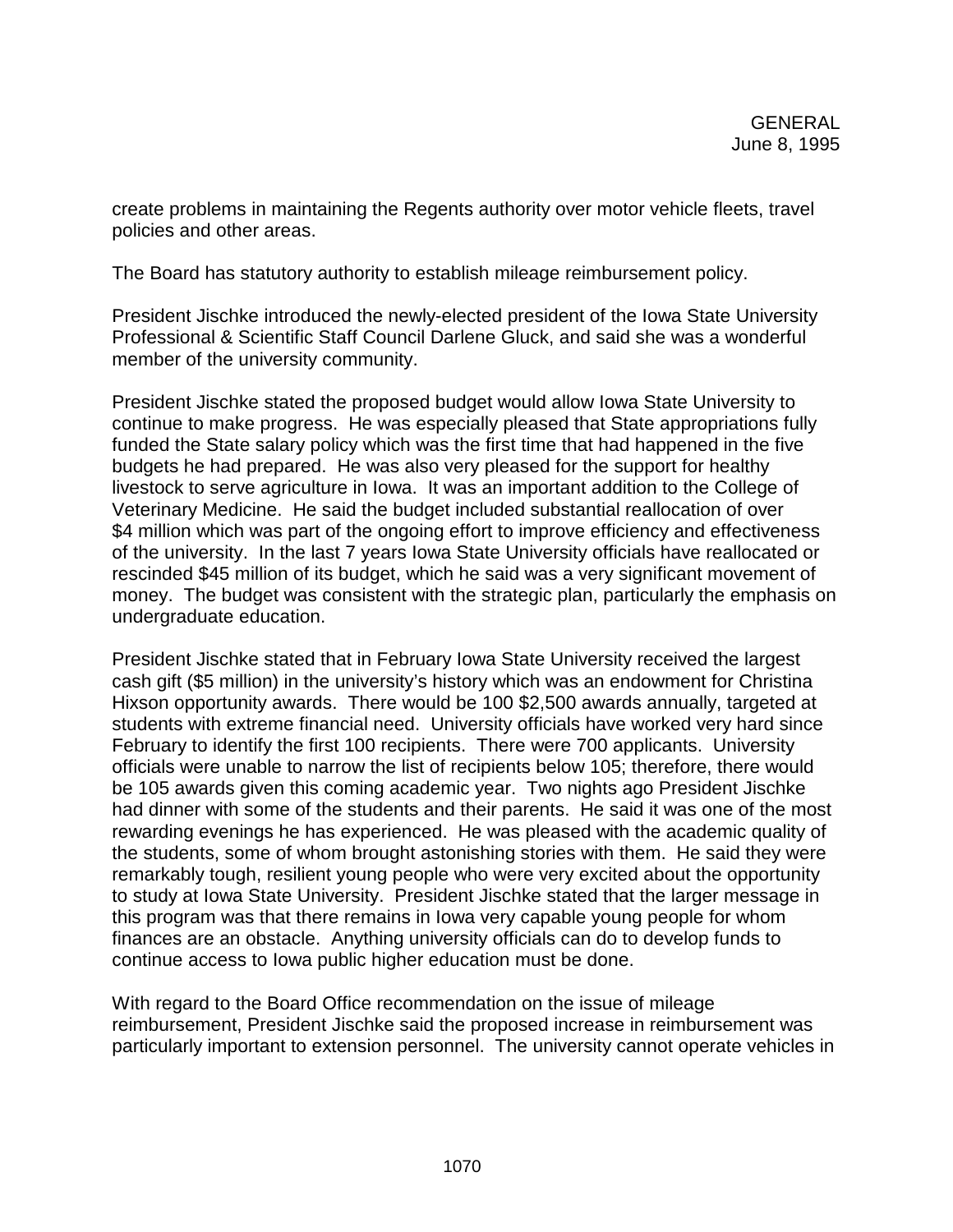the pool for less than 35 cents per mile. He asked for an adjustment in the reimbursement rate.

President Pomerantz asked what might be done to enhance the student aid program.

President Jischke responded that anything university officials can do to keep costs down was important. He noted there was a tradeoff with quality since it takes funds to operate these institutions. They must emphasize effectiveness and efficiency to contain costs. Secondly, they must recognize there is still a substantial number of young people for whom the Regent institutions are expensive. Job opportunities on campus, loans, etc., need to enhanced. University officials also need to find ways to increase the number of people like Christina Hixson to provide incentive programs and matching programs. Ms. Hixson's gift of \$5 million was used to kick off a \$26 million fund-raising campaign for scholarship funds.

President Pomerantz stated the Hixson opportunity awards program was a terrific program and one of critical importance to the university. Private sector initiatives, as was done at Iowa State University, should be initiated at the other universities. The foundations of the University of Iowa and the University of Northern Iowa should embrace the idea and talk about a program to encourage and enhance private funds into the system.

Regent Tyrrell stated that he brought up the subject with the University of Iowa foundation a year ago and also spoke with officials of the other two universities. He sensed resistance within the university to use the potential fund raising contributions for scholarships because of other institutional priorities. He said the Regents should stress the importance of scholarships to marginal, talented students in this state. Institutional officials needed to understand how important this was to the future of the Regent institutions.

Regent Pellett stated that mileage reimbursement in other Midwest states were higher - - Nebraska = 27.5 cents, Kansas = 28 cents, Missouri = 26 cents. She said Iowa State University's extension personnel were treated unfairly and that she was in favor of raising the reimbursement amount.

President Pomerantz said it appeared that extension personnel had been disadvantaged and that he would entertain a motion to raise the reimbursement rate for extension personnel or for personnel who did not have access to state vehicle pools. He suggested a motion to go part way toward the amount requested by university officials this year and then to take up the matter again next year, saying that it would be a good move toward fairness and equity.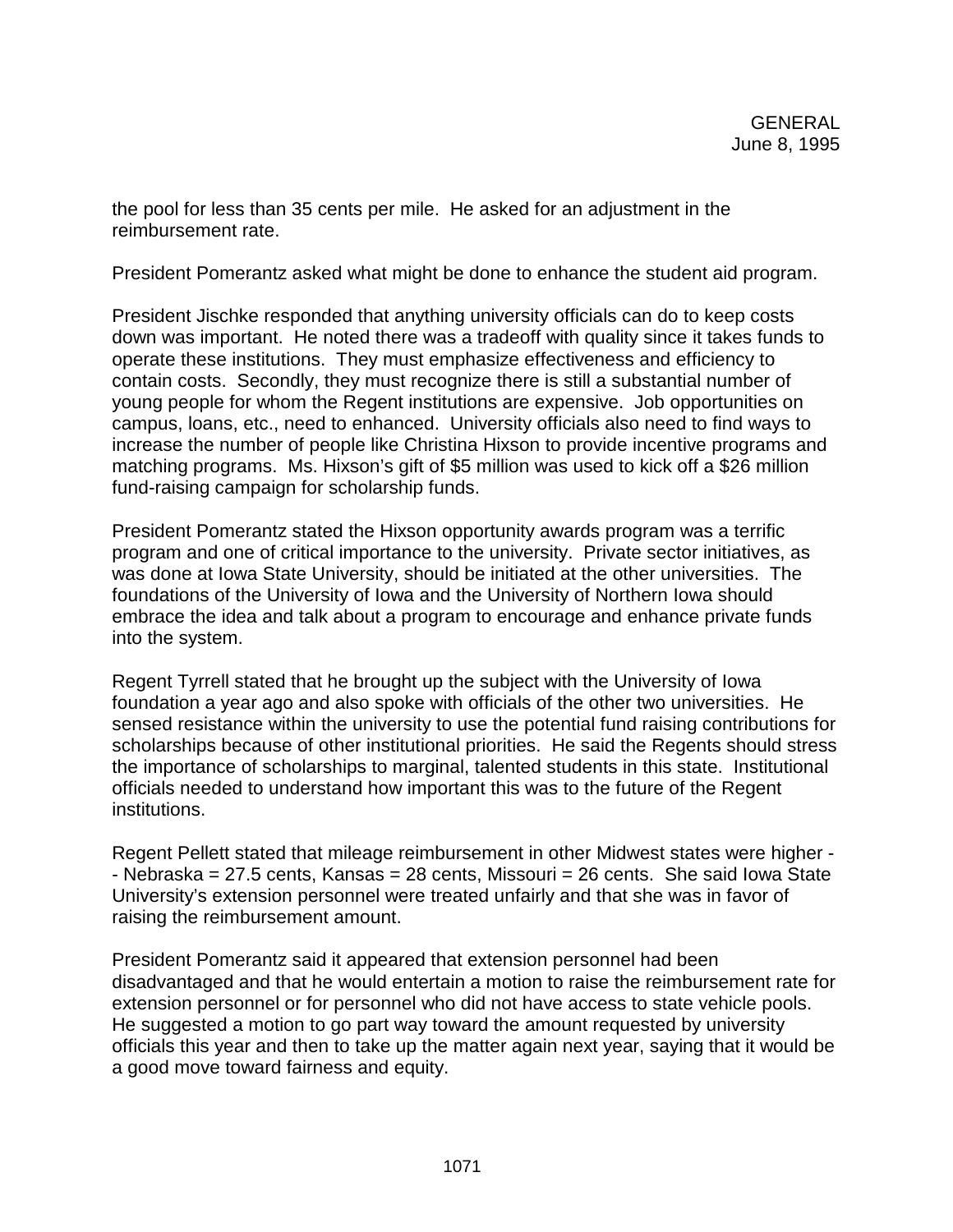MOTION: Regent Newlin moved to increase the rate of reimbursement for private mileage for university business from 21 cents to 28 cents per mile for those noncontract-covered employees of Iowa State University who do not have access to the university motor pool. Regent Pellett seconded the motion.

Vice President True stated there were fewer personnel at the University of Iowa who were in a similar circumstance but that they should be treated the same as Iowa State University employees. The University of Iowa has programs such as the specialized child health clinics where individuals do not have access to a State vehicle.

President Pomerantz invited the University of Iowa, the University of Northern Iowa and the special schools to bring information to the Board in July if they wished to be included in the new mileage reimbursement policy.

Vice President True said University of Iowa officials would use the same standard in identifying the university's employees, those with no access to a State pool vehicle.

Regent Dorr cautioned against deviating from the State policy on mileage reimbursement. Although the above-mentioned personnel may be disadvantaged in the area of mileage reimbursement, he suspected they had benefits that other State employees do not have. He said they should leave the policy as it was. If the State legislature elects to change the policy, that was fine but he said this was micromanagement.

Regent Pellet asked for someone to speak to the issue raised by Regent Dorr about other benefits extension personnel have that others do not have.

President Jischke responded that there was nothing distinctive about the extension staff. He said it was clearly within the authority of the Board of Regents to set reimbursement rates. He noted that the Regents had this same type of discussion last year before increasing the reimbursement rate for the same employee groups, and the State subsequently increased its mileage reimbursement amount. Perhaps the Board was showing initiative. He said that when employees are carrying out the duties of their positions they should not be expected to subsidize the university.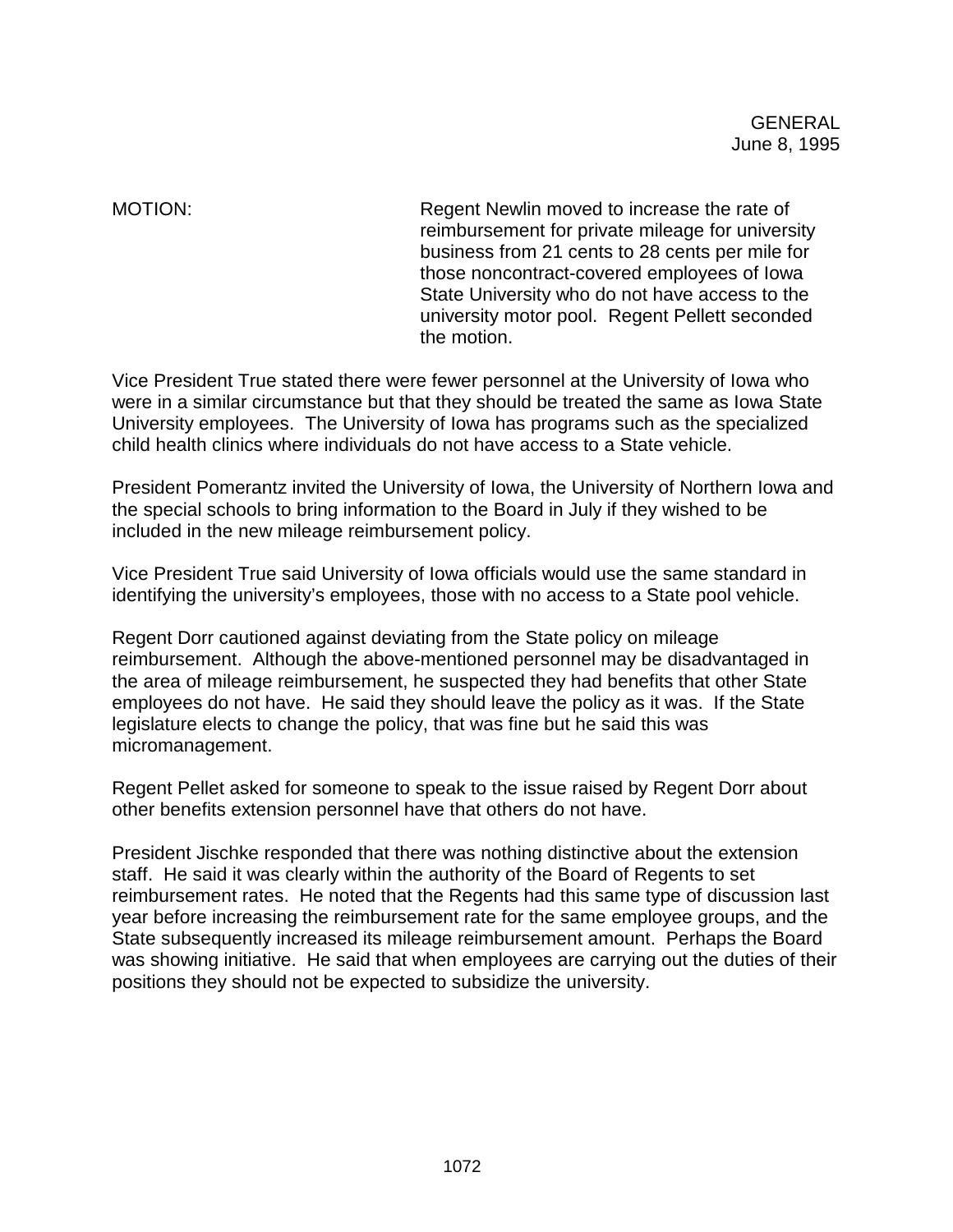Regent Tyrrell asked if university officials had some sense of the financial implications. President Jischke said it would not be unusual for an extension employee to put 20,000 miles on their own car in a year. It was not a trivial amount of money; the policy change would amount to approximately \$300,000 annually, which they were prepared to absorb.

VOTE ON THE MOTION: The motion carried with Regents Dorr and Johnson-Matthews voting "no".

Regent Dorr said President Pomerantz earlier alluded to the importance of reallocation and questioned whether a 1 percent annualized reallocation was adequate. He was not convinced that institutional officials had done an adequate amount of reallocation. They must do everything possible to maintain high-quality programs and begin to aggressively look at the areas President Pomerantz referred to as "marginal". There is very good work in progress but the institutions need to become more aggressive in how they utilize funds and create opportunities for students. He hoped that as the next budget comes around university officials look closely at capital expenditures and reallocations.

President Jischke said he believes that reallocations are an important part of the university's continuing effort to improve quality. He said the 1 percent fund reallocation goal was exceeded times two at Iowa State University this year, and in previous years was as much as 3 percent. He said that was a substantial and sustained amount of reallocation. He said it was not fair to minimize what had already been done; it had improved the institution.

President Pomerantz said he believed that Iowa State University had done the best job of reallocation in the Regent system, which was a very definite statement of leadership in that area.

President Jischke noted that it was a team effort.

President Pomerantz stated that Regent Dorr was onto an important issue. These funding streams at best today are unpredictable. Institutional officials have to have plans.

President Jischke said he could not agree more. Iowa State University officials have begun to ask themselves what if proposals of the Department of Energy which impact the Ames Laboratory take place, for example. The Swine Center funding, given the President's veto of the previous day, was secure at this point in time. If it comes to a point where the Federal government should like for the university to operate the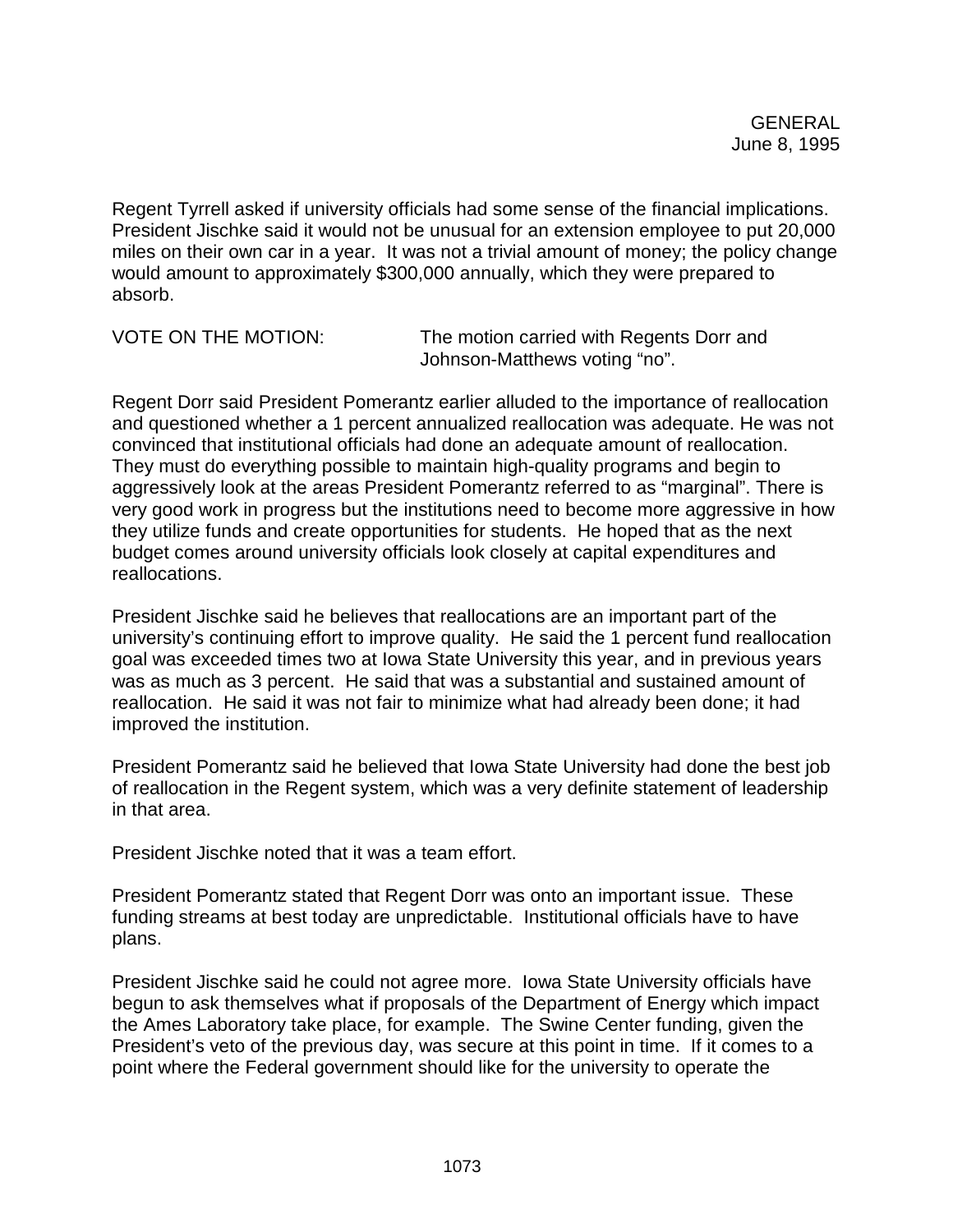laboratory, they would have to ask questions such as who would pay for the overhead costs. University officials were beginning to anticipate those types of questions.

President Pomerantz asked what President Jischke thought the answer would be for the Department of Energy. President Jischke said there was no question that the university would have to absorb some of those costs, and they had better be prepared to reallocate to do so.

President Pomerantz said there was a theory around Washington that there might not be a Department of Energy in the future. President Jischke said there are responsibilities of the Department of Energy that have to be carried out in certain areas of science. The Department of Energy capability in physics is at the heart of this country's capability in basic science. How much can the university afford and where would it be spent were very important questions. However, the demise of the Department of Energy did not mean activities like those of the Ames Laboratory would cease.

President Pomerantz said the demise of the Department of Energy should not mean a demise of Iowa State University. President Jischke agreed.

Regent Dorr suggested it may be advisable to begin strategic planning to develop some contingency plans both institutionally and system wide so there is some idea of how to respond to the possible changes in funding. President Pomerantz said such an effort would clearly be under the mantle of strategic planning.

Regent Tyrrell asked that President Jischke address the issue of undergraduate education, how Iowa State University was doing in that area, whether additional resources were necessary and if he was satisfied with their efforts.

President Jischke stated that Iowa State University has a very fine undergraduate program. One-half of the discretionary money this year was dedicated to undergraduate education. Substantial progress has been made in improving the quality of classroom teaching and improving retention. For this coming year university officials have committed the largest single allocation in the budget to fulfill commitments for increased 4-year graduation rates and higher retention rates. With regard to whether university officials could spend more money, he said absolutely. They asked for additional funding from the State this year, focused on retention and undergraduate education. They did not get what was asked for and would request additional funding next year.

Although there were some things Iowa State University officials could do that would improve the quality of undergraduate education, they were making substantial progress.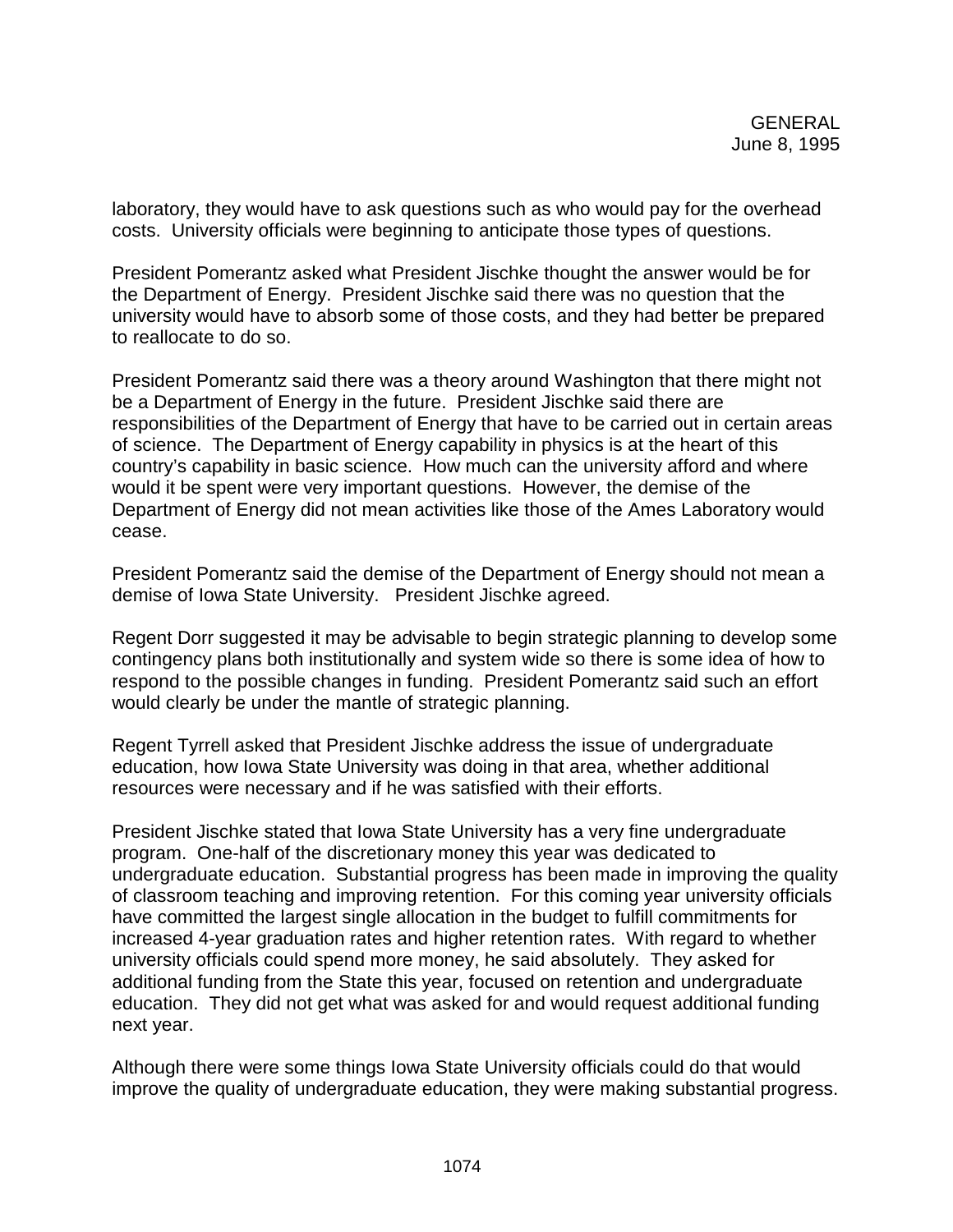President Jischke said the fraction of credit hours that are taught by tenure-track faculty versus the fraction that are taught by graduate teaching assistants demonstrated the university's commitment as did the restructuring of some of the courses. Additional funding for supplemental instruction in courses in which students typically have more difficulty has been added. There has also been a massive investment in freshman English in creating computerized laboratories for students to do their writing on computers for ease in editing. President Jischke concluded by stating that Iowa State University officials had made substantial progress and substantial investments.

President Pomerantz asked about the university's marketing in light of the anticipated enrollment decline. President Jischke stated that a number of issues accounted for the projected reduction in enrollment. The university was absorbing an adjustment from last fall which was absorbed in the budget for this year. They were also seeing a longterm trend toward more part-time enrollments. National enrollment trends reflected the trends being experienced at Iowa State University. The university was receiving fewer non-resident students although they had done a good job of attracting in-state students. Nationally enrollments in agriculture, veterinary medicine, design, and family and consumer sciences were down. Part of the reason for the enrollment decline in those disciplines was change in student interest. Next year university officials will pay more attention to marketing and enrollments.

Regent Tyrrell noted that Iowa State University had received good publicity as a result of the \$5 million Christina Hixson opportunity awards program.

MOTION: Regent Tyrrell moved to approve the preliminary FY 1996 general operating budget for Iowa State University in the amount of \$316,403,801. Regent Collins seconded the motion. MOTION CARRIED UNANIMOUSLY.

(c) University of Northern Iowa. The Board Office recommended the Board approve the FY 1996 preliminary general fund operating budget for the University of Northern Iowa in the amount of \$100,542,000.

The proposed budget was 4.3 percent higher than the FY 1995 revised budget, which was the sum of the original budget and the budget ceiling adjustments approved by the Board at its May 1995 meeting.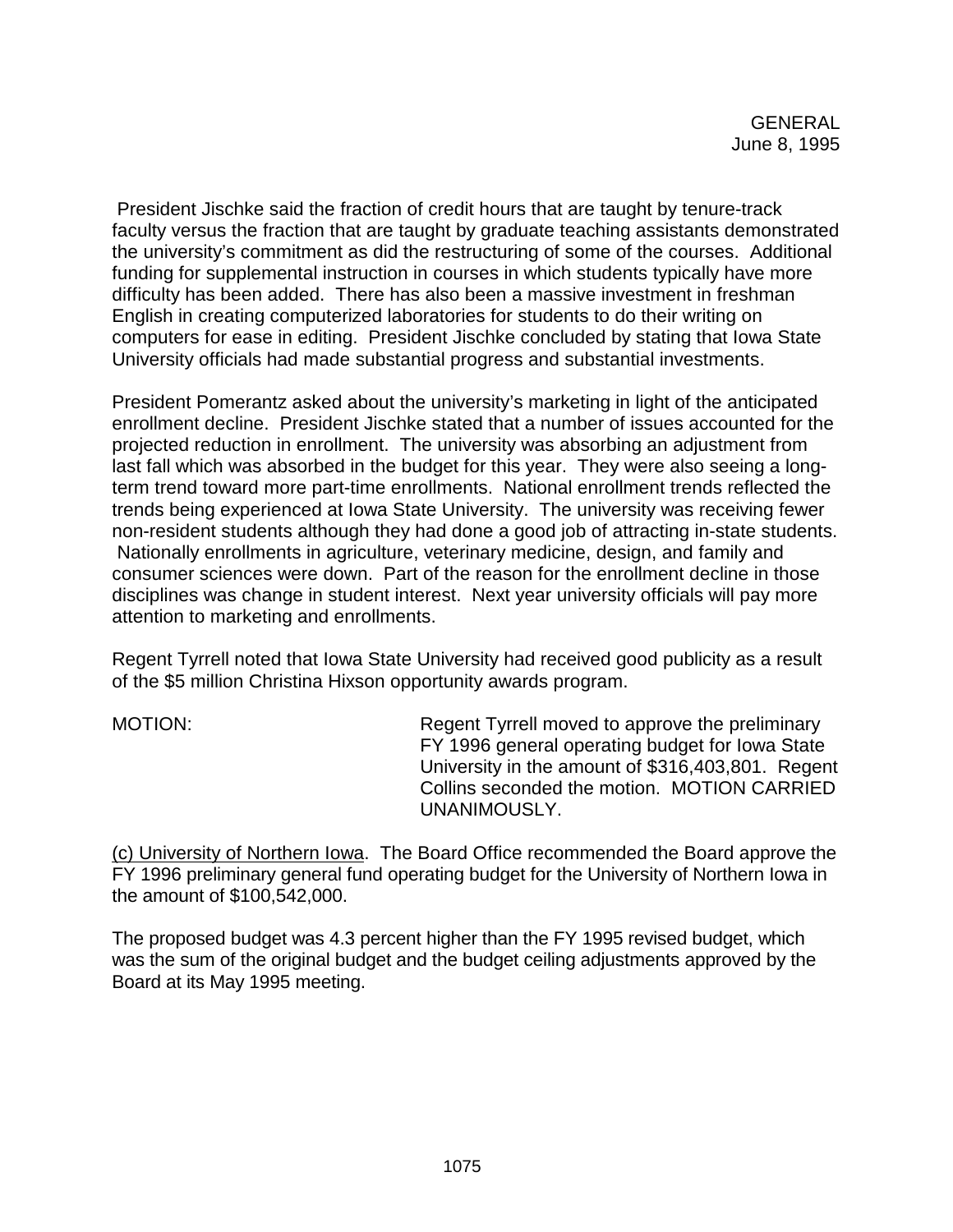## Revenue

State appropriations of \$71,673,771 for operations would increase by \$3.5 million or 5.2 percent. Included within this amount was \$239,745 for the Recycling and Reuse Technology Transfer Center; which was the same amount as for FY 1995.

General fund revenue from tuition and fees was estimated to increase by \$890,190 or 3.4 percent above the FY 1995 revised budget. This estimate was based on Board-approved rate increases and a slight reduction in enrollment (.6 percent).

Because of large graduating classes in recent years, university officials believed it prudent to be conservative with tuition projections rather than face budget reductions after the fiscal year begins.

Other institutional income was budgeted at \$1,425,000 for FY 1996; this amount was a 14.9 percent decline (\$250,000) from the FY 1995 revised budget. Interest income was budgeted at \$200,000 for FY 1996, a decline of 42.9 percent (\$350,000) from the FY 1995 revised budget. The sum of \$750,000 was included for indirect cost revenue; this amount was a decline of \$100,000 from the revised budget. Sales and service revenue was budgeted in the same amount as for FY 1995.

## **Expenditures**

The increase in State appropriations included the sum of \$2,858,026 for salary adjustments, and \$891,784 for program and strategic planning initiatives. The appropriation also included a base reduction of \$200,000 for the Family Opportunity Plan to encourage the university to privatize services.

Consistent with the university's primary strategic goal of strengthening its academic distinctiveness, the sum of \$300,000 of new funding would be designated for improving undergraduate education. Quality instructional programs, distinguished faculty and support areas all contribute to the undergraduate experience and quality of life for students.

Proposals from all divisions of the university were being reviewed to determine priority needs for allocating these funds.

To strengthen undergraduate majors and academic focal areas, the sum of \$150,000 in new funding would be devoted to the Industrial Technology program to increase the number of students enrolled.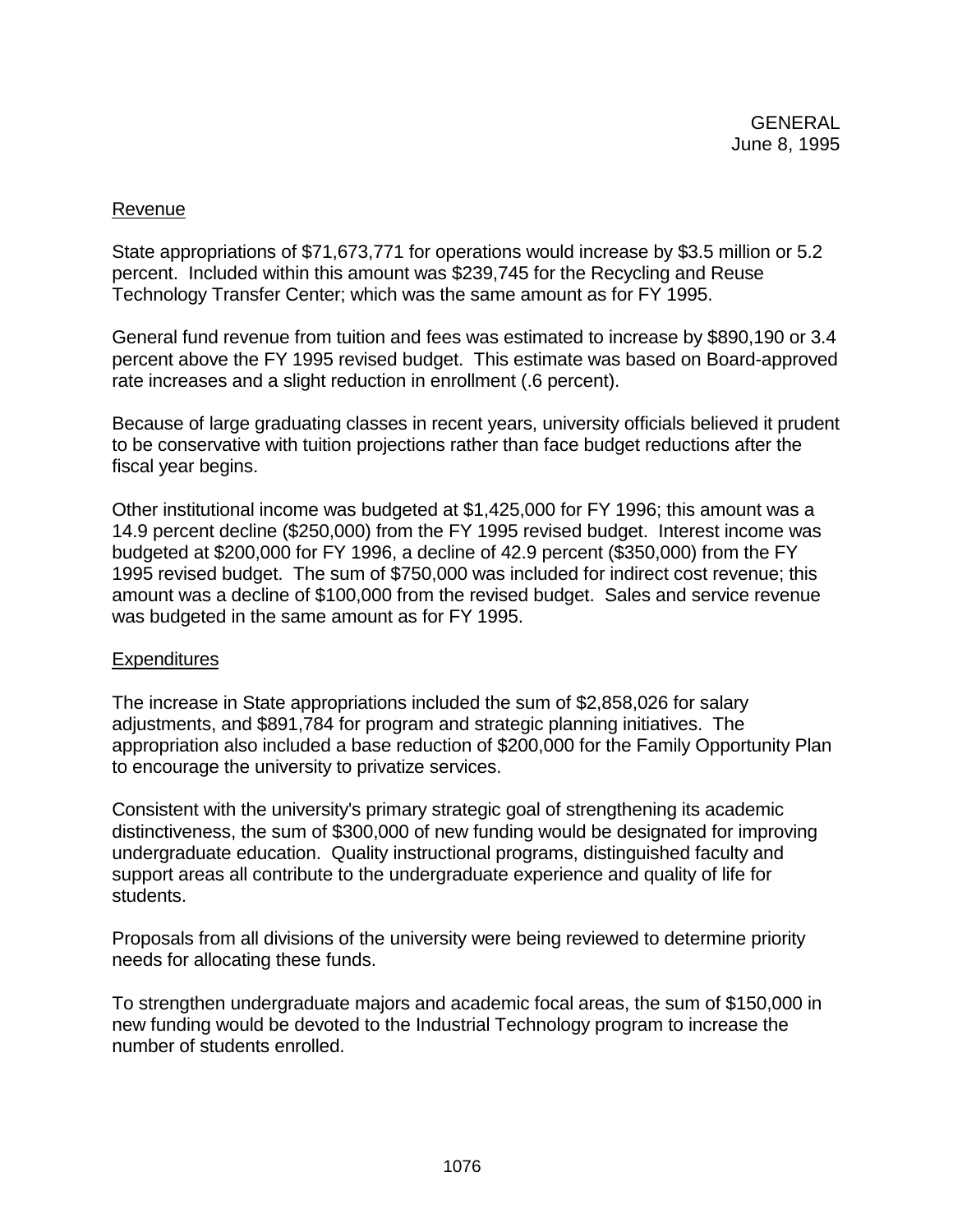To achieve national leadership in teacher education the sum of \$178,784 in new funding would be allocated to establish model programs leading to master degrees for Iowa's classroom teachers.

State appropriations of \$99,000 will provide an inflationary increase for library acquisitions; the sum of \$164,000 would be budgeted for costs associated with opening the fourth floor of the Donald O. Rod Library.

University officials did not propose any major reallocations in the proposed budget.

The university will implement during FY 1996 a number of items to improve its efficiency and effectiveness:

- o A computerized self-registration system should be available for FY 1996 spring semester advance registration; demand for classes will be known immediately giving academic departments the opportunity to respond accordingly.
- o The university will begin participation in the William D. Ford Direct Loan Program; the program will improve service to students since loan proceeds can be applied directly to students' bills and refund checks mailed rather than students waiting in long lines to endorse loan checks.
- o A procurement card program, designed for departmental purchases under \$500, will be implemented; savings in Department of Purchasing personnel time, paper and printing costs will result.

Individual salary decisions for United Faculty members would be made consistent with the Master Collective Bargaining Agreement in effect July 1, 1995, and would average 4.0 percent for FY 1996. Academic administrators and professional and scientific staff would receive average salary increases of 4.0 percent. The AFSCME Collective Bargaining Agreement provides for a 3.0 percent increase effective July 1, 1995, and individual merit step increases during the year.

Consistent with the university's plan presented last fall, increased tuition revenue from undergraduate rate increases will be allocated for instructional technology.

Approximately \$100,000 would be allocated to the library to purchase equipment and electronic resources to permit on-line access to library materials.

Additional sums would be used to provide computer equipment and related software for all colleges to begin to bring student instruction to the level of quality envisioned in the Regents' strategic plan.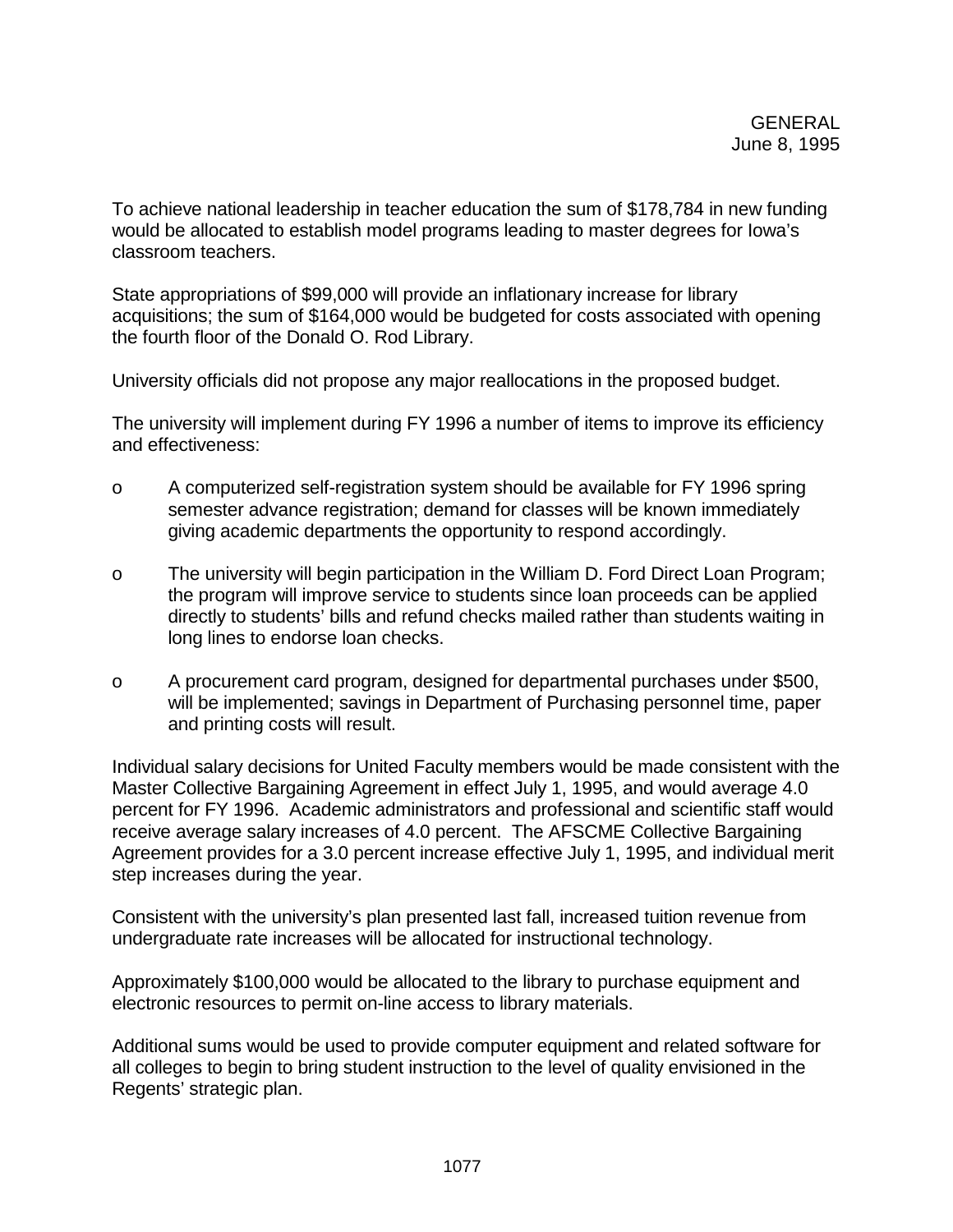Resources for the Recycling and Reuse Technology Transfer Center would continue to provide a program manager, faculty research projects and graduate assistants.

The sum of \$580,000 was being set-aside to increase financial aid to students. This amount was \$357,000 more than would be needed for the set-aside to keep pace with tuition rate increases. The additional scholarship funding was included to offset a reallocation of student wages (UNI work-study awarded on the basis of need) previously categorized as student aid and now properly identified as hourly wages.

Tuition revenue generated as a result of graduate rate increases would be dedicated to graduate education; ten additional graduate assistant positions would be allocated, including full scholarship funding. Student aid represented 19.5 percent of total tuition revenue in FY 1996.

Acting President Marlin referred to Regent Tyrrell's comments earlier in the meeting regarding fund raising for scholarships versus other university priorities. During the time period Regent Tyrrell was referring to (one to two years ago), University of Northern Iowa officials were in the midst of a capital campaign. The highest priority in that capital campaign was funding for the Performing Arts Center. University officials were very successful in raising just over \$30 million during the campaign. She noted that there was a scholarship component in that campaign which raised in excess of \$7 million for scholarships. University officials would now turn their development activities toward scholarships.

Acting President Marlin stated that university officials were very pleased that the funding provided this year by the legislature would allow them to move forward and improve the quality of the University of Northern Iowa. They were able to fund increases in salaries, provide needed funds for the library, instructional technology, and increased financial aid to students. She noted that the increase in student financial aid to which she referred was beyond the set-aside required to meet the tuition increase. The number of graduate assistantships would also be increased.

Acting President Marlin highlighted the initiative included in the university's budget for professional development for Iowa teachers. She said the state of Iowa, for all its strengths educationally, has one of the lowest percentages of practicing teachers holding master's degrees in the country; Iowa is ranked 42nd out of the 50 states in terms of teachers holding master's degrees. With these funds university officials will develop a new program designed to address the needs of teachers who want to improve as classroom teachers. University officials believe the program will have tremendous benefit; not only will it increase the number of teachers holding master's degrees but would also strengthen the teaching force within the state.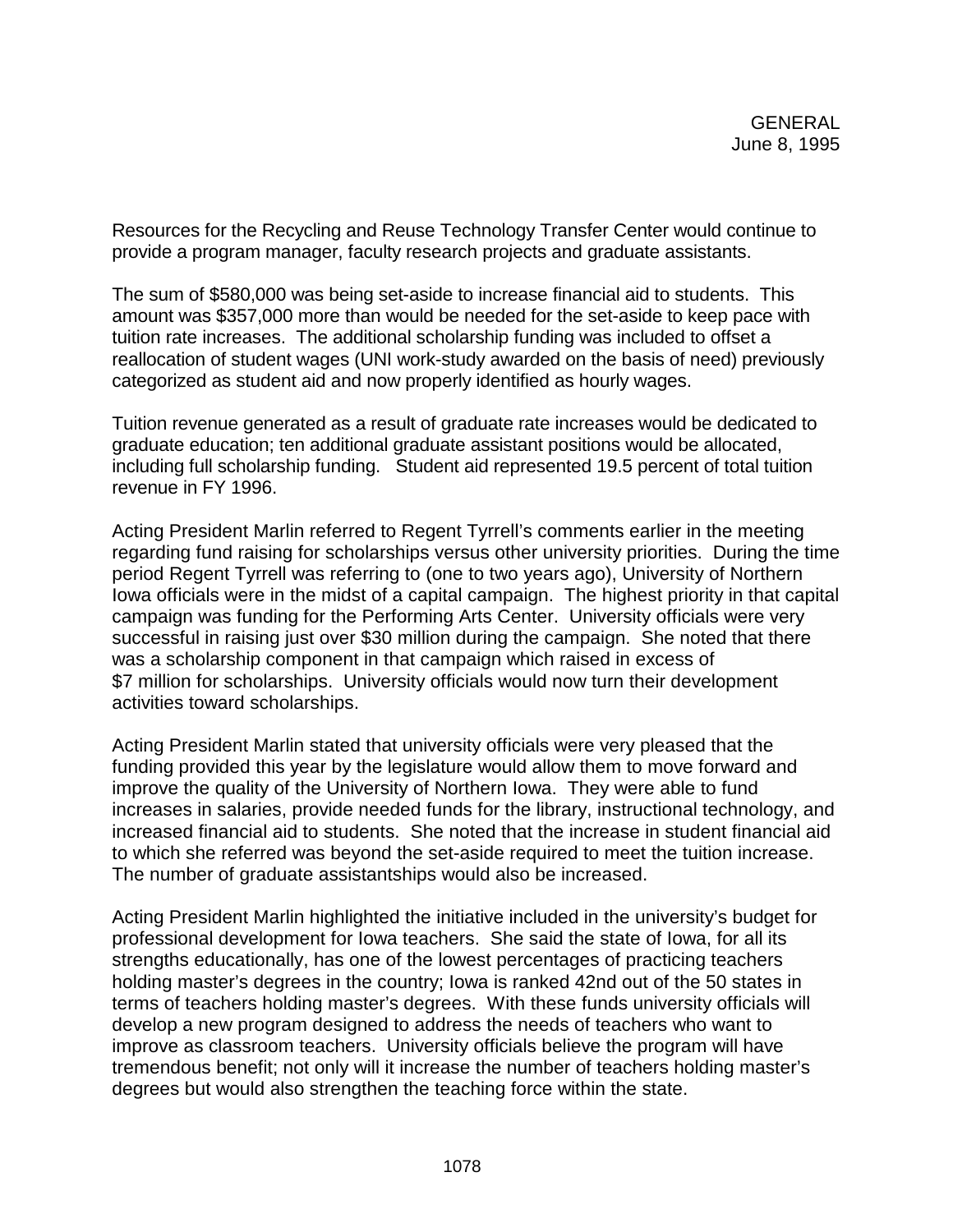Regent Newlin asked what reallocations had taken place at the University of Northern Iowa in the last 3 to 4 years, and what was planned for the future.

Acting President Marlin responded that for several years the university was in a catchup mode -- enrollment increases greatly outpaced the budgetary increases. Keeping with the mission of the institution of offering high-quality undergraduate education, university officials made the decision not to increase the use of teaching assistants. They devoted the new funds largely to faculty resources to respond to the enrollment growth.

Acting President Marlin said she was surprised by the Board Office statement that university officials had not reported any major reallocations. She said that perhaps reallocations were not being tracked as well as they should. As provost, she reallocates constantly within the academic division. For example, with declining enrollments in business, funds have been taken away from the College of Business and used to provide a greater number of sections to assure the 4 year graduation rate plan.

Regent Newlin asked if University of Northern Iowa officials could go back and retrack the reallocations that had taken place. Acting President Marlin said they would certainly try.

President Pomerantz said he understood President Marlin's explanation that university officials probably had reallocated but not tracked those activities well. However, he said reallocation was not only intended to deal with demographic changes but also quality. Where were the quality reallocations? The budget appeared to indicate that all of the programs currently in place were of the best quality and did not need to be changed.

President Pomerantz said he would support the granting of preliminary approval to the University of Northern Iowa budget with the understanding that between now and next month's final approval, university officials would provide the Regents with a better idea of what was being done on the quality side of reallocation as well as the quantitative side. If university officials were not reallocating proactively in terms of dealing with marginal programs and enhancing other programs, they were not doing their job.

MOTION: Regent Collins moved to approve the FY 1996 preliminary general fund operating budget for the University of Northern Iowa in the amount of \$100,542,000. Regent Smith seconded the motion. MOTION CARRIED UNANIMOUSLY.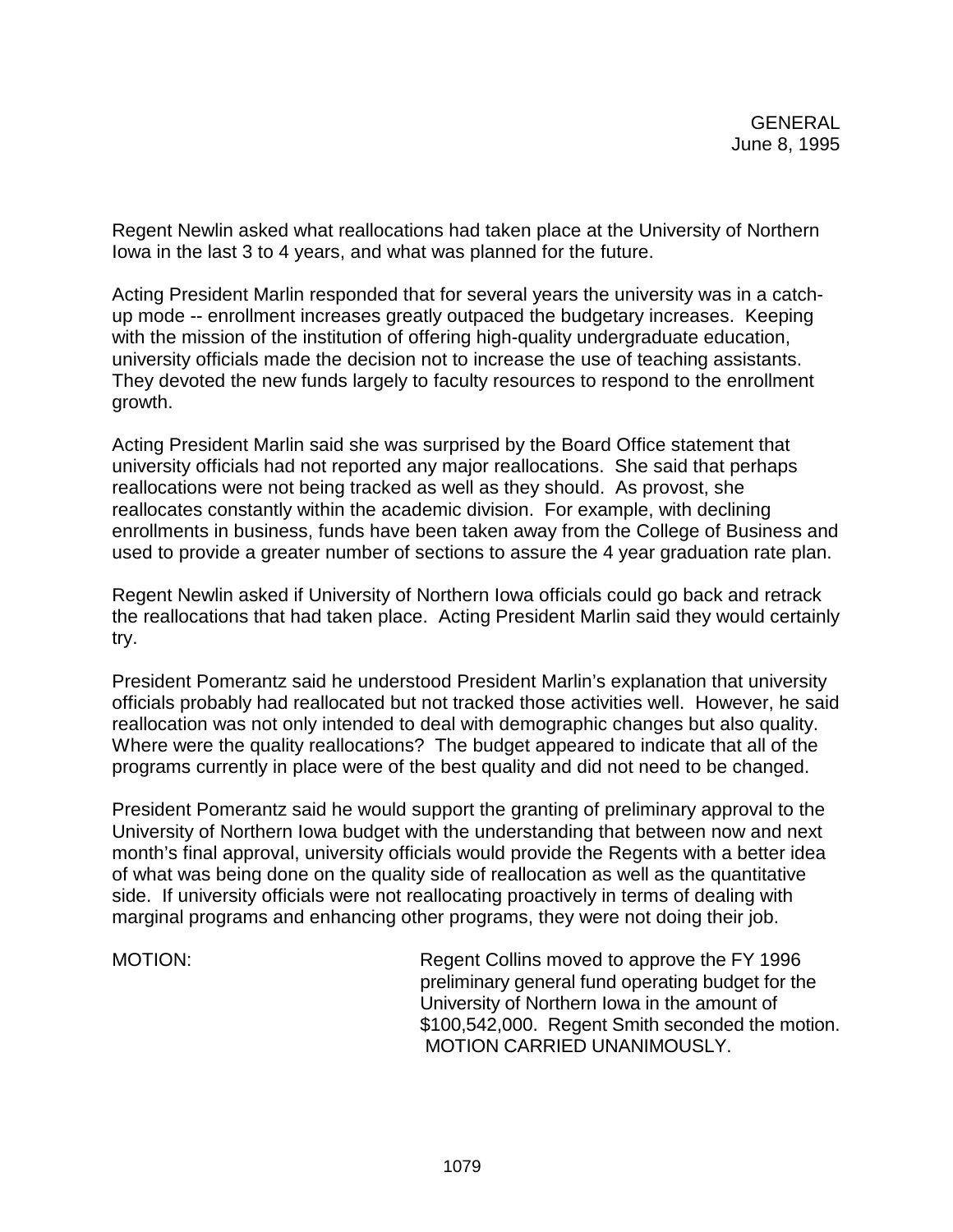(d) Iowa School for the Deaf. The Board Office recommended the Board approve the FY 1996 preliminary general operating budget for the Iowa School for the Deaf in the amount of \$6,945,560.

The FY 1996 preliminary general operating budget for the Iowa School for the Deaf was \$6,945,560, a 3.5 percent increase over the FY 1995 the revised budget. The FY 1996 State appropriation for ISD was \$6,668,097, a \$255,587 (4.0 percent) increase over FY 1995.

The FY 1996 budget reflected a \$5,000 decrease in Federal support anticipated as a result of lower Federal lunch program funding. The FY 1996 budget reflected a \$15,000 decrease in sales and services revenue from the FY 1995 revised budget, based on a lower number of students anticipated to utilize interpreting services.

Salary adjustment costs of \$189,305 would be funded from State appropriations.

- o Faculty The teachers' salary schedule for the 1995-96 contract year resulted in increases averaging 4.0 percent, including a 2.5 percent base scale adjustment and a 1.5 percent step adjustment within the pay matrix.
- o Professional and Scientific The salary adjustments were based on average increases of 4.0 percent based on merit within the existing pay ranges.
- o General Service The negotiated contract provided for a 3.0 percent increase to the scale and 1.0 percent for step increases for those eligible, for an average of 4.0 percent.

The increase in State appropriated funds included the replacement of a school bus.

Savings anticipated from holding an administrative/supervisory position vacant would be reallocated to fund increased audit costs.

The FY 1996 preliminary budget would support:

- o Provision of pre-K through 12th grade instruction to 167 students;
- o The on-campus educational program which serves 95 students who live in the residences plus 40 students who live at home but attend on-campus classes;
- o Off-campus and mainstream educational programs in the Lewis Central, Council Bluffs and Atlantic schools serving other students with Iowa School for the Deaf staff providing instructional services within their students' own school districts;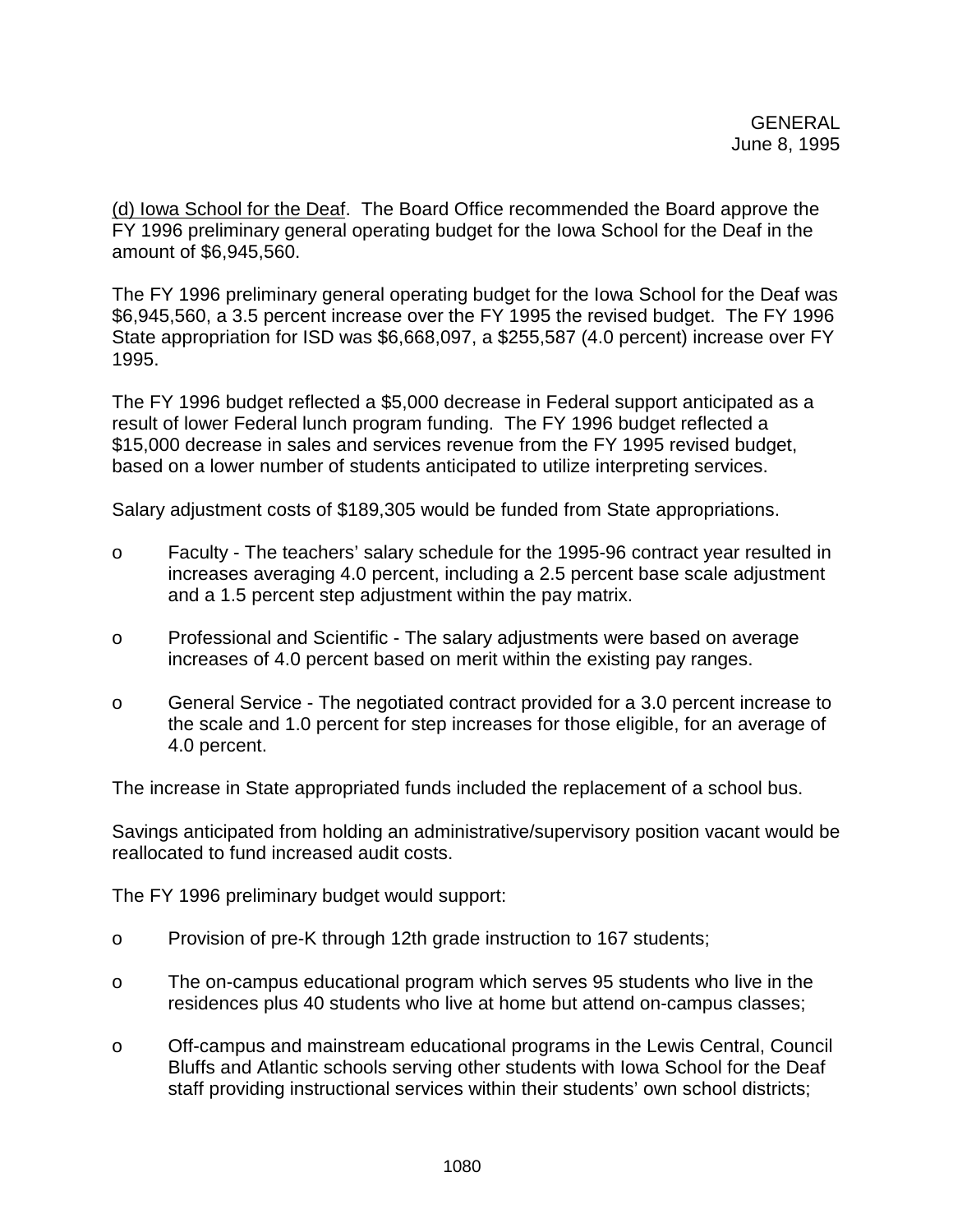- o A parent/infant education program that provides very young children who have hearing difficulties and their families with educational programs in the years before schooling traditionally begins; and
- o The Summer Learning Adventure program which targets basic skills remediation, computers and technology enrichment and pre-school learning activities for deaf and hard of hearing children.

Iowa School for the Deaf officials reported continued extensive efforts to achieve efficiency and effectiveness, including:

- o Review of all vacant positions with consideration to the reallocation, sharing, or redirection of the positions and support of staff development; and
- o Maintenance of buildings and grounds, including the conversion to more energyefficient lighting to produce energy savings and the initiation of a campus-wide paper recycling program.

Superintendent Johnson reviewed the budget noting that it included provision for a new school bus, visual warning system and staff development.

MOTION: Regent Johnson-Matthews moved to approve the FY 1996 preliminary general operating budget for the Iowa School for the Deaf in the amount of \$6,945,560. Regent Newlin seconded the motion. MOTION CARRIED UNANIMOUSLY.

(e) Iowa Braille and Sight Saving School. The Board Office recommended the Board (1) approve the FY 1996 preliminary general operating budget for the Iowa Braille and Sight Saving School in the amount of \$3,898,069 and (2) approve a budget ceiling increase of \$2,400 for the general fund budget for fiscal year 1995.

The FY 1996 preliminary operating budget was \$3,898,069, a 2.3 percent increase over the FY 1995 revised budget. The State appropriation of \$3,701,066, represented a \$151,914 increase (4.3 percent) over FY 1995.

The FY 1995 budget included funding of \$45,737 for ADA compliance.

The FY 1996 budget reflected a decrease in Federal support of \$6,814 which was primarily the result of a projected decrease in large print production, which had been on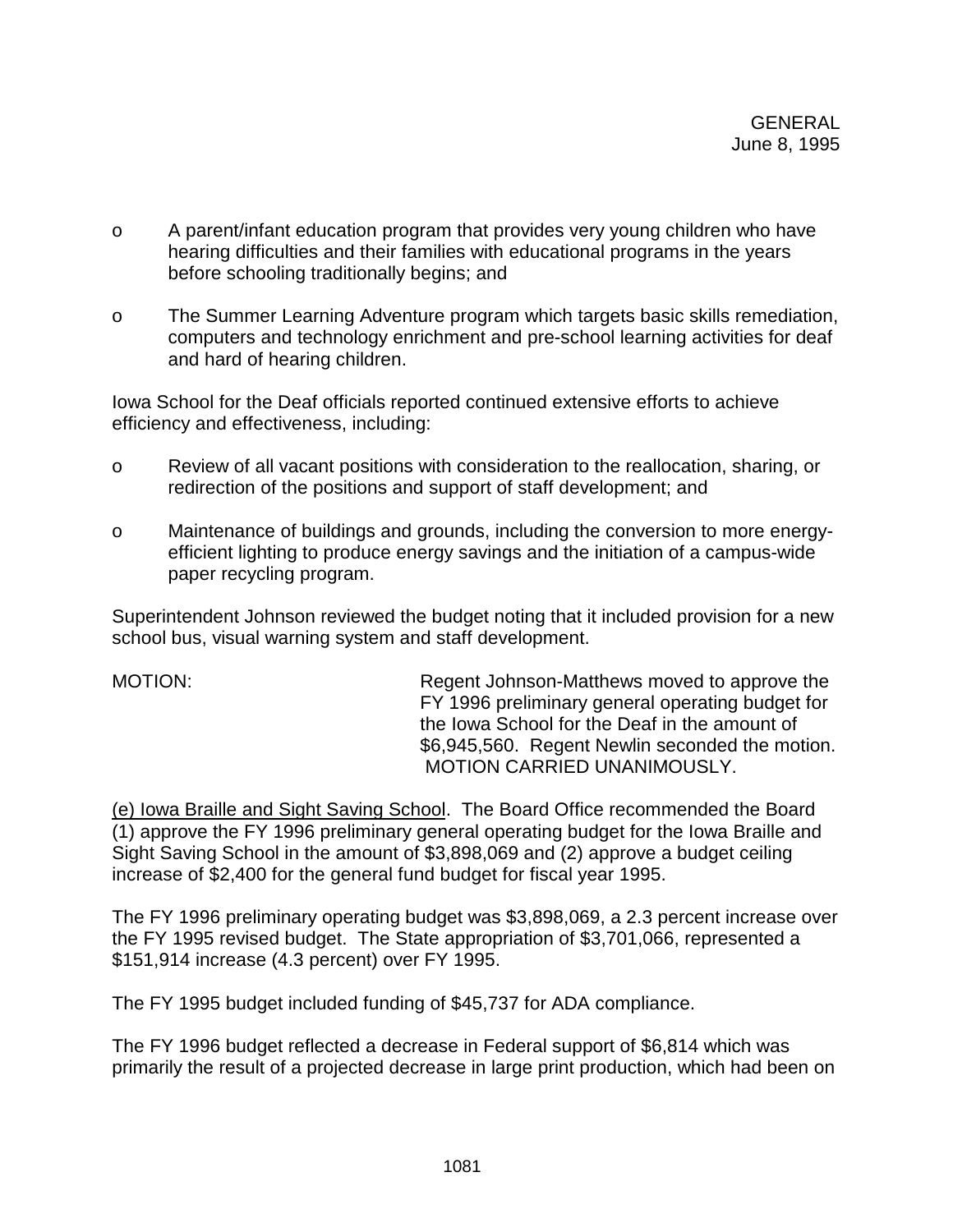the decline due to the effectiveness of the low vision clinics sponsored by the school's outreach program.

The FY 1996 budget reflected a \$11,820 decrease in sales and services revenue, which was primarily the result of a non-recurring service agreement with an area education agency to fill a void in the AEA's staffing needs.

Salary adjustment costs of \$124,913 would be funded from State appropriations (\$122,663) and reallocations (\$2,250).

- o Faculty The teachers' salary schedule for the 1995-96 contract year resulted in increases averaging 4.0 percent, including a 2.5 percent base scale adjustment and a 1.5 percent step adjustment within the pay matrix.
- o Professional and Scientific The salary adjustments averaged 6.2 percent based on merit within the existing pay ranges; (this classification included only two employees.)
- o General Service The negotiated contract provided for a 3.0 percent increase to the scale and 1.0 percent for step increases for those eligible, for an average of 4.0 percent.

The increase in State appropriated funds included the replacement of a school bus.

The preliminary operating budget continued support of three main educational programs for visually impaired and blind youth from throughout Iowa:

- o The daytime instructional program included all the normal K through 12 educational programs adapted for visually impaired and blind youngsters.
- o The residential program extends the normal school day into the evenings, focusing on daily living skills, recreation, and many other educational activities.
- o The outreach program provides numerous specialized support services to visually impaired and blind students who attend school in their local school districts.

Iowa Braille and Sight Saving School officials reported continued extensive efforts to achieve efficiency and effectiveness, including:

o The continuation of its outcomes accreditation process, which focuses staff activities closely around the assessed needs of the students;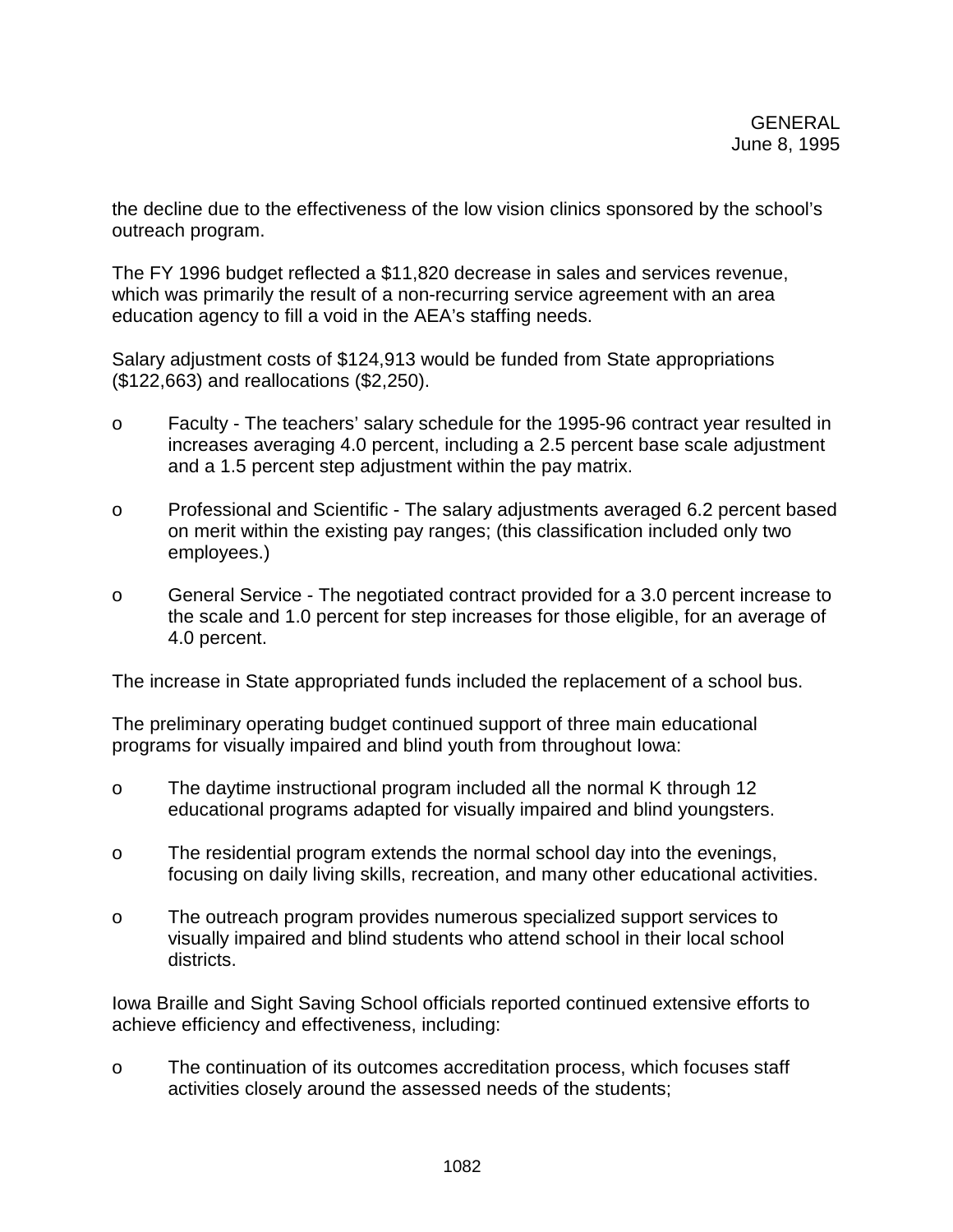- o Review of all vacant positions with consideration to the reallocation, sharing or redirection of the positions;
- o Continued work of many teachers toward advanced degrees, while school assistants and others will begin extensive coursework through Kirkwood Community College to better prepare them to meet the needs of significantly disabled students; and
- o Maintenance of building and grounds by continuing to monitor the costeffectiveness of performing the work internally vs. out-sourcing projects.

## Budget Ceiling Increase for FY 1995

In May 1995 the Board approved a budget ceiling increase in the school's general fund budget of \$23,750 based on revenue and expenditure experience through April 1995. A more current and ongoing financial analysis extrapolated to the end of the fiscal year currently projected that revenues could exceed the adjusted budget level of \$2,400.

The additional projected income was attributable to indirect cost reimbursement for costs incurred in the conduct of Eisenhower Higher Education Grant activity.

An addition of \$2,400 coupled with the \$23,750 increase approved in May would increase the original FY 1995 general fund budget of \$3,786,275 by a total of \$26,150 (0.7 percent).

The additional revenues would be applied toward summer school costs which would have otherwise been paid out of the school's endowment funds.

Superintendent Thurman stated that Iowa Braille and Sight Saving School officials had done considerable reallocation in preparation of the FY 1996 budget as well as having done much reallocating in the past. He noted that he had not highlighted in the written budget presentation the extent of reallocation that had taken place; therefore, he would provide a better explanation of reallocation activities in July within the strategic plan presentation.

Superintendent Thurman emphasized the amount of attention being given to staff development in the proposed budget. Faculty are encouraged to obtain higher degrees. This year school officials were strongly encouraging school assistants to work toward a diploma in disability services. There is a staff development committee on campus.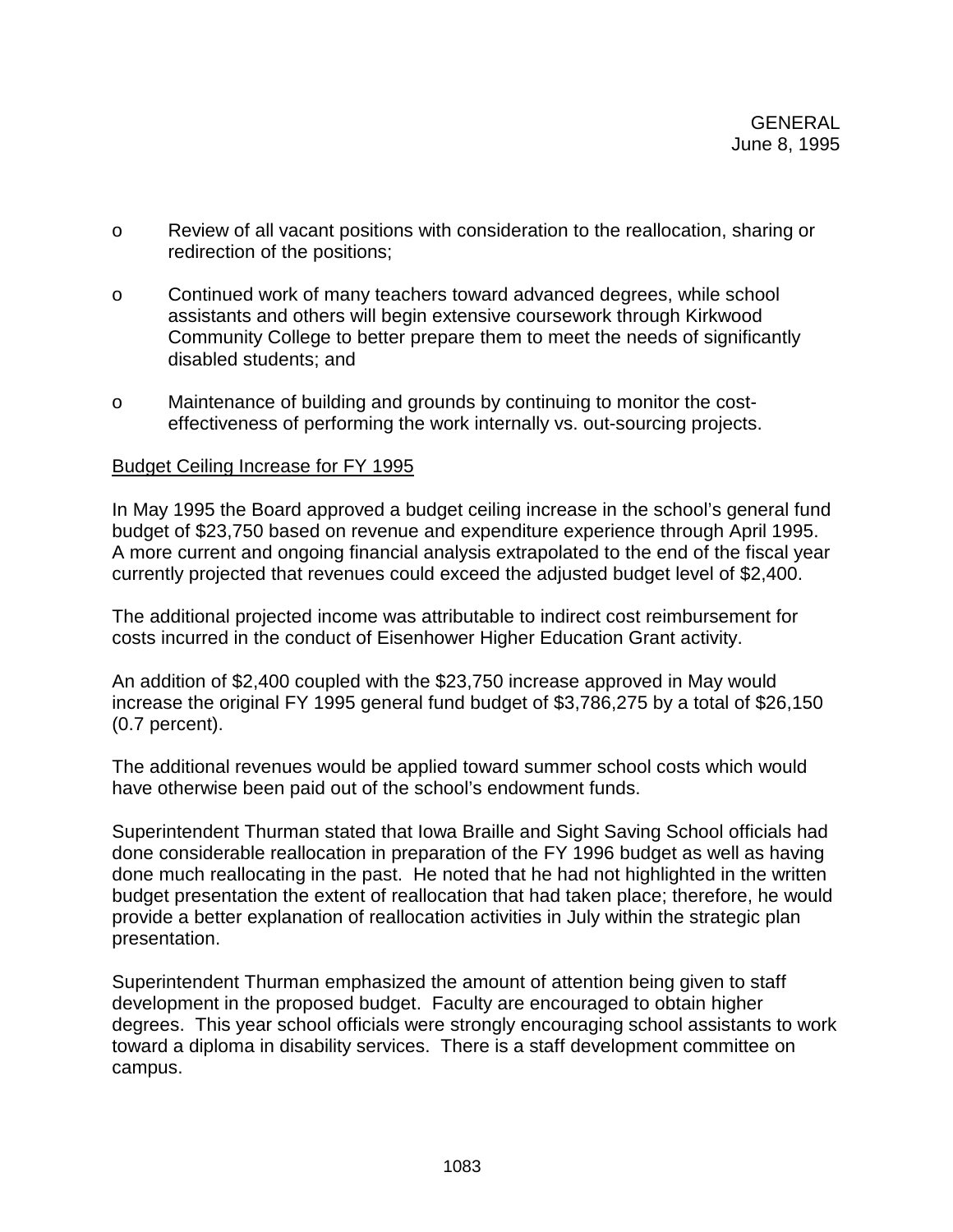Superintendent Thurman stated that he learned Monday that the \$300,000 State vision grant from the Department of Education would receive a fairly substantial reduction in the next few years. School officials were in the process of discussing the loss. It may mean loss of a valuable service the school provides to students around the state.

Regent Tyrrell asked whether the school was able to offer incentives in the form of pay increases to those employees who obtain additional education. Superintendent Thurman responded affirmatively.

MOTION: Regent Johnson-Matthews moved to (1) approve the FY 1996 preliminary general operating budget for the Iowa Braille and Sight Saving School in the amount of \$3,898,069 and (2) approve a budget ceiling increase of \$2,400 for the general fund budget for fiscal year 1995. Regent Tyrrell seconded the motion. MOTION CARRIED UNANIMOUSLY.

(f) Regional Study Centers. The Board Office recommended the Board (1) approve the distribution of the Quad-Cities Graduate Study Center's FY 1996 appropriation of \$154,278 including salary increase funds; (2) approve the distribution of the Tri-State Graduate Study Center's FY 1996 appropriation of \$74,511 including salary increase funds; (3) approve the distribution of the Southwest Iowa Regents Resource Center's FY 1996 appropriation of \$73,538 including salary increase funds; and (4) receive the supplemental report on the Regent study centers.

Each year funds are appropriated to the Board of Regents for distribution to the Quad Cities Graduate Study Center, the Tri-State Graduate Study Center and the Southwest Iowa Regents Resource Center.

The FY 1996 Iowa educational appropriations for the study centers totaled \$294,571; this was the same amount as was appropriated for FY 1995. In addition, last month the Board made a preliminary allocation of \$7,756 in salary increase funds to the regional study centers to fund an average 4 percent salary increase.

# Quad-Cities Graduate Study Center

The FY 1996 appropriation for the center from the State of Iowa was \$154,278; this amount included \$3,904 to fund an average 4 percent salary increase.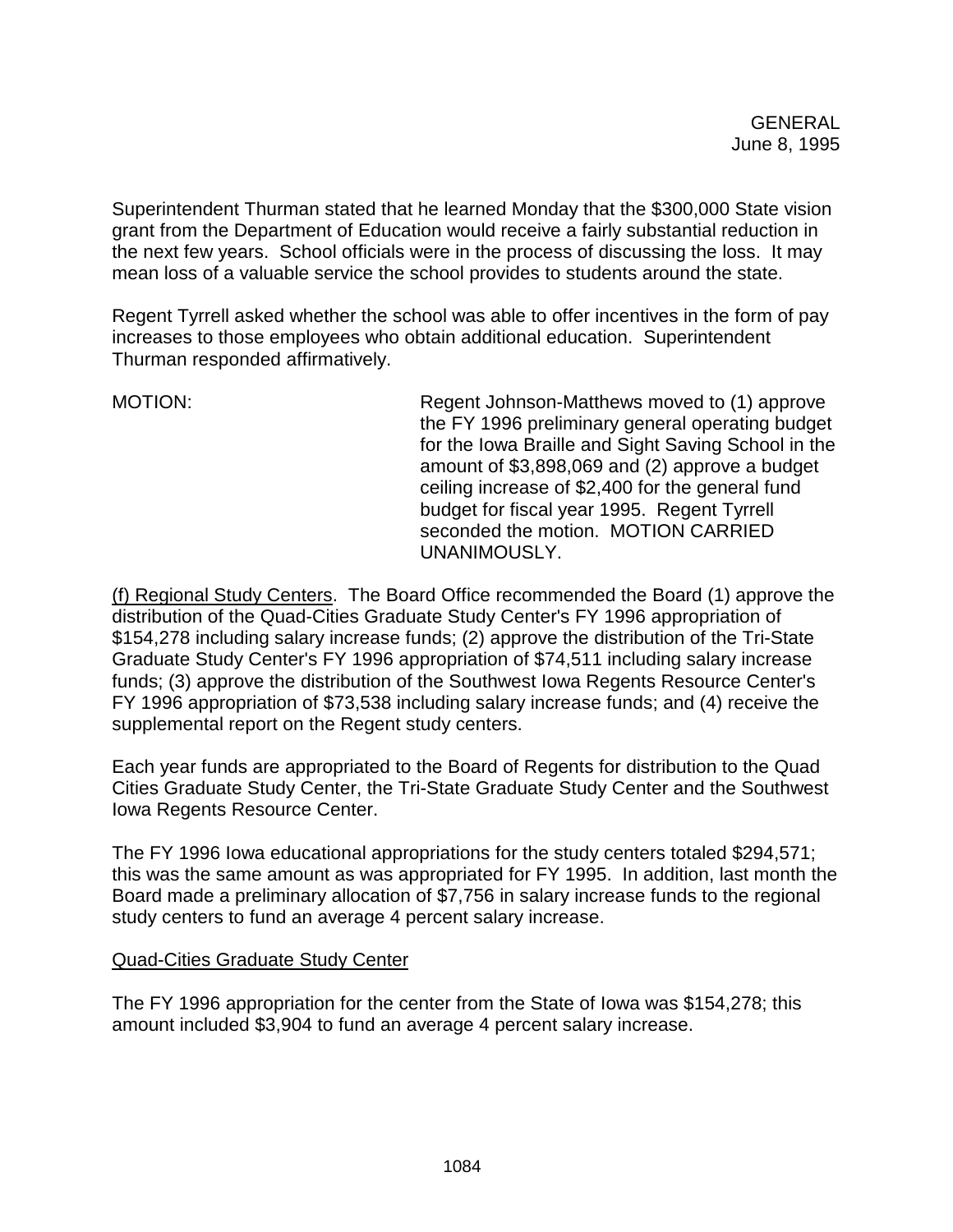Center officials anticipated receiving approximately \$172,000 from the State of Illinois for FY 1996 and estimated sales and services revenues at \$12,722 for a total budget of \$339,000.

## Tri-State Graduate Study Center

The center's FY 1996 Iowa appropriation was \$74,511; this amount included \$1,976 to fund an average 4 percent salary increase.

The FY 1996 budget for the center included \$40,000 from the State of Nebraska, \$3,000 from the State of South Dakota and \$2,500 from Wayne State College. Other income, which included carryforward funds from FY 1995 totaled \$20,325; the Tri-State Graduate Study Center's total FY 1996 budget was \$140,336.

Since a portion of the FY 1996 budget was being funded with carryforward funds, there needed to be a sufficient infusion of new funds to enable the center to function adequately in years following FY 1996.

## Southwest Iowa Regents Resource Center

The FY 1995 appropriation for the center was \$73,538; this amount included \$1,876 to fund an average 4 percent salary increase.

The Center is supported solely by Iowa contributions.

## Supplemental Information on Study Centers

Last month Board members requested additional information on the Regent study centers. The information contained below supplements the preliminary general fund operating budgets for fiscal year 1996.

# Program Quality

Quality assurances for the Regent affiliated study centers is assured in several ways: (1) the courses offered by the Regent institutions are generally taught by the same faculty that teach the same courses on campus and are evaluated by the same basic processes as faculty teaching on-campus courses; (2) the Tri-State and Quad-Cities Centers have established program review committees which periodically review all programs offered at the centers; and (3) Regent policy in effect requires that no programs can be offered off-campus that have not already been approved for offering on-campus.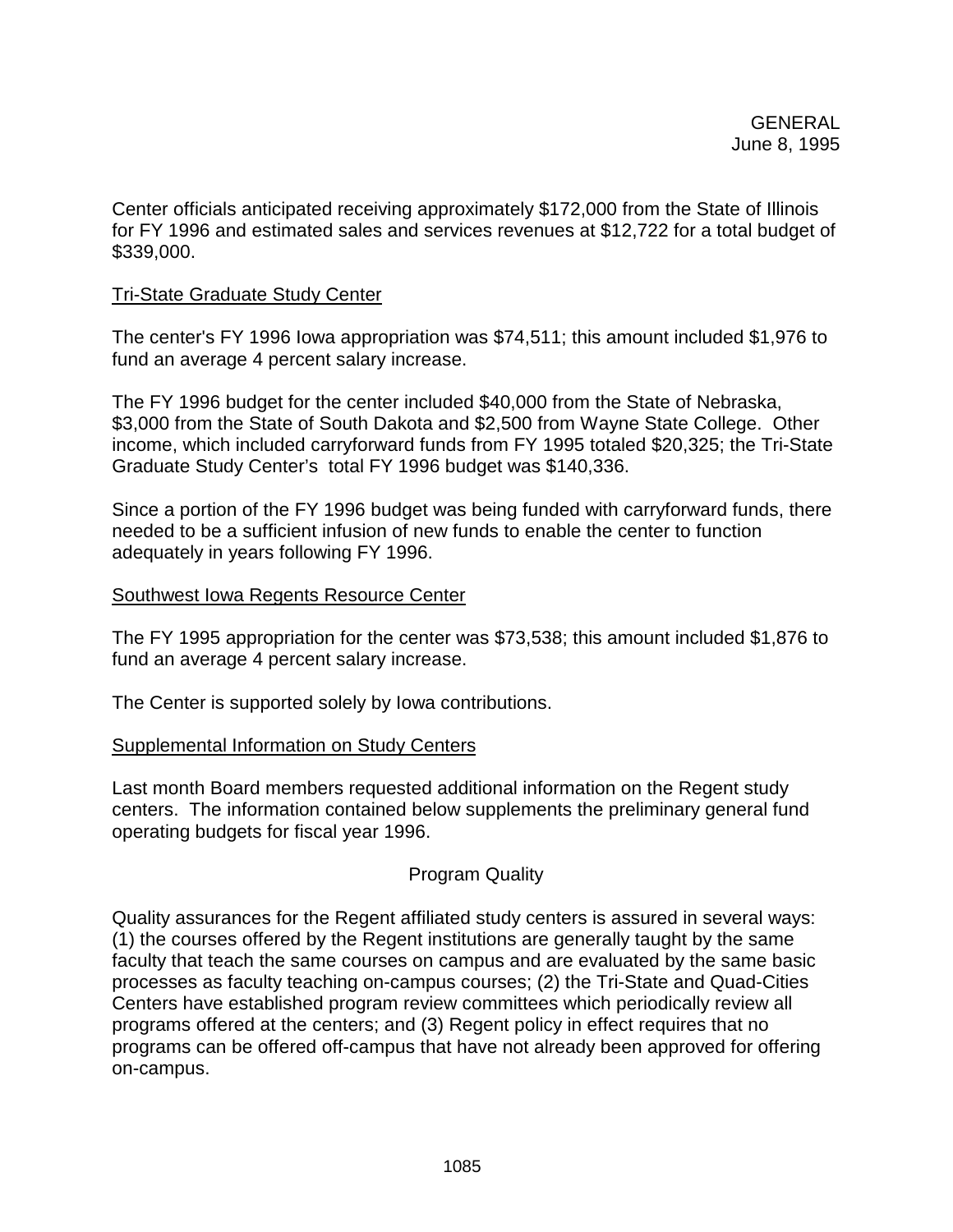The "Program Review Committees" at the Tri-State and Quad-Cities Centers will generally interpret the results of needs assessments, approve and disapprove of courses to be included in a degree program offered by any institution participating in the center, and make recommendations to the respective center governing bodies on programmatic matters.

The courses and programs offered by the Southwest Iowa Regents Resource Center conform to the principles and standards of the respective Regent institution. This center's offerings are almost exclusively offered by the Regent institutions.

# Tuition Charges

Tuition charges for each study center by the Regent institutions are consistent with Board of Regents tuition policy. Tuition at the study centers is paid to the institution offering the course.

Wayne State University in Nebraska, a participating institution at the Tri-State Center, is the only institution that charges out-of-state tuition.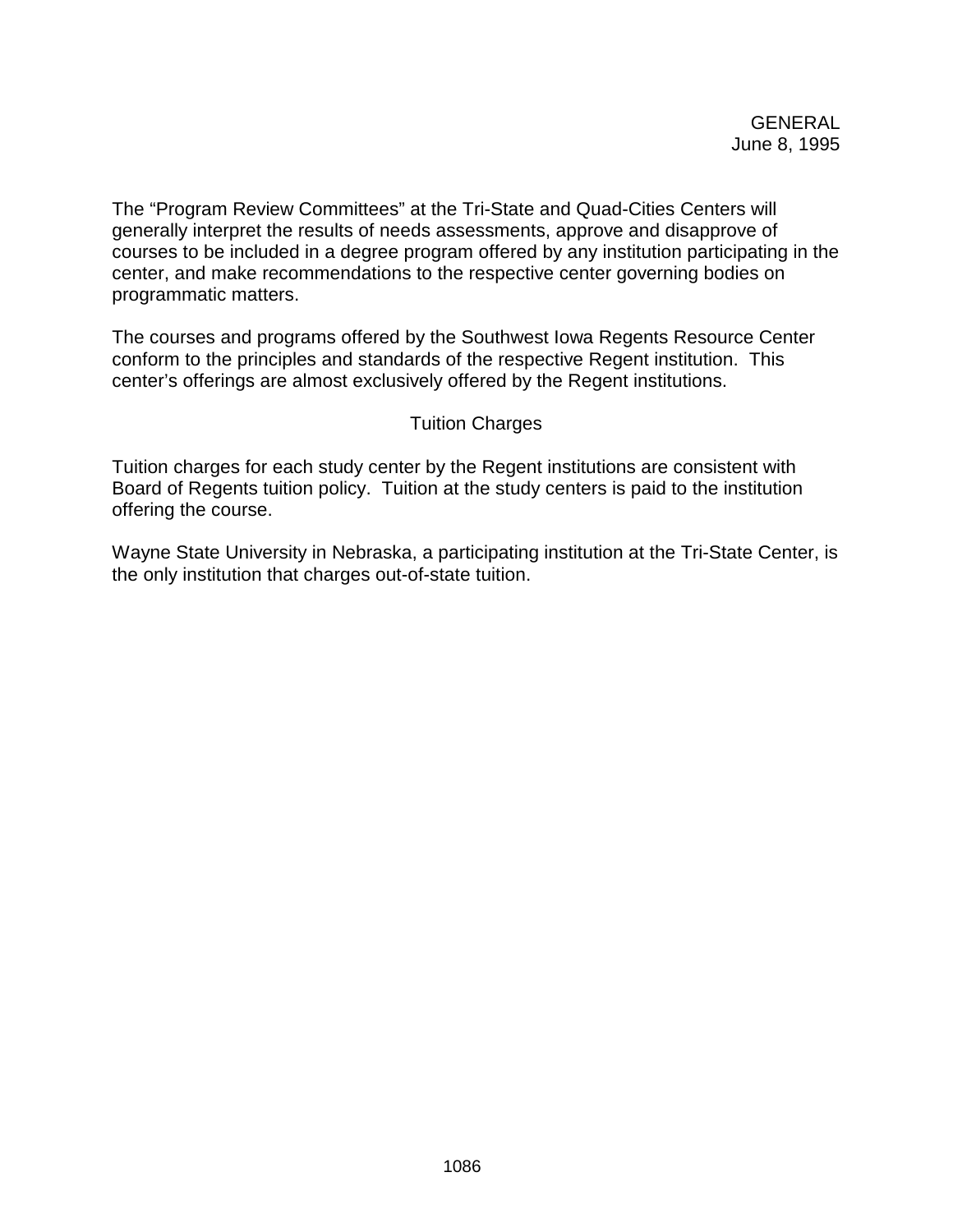# **Enrollment**

Total Enrollments by Academic Year at Quad Cities Graduate Study Center



Total Enrollments by Year at Tri-State Graduate Center



Enrollments for Credit Programs by Year at Southwest Iowa Regents Resource Center

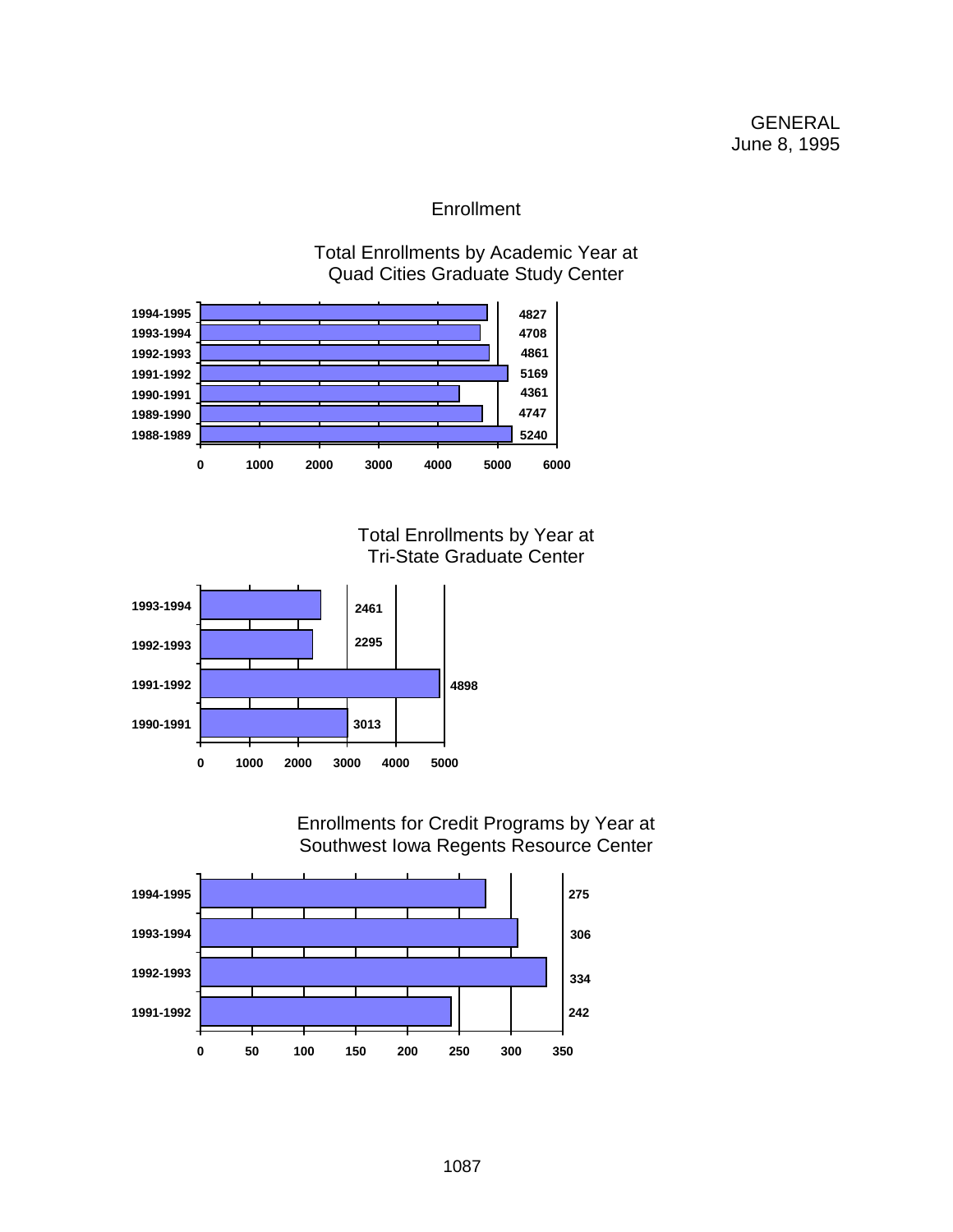## Directors' Salaries

The annual salaries paid to the directors of the study centers were as follows:

- o Quad Cities Center is in a range from \$55,000 to \$65,000. (currently vacant)
- o Tri-State Center \$50,000 (Currently vacant)
- o Southwest Iowa Regent Center \$23,259 (part-time)

MOTION: Regent Johnson-Matthews moved to (1) approve the distribution of the Quad-Cities Graduate Study Center's FY 1996 appropriation of \$154,278 including salary increase funds; (2) approve the distribution of the Tri-State Graduate Study Center's FY 1996 appropriation of \$74,511 including salary increase funds; (3) approve the distribution of the Southwest Iowa Regents Resource Center's FY 1996 appropriation of \$73,538 including salary increase funds; and (4) receive the supplemental report on the Regent study centers. Regent Tyrrell seconded the motion. MOTION CARRIED UNANIMOUSLY.

(g) Lakeside Laboratory. The Board Office recommended the Board approve the FY 1996 preliminary general fund operating budget of \$300,000 for the Iowa Lakeside Laboratory to be funded as follows:

| University of Iowa           | \$150,000 |
|------------------------------|-----------|
| <b>Iowa State University</b> | 90,000    |
| University of Northern Iowa  | 60,000    |
| Total                        | \$300,000 |

In the summer of 1993 the Board of Regents approved a three-year plan and a new organizational structure for the Lakeside Laboratory including a Lakeside Laboratory Coordinating Committee and a new directorship.

The goals of the three-year plan, which began July 1, 1994, were:

Enhance the Instructional Program Increase Enrollment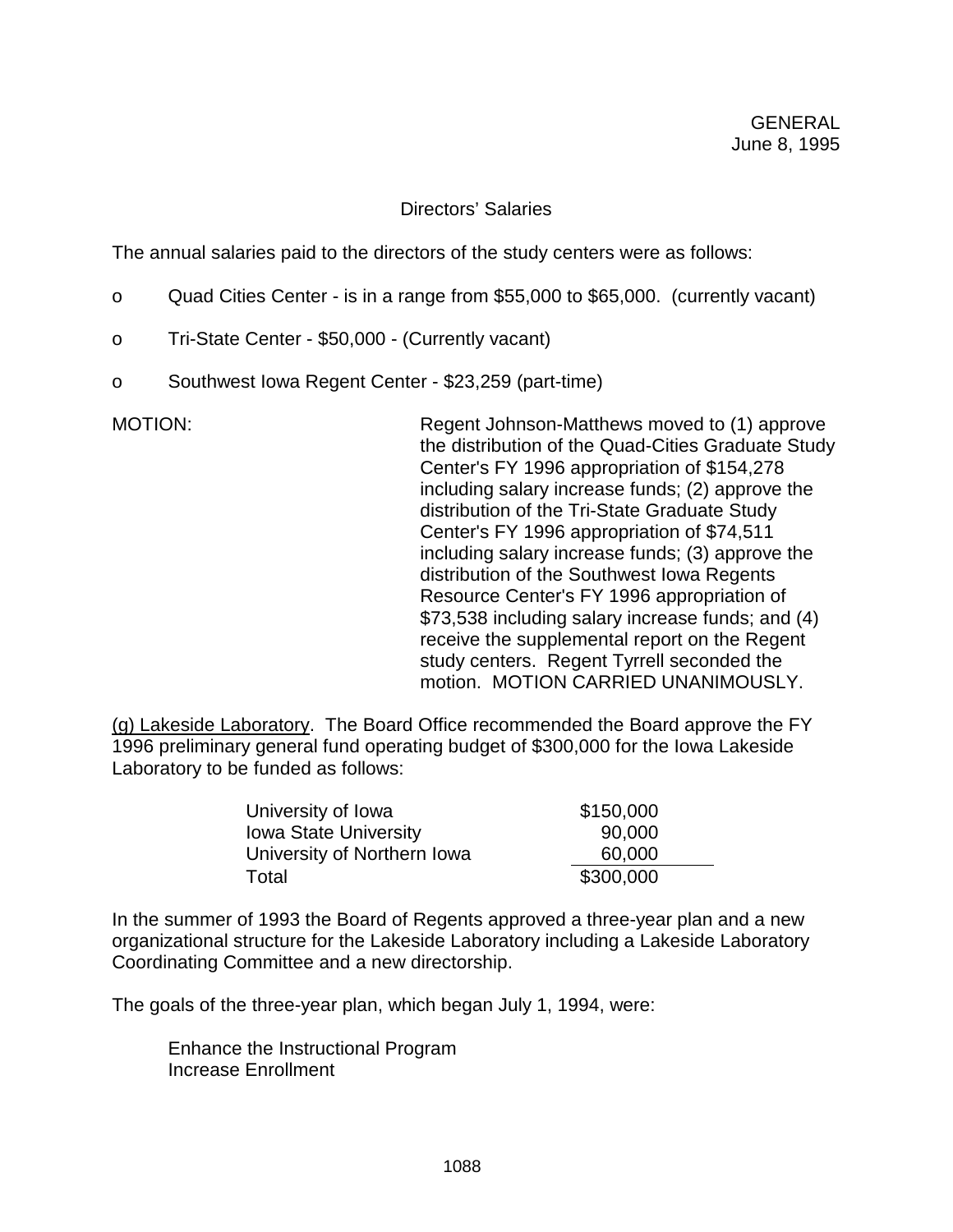Improve Financial Situation Reexamine Curriculum Improve Relations with the Lake Okoboji Community Increase Tuition Scholarships Examine Distant Learning Potential Enhance Research Opportunities

The Lakeside Laboratory Coordinating Committee selected Dr. Arnold van der Valk, a faculty member, as Director of the Lakeside Laboratory and he assumed this position on July 1, 1994. Dr. van der Valk serves half-time during the academic year and full time for two months during the summer.

Significant progress has been made in all of the approved goals except the one related to distance learning where the lack of a connection to the Iowa Communications Network hampers development.

Enrollment in Lakeside Laboratory 1995 summer courses was up over 50 percent from last year and exceeded the enrollment goal of 80 students set by the Board.

During the 1995 summer session, 17 courses (versus 11 in 1994) will be taught, 75 percent of which are new or substantially revised and shortened.

A detailed maintenance plan was developed in cooperation with Iowa State University Environmental Health and Safety and Facilities Planning and Management; some of the 1995 salary savings were used to complete the plan's highest priority projects.

In March 1995 the Board approved the acquisition, moving and setup of motel buildings from the Brooks Resort to provide improved housing for faculty and staff; building repair funds in the 1996 budget will partially pay for this project.

The equipment funds included in the FY 1996 budget will be used to purchase a new telephone system; phone service will be provided to the southern half of the campus, which currently is without telephone service.

Substantial improvements have been made in working with the local community.

The FY 1996 budget included one new salary item; the sum of \$1,500 in hourly funds was included for a half-time summer intern to help organize and teach the new noncredit course for local residents and visitors.

All other FY 1996 items remain as budgeted for FY 1995 except for professional and scientific supplies, which was reduced by \$1,500.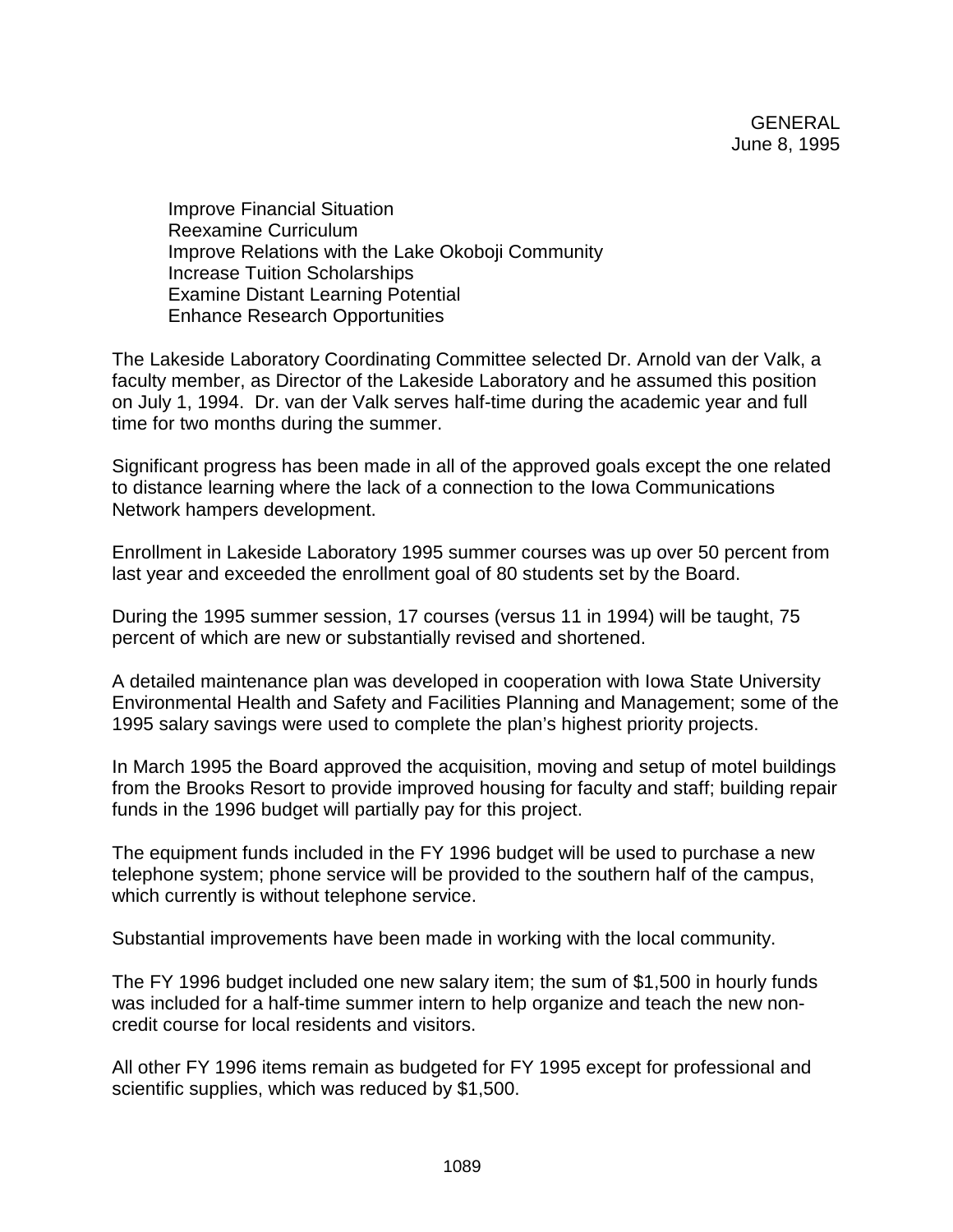Funding by the universities was recommended as follows:

| Institution                  | Amount    | Percentage |
|------------------------------|-----------|------------|
| University of Iowa           | \$150,000 | 50%        |
| <b>Iowa State University</b> | 90,000    | 30%        |
| University of Northern Iowa  | 60,000    | 20%        |
| Total                        | \$300,000 | 100%       |

The allocation by university was the same as for FY 1995.

The general fund budget may be augmented by restricted funds received from gifts, grants and fee revenues.

Director Barak stated that it was a pleasure to present this budget; the Lakeside Laboratory was a success story.

MOTION: Regent Johnson-Matthews moved to approve the FY 1996 preliminary general fund operating budget of \$300,000 for the Iowa Lakeside Laboratory, as presented. Regent Smith seconded the motion. MOTION CARRIED UNANIMOUSLY.

(h) Athletic Budgets. The Board Office recommended the Board approve the FY 1996 preliminary athletic budgets for the University of Iowa, Iowa State University and the University of Northern Iowa.

## University of Iowa

University officials proposed an athletic budget of \$17,986,344 for FY 1996. This amount was 3.8 percent higher than the FY 1995 estimate.

FY 1996 income from football and men's basketball ticket sales was budgeted to increase by 4.1 percent and 17.4 percent over FY 1995 estimates. These projections were based upon conservative attendance estimates and an increase in ticket prices.

Single game ticket prices would increase by \$1 for both football (\$24 to \$25) and men's basketball (\$15 to \$16). Women's goal cards, which allow admission to most women's intercollegiate athletic events, would increase by \$5 and nonstudent women's single game basketball tickets would increase from \$7 to \$8.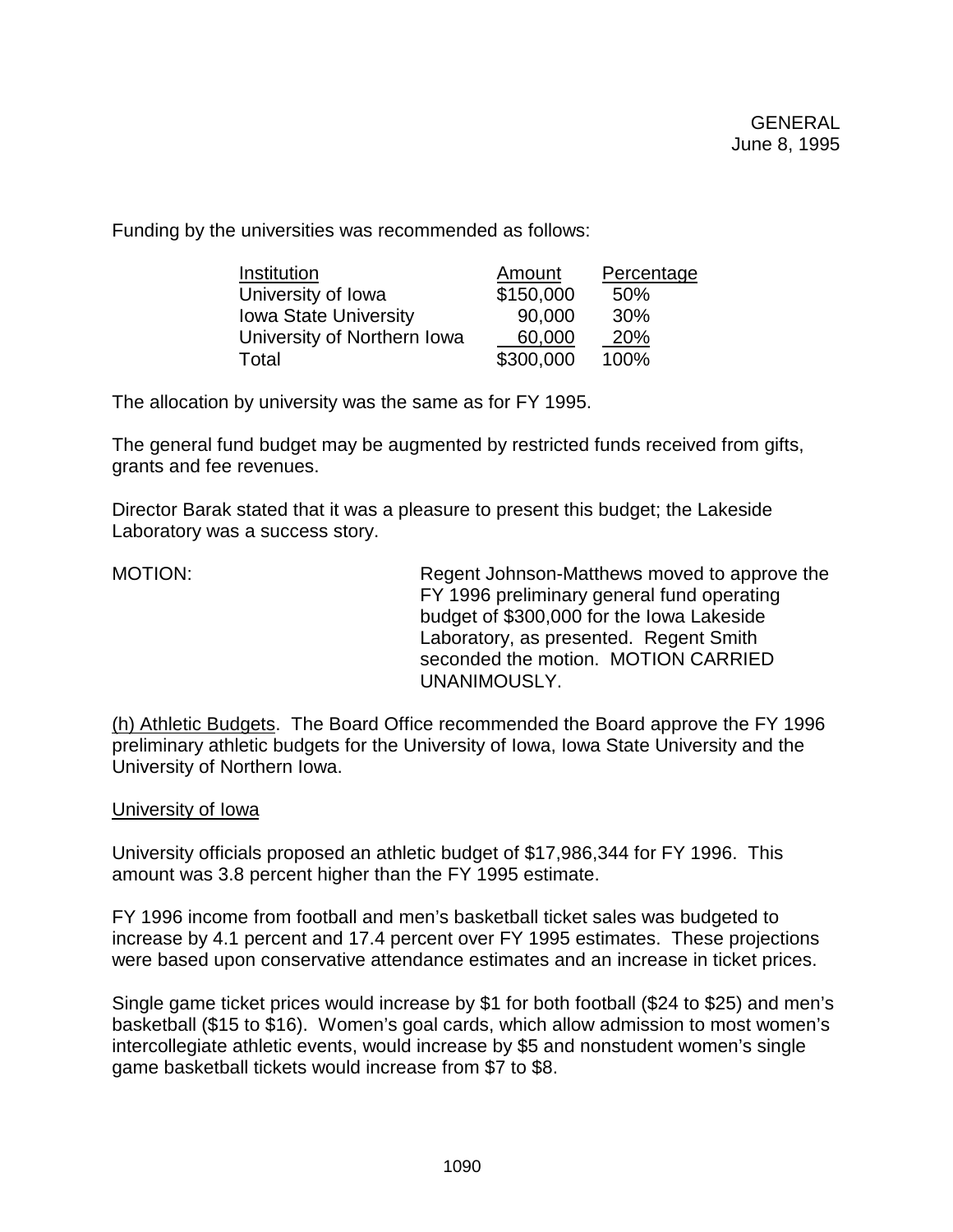FY 1996 university general support (supplies & service) was budgeted to increase by 89.6 percent from the FY 1995 estimate (from \$231,000 to \$438,000); this increase would support the cost of women's crew.

The university does not have an earmarked student athletic fee for operating expenses. Student activity fees (FY 1996 budget - \$640,000) support a portion of the Recreation Building and Arena debt; income from these fees was included in the athletic budget along with debt service costs.

FY 1996 athletic conference income was projected to decline by 3.0 percent from the FY 1995 estimate. FY 1996 alumni/foundation support was estimated to decrease by \$256,820 (24.0 percent) from the FY 1995 estimate.

Expenses for men's sports were budgeted to increase .5 percent from the FY 1995 estimate. Expenses for women's sports were expected to increase 12.6 percent from the FY 1995 estimate.

Included in the FY 1996 budget were non-recurring start-up and equipment costs (estimated at \$100,000) for the new Recreation Building Addition.

# Iowa State University

University officials proposed an athletic budget of \$12,778,618 for FY 1996. This amount was 3.0 percent higher (\$367,298) than the FY 1995 estimate.

The proposed FY 1996 budget was part of a five-year financial plan. In the first year of the plan, the increased expenses would be met by a portion of a newly-created reserve fund, private fund raising, corporate sponsorship, student fees and university support. In later years of the plan, increased expenses would be met by anticipated gradual increases in ticket revenues from football and men's basketball and income from the Big 12 Conference.

The FY 1996 budget included the addition of women's soccer and creation of a pool of funds to assist in recruiting female student-athletes.

No ticket price increases were built into the revenue estimate for FY 1996.

University support was expected to increase by \$156,749 (8.1 percent) over estimated FY 1995 expenditures. This increase included funds for a 4 percent salary increase, additional academic support and personnel adjustments.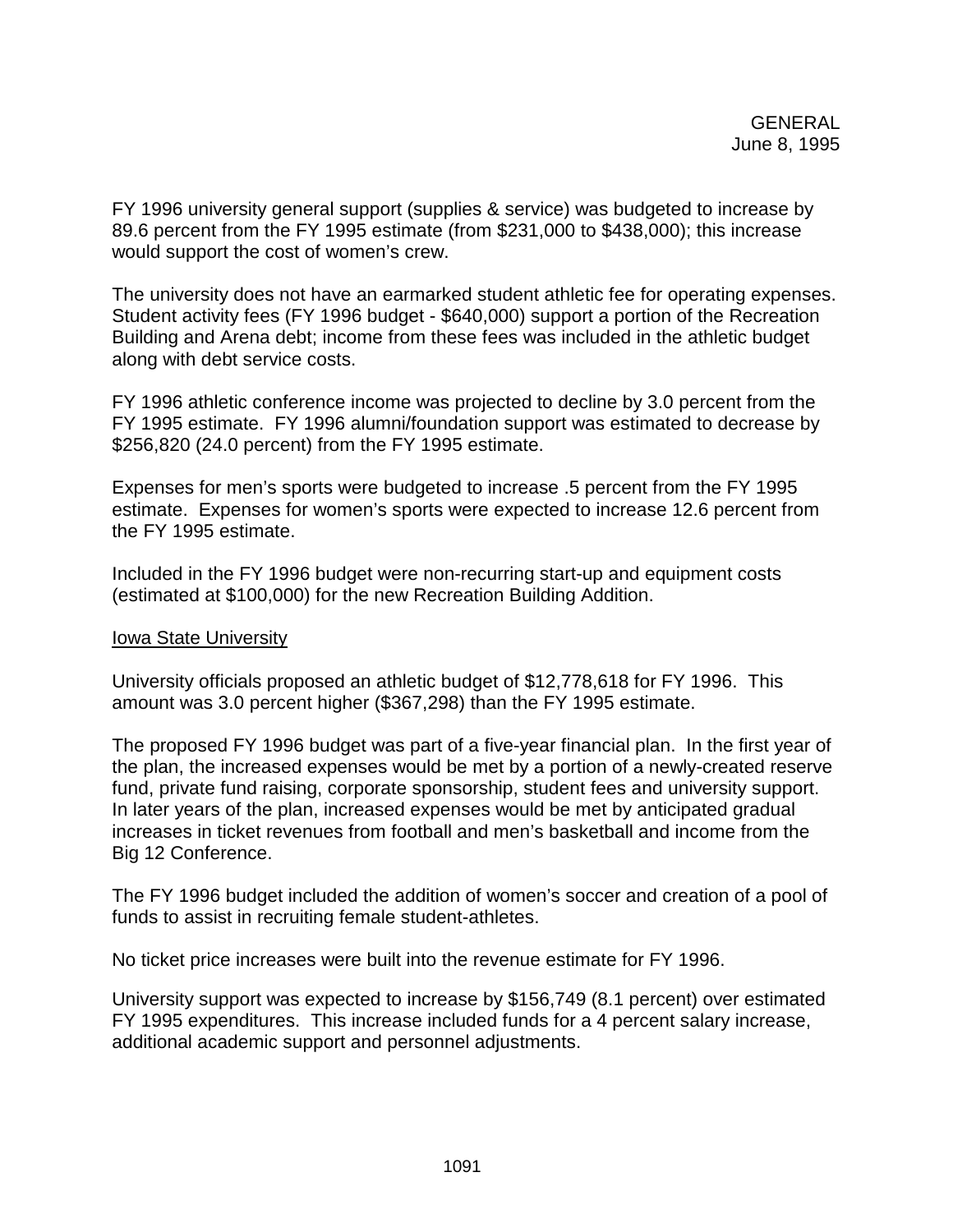Sports income was expected to decline by \$203,955 (3.9 percent) from FY 1995 estimated income.

In May 1995 the Board approved an increase from \$9.75 to \$14.75 per semester in the amount of designated tuition allocated for intercollegiate athletics; the fee was projected to generate \$778,000 in FY 1996.

Expenses for sports were budgeted to increase by 12.7 percent (\$950,344) from the FY 1995 estimate.

The 12 percent increase in sports salaries from the FY 1995 estimate to the FY 1996 budget included a full year of salaries for the new football coaching staff; in addition, merit increases and a 4 percent salary increase were projected.

Nonsports expenses were projected to decline from the FY 1995 estimate by 4.2 percent.

FY 1995 estimated income was \$1.2 million more than originally budgeted; expenses were estimated to be higher by a similar amount.

The FY 1995 budget as approved by the Board included the repayment of the FY 1994 deficit. Repayment of this deficit was deferred until FY 1998 and FY 1999 to allow the athletic department two years to build a football program which would generate increased ticket sales while meeting the operations expenditures in FY 1996 and FY 1997.

FY 1995 estimated general university support was \$144,932 higher than originally budgeted; this increase included personnel adjustments and year-end one-time funding allocated to provide computer equipment for the athletic department.

FY 1995 estimated budget expenses included a transfer to the plant fund (\$181,307) and creation of an accrual reserve fund (\$25,000), and a reserve (\$183,775).

# University of Northern Iowa

University officials proposed an athletic budget of \$4,390,458 for FY 1996. This amount was 2.3 percent higher than the FY 1995 estimate.

Sports income was expected to increase by 8.5 percent from the FY 1995 estimate, although general income which included season all sports tickets (football, men's and women's basketball, wrestling and volleyball) was expected to decrease by 4.2 percent from the FY 1995 estimate.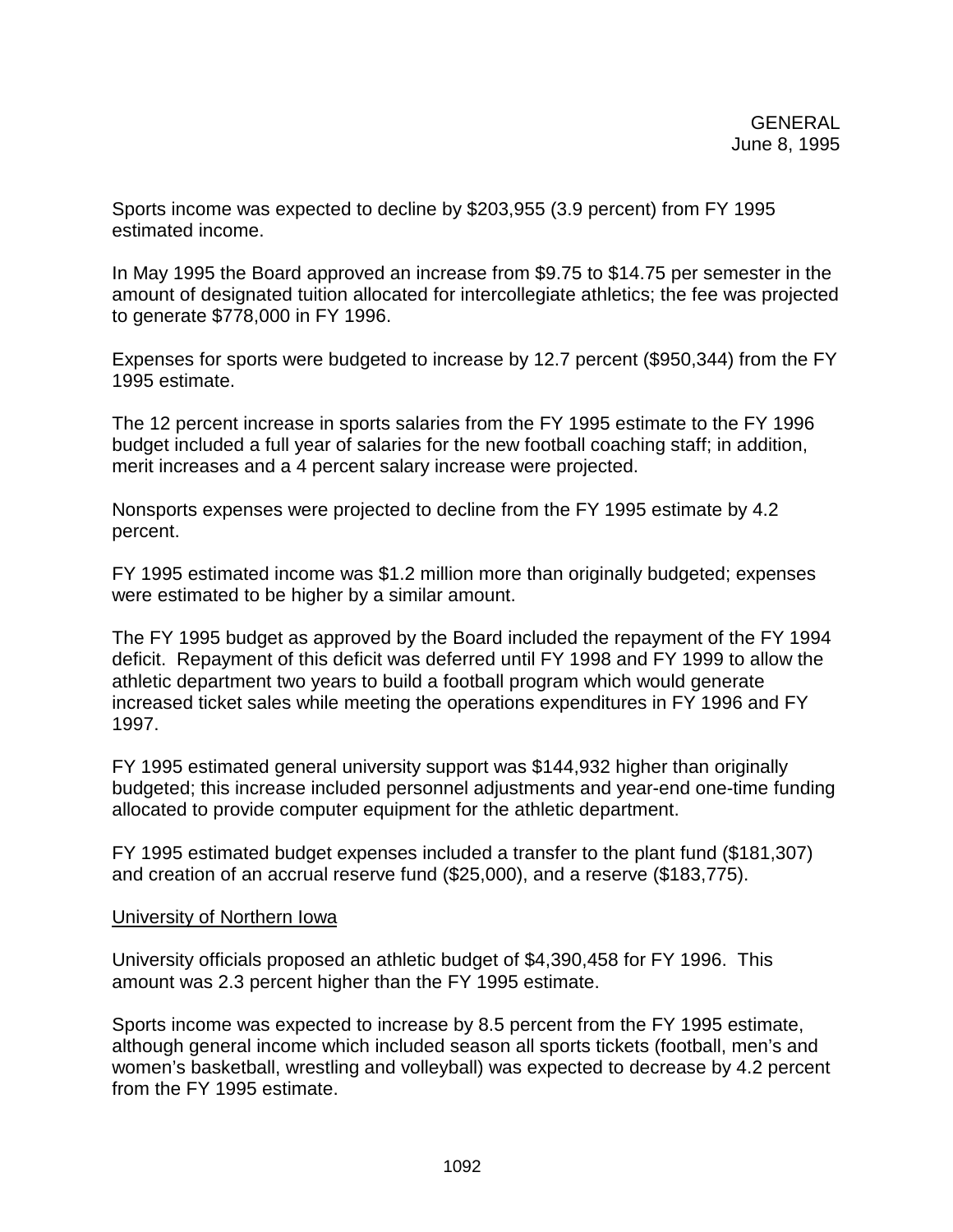Football guarantees were expected to increase by a net of \$150,000 from the FY 1995 budget. There would be one additional home football game during FY 1996.

At the May Board meeting the Board increased the amount of tuition designated for intercollegiate athletics by \$.50 per semester; the FY 1996 student athletic fee would be \$23.60 per semester and was projected to yield \$584,700.

Alumni/Foundation Support was projected to increase 5.1 percent (\$27,000) over the FY 1995 estimate. FY 1996 general university support would increase slightly (.6 percent) from the FY 1995 estimate.

Expenses for men's sports were expected to increase by approximately 1 percent while expenses for women's sports were projected to increase by approximately 11 percent from FY 1995 expenditures.

MOTION: Regent Dorr moved to approve the FY 1996 preliminary athletic budgets for the University of Iowa, Iowa State University and the University of Northern Iowa. Regent Collins seconded the motion. MOTION CARRIED UNANIMOUSLY.

Regent Tyrrell stated, for the record, that the Board of Regents should commend President Jischke for his work over the past couple of years in the athletic arena. He had made significant leadership initiatives and done a tremendous job helping Iowa State University to achieve stability in the athletic program.

(i) Board Office Budget for Fiscal Year 1996. The Board Office recommended the Board approve the preliminary operating budget for the Board of Regents Office in the amount of \$1,402,053 for fiscal year 1996.

The proposed operating budget for the Board Office for fiscal year 1996 from all sources of funds amounted to \$1,402,053, about \$8,000 below the estimated expenditures for fiscal year 1995. The major uncertainties in the budget for fiscal year 1996 related to the receipt of Federal funds. Both the State Postsecondary Review Entity (SPRE) and the Eisenhower Math and Science Programs were administered through the Board Office. The availability of funding to continue these programs was uncertain at this time. The final budget presented to the Board at its July meeting would include further information on this issue.

The general operating portion of the Board Office budget showed a slight decrease from the estimated level of expenditures for fiscal year 1995. Non-recurring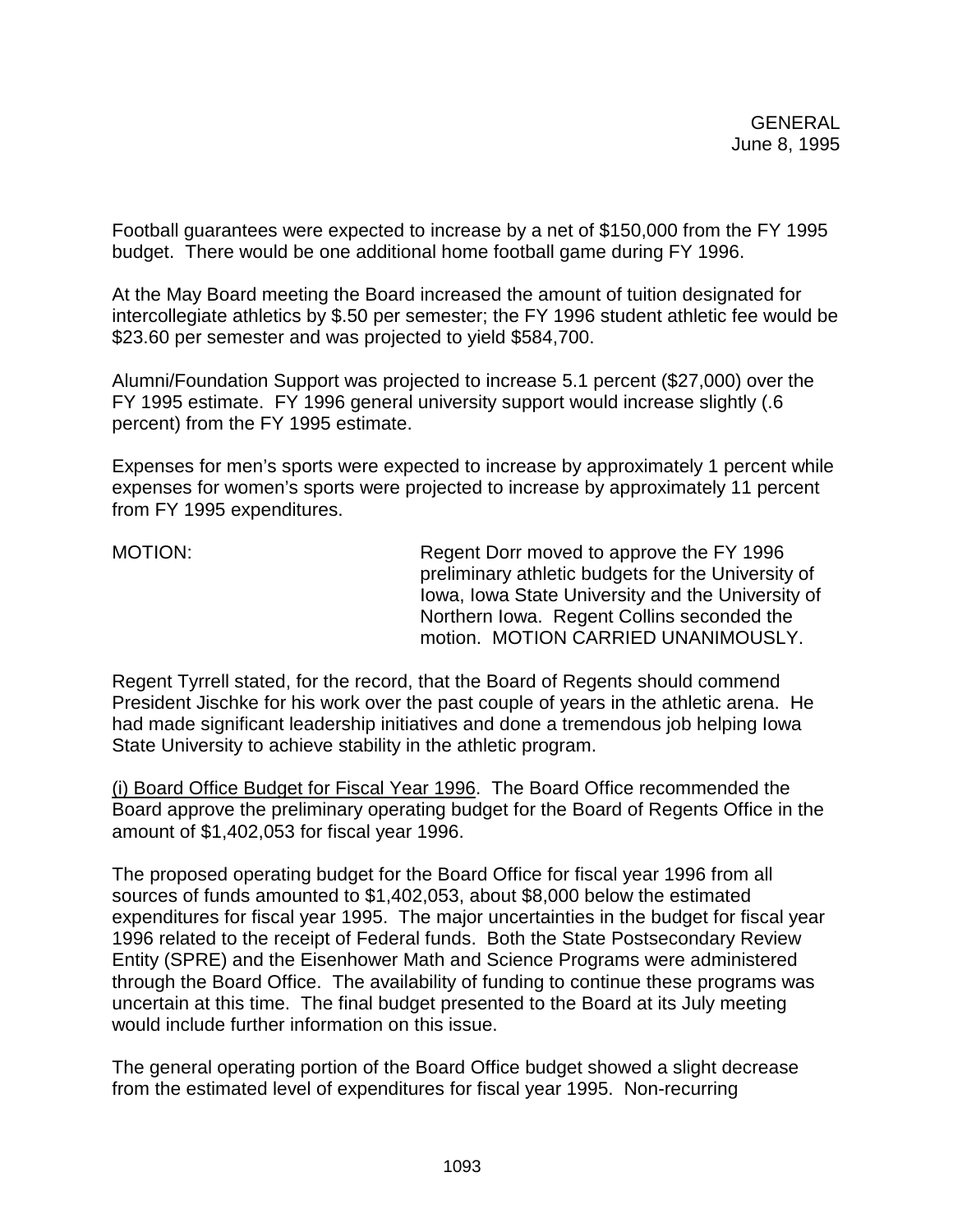expenditures of almost \$29,000 were incurred in fiscal year 1995 for early retirement costs for a long-time employee. In addition, the activities on behalf of the State Postsecondary Review Entity Program were reduced significantly with a concomitant reduction in reimbursements.

Despite the inclusion of \$36,614 in the salary bill, net appropriations for the operation of the Board Office were increased by less than \$10,000 for fiscal year 1996. The base appropriation for the office was reduced by \$30,000 by the General Assembly upon the receipt of erroneous information that the non-recurring cost of the early retirement of an employee in fiscal year 1995 was financed by appropriations. In fact, this unexpected and non-recurring cost in fiscal year 1995 was paid by institutional reimbursements. Because of the primacy of other Regent appropriation issues, the restoration of the \$30,000 was not done. It was the understanding of the Board Office that the reduction of this amount was to be offset by institutional reimbursements. The recommended budget was based on that premise.

The proposed budget for salaries for the Board Office for fiscal year 1996 was based on the pay policies established by the General Assembly and adopted by the Board at its May meeting. The reclassification of two positions was funded along with adjustment for additional responsibilities of the Deputy Executive Director. There were no proposed increases in the budgeted full-time equivalent positions in the office. The total personnel complement for the Board Office included 15.63 full-time equivalent employees plus a Facilities Officer and an Affirmative Action Officer carried on the University of Iowa budget and financed by all of the institutions. Personnel required to carry out the State's responsibility for administration of Federal programs such as the Eisenhower - Title II Program and the State Postsecondary Review Entity (SPRE) were not included in the totals.

The salary of the Executive Director is set by the Governor within the statutory scale established by the General Assembly and the Governor. If the salary of the Executive Director is revised, the new amount will be reflected in the proposed final budget to be presented to the Board in July. The top of the scale for the position of Executive Director was raised to \$106,000 during the 1995 session, an increase of three percent.

The proposed budget for non-salary operating expenditures for fiscal year 1996 was reduced by \$29,000 or 12.3 percent. This reduction was possible because of a saving of more than \$12,000 in travel, lodging and maintenance expense for the Board President. The proposed budget for other operating expenses was further reduced by \$20,000 for moving and interview expense for employees below fiscal year 1995.

Although the Board of Regents will incur expenses for presidential searches in fiscal year 1996, no specific amounts were budgeted for this purpose. It was assumed that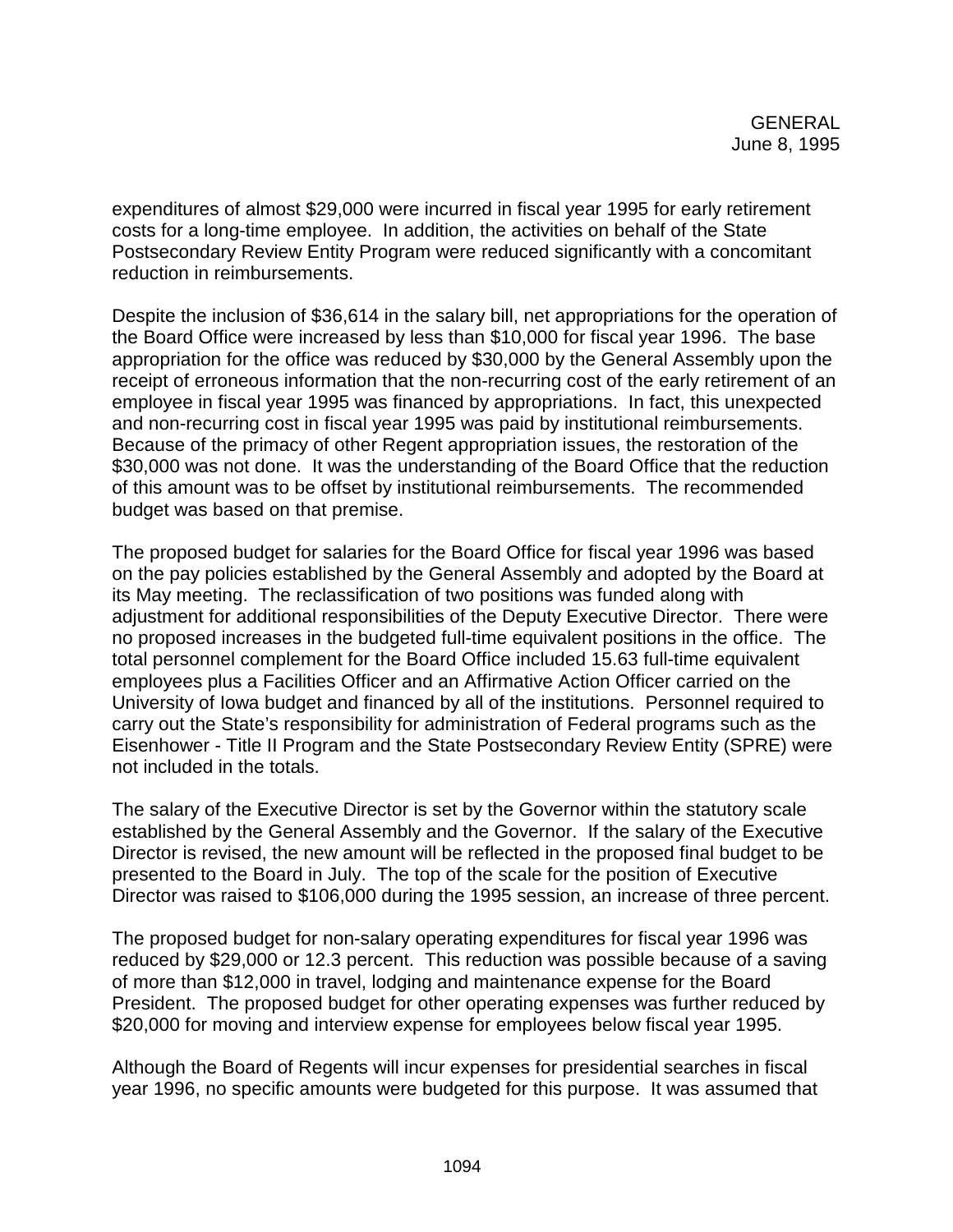any additional expenditures for this purpose would be offset by receipts from the presidential search fund of the institution involved.

Mr. Richey referred to the reduction of \$30,000 from the base appropriation for the office by the General Assembly upon the receipt of erroneous information that the nonrecurring cost of the early retirement of an employee in fiscal year 1995 was financed by appropriations. Board Office staff, the source of the \$30,000, were told that there was not time to deal with the \$30,000 error, and that the amount would have to be recouped through the Regent institutions. They did accept the fact that the \$30,000 appropriation reduction was based on error.

Mr. Richey reviewed other items in the budget. He noted that presidential search expenses which were not estimated in the proposed Board Office budget would be directly reimbursed from presidential search accounts at the University of Iowa and the University of Northern Iowa. The expenses for one search will fall in the current fiscal year and the other in the next fiscal year.

MOTION: MOTION: Regent Newlin moved to approve the preliminary operating budget for the Board of Regents Office in the amount of \$1,402,053 for fiscal year 1996. Regent Dorr seconded the motion. MOTION CARRIED UNANIMOUSLY.

**CAPITAL PLANS FOR FISCAL YEAR 1996**. The Board Office recommended the Board receive the report on Board of Regents FY 1996 capital improvement plans with the understanding that the proposed projects are subject to further review and availability of funding and specific project approval by the Board.

This report presented an overview of the institutions' FY 1996 anticipated capital improvement projects to be financed from all funds and an FY 1996 status report on previously-approved projects with budgets exceeding \$1 million.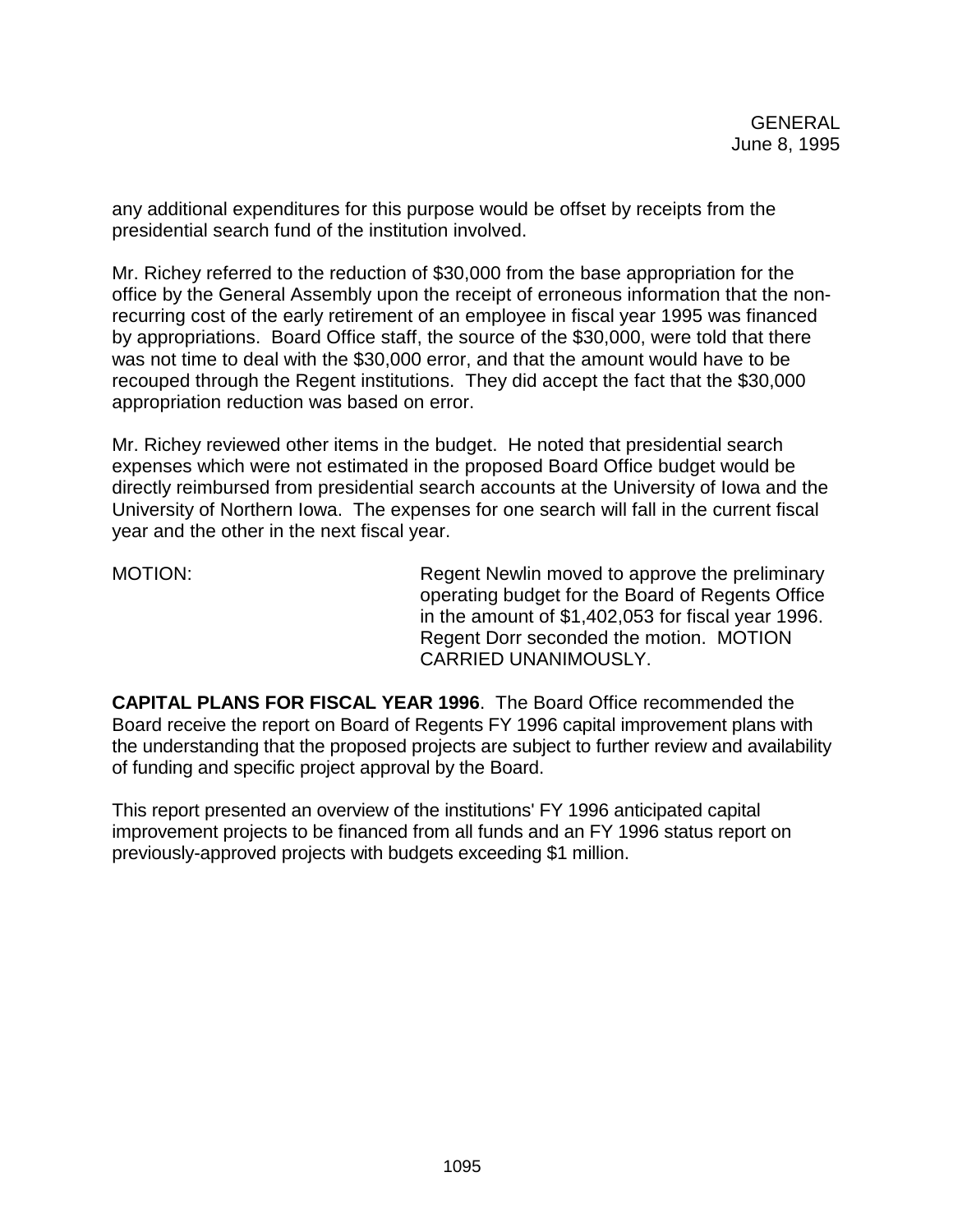# Anticipated Projects

Projects included on the anticipated list were those for which the Board had not been asked to approve a project description and budget. Some of the projects will be underway during the next fiscal year; planning for others will begin during that time.

The distribution by institution of the 73 anticipated projects with an estimated cost of \$96.1 million was as follows:

|                                    | # <sub>Of</sub><br>Projects | <b>Estimated</b><br>Cost |
|------------------------------------|-----------------------------|--------------------------|
| University of Iowa                 |                             |                          |
| <b>General University</b>          | 27                          | \$43,263,000             |
| <b>University Hospitals</b>        | 14                          | 24,419,000               |
| <b>Iowa State University</b>       | 12                          | 22,762,055               |
| University of Northern Iowa        | 14                          | 5,412,000                |
| Iowa School for the Deaf           | 3                           | 185,000                  |
| Iowa Braille & Sight Saving School | 3                           | 62,000                   |
| Total                              | 73                          | \$96,103,055             |

The distribution by type of project was as follows:

| Category                              | <b>Estimated Cost</b> |
|---------------------------------------|-----------------------|
| Fire and Environmental Safety         | \$5,579,000           |
| <b>Building Deferred Maintenance</b>  | 8,978,055             |
| <b>Utility Deferred Maintenance</b>   | 845,000               |
| <b>New Construction</b>               | 21,659,000            |
| <b>Utility Expansion/Improvements</b> | 7,700,000             |
| Remodel/Renovation                    | 32,129,000            |
| Telecommunications Improvements       | 5,200,000             |
| Parking, Roads                        | 9,947,000             |
| Planning                              | 2,000,000             |
| Campus                                | 2,066,000             |
| Total                                 | \$96,103,055          |

The proposed distribution by type of project showed the commitment of the institutions to addressing fire and environmental safety, deferred maintenance, and remodeling/ renovation needs at the campuses.

University of Iowa officials proposed to use its FY 1996 capital appropriation of \$2 million for fire and environmental safety, renovation or deferred maintenance as follows: \$1 million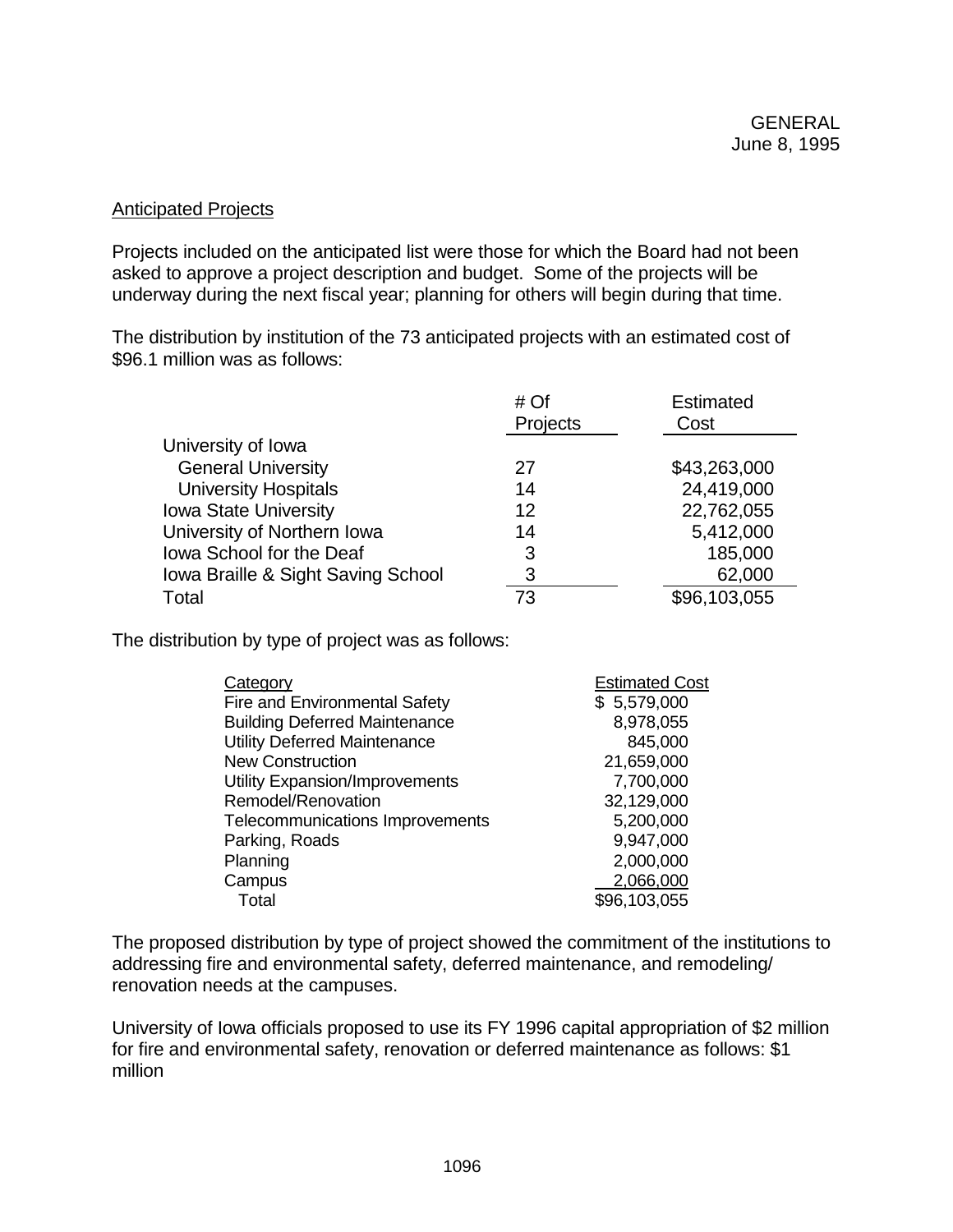for fire and environmental safety; \$250,000 for deferred maintenance, \$550,000 for planning the Biological Sciences Renovation/Replacement project, and \$200,000 for planning the renovation of the Engineering Building.

Iowa State University officials proposed to spend \$1 million for fire and environmental safety and \$1 million for deferred maintenance from its capital appropriation.

The sum of \$1 million appropriated to the University of Northern Iowa would be spent on building deferred maintenance.

The distribution of the proposed projects by source of funds was as follows:

| <b>FUND SOURCE</b>                          | AMOUNT       |
|---------------------------------------------|--------------|
| FY 1996 Capital Appropriations              | \$5,445,000  |
| <b>Building Repair - Operating Budget</b>   | 8,714,555    |
| <b>Future State Appropriations</b>          | 10,947,000   |
| <b>UIHC Building Usage Funds</b>            | 24,419,000   |
| <b>Federal Funds</b>                        | 1,721,500    |
| Gifts                                       | 200,000      |
| <b>SUI College of Engineering</b>           | 200,000      |
| <b>Residence System Reserves</b>            | 2,113,000    |
| <b>College of Medicine</b>                  | 2,584,000    |
| <b>Telecommunication Enterprise</b>         | 4,350,000    |
| <b>Utility Enterprise</b>                   | 7,200,000    |
| <b>Treasurer's Temporary Investments</b>    | 5,080,000    |
| <b>Institutional Roads</b>                  | 547,000      |
| <b>SUI Laundry Revenues</b>                 | 5,000,000    |
| <b>SUI Office of Information Technology</b> | 350,000      |
| <b>SUI Physical Plant Improvement Funds</b> | 5,050,000    |
| <b>Parking System</b>                       | 9,490,000    |
| <b>Flood Related Grants</b>                 | 192,000      |
| To be determined                            | 2,500,000    |
| <b>TOTAL</b>                                | \$96,103,055 |

# FY 1996 Status Report on Projects Previously Approved by the Board

Twenty-three projects with total project costs exceeding \$130 million will be completed during FY 1996.

o Included were \$80 million in construction at the University of Iowa including the Pharmacy Building Addition, Recreation Building - Athletic Facilities Improvement Project, and the Eye Institute at the Hospitals and Clinics.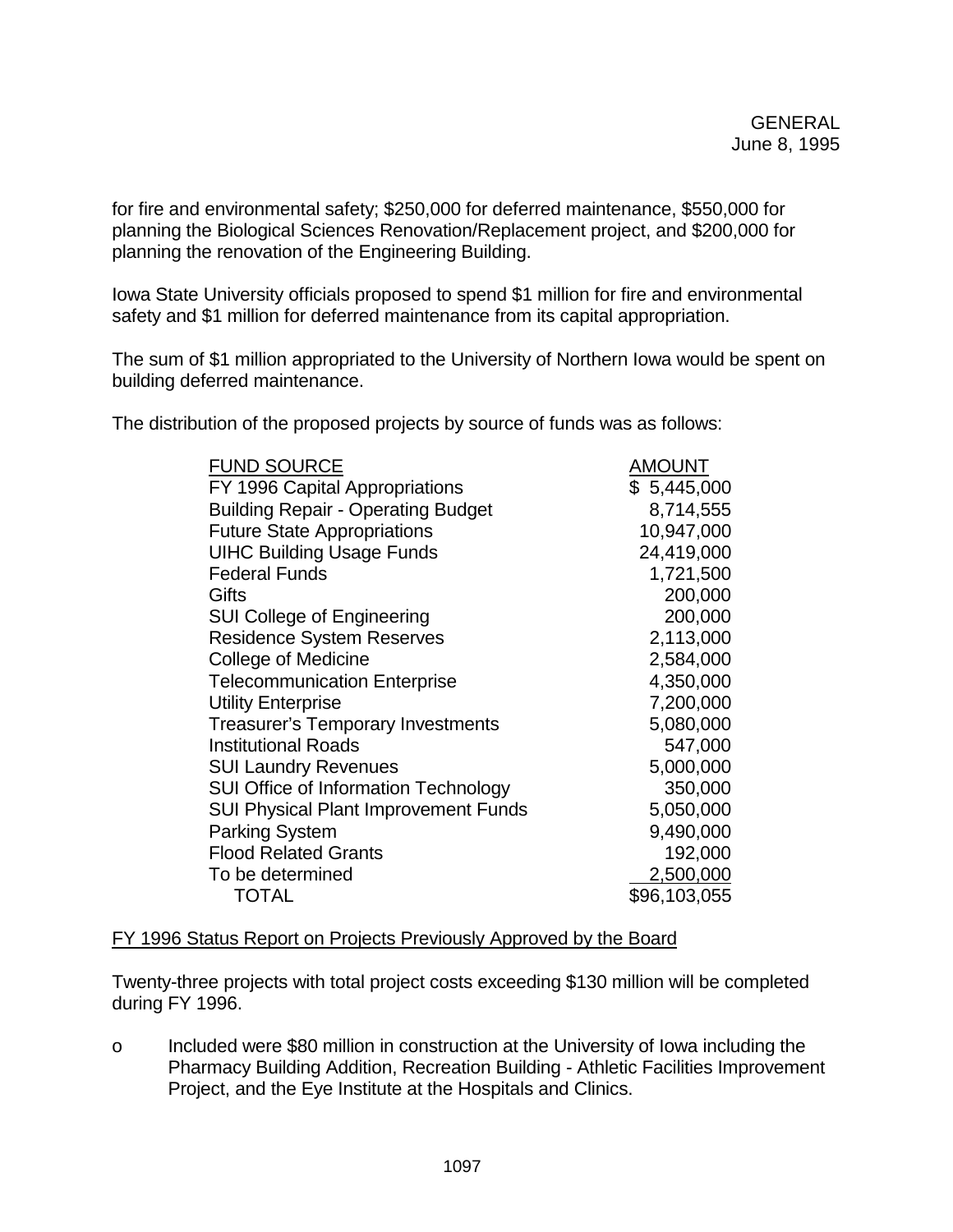- o Projects to be completed at Iowa State University in FY 1996 totaled almost \$40 million and included the Athletic Office and Training Facility, Carrie Chapman Catt Hall Remodel, and Gilman Hall Renovation - Phase 3.
- o The Library Addition and the Price Laboratory School Field House Replacement will be completed at the University of Northern Iowa during FY 1996.

Construction will continue from FY 1995 into FY 1996 on five projects totaling \$33.7 million. The \$18.6 million Wellness/Recreation Center at the University of Northern Iowa was the major project in this category.

It was expected that construction would begin in FY 1996 on five projects with total budgets exceeding \$52.8 million. Included were the Center for University Advancement and Schaefer Hall Remodeling and Renewal at the University of Iowa, the Student Health Center at Iowa State University and the School of Music Classroom Building/Performing Arts Center at the University of Northern Iowa.

MOTION: Regent Pellett moved to receive the report on Board of Regents FY 1996 capital improvement plans with the understanding that the proposed projects are subject to further review and availability of funding and specific project approval by the Board. Regent Collins seconded the motion. MOTION CARRIED UNANIMOUSLY.

**AUTHORIZATION OF REQUEST FOR PROPOSALS FOR REVIEW OF THE OUTCOME OF THE ORGANIZATIONAL AUDIT**. The Board Office recommended the Board authorize the issuance of a Request for Proposals to firms to review the recommendations and follow-up to the organizational audit, which was completed in 1989.

President Pomerantz proposed that the Board undertake a review of the results of the earlier organizational audits and follow-up actions.

The organizational audit, done during the 1987-89 period, was a far reaching, comprehensive process designed to focus and strengthen the mission, programs, and organizational effectiveness and efficiency of the Board of Regents and the institutions it governs. It encompassed over thirty-three separate studies and provided a wealth of information and guidance to strengthen the Regent operations.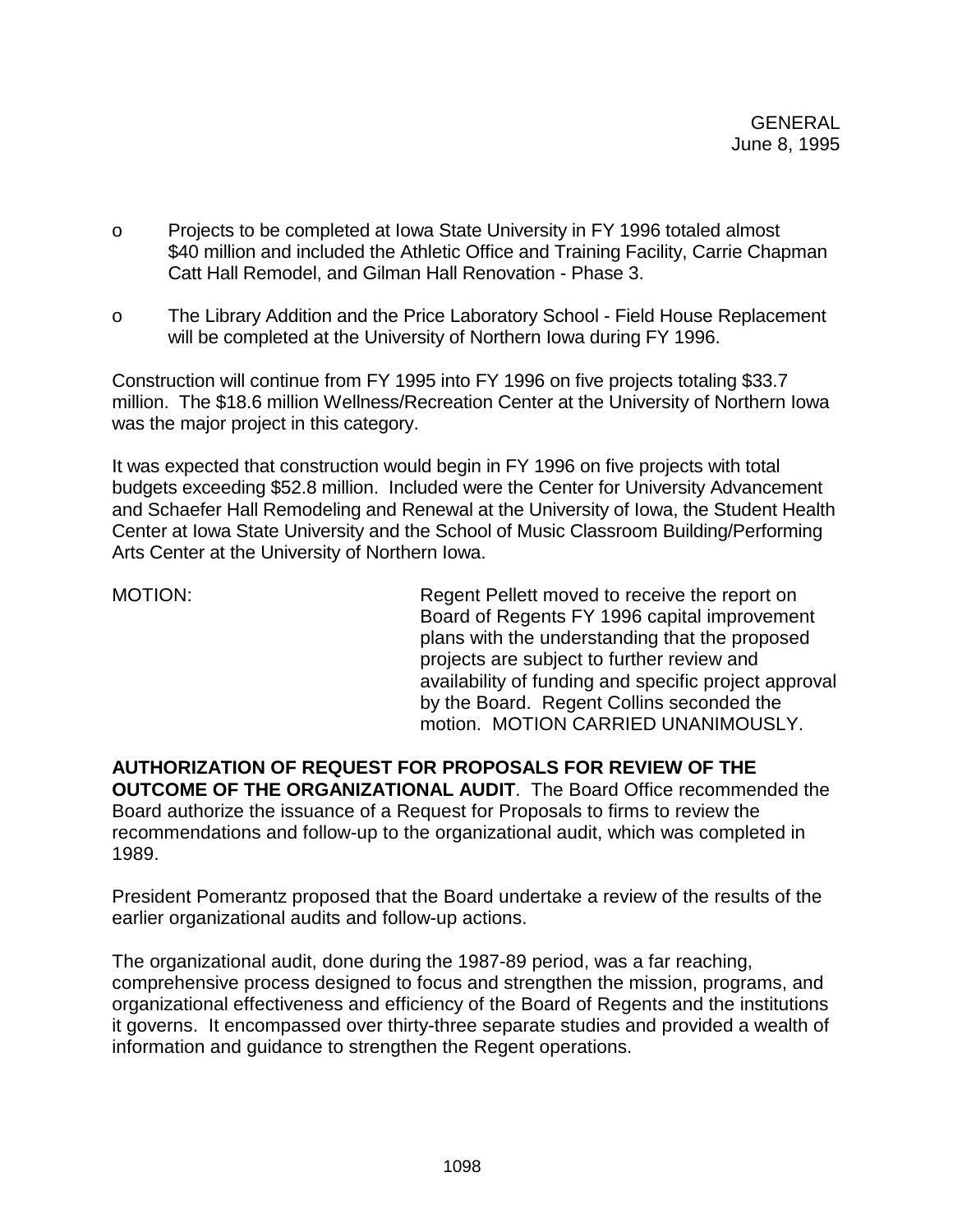The Board Office will issue a Request for Proposals (RFP) to qualified vendors to undertake the review. The review will be to assess progress in implementation of the recommendations approved by the Board and will develop recommendations for further actions where appropriate.

The responses to the Request for Proposals will be evaluated and a recommended contract award will be brought along with a proposed budget to the Board for approval.

President Pomerantz stated that the purpose of this item was to determine the current status of the Regent strategic planning process and recommendations on how to go forward. He believed that the strategic planning process had been of critical importance to the Regent system over the last several years. It was apparent in today's budget presentations that the planning process was embraced by all of the institutions and the Board Office. It enabled them to do a better job of managing the operations consistent with the Regents' statutory obligations.

President Pomerantz said it had been a long time since the Regents had reviewed the status of their planning efforts. He suggested that an outside consultant evaluate the progress that has been made from the original plans, and make recommendations going forward. He said it would not be as comprehensive or expensive as the original plan.

Regent Tyrrell asked who would write the Request for Proposals. He noted that there was a perception on some of the campuses that this was a business orientation and not an educational institutional orientation which caused some distress at the institutional level. Regent Tyrrell expressed concern about the cost. It was his understanding that tremendous time and resources were expended at the institutional level on the original audit. He questioned the scope of the review, how thoroughly it would review the original audit, and the cost.

President Pomerantz said it was his sense that the Board Office, specifically Executive Director Richey, would write the Request for Proposals.

Regent Tyrrell asked about the Board's instructions to Mr. Richey on writing the Request for Proposals. President Pomerantz responded that he thought Mr. Richey might first use his own resources. He could talk to selected consultants around the country and get a view from them, incorporate those views into a write up with some estimate of the cost. He said that in the authorization there would have to be a certain maximum level of cost for the project which the Regents would have to approve before moving forward. They would then go forward with requesting competitive quotes and selecting the resources.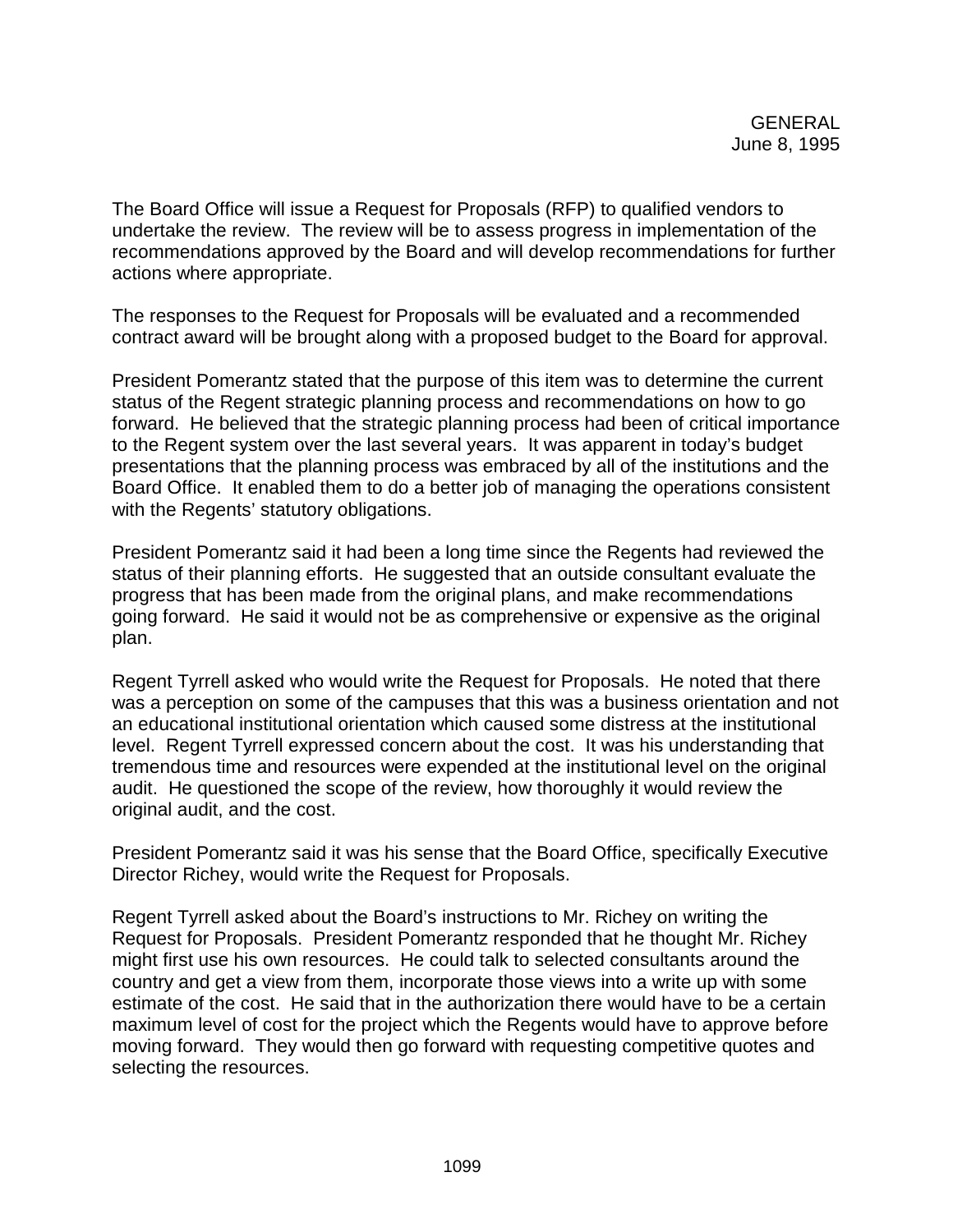President Pomerantz emphasized his belief that there had been nothing in the recent history of the Board of Regents that had been more important to its ability to manage these institutions than the organizational strategic planning efforts. How do the Regents know they are in compliance with their responsibilities under the law and with their fiduciary responsibilities? It takes more than passing motions on preliminary budgets on a year-to-year basis. How do they ever break out of the pack and do something that is meaningful if they do not know where they are? How can they determine those answers without a self evaluation? How could they possibly know if they are doing an adequate job, in the context of operations with total annual budgets of a couple of billion dollars, unless they bring in the resources from time to time to benchmark what was being done?

Regent Collins said he assumed the proposed effort would track the organizational audit that was done in the late-1980s. The Regents may want to discuss whether they want some change in format.

Regent Pellett asked about the appropriateness of the timing considering that the Regents are in the process of choosing two university presidents. President Pomerantz said he felt that the timing could not be better. A new president coming into office would have an evaluation of the institution's current status. He said it would be a valuable tool for that person in moving forward in terms of planning for the institution.

Regent Newlin said he assumed there may be 6 to 10 qualified vendors for the opportunity. Do the big eight CPA firms perform this type of function?

President Pomerantz said he was not sure that all eight firms performed these types of services. Peat Marwick and Coopers & Lybrand have experience with the educational component. The Board will look at several and choose one. He noted that he had no hidden agenda as to who performs the review, as long as the firm is competent.

Regent Tyrrell asked what the Regents wanted to delegate to the Board Office as far as the scope of this effort.

President Pomerantz stated that the first time the Regents engaged in this type of effort there were also concerns of scope. Therefore, they performed a preliminary audit to determine the scope, which identified 36 areas of concentration. He said it was not a simple question as to what the scope should be.

Mr. Richey suggested the Board Office develop general requirements, consult and get feedback, then refine those in terms of the cost and issue an RFP for various alternatives.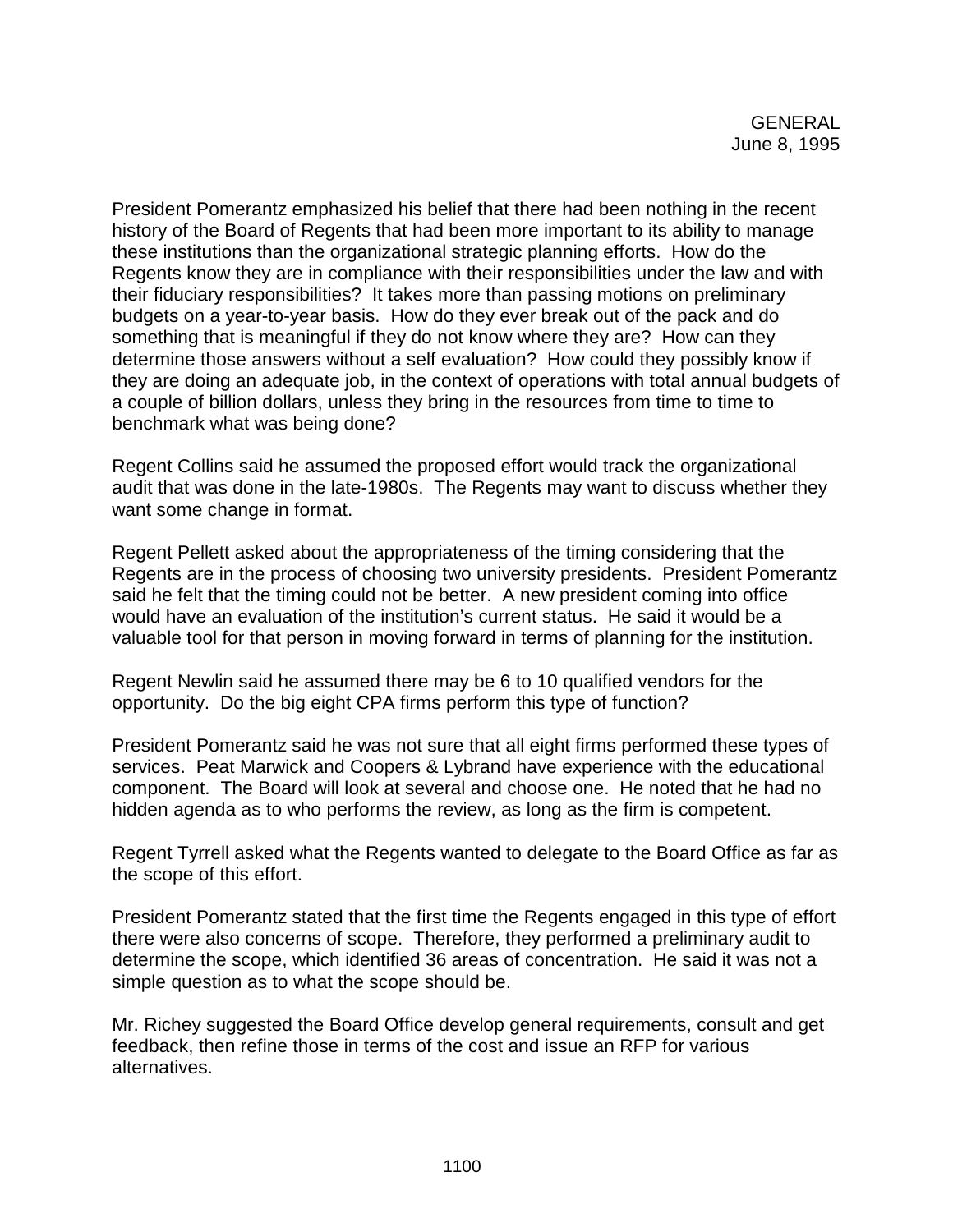Regent Tyrrell asked if they were talking about two RFP processes. Mr. Richey responded that there would be a preliminary RFP before the final RFP.

Regent Tyrrell stated that if they go forth with the preliminary process to determine what is available, review and consult with the Board, and then request specific proposals, it may be as late as September before a consultant is selected.

President Pomerantz stated that this process needed to be done within a short time frame. He noted that in 1988 when the Board of Regents began its organizational audit process, there were no more than six universities in the country that had done what Iowa's Regent universities were doing. Today many institutions were performing similar reviews. The process was more common today and was being utilized as a tool in governance. He suspected that if institutional officials were asked for their feelings, they would be generally supportive. This was not intended to be a lightning rod but rather to see how they were doing. As to the detail of the write up, he said the Board Office should draft something in consultation with the Board. It was not intended to be punitive but rather enable the Board to do a better job.

Regent Tyrrell said he appreciated the discussion and felt better about the process.

MOTION: Regent Dorr moved to authorize the issuance of a Request for Proposals to firms to review the recommendations and follow-up to the organizational audit, which was completed in 1989. Regent Tyrrell seconded the motion. MOTION CARRIED UNANIMOUSLY.

**REPORT OF THE BANKING COMMITTEE**. The Board Office recommended the Board accept the report of the Banking Committee and approve the proposed transaction to acquire athletic facilities scoreboards at the University of Iowa and authorize the Executive Director to execute the formal agreement.

Regent Dorr stated that the Banking Committee had met earlier that morning and had a fairly short docket. They received a progress report on upcoming bond sales for Iowa State University. Bond advisors reported that the market looked extremely positive and that due diligence had been done for a successful offering. The Banking Committee members spent some time reviewing the Regents' overall investment policy, as requested by President Pomerantz at last month's meeting. He said it was a good exercise and brought an historical perspective to the policy development. There was some discussion on allocation of investment portfolios and a general consensus that the procedures and policies were in good condition.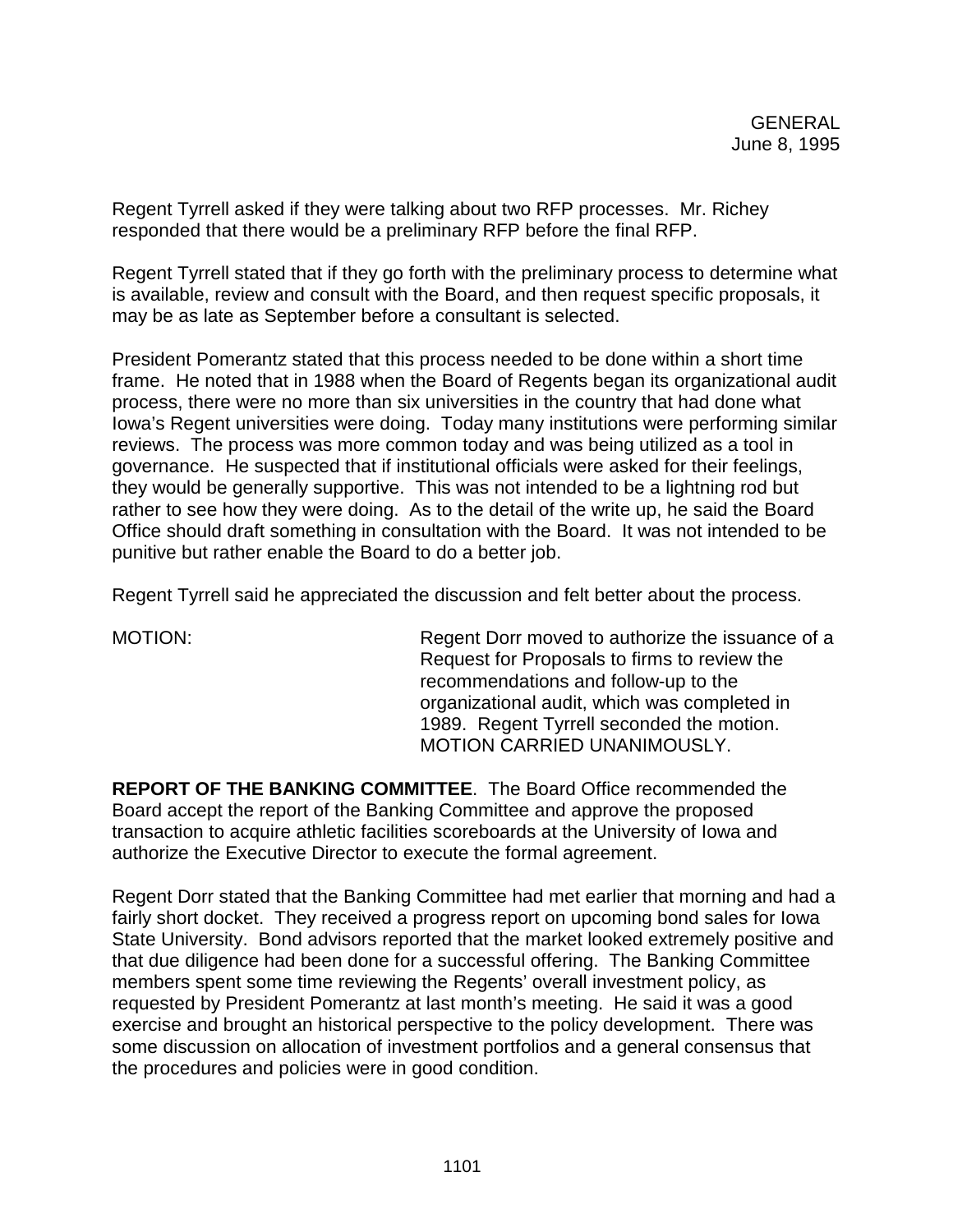Regent Dorr stated that the Banking Committee members received a request from the University of Iowa to approve proposed transactions for purchase of athletic facilities scoreboards.

MOTION: Regent Dorr moved to accept the report of the Banking Committee and approve the proposed transaction to acquire athletic facilities scoreboards at the University of Iowa and authorize the Executive Director to execute the formal agreement. Regent Collins seconded the motion, and upon the roll being called, the following voted: AYE: Collins, Dorr, Johnson-Matthews, Newlin, Pellett, Pomerantz, Smith, Tyrrell. NAY: None. ABSENT: Kennedy.

MOTION CARRIED.

**APPOINTMENTS TO BOARDS AND COMMITTEES**. The Board Office recommended the Board approve the committee appointments, as presented.

A number of vacancies occurred in committee membership due to the expiration of the terms of members of the Board of Regents. President Pomerantz recommended committee appointments.

President Pomerantz noted that the Regents had been presented with a revised schedule of appointments.

MOTION: Regent Collins moved to approve the committee appointments, as revised. Regent Dorr seconded the motion. MOTION CARRIED UNANIMOUSLY.

**APPROVAL OF CONFLICT OF INTEREST VENDORS**. The Board Office recommended the Board approve the request of Iowa State University to add the Iowa House to the list of approved vendors with a potential conflict of interest.

Iowa House is an eleven-room guest house located one block from the Iowa State University campus.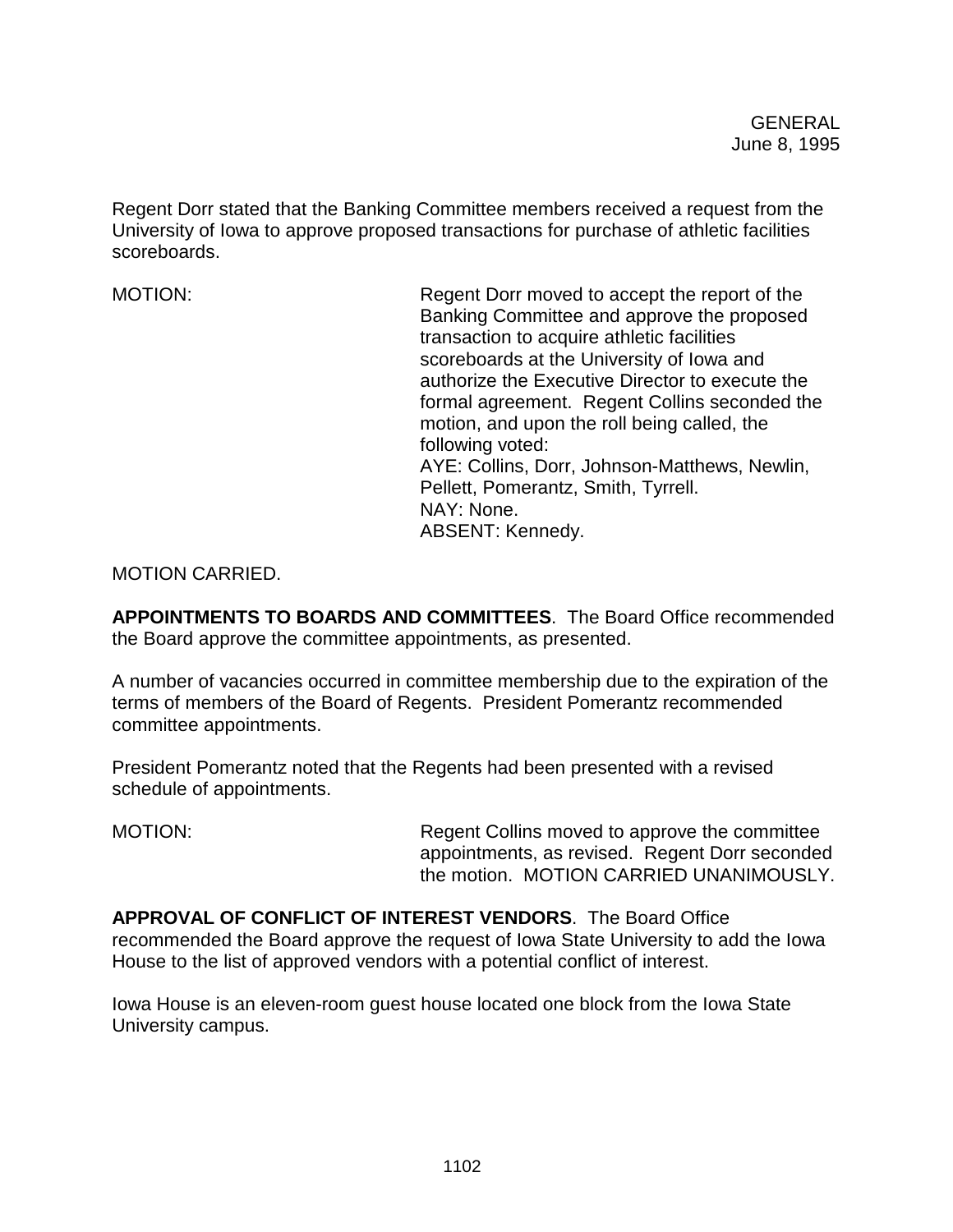Susan Lassila, sole proprietor of Iowa House, is married to Kenneth Lassila, a member of Iowa State University's Physics Department. Kenneth Lassila is not involved nor does he supervise anyone involved in the decision-making process at Iowa House.

Iowa House is a targeted small business that has special features designed to enhance the experience of international visitors to the area.

Susan Lassila's educational background includes a master's degree in international education, as well as international life and career experience.

Although Ames has a number of lodging choices, the close proximity and international flavor of Iowa House offer unique advantages.

MOTION: Regent Johnson-Matthews moved to approve the request of Iowa State University to add the Iowa House to the list of approved vendors with a potential conflict of interest. Regent Newlin seconded the motion, and upon the roll being called, the following voted: AYE: Collins, Dorr, Johnson-Matthews, Newlin, Pellett, Pomerantz, Smith, Tyrrell. NAY: None. ABSENT: Kennedy.

MOTION CARRIED.

**BOARD OFFICE PERSONNEL TRANSACTIONS**. The Board Office recommended the Board approve the following personnel transactions:

Appointment: SARAH E. BROWN as Administrative Assistant effective June 12, 1995, at annual salary of \$36,000 plus the usual fringe benefits.

Appointment: JANET K. PRESSEY as Associate Director Business and Finance effective June 16, 1995, at an annual salary of \$57,000 plus the usual fringe benefits.

MOTION: Regent Dorr moved to approve the personnel transactions, as presented. Regent Johnson-Matthews seconded the motion. MOTION CARRIED UNANIMOUSLY.

**PETITION FOR DECLARATORY RULINGS**. The Board Office recommended that the Board confirm the authority delegated to Iowa State University to conduct such an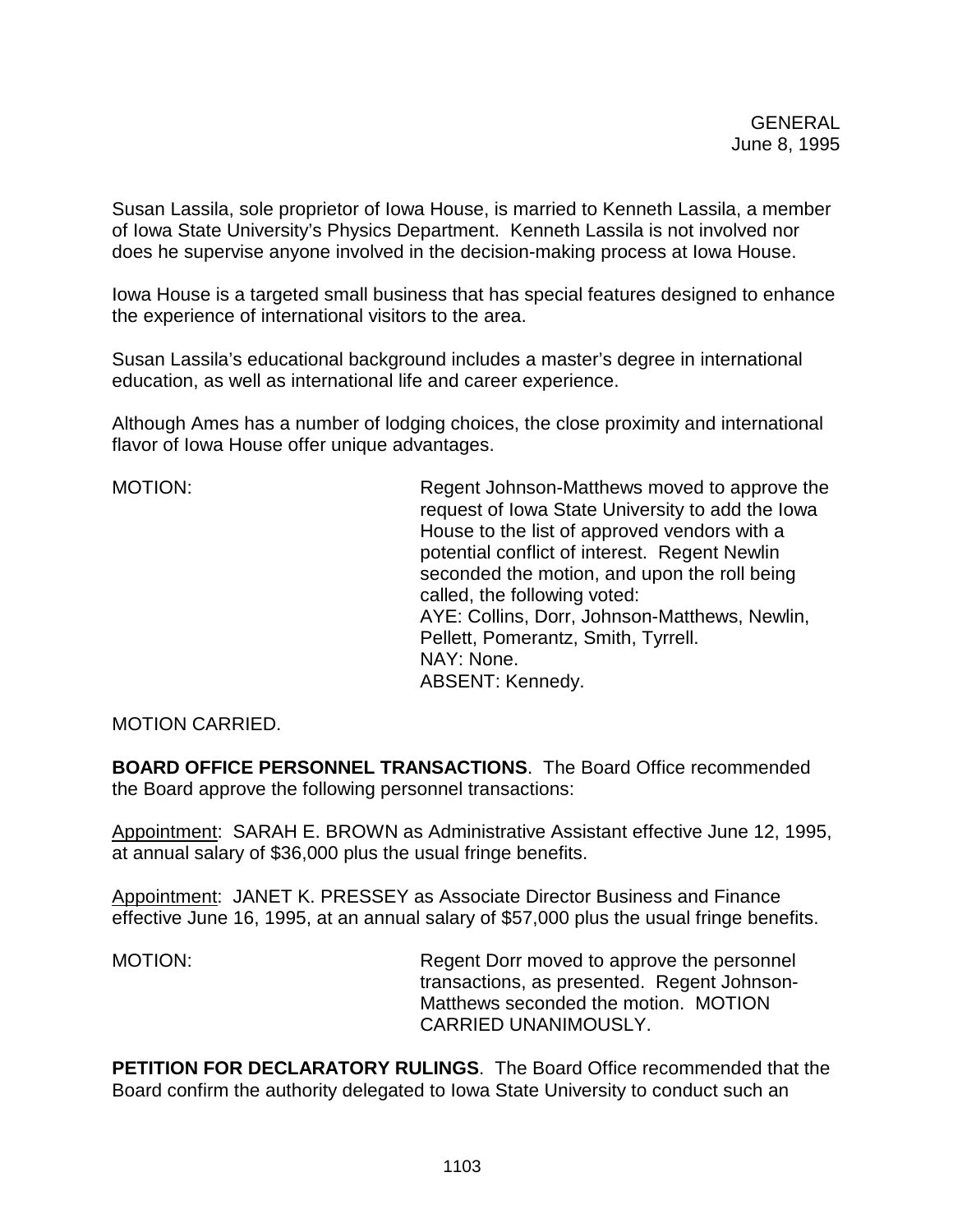academic hearing, and upon a satisfactory evidentiary showing, to rescind the degree conferred in 1989. The hearing shall be conducted in accordance with the procedures outlined in the letter from Iowa State University to Dr. Graham, attached to Dr. Graham's petition.

The Board received a petition for declaratory ruling pursuant to Iowa Code chapter 17A.9. That section provides that the Board shall promptly dispose of petitions for rulings "as to the applicability of any statutory provision, rule or other written statement of law or policy." The petition itself with attachments was provided to the Board. Some of the record on this issue is privileged attorney-client communication, provided to the members of the Board, but not made part of the public record.

Petitioner, an attorney for Dr. Graham, requested a decision of the Board on (1) the authority of Iowa State University to conduct a hearing regarding an allegation of plagiarism in the dissertation submitted by Dr. Graham in 1989 to obtain her Ph.D. (2) the authority of Iowa State University to rescind the Ph.D. if plagiarism is proven (3) procedures which the Regents would require of Iowa State University to conduct the hearing on such an allegation (4) whether the Board would require an administrative law judge to conduct that hearing.

General Counsel Schantz introduced Diane Stahle of the Attorney General's Office. He said Ms. Stahle was a student when he was teaching at the University of Iowa law school and he thought she would be a very valuable addition to the Regents' legal team. Ms. Stahle will generally do work for the Regents that was previously performed by John Parmeter.

Ms. Stahle said she was pleased about her career change and looked forward to meeting each of the Regents in the future.

With regard to the Petition for Declaratory Rulings, Ms. Stahle asked if the Regents desired to go into executive session to discuss this matter.

Mr. Richey stated that the Regents had been presented with a confidential memorandum and the public had been presented with the public record. Unless the Regents had questions and assuming Ms. Stahle was comfortable with the recommendation, he said there was no need to go into executive session.

The Regents discussed the procedures for discussing and taking action on this matter, and whether there was a need to meet in executive session. The consensus was that they did not need to meet in executive session.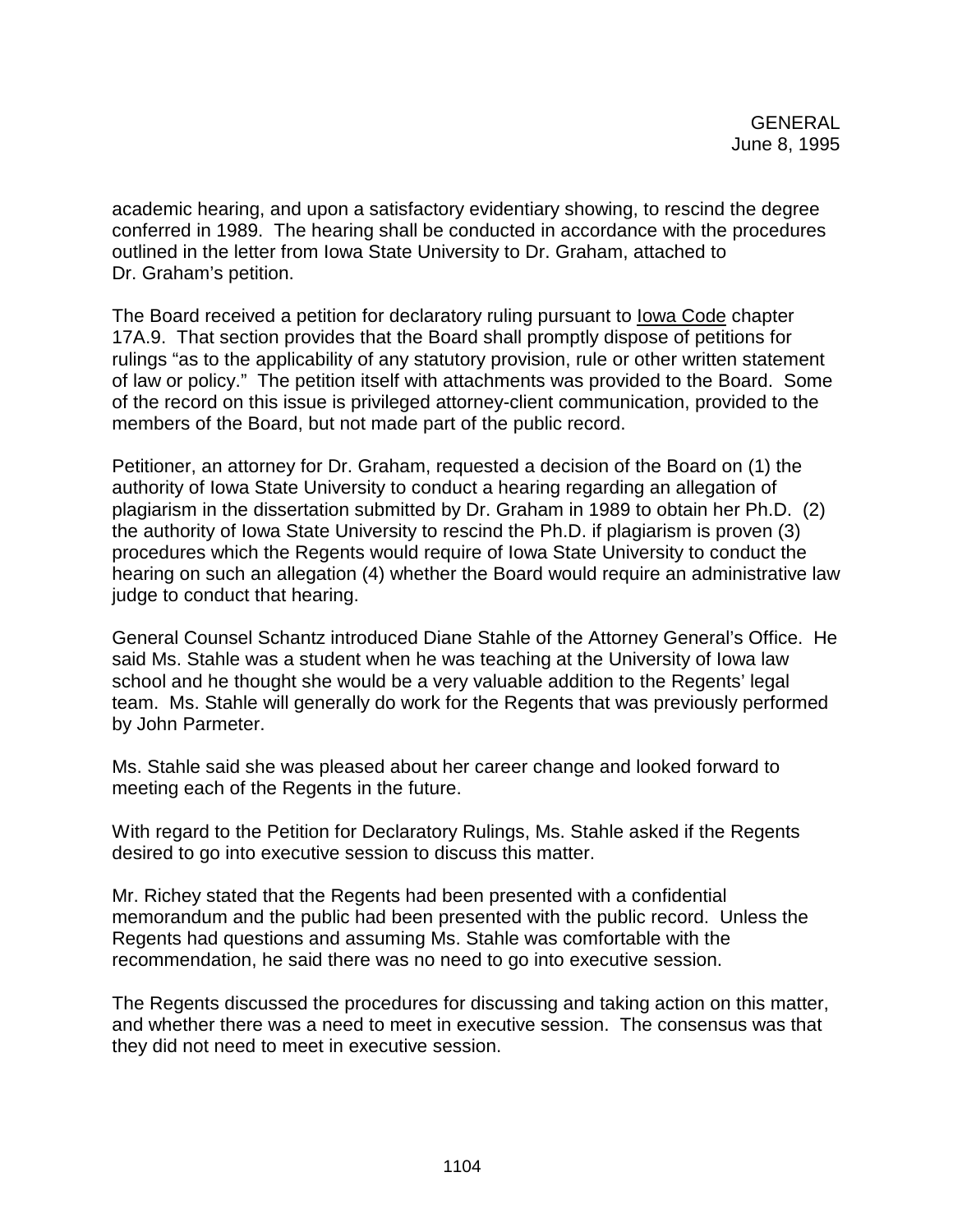MOTION: Regent Dorr moved to confirm the authority delegated to Iowa State University to conduct such an academic hearing, and upon a satisfactory evidentiary showing, to rescind the degree conferred in 1989. The hearing shall be conducted in accordance with the procedures outlined in the letter from Iowa State University to Dr. Graham, attached to Dr. Graham's petition. Regent Johnson-Matthews seconded the motion. MOTION CARRIED UNANIMOUSLY.

# **REPORT ON MEETING OF THE IOWA COLLEGE STUDENT AID COMMISSION**.

The Board Office recommended the Board receive the report of meeting of the Iowa College Student Aid Commission on May 16, 1995.

The Iowa College Student Aid Commission held its regular monthly meeting on May 16. Major issues on the agenda were the legislative report, proposed operating budgets for fiscal year 1996 and recommendations regarding the reserve fund for guaranteed student loans of the commission.

Total appropriations amounted to \$43.2 million for fiscal year 1996 compared to \$39.8 million for fiscal year 1995. An increase of more than ten percent, or \$3 million, was provided the Tuition Grant Program.

The commission approved a request to the Secretary of Education to segregate the non-federal portion of the commission's student loan reserve effective July 1, 1995. Certain of the funds in the student loan reserve were provided by the State several years ago at the inception of the federally guaranteed student loan program.

ACTION: This report was received by consent.

**BOARD MEETINGS SCHEDULE**. The Board Office recommended the Board approve the Board Meetings Schedule.

| June 28, 1995           | Telephonic (11:00 a.m.)      |                    |
|-------------------------|------------------------------|--------------------|
| <b>July 19-20</b>       | <b>Iowa State University</b> | Ames               |
| September 20-21         | University of Iowa           | <b>Iowa City</b>   |
| October 18-19           | University of Northern Iowa  | <b>Cedar Falls</b> |
| November 15-16          | <b>Iowa State University</b> | Ames               |
| December 13-14          | <b>Hotel Fort Des Moines</b> | Des Moines         |
| <b>January 17, 1996</b> | Telephonic                   |                    |
| February 21-22          | University of Iowa           | lowa city          |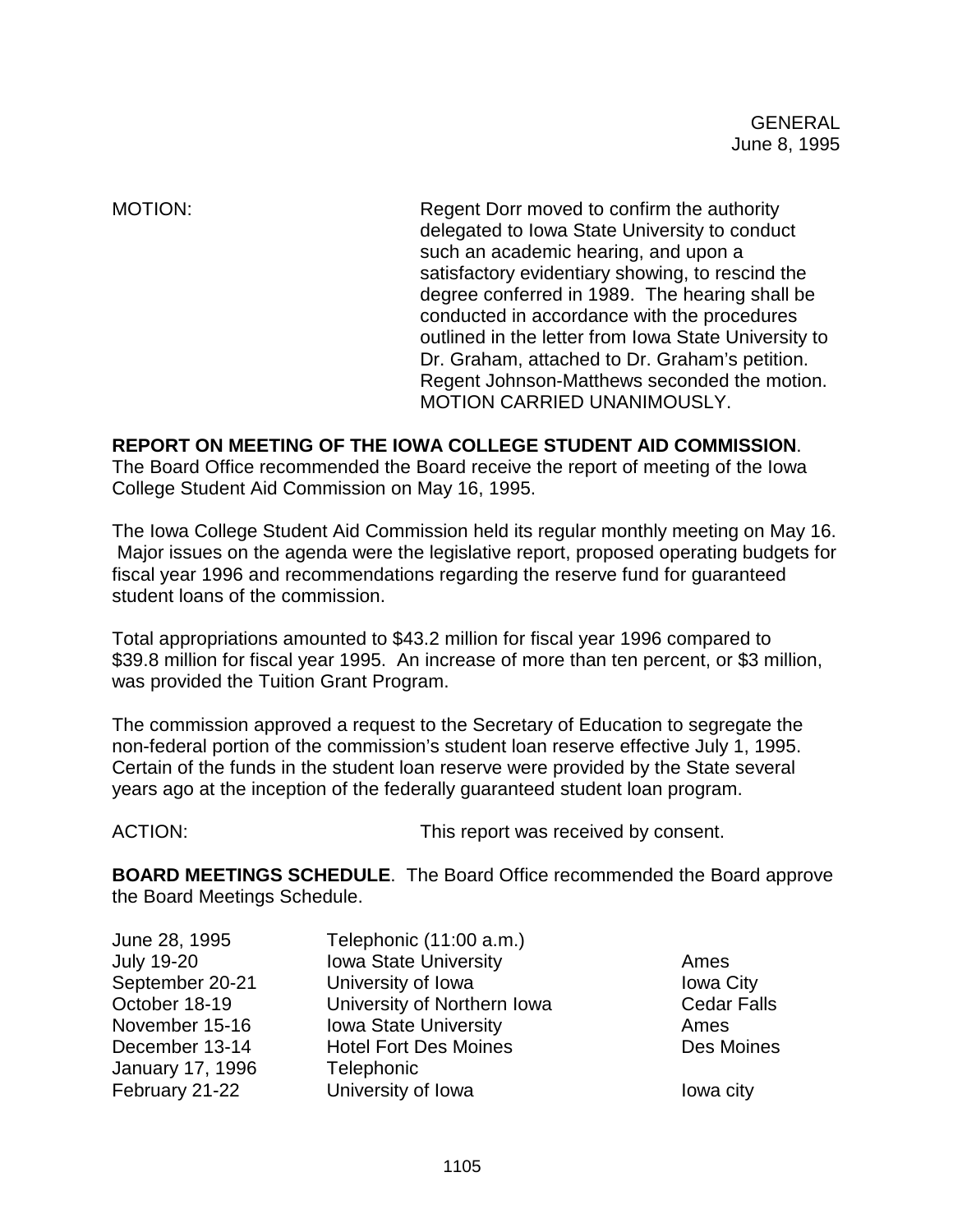| <b>March 20-21</b> | University of Northern Iowa          | <b>Cedar Falls</b>                           |  |
|--------------------|--------------------------------------|----------------------------------------------|--|
| April 17-18        | <b>Iowa State University</b>         | Ames                                         |  |
| May 15-16          | Iowa Braille and Sight Saving School | Vinton                                       |  |
| June 19-20         | University of Northern Iowa          | <b>Cedar Falls</b>                           |  |
| ACTION:            | consent.                             | The Board Meetings Schedule was approved, by |  |

President Pomerantz then asked Board members and institutional officials if there were additional general or miscellaneous items for discussion. There were none.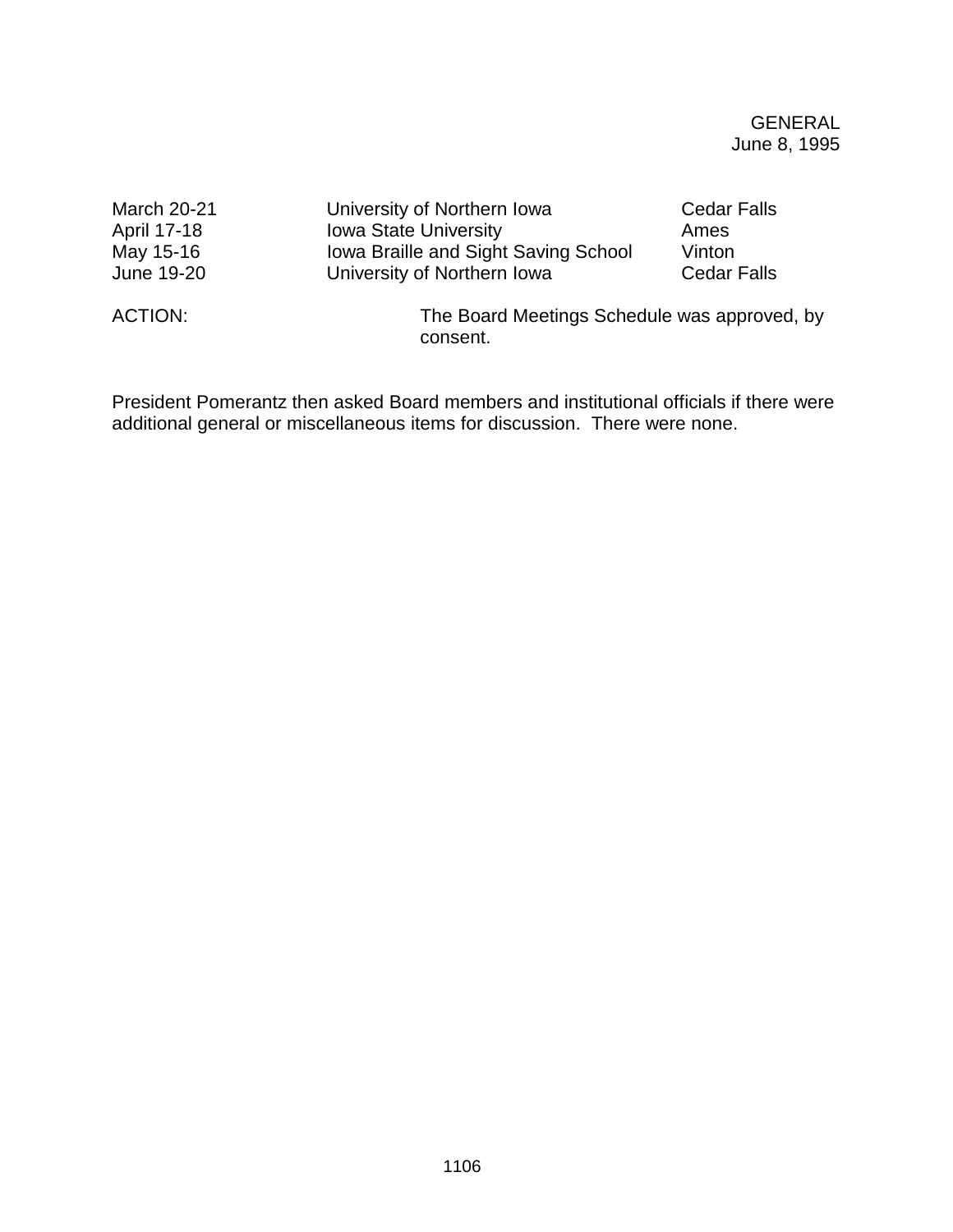# STATE UNIVERSITY OF IOWA

The following business pertaining to the State University of Iowa was transacted on Thursday, June 8, 1995.

**RATIFICATION OF PERSONNEL TRANSACTIONS**. The Board Office recommended the Board ratify personnel transactions, as follows:

Register of Personnel Changes for April 1995.

Approve the reappointments of DOUGLAS TRUE as Treasurer and DOUGLAS YOUNG as Secretary in accordance with Chapter 262.9 of the Code of Iowa for the fiscal year beginning July 1, 1995.

Approve the appointment of DAVID CHRIS JOHNSEN as Dean of the College of Dentistry effective September 15, 1995, at an annual salary of \$175,000.

Approve the resignation of GERALDENE FELTON as Dean of the College of Nursing effective June 30, 1996.

Receive notice of appointment of MICHAEL L. McNULTY as Associate Provost for International Programs effective June 1, 1995, at an annual salary of \$95,174.

MOTION: Regent Dorr moved to ratify personnel transactions, as presented. Regent Johnson-Matthews seconded the motion. MOTION CARRIED UNANIMOUSLY.

**PROFESSIONAL AND SCIENTIFIC CLASSIFICATION SYSTEM**. The Board Office recommended that the Board approve the addition of one new classification and the pay grade change in another classification as indicated below within the Professional and Scientific Classification System of the University of Iowa: (FY 1995 salary ranges)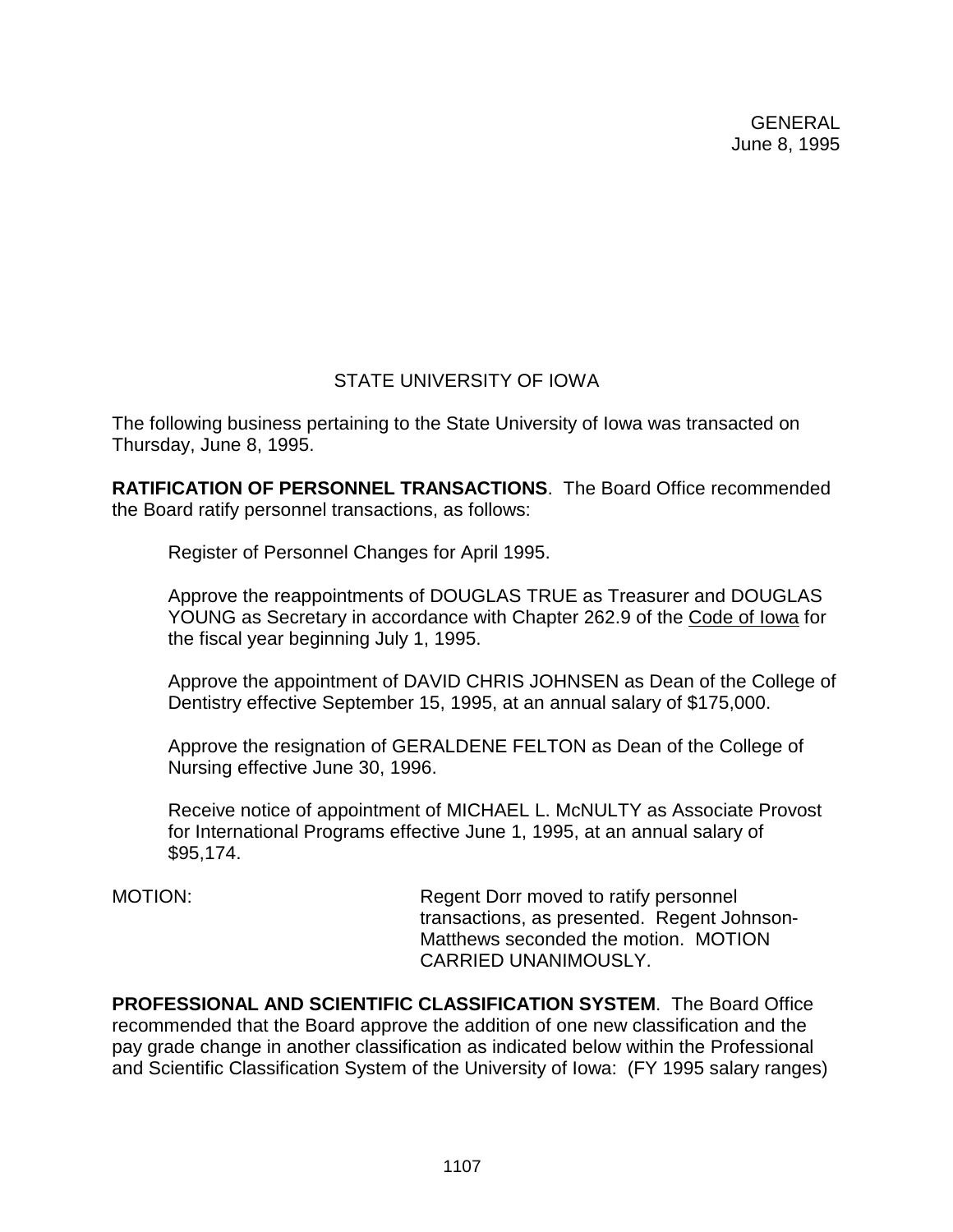- (1) Approve the new classification of Executive Director -- UI Research Foundation, UI Technology Innovation Center and Oakdale Research Park, pay grade 17 (\$56,845 - \$99,415).
- (2) Approve the change in pay grade of the Assistant to the President and Director of Affirmative Action from pay grade 14 (\$44,885-\$78,495) to pay grade 16 (\$52,540 - \$91,895).

The Board was asked to approve the new position of Executive Director -- UI Research Foundation, UI Technology Innovation Center and Oakdale Research Park in pay grade 17 (\$56,845 - \$99,415). The responsibilities of this classification include leadership of the university's technology transfer activities. The three director positions have been aggregated to maximize coordination of the technology transfer functions shared by the three units.

The Executive Director has responsibility for:

- o Assuring appropriate management of the UI intellectual property.
- o Assuring success of the UI efforts to create and nurture new businesses.
- o Assuring success of the institution's research park.

The pay grade assigned to the classification was based on the point count evaluation of the scope of the classification. Funding for the position is shared by the three different entities.

The Board was asked to approve the change in pay grade of the Assistant to the President and Director of Affirmative Action from pay grade 14 (\$44,885-\$78,495) to pay grade 16 (\$52,540 - \$91,895).

The responsibilities of this position have become increasingly complex with the addition of coordinating campus compliance with the Americans with Disabilities Act.

Other challenges surrounding affirmative action have demanded more creativity and involvement in decision making.

The pay grade assigned to the classification was based on the point count evaluation of the scope of the classification.

MOTION: Regent Dorr moved to approve the addition of one new classification and the pay grade change in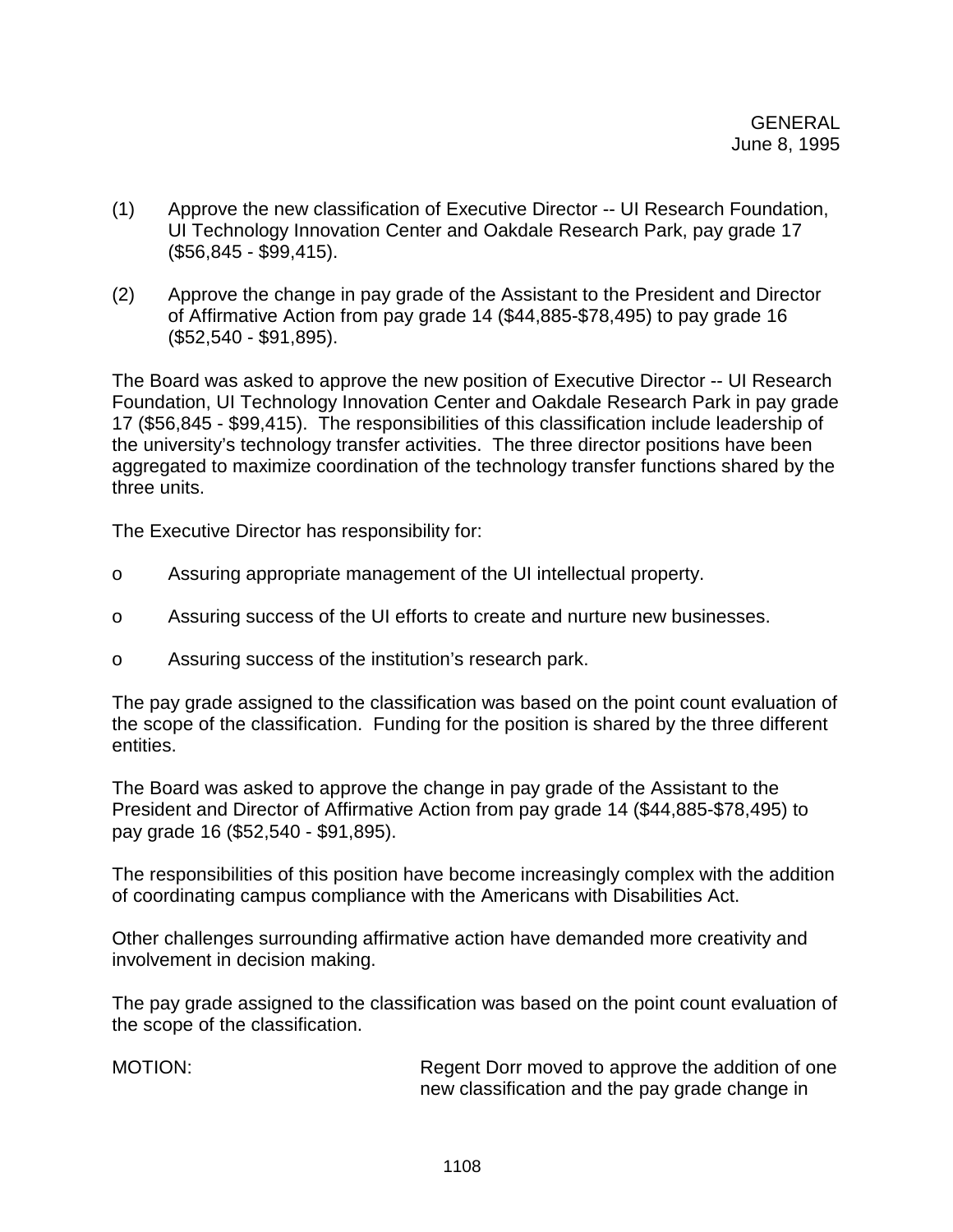another classification as presented within the Professional and Scientific Classification System of the University of Iowa. Regent Johnson-Matthews seconded the motion. MOTION CARRIED UNANIMOUSLY.

**REGISTER OF CAPITAL IMPROVEMENT BUSINESS TRANSACTIONS**. The Board Office recommended the Board approve the university's capital register.

# PERMISSION TO PROCEED WITH PROJECT PLANNING

# Biomedical Research and Education Building and Related Capital Planning at the Health Sciences Center

University officials requested permission to proceed with project planning to select and engage the services of a planning consultant and/or architectural firm to develop the Biomedical Research and Education Building and related capital planning at the Health Sciences Center. The consultant will develop a master plan to resolve educational space deficiencies of the College of Medicine. The plan will also address the research space needs of the highly successful bioscience programs conducted independently by the College of Medicine and in conjunction with other health science colleges and units of the Colleges of Liberal Arts and Engineering. The detailed design of the new building may require the selection of a separate architectural firm at a later date.

As noted by the Dean of the College of Medicine in a May 1995 report to the Board of Regents, educational space deficiencies cited by the Liaison Committee on Medical Education (LCME) need to be corrected, and facilities need to be developed for the new generalist curriculum. The LCME report cited inadequate classroom space to accommodate both whole-class lectures and multiple small-group conferences, inadequate student relaxation space, and the lack of computer-assisted instructional capabilities.

Adequate facilities are critical to the recruitment and retention of high quality department heads and faculty. Many of the current laboratory facilities in the Medical Laboratories Building (constructed in 1927), the Medical Research Building (completed in 1957), and the Bowen Science Building (completed in 1972) must be upgraded to meet safety requirements and the demands of more complex modern day research projects.

The Board's FY 1996 - FY 2000 capital plan included a request for \$30 million from the State, spread over several years, to assist the university in completing the first phase of a Biomedical Research project. University officials wish to proceed with a detailed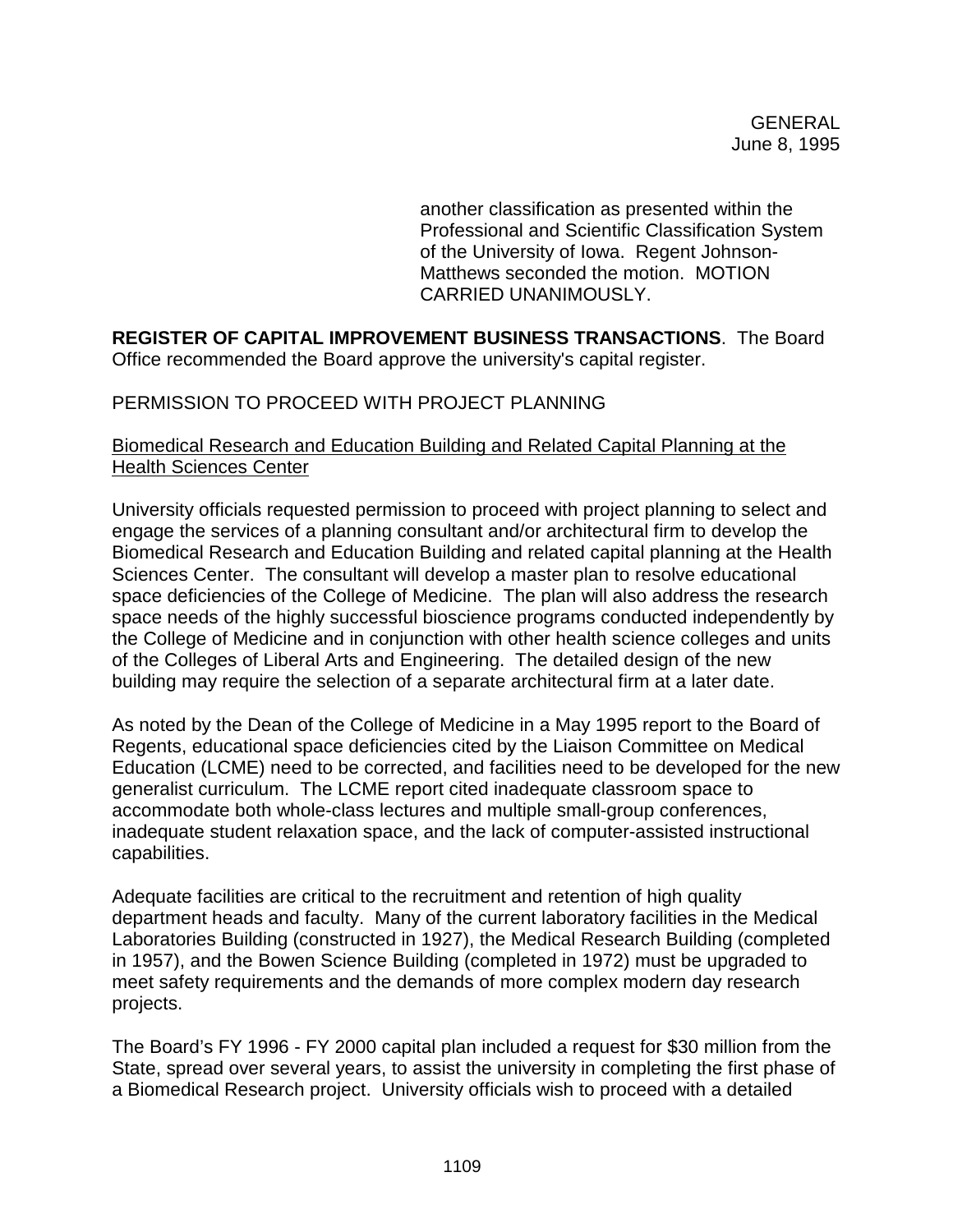master plan for meeting these needs. Time is of the essence and failing to proceed could lead to curtailment of an otherwise productive and successful program of sponsored research activity. The comments in the College of Medicine accreditation report underscore the need to move forward to address facility needs.

The university will provide the funds necessary to begin planning for this project, principally through College of Medicine earnings and gifts. University officials proposed to initiate a search for architectural assistance for the project using the Board's standard search procedure for major planning projects. University officials will return to the Board with a recommendation at the conclusion of this procedure.

Vice President Manasse distributed a map of the health sciences campus. He stated that there had not been much integrated planning. University officials have taken a careful look at the needs in the Steindler Building. There has been decay over the years and university officials were considering tearing it down. As remodeling continues at the University of Iowa Hospitals and Clinics and space becomes available, university officials are reviewing possible future uses for the vacated space. Vice President Manasse stated that the College of Medicine was the only college on the University of Iowa campus that did not have its own building.

Dean Kelch discussed the rationale for the project, the scope of the project, and the importance of the project to the College of Medicine. He said the college was in the process of recruiting seven new department heads. The facilities being shown to candidates are of various ages. With regard to the Medical Research Building, he said the growth in the college's research program has been remarkable. The college has been forced to lease space at a distant site. The future of biomedical research is very bright and it is a growth industry. If the university takes the step being proposed, the college will remain in the forefront.

Another rationale for the proposal was the college's educational programs. The LCME accreditation site visit, which was reported to the Regents last month, addressed the critical need for space. Dean Kelch stated that with the near completion of the University of Iowa Hospitals and Clinics capital replacement plan, health science officials were reviewing how best to utilize the space that was becoming available.

Dean Kelch discussed the scope of the project. He said there will need to be new construction in addition to space freed up at the UIHC. He preferred to take a cautious, well thought out, global view versus a piecemeal approach to addressing the capital needs of the College of Medicine.

MOTION: Regent Tyrrell moved to grant permission to proceed with project planning for the Biomedical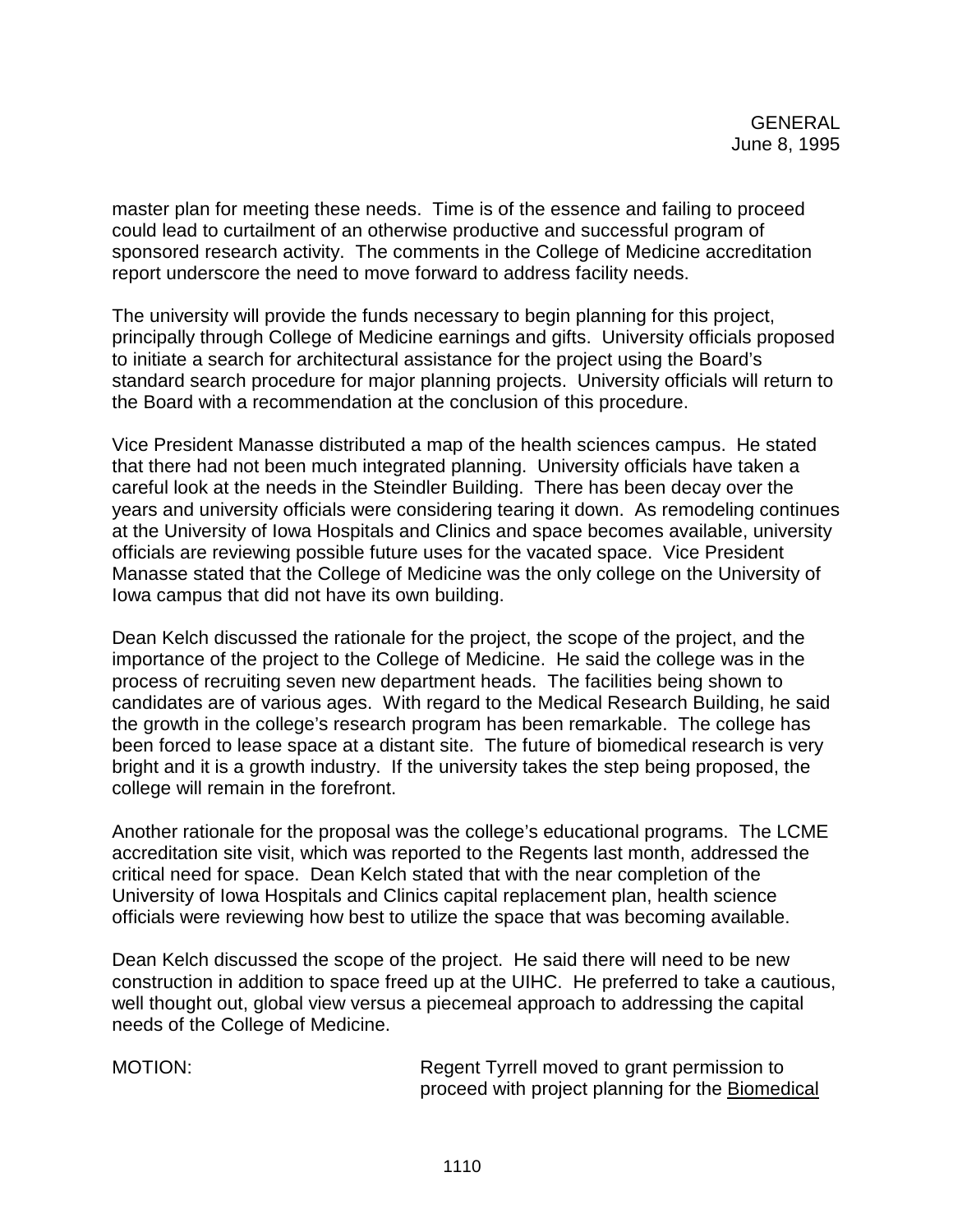Research and Education Building and Related Capital Planning at the Health Sciences Center. Regent Pellett seconded the motion. MOTION CARRIED UNANIMOUSLY.

# APPROVAL OF PROGRAM STATEMENTS AND DESIGN DOCUMENTS

### Library Area Master Plan--North Pedestrian Walkway and South Plaza Developments

University officials requested approval of the schematic design documents for the North Pedestrian Walkway and South Plaza developments as well as to proceed with design development, construction documents, and construction of the project.

The Library North Pedestrian Walkway development will provide for the construction of a pedestrian walkway and terrace on the former Washington Street right-of-way, which is a university-owned street. The existing street pavement and sidewalks will be removed and replaced by a pedestrian walkway with landscape paving, seating areas, bicycle parking, new lighting, trees and other plantings. Service access to the Samuel L. Becker Communications Studies Building will be retained. The project will provide improvements for persons with disabilities, including the development of parking spaces and improved access to the north entrance of the Main Library. The project will also include the addition of new plantings, lighting improvements and sidewalks in the area between the Library and Iowa Avenue to the west of the Becker Communications Studies Building.

The Library South Plaza development will include construction of a parking lot for shortterm library access parking to replace existing parking being displaced on the north and south sides of the library. The remaining open space between the library and Burlington Street will be renovated into a tree covered lawn with new walkways, seating areas, new lighting, trees and other plant material.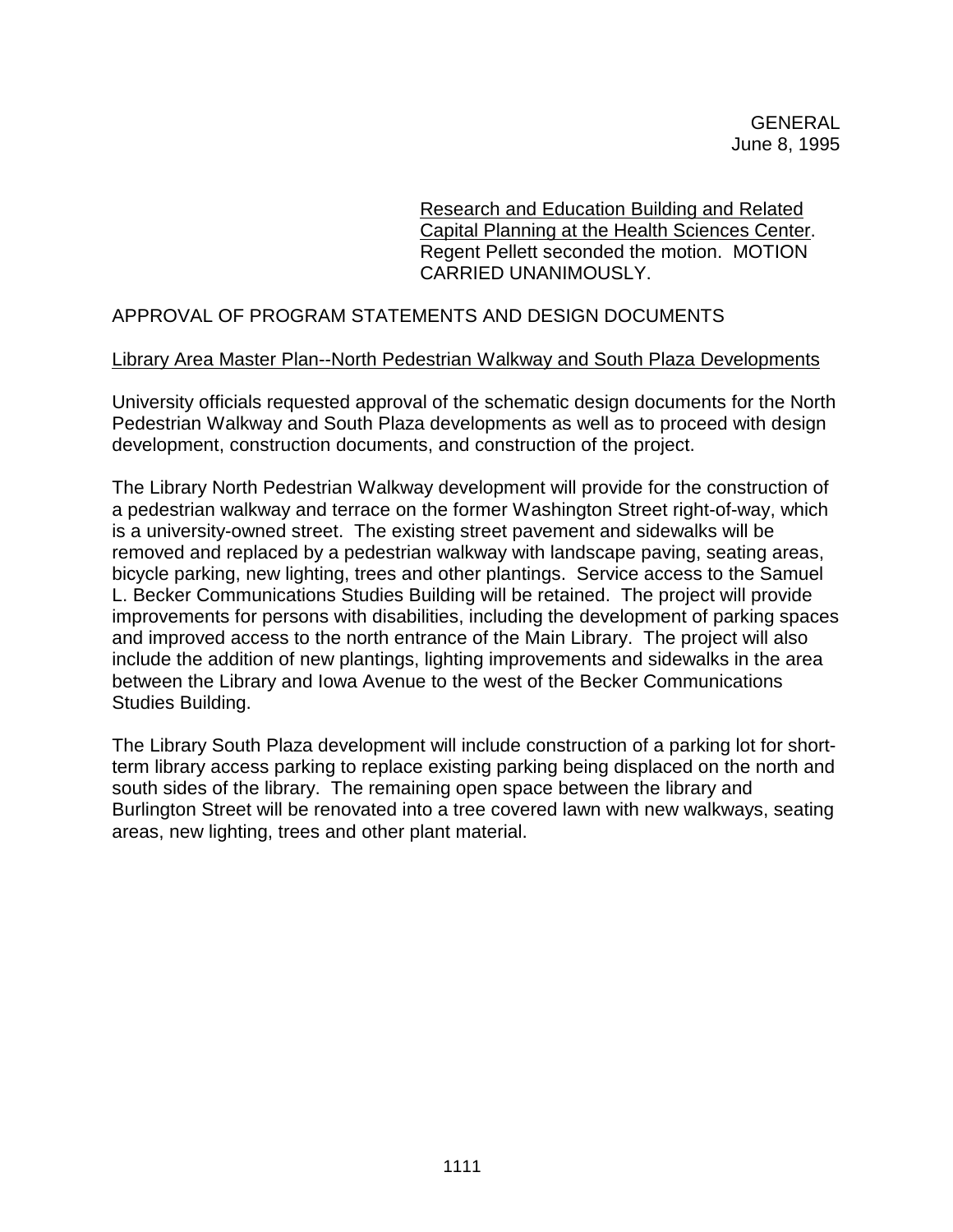| <b>PROJECT DESCRIPTIONS AND BUDGETS</b>                                                                                                                                                                                                                                                                     |                                                 |  |  |
|-------------------------------------------------------------------------------------------------------------------------------------------------------------------------------------------------------------------------------------------------------------------------------------------------------------|-------------------------------------------------|--|--|
| <b>Library Area Master Plan--North Pedestrian Walkway and</b><br><b>South Plaza Developments</b>                                                                                                                                                                                                            | \$1,771,500                                     |  |  |
| <b>Preliminary Budget</b>                                                                                                                                                                                                                                                                                   |                                                 |  |  |
| Construction<br>Design, Inspection and Administration<br>Consultants<br><b>Architect/Engineering Services</b><br>Contingencies                                                                                                                                                                              | \$1,385,000<br>185,150<br>62,850<br>138,500     |  |  |
| <b>TOTAL</b>                                                                                                                                                                                                                                                                                                | \$1,771,500                                     |  |  |
| Source of Funds:<br>Income from Treasurer's Temporary Investments<br>and Building Renewal<br>Gifts to the University<br><b>Parking Operations</b><br><b>TOTAL</b>                                                                                                                                           | \$1,281,500<br>400,000<br>90,000<br>\$1,771,500 |  |  |
| University officials requested approval of the project description and budget in the<br>amount of \$1,771,500. The project will be funded by a combination of funds including<br>Income from Treasurer's Temporary Investments, Building Renewal funds, gifts to the<br>university, and Parking Operations. |                                                 |  |  |

| <b>Medical Research Center--Correct Fire Safety Deficiencies</b> |           | \$437,600 |
|------------------------------------------------------------------|-----------|-----------|
| Source of Funds: Building Renewal                                |           |           |
| <b>Preliminary Budget</b>                                        |           |           |
| Construction                                                     | \$356,600 |           |
| Design, Inspection and Administration                            |           |           |
| Consultants                                                      | 23,300    |           |
| <b>Architect/Engineering Services</b>                            | 22,000    |           |

|  | TOTAL | \$437,600 |
|--|-------|-----------|
|--|-------|-----------|

Contingencies  $\frac{35,700}{ }$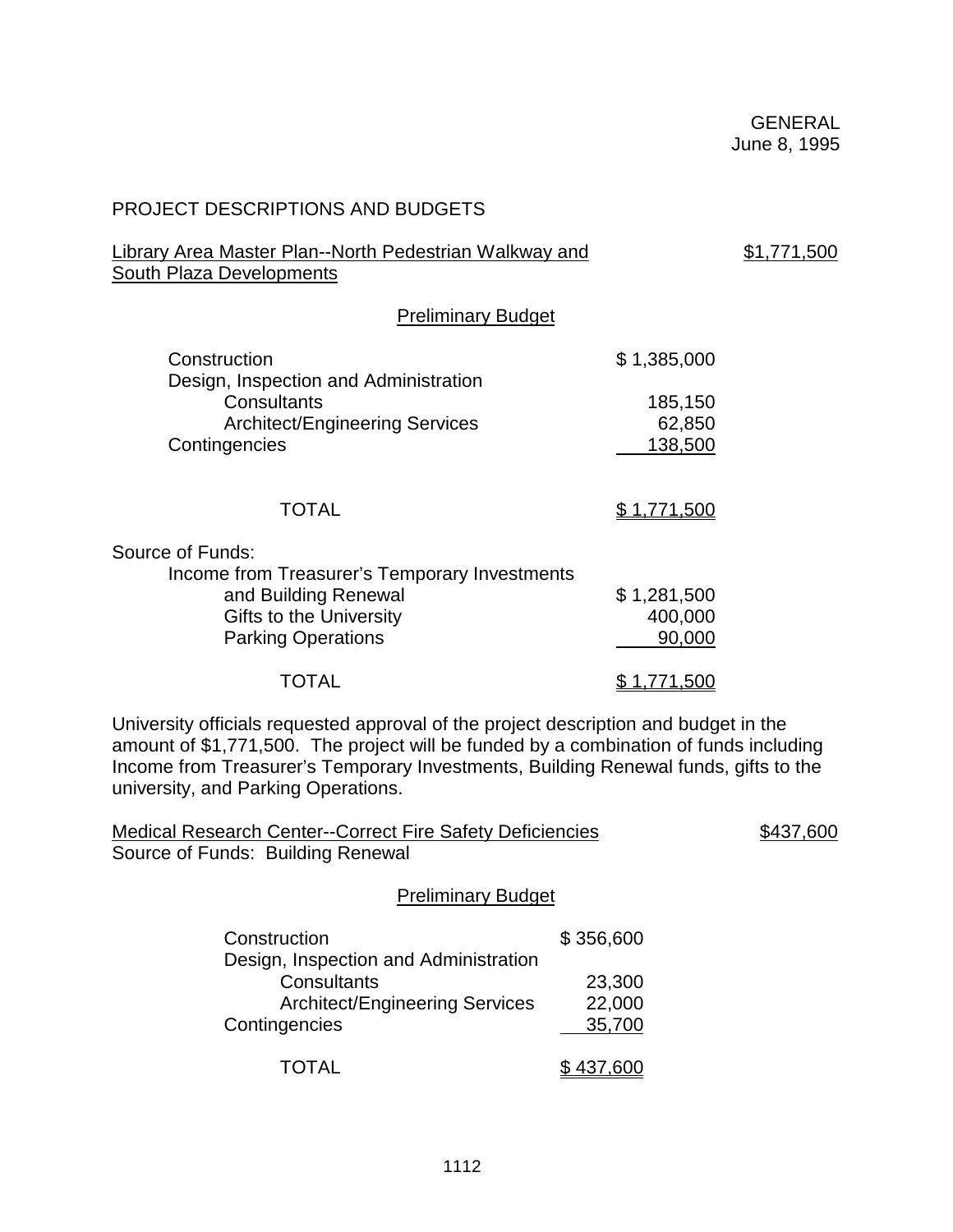University officials requested approval of a project description and budget in the amount of \$437,600 to correct fire safety deficiencies identified by State Fire Marshal inspections and the application of the Fire Safety Evaluation System, in the Medical Research Center.

University Hospitals and Clinics--Pomerantz Family Pavilion  $$378,000$ Main Entrance Drop-Off Clinics Source of Funds: University Hospitals Building Usage Funds

### Preliminary Budget

| Construction                      | \$302,700 |
|-----------------------------------|-----------|
| Architectural/Engineering Support | 30,000    |
| <b>Planning and Supervision</b>   | 15,000    |
| Contingency                       | 30,300    |
|                                   |           |
| TOTAL                             | \$378,000 |

University officials requested approval of a project description and budget to develop a drop-off drive at the main entrance of the Pomerantz Family Pavilion. The project will also include the construction of access sidewalks to the north canopied entrance of the facility.

A two-lane concrete drive, including curbs and gutters with storm sewer connections, will be constructed, and driveway and sidewalk grading provided. A snowmelt system will be incorporated into portions of the entrance driveway and handicapped drop-off areas.

This project will also provide subdrainage and site landscaping adjacent to the walkways, drop-off lighting beneath the canopy, pedestrian and vehicular traffic separation, and exterior signage.

\* \* \* \* \* \* \*

University Hospitals and Clinics--Renovation of Cardiac Angiography and Electrophysiology Laboratories Source of Funds: University Hospitals Building Usage Funds

> Original Budget \$418,295 Revised Budget \$434,950

Project Budget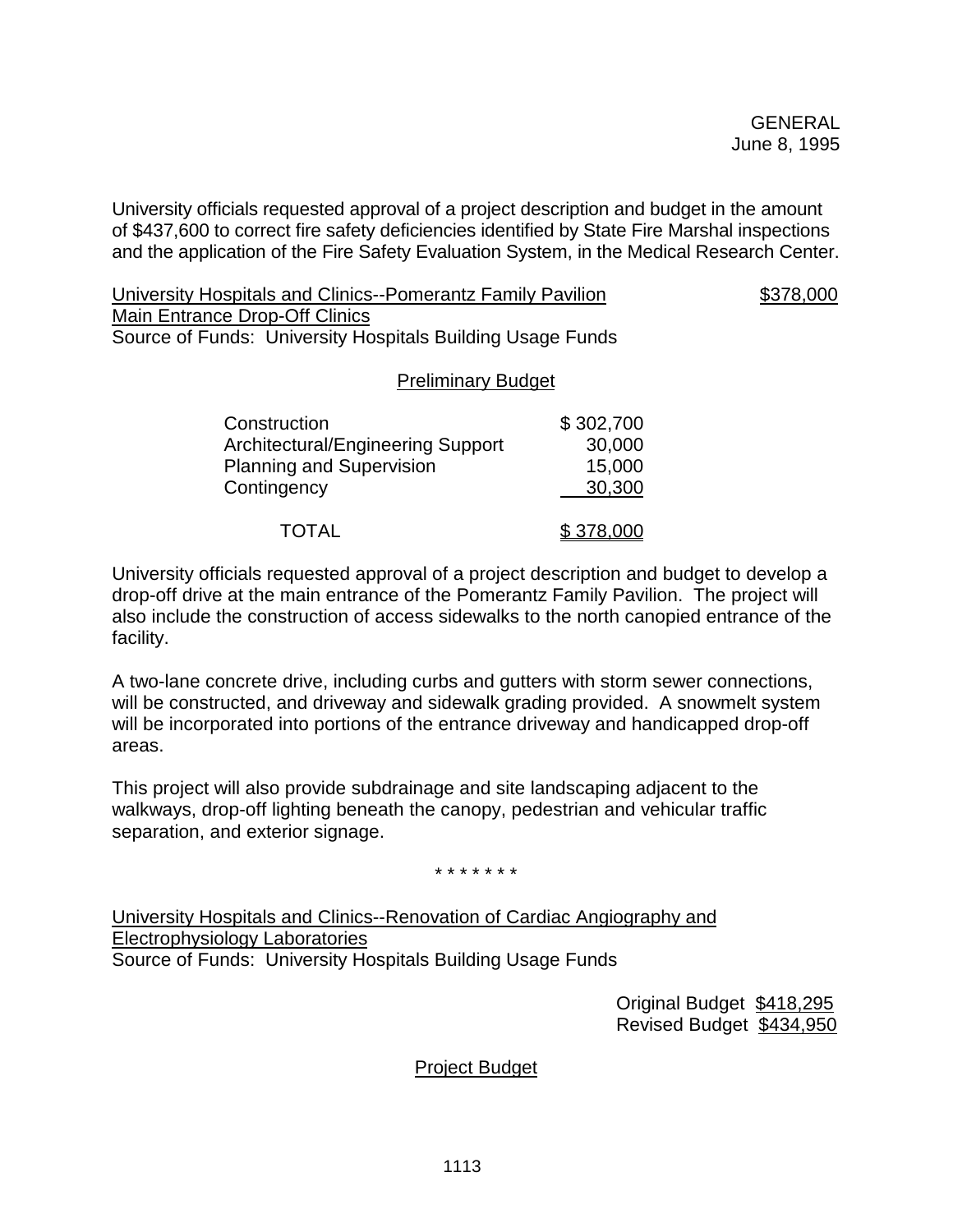|                                   | Original         |   |                  | <b>Revised</b> |
|-----------------------------------|------------------|---|------------------|----------------|
|                                   | <b>Budget</b>    |   | <b>Budget</b>    |                |
|                                   | <b>July 1994</b> |   | <b>June 1995</b> |                |
| Construction                      | \$<br>338,700    | S | 369,950          |                |
| Architectural/Engineering Support | 28,790 25,000    |   |                  |                |
| <b>Planning and Supervision</b>   | 16,935           |   | 25,000           |                |
| Contingency                       | 33,870           |   | 15,000           |                |
| TOTAL                             | 418,295          |   | 434,950          |                |

University officials requested approval of a revised project budget in the amount of \$434,950, an increase of \$16,655, for the renovation of 1,400 square feet of space in the Adult Cardiovascular Diseases Diagnostic Laboratories in Carver Pavilion.

Bids were received for construction of this project in February 1995. All of the bids exceeded the engineering estimate by at least 43 percent. The Executive Director authorized the university to reject the bids and reevaluate and re-bid the project at a future date.

University officials revised the bid documents; the project was re-bid on May 10, 1995 which resulted in the receipt of four bids. All of the bids were within the engineering estimate of \$465,025. However, they all exceeded the construction budget by at least 9 percent.

The low base bid in the amount of \$369,949 was 5.12 percent less than the next bidder, and 8.39 percent less than the highest bidder, indicating good competition. The project architect and engineer reviewed the contractor's estimate and determined that the low bid contains very good prices. It was also determined that the project could not be redesigned to achieve significant additional cost reductions. Further reductions in the project scope would severely impair the functionality of this diagnostic service.

\* \* \* \* \* \* \*

University officials reported five new projects with budgets of less than \$250,000. The titles, source of funds and estimated budgets for the projects were listed in the register prepared by the university.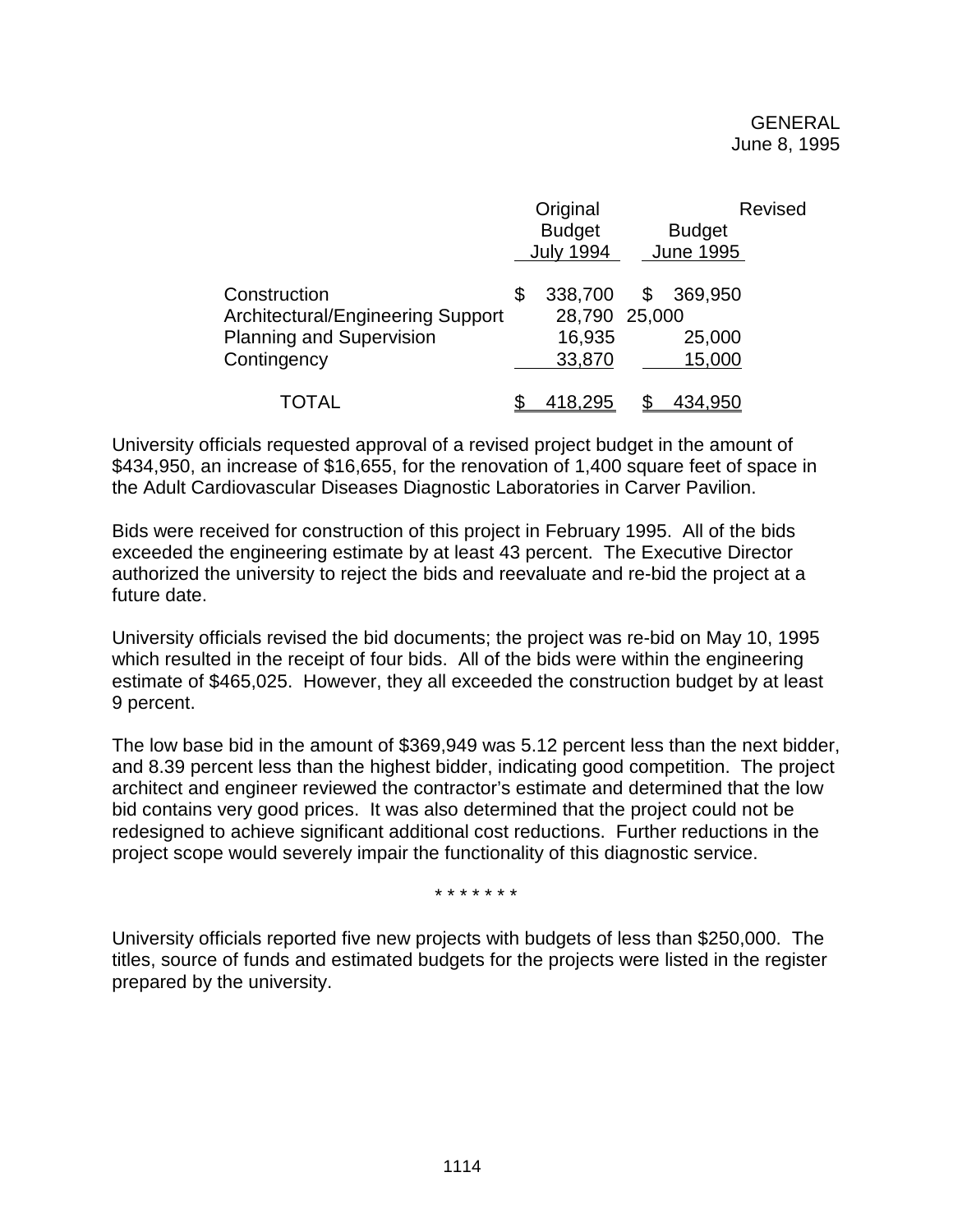\* \* \* \* \* \* \*

# ARCHITECT/ENGINEER AGREEMENTS

| <b>Library Area Master Plan--North Pedestrian Walkway and</b><br>South Plaza Developments                                                                                                                                                                                                                                                                                                              | \$157,934 |
|--------------------------------------------------------------------------------------------------------------------------------------------------------------------------------------------------------------------------------------------------------------------------------------------------------------------------------------------------------------------------------------------------------|-----------|
| Michael Van Valkenburgh and Associates, Inc., Cambridge, MA                                                                                                                                                                                                                                                                                                                                            |           |
| University officials requested approval to enter into an agreement with Michael<br>Van Valkenburgh and Associates for the preparation of design development documents<br>for the North Pedestrian Walkway and the South Plaza portions of the master plan.<br>The agreement will complete the design process and includes construction and bidding<br>documents and construction observation services. |           |
| The agreement provides for a fee of \$157,934, including reimbursables.                                                                                                                                                                                                                                                                                                                                |           |
| Amendments:                                                                                                                                                                                                                                                                                                                                                                                            |           |
| University Hospitals and Clinics--Material Distribution Support<br><b>Facilities Development</b>                                                                                                                                                                                                                                                                                                       | \$2,197   |
| Hansen Lind Meyer, Inc., Iowa City, Iowa                                                                                                                                                                                                                                                                                                                                                               |           |
| University Hospitals and Clinics--OB/GYN Clinic Exam Room<br>and Corridor Refurbishing                                                                                                                                                                                                                                                                                                                 | \$1,040   |
| Hansen Lind Meyer, Inc., Iowa City, Iowa                                                                                                                                                                                                                                                                                                                                                               |           |
| University Hospitals and Clinics--Multidisciplinary Faculty and Staff<br><b>Office Development</b>                                                                                                                                                                                                                                                                                                     | \$800     |
| Hansen Lind Meyer, Inc., Iowa City, Iowa                                                                                                                                                                                                                                                                                                                                                               |           |
| <b>CONSTRUCTION CONTRACTS</b>                                                                                                                                                                                                                                                                                                                                                                          |           |
| University Hospitals and Clinics--Renovation of Cardiac and                                                                                                                                                                                                                                                                                                                                            | \$369,949 |

Electrophysiology Laboratories

University officials requested award of the construction contract to the low bidder, as follows: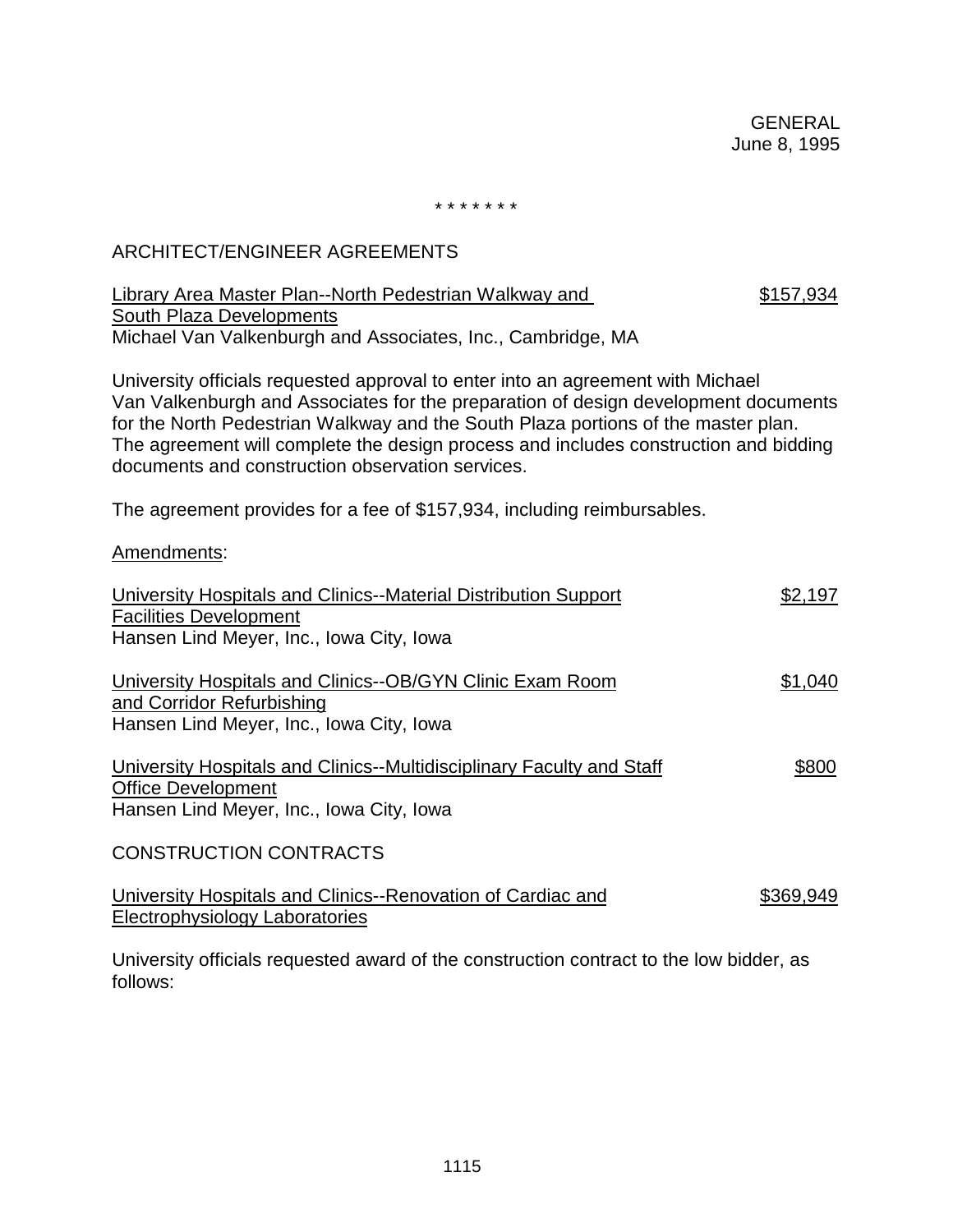# Award to: McComas-Lacina Construction Company, Inc., Iowa City, Iowa Base Bid of \$369,949

(4 bids received)

| Institutional Roads--UIHC Emergency Drive--Contract 3--<br>North and South Emergency Roads<br>Award to: Metro Pavers, Inc., Iowa City, Iowa<br>(2 bids received)                             | \$490,192.93 |
|----------------------------------------------------------------------------------------------------------------------------------------------------------------------------------------------|--------------|
| <b>Pharmacy Building--Remodel Zopf Auditorium</b><br>Award to: O. F. Paulson Construction Company, Cedar Rapids, Iowa<br>(3 bids received)                                                   | \$415,300.00 |
| University Hospitals and Clinics--Material Services Processed Linen<br>Storage and Dispensing Facility<br>Hillebrand Construction of the Midwest, Inc., Davenport, Iowa<br>(4 bids received) | \$283,000.00 |
| CHANGE ORDERS TO CONSTRUCTION CONTRACTS                                                                                                                                                      |              |

Lower Finkbine--Repair Flood Damage Deduct \$99,186 L. L. Pelling Company, Inc., North Liberty, Iowa

University officials requested approval of a deduct change order to the agreement with L. L. Pelling Company for the repair of flood damage at the Lower Finkbine Athletic/ Recreation Complex. The change order reflects the reduction in scope and contract price for electrical and concession stand repairs, and the deletion of the bike path overlay and wet well construction.

One bid, which exceeded the engineering estimate by more than 33 percent, was received for the construction contract for this project in October 1994. Although the contract was awarded within the project budget, there were certain elements within the bid that appeared to be unreasonably high. Subsequent negotiations with the contractor resulted in the reduction or elimination of some of these costs as listed above. These scope reductions will not diminish the quality of the project.

| Recreation Building--Athletic Facilities Improvement Program | Deduct \$35,000 |
|--------------------------------------------------------------|-----------------|
| Addition                                                     |                 |
| Mid-America Construction Company of Iowa, Iowa City, Iowa    |                 |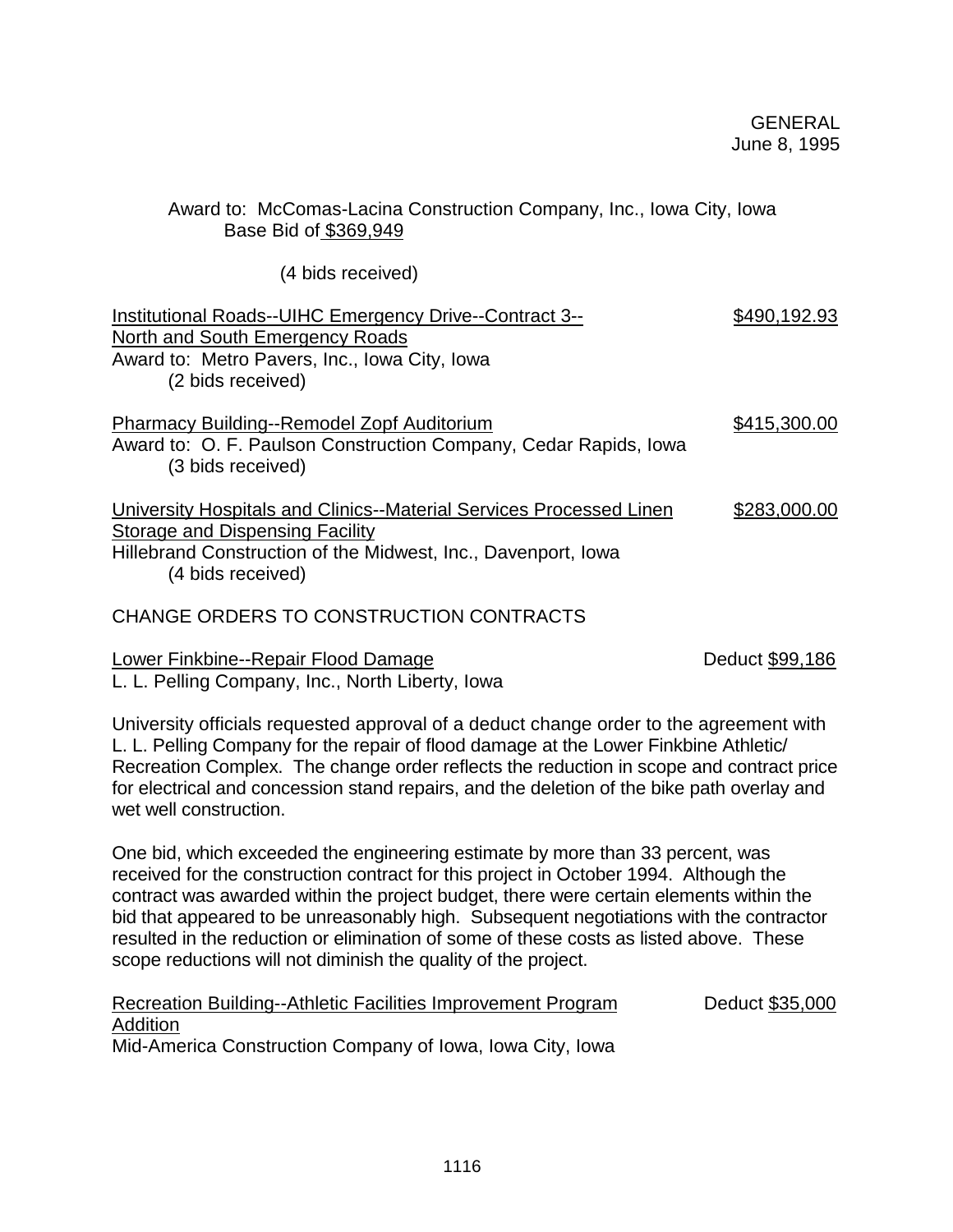University officials requested approval of a deduct change order in the amount of \$35,000 with Mid-America Construction Company. The change order will delete allowance #1 which provides signage for the project. The university has determined that it can achieve better results at a lower cost by receiving quotes directly from the signage contractors.

West Campus Steam Distribution Improvements and Extensions Deduct \$30,000 Tunnels and Associated Piping Iowa Bridge and Culvert, Inc., Washington, Iowa

University officials requested approval of a deduct change order in the amount of \$30,000 to the agreement with Iowa Bridge and Culvert. The change order will delete the use of capped extensions from the existing Field House vault for future piping. The change order will also provide for the deletion of associated pipe supports and hangers for these extensions.

This change order was negotiated with the contractor in an attempt to reduce the cost of the construction contract. This was a condition for approval of a revised project budget and award of the construction contract as presented to the Board in August 1994.

Pharmacy Building Addition **Addition** Add \$32,152

Mid-America Construction Company of Iowa, Iowa City, Iowa

University officials requested approval of a change order to the agreement with Mid-America Construction Company in the amount of \$32,152. This change order will provide for an increased number of controls on the HVAC system serving selected areas in the first floor manufacturing area. This change order was required to accommodate recent changes in federal Food and Drug Administration regulations that govern the activities of pharmaceutical services as explained in the revised project budget approved by the Board in February 1995.

Main Power Plant--Modification of Boiler No. 11 Add \$106,000 Pyropower Corporation, San Diego, CA

University officials requested approval of a change order in the amount of \$106,000 to the agreement with Pyropower Corporation for improvements to Boiler No. 11. The change order was a result of extensive analysis and evaluation of the components after the construction contract was awarded in November 1994. The improvements were recommended by the project engineer, Stanley Consultants of Muscatine, Iowa. The change order will include air heater modifications totaling \$58,000, and improvements to the baghouse filtering system totaling \$48,000.

ACCEPTANCE OF COMPLETED CONSTRUCTION CONTRACTS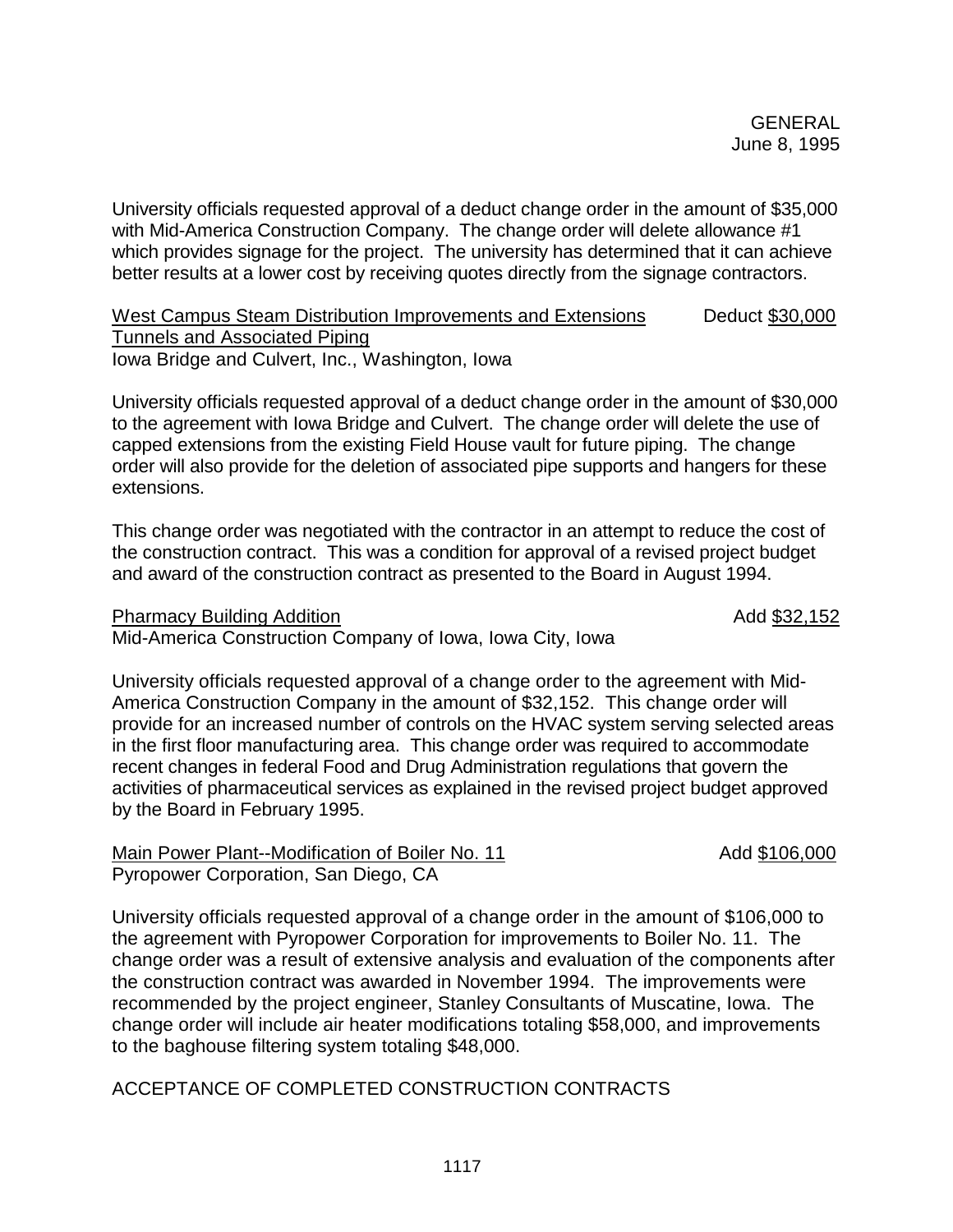West Campus Steam Distribution Improvements and Extensions--Cross Tie Connection--Colloton Pavilion R. M. Boggs Company, Inc., Iowa City, Iowa

University Hospitals and Clinics--Pappajohn Pavilion Mechanical and Electrical Systems **Development** AAA Mechanical Contractors, Inc., Iowa City, Iowa

University Hospitals and Clinics--UIHC Child Care Center McComas-Lacina Construction Company, Inc., Iowa City, Iowa

MOTION: Regent Dorr moved to approve the university's capital register, as presented. Regent Johnson-Matthews seconded the motion. MOTION CARRIED UNANIMOUSLY.

**APPROVAL OF LEASES**. The Board Office recommended the Board approve the leases, as presented.

University officials requested approval to renew leases as lessor with the following tenants for their use of business incubator space at the Technology Innovation Center on the Oakdale Campus:

- o Breakthrough, Inc., for 5,056 square feet of space at the rate of \$4,511.33 per month (\$12 per square foot for 4,239 square feet of office space, and \$4 per square foot for 817 square feet of storage space, \$54,135.96 per year), for a one-year period; and
- o Garvin Consulting Services for 187 square feet of space at the rate of \$132.46 per month (\$8.50 per square foot, \$1,589.52 per year), for a one-year period.

University officials requested approval to renew a lease as lessee with Towncrest Investment Associates, Inc., for the university's use of 5,236 square feet of office space located at 111 East Washington Street, Iowa City, at the rate of \$3,845 per month (\$9.34 per square foot for 2,964 square feet, and \$8.12 per square foot for 2,272 square feet), for an annual rental of \$46,140, for a 22-month period.

University officials requested approval to enter into a lease as lessee with Towncrest Investment Associates, Inc., for the university's use of 8,300 square feet of office space in the Brewery Square Building located at 123 North Linn Street, Iowa City, at the rate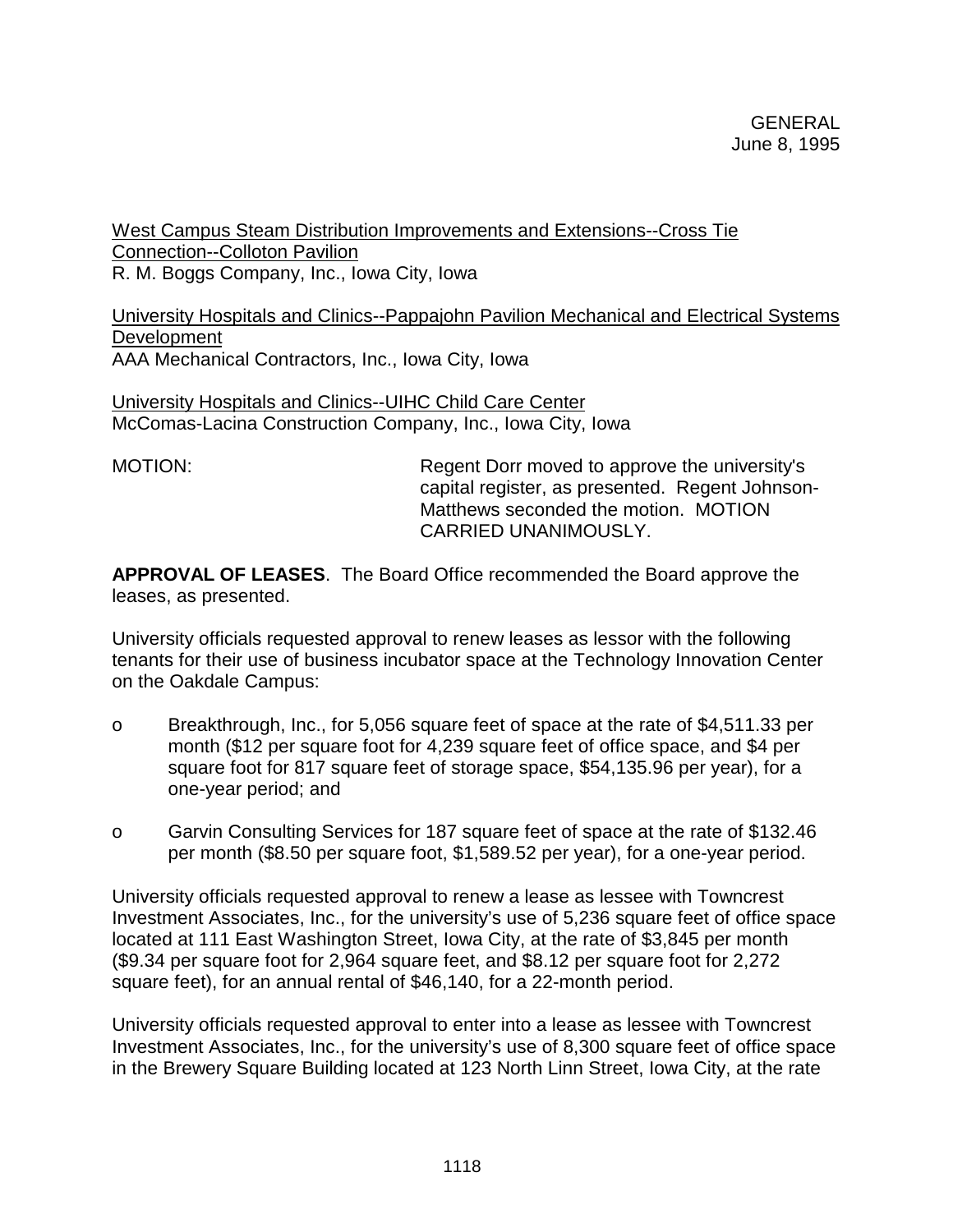of \$7,435.42 per month (\$10.75 per square foot, \$89,225 per year), for a two-year period.

MOTION: Regent Tyrrell moved to approve the leases, presented. Regent Johnson-Matthew seconded the motion, and upon the roll being called, the following voted: AYE: Collins, Dorr, Johnson-Matthews, Newlin, Pellett, Pomerantz, Smith, Tyrrell. NAY: None. ABSENT: Kennedy.

MOTION CARRIED.

President Pomerantz then asked Board members and institutional officials if there were additional items for discussion pertaining to the University of Iowa.

Vice President Manasse announced the appointment of Dr. Mary Gilchrist as director of the University Hygienic Laboratory. He noted that her original microbiology degree was earned at the University of Iowa. From 1980-82 she was assistant chief of the Bureau of Disease Control for the University Hygienic Laboratory. Dr. Gilchrist will join the university effective July 1. He said he looked forward to her building very strong bridges between the university, the Department of Natural Resources, the Department of Health, and the Environmental Protection Agency in managing and monitoring water quality and infectious diseases, and air and soil quality.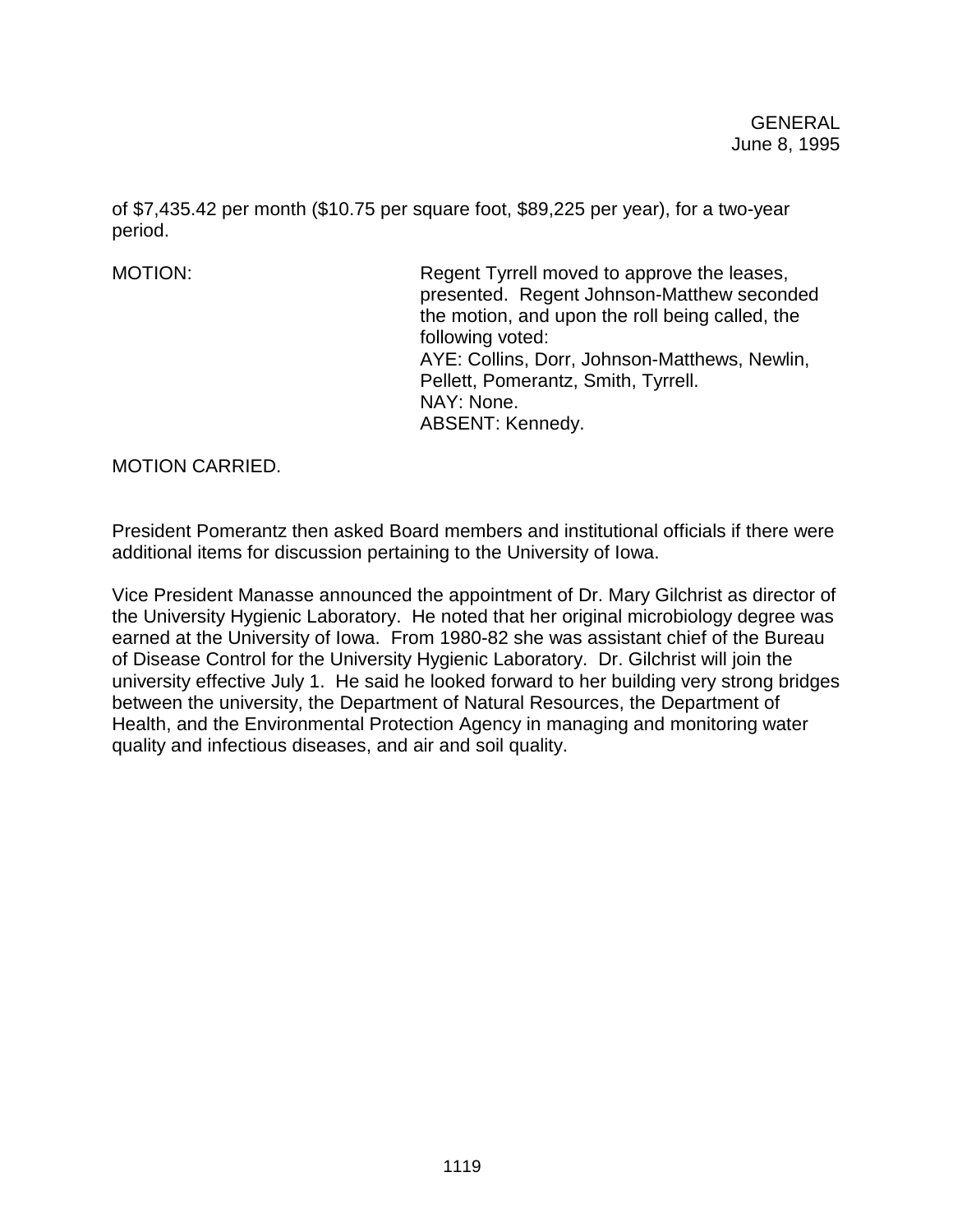# IOWA STATE UNIVERSITY

The following business pertaining to Iowa State University was transacted on Thursday, June 8, 1995.

**RATIFICATION OF PERSONNEL TRANSACTIONS**. The Board Office recommended the Board approve personnel transactions, as follows:

Register of Personnel Changes for May 1995 which included five requests for early retirement and three requests for phased retirement.

Approve the reappointments of MARGARET PICKETT as Secretary and JOAN THOMPSON as Treasurer in accordance with Chapter 262.9 of the Code of Iowa for the fiscal year beginning July 1, 1995.

MOTION: Regent Dorr moved to approve the university's personnel transactions, as presented. Regent Johnson-Matthews seconded the motion. MOTION CARRIED UNANIMOUSLY.

**REGISTER OF CAPITAL IMPROVEMENT BUSINESS TRANSACTIONS**. The Board Office recommended that the Register of Capital Improvement Business Transactions for Iowa State University be approved.

PERMISSION TO PROCEED WITH PROJECT PLANNING

## **University Child Care Facility**

University officials requested permission to proceed with project planning for construction of a child care facility to serve university students, faculty and staff. The estimated cost to construct the facility was \$1.3 million, which was proposed to be funded with Treasurer's Temporary Investment earnings. University officials presented the preliminary report and requested Board approval to secure architectural services for the project.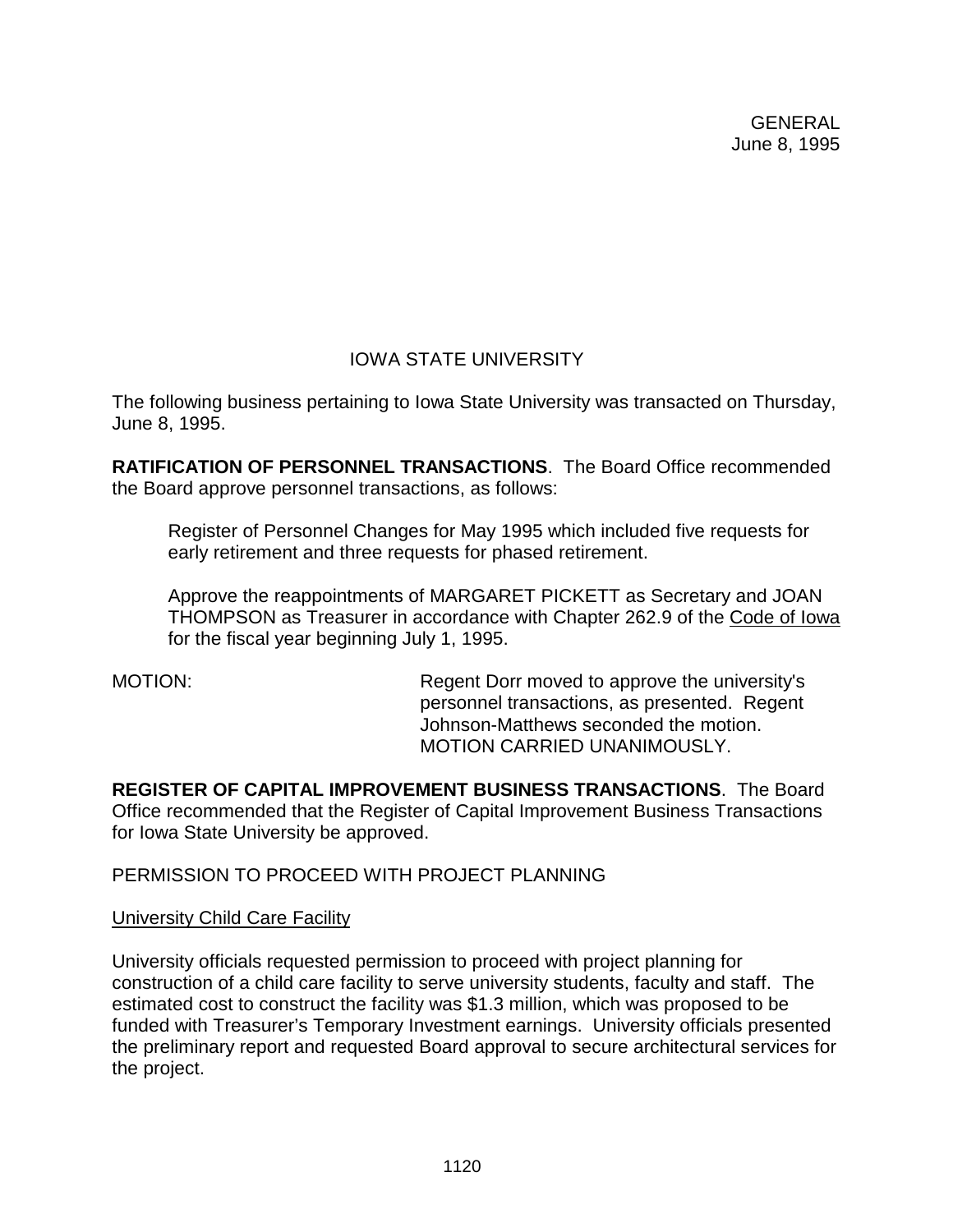As previously reported to the Regents Priority Study Group on Child Care and in annual reports to the Board on child care, Iowa State University officials have been studying the feasibility of developing an additional child care facility on campus. The current demand for additional child care space on the campus is in excess of 300 slots. A child care facility feasibility study utilizing the expertise of Baldwin White Architects and Agnes Kovacs, an independent qualified child care consultant, was undertaken.

In cooperation with the University Child Care Committee, Facilities Planning and Management, and the university's consultants, university officials recommended the development of an approximately 7,500 gross square feet child care facility to be located adjacent to the College of Veterinary Medicine. The proposed facility would be designed to accommodate 88 children, including infant, toddler, pre-kindergarten and school-age children, and would provide before and after school child care. The proposed size of the facility was based upon the child care consultant's recommendation to achieve optimal staff efficiency and to serve a portion of the projected mix of needed levels of child care. The proposed facility, however, would not fully meet the demand for child care on the Iowa State University campus.

The proposed site for the facility was an area located north of the College of Veterinary Medicine. The recommended site would provide good vehicular access from a number of major thoroughfares. Building access is anticipated directly from dedicated parking areas and bus or van drop-off without pedestrians crossing vehicular traffic. The College of Veterinary Medicine supports this location for the child care facility, which will serve a significant number of users affiliated with the college.

The development of this facility was consistent with the university's long-range strategic plan.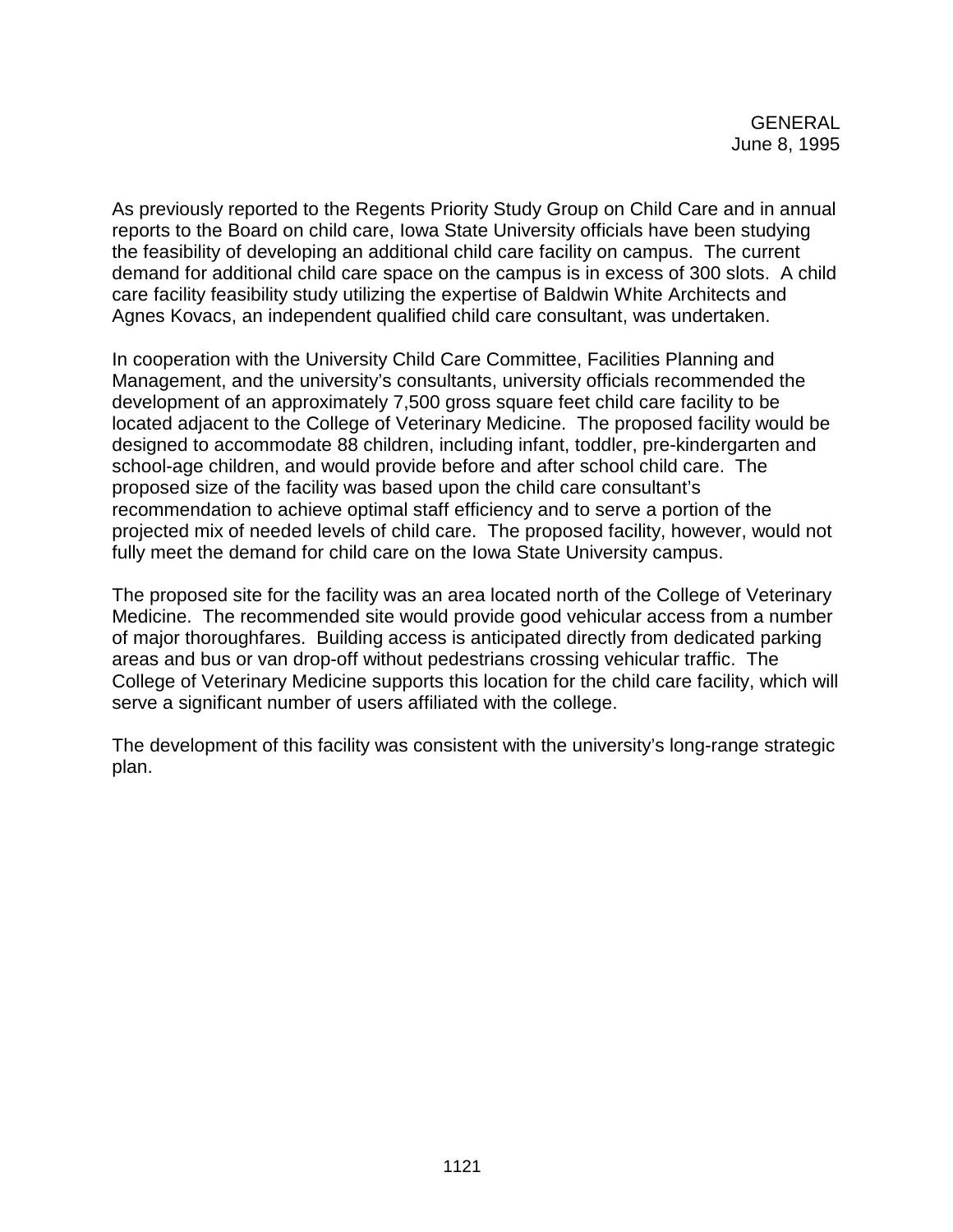# PROJECT DESCRIPTIONS AND BUDGETS

# Carver Hall--Room 225--Remodel for ICN Classroom \$365,000

### Preliminary Budget

| Contracts                          | \$170,000        |
|------------------------------------|------------------|
| <b>Design Services</b>             | 20,100           |
| <b>Construction Administration</b> | 8,650            |
| <b>University Services</b>         | 1,000            |
| <b>Miscellaneous</b>               | 1,000            |
| <b>Fixed Equipment</b>             | 120,000          |
| Movable Equipment                  | 20,000           |
| <b>Building Automation</b>         | 3,000            |
| Telecommunications                 | 1,000            |
| <b>Project Reserve</b>             | 20,250           |
| <b>TOTAL</b>                       | <u>\$365,000</u> |
| Source of Funds:                   |                  |
| <b>General University Funds</b>    | \$250,000        |
| <b>College of Business</b>         | 75,000           |
| <b>ISU Foundation</b>              | 40,000           |
| <b>TOTAL</b>                       | 365,000          |

University officials requested approval of a project description and budget to remodel approximately 1,700 square feet of space in Carver Hall. This project will accommodate new computer technology to provide statewide signal distribution through the Iowa Communications Network, and nationwide and worldwide signal distribution utilizing other technologies, particularly low orbit satellite.

The ICN capability of the room will facilitate the availability of the Saturday MBA program throughout the state. The project will provide a high quality room for both graduate (primarily MBA students) and undergraduate students in the College of Business, as well as other university students. The satellite capability will enable the College of Business to participate in national business programs and will facilitate the expansion of international programs.

The project will incorporate state-of-the-art architectural/engineering and media devices. Included will be an infrastructure that allows computer/electronic interaction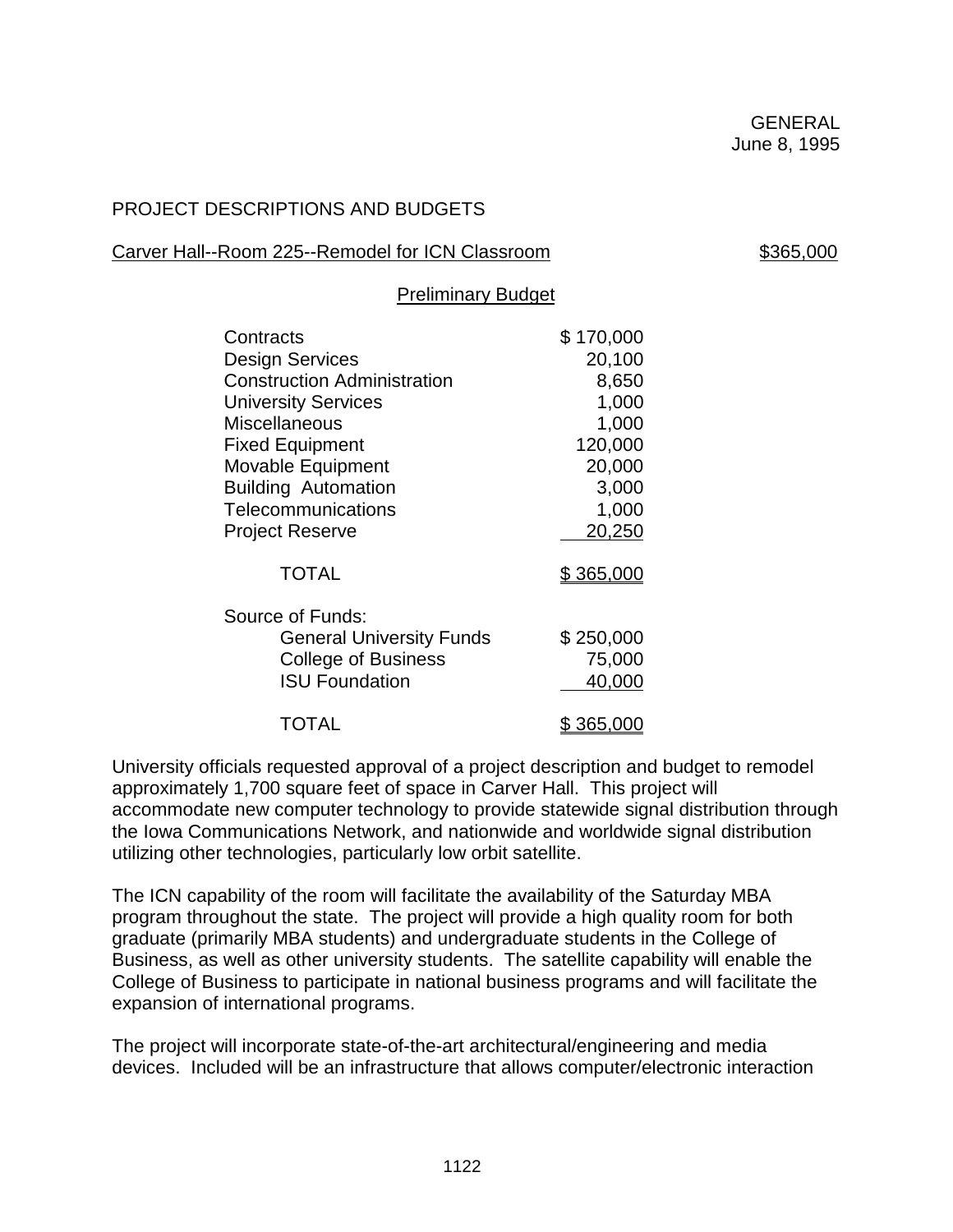between students and instructor, and between classrooms, offices and data bases both on and off campus.

Fire Safety Improvements--FY 1995--Group 2 \$300,000 Source of Funds: General University Funds

### Preliminary Budget

| Contracts                          | \$185,000 |
|------------------------------------|-----------|
| <b>Design Services</b>             | 28,500    |
| <b>Construction Administration</b> | 7,920     |
| <b>University Services</b>         | 50,000    |
| <b>Miscellaneous</b>               | 1,000     |
| <b>Building Automation</b>         | 2,000     |
| <b>Project Reserve</b>             | 25,580    |
| <b>TOTAL</b>                       | \$300,000 |

University officials requested approval of a project description and budget to address fire safety issues identified by the State Fire Marshal in several campus buildings. The buildings included are: Agronomy Hall, the College of Design, Bessey Hall, the Applied Science Center, Hamilton Hall, and the Communications Building. Design and construction for this project will be performed by a combination of university staff and an outside contractor.

The project will be funded by General University Funds which were being committed in accordance with Section 8.33 of the Code of Iowa.

\* \* \* \* \* \*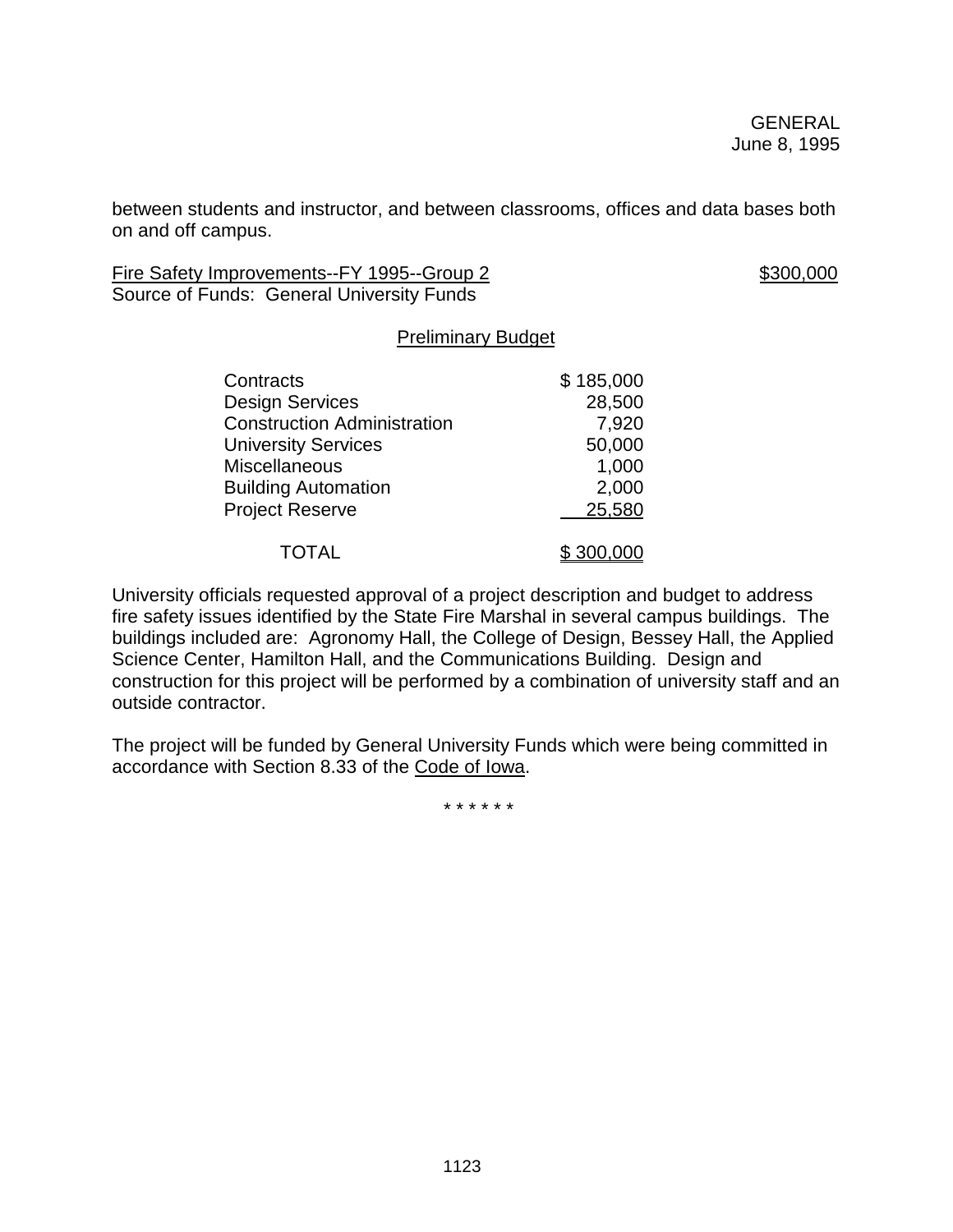West Campus--Construct Parking Lots November 1994 Budget \$620,000

Revised Budget \$504,000

|                                      | <b>Project Budget</b> |               |           |               |
|--------------------------------------|-----------------------|---------------|-----------|---------------|
|                                      |                       |               |           | Revised       |
|                                      |                       | Nov. 1994     |           | <b>Budget</b> |
|                                      |                       | <b>Budget</b> | June 1995 |               |
| Contracts                            | \$                    | 464,000       | \$        | 328,560       |
| <b>Design Services</b>               |                       | 65,800        |           | 65,800        |
| <b>Construction Administration</b>   |                       | 29,500        |           | 29,175        |
| <b>University Services</b>           |                       | 6,000         |           | 8,000         |
| <b>Miscellaneous</b>                 |                       | 3,000         |           | 3,000         |
| Landscaping                          |                       | 8,000         |           | 20,000        |
| <b>Utilities Extensions</b>          |                       | 13,000        |           | 20,000        |
| <b>Project Reserve</b>               |                       | 30,700        |           | 29,465        |
| <b>TOTAL</b>                         |                       | 620,000       |           | 504,000       |
| Source of Funds:                     |                       |               |           |               |
| <b>Parking Systems</b>               | \$                    | 195,000       | \$        | 250,500       |
| <b>Student Health Center Reserve</b> |                       | 425,000       |           | 249,000       |
| <b>General University Funds</b>      |                       |               |           | 4,000         |
| <b>Music Department</b>              |                       |               |           | 500           |
| TOTAL                                |                       | 620,000       |           | 504,000       |
|                                      |                       |               |           |               |

University officials requested approval of a revised project budget in the amount of \$504,000, a decrease of \$116,000, for the construction of parking lots on the west campus. The revised budget resulted primarily from savings on the construction contract due to the receipt a low bid which was below the engineering estimate.

The revised budget also reflected a reduction in funding of \$176,000 from the Student Health Center project, and an increase in funding in the amount of \$55,500 from Parking Systems. This was the result of the reduction in the number of parking stalls to be funded by the Student Health Center project.

The revised budget also included two additional fund sources totaling \$4,500. General University Funds and the Department of Music will provide funding for lighting improvements for the marching band rehearsal field, which was incorporated into the project.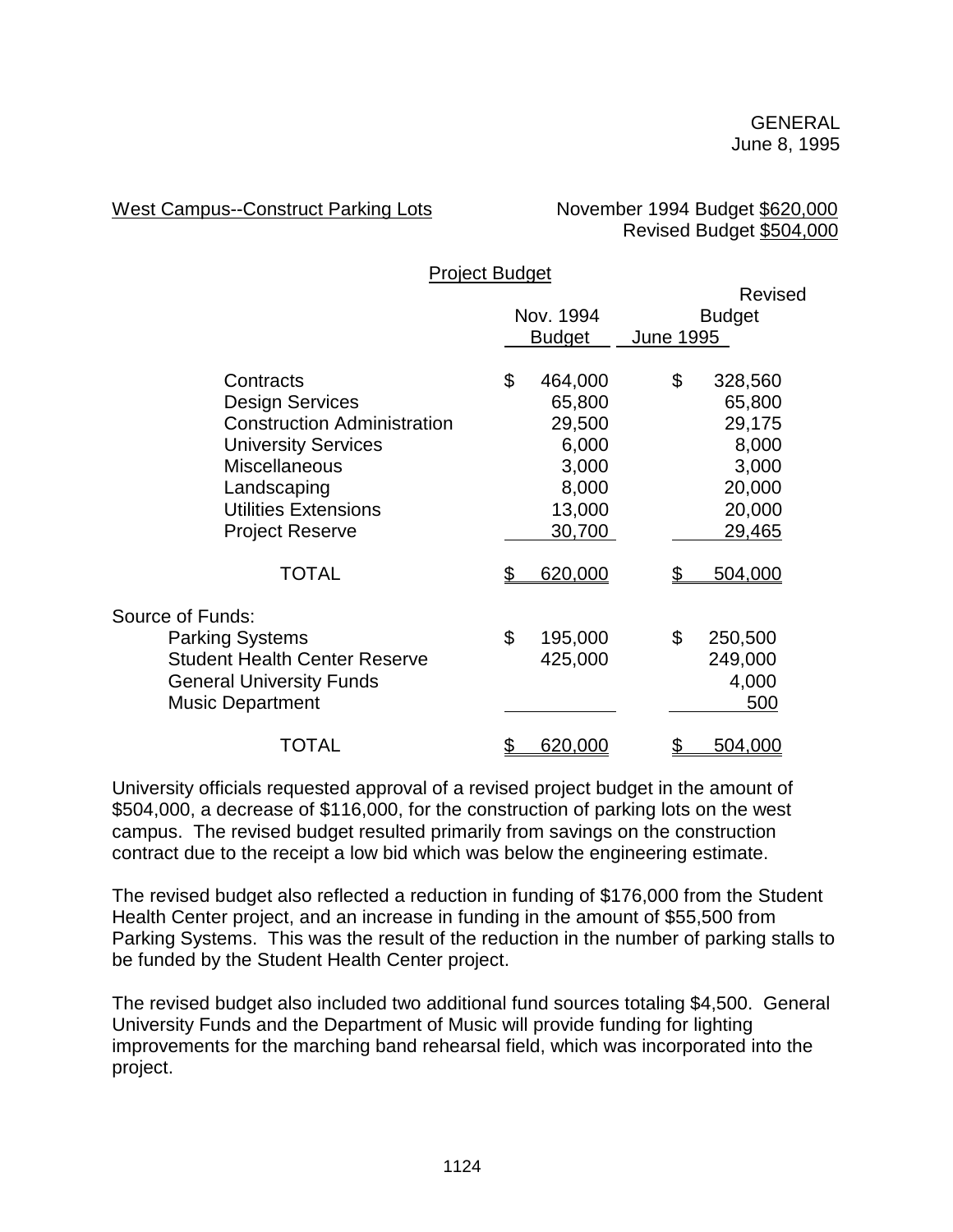#### Lake LaVerne Restoration **Lake LaVerne Restoration** June 1994 Budget \$386,500 Revised Budget \$476,500

#### Project Budget

|                                    |                  | Revised       |
|------------------------------------|------------------|---------------|
|                                    | <b>June 1994</b> | <b>Budget</b> |
|                                    | <b>Budget</b>    | June 1995     |
| Contracts                          | \$<br>240,000    | \$<br>219,776 |
| <b>Design Services</b>             | 55,000           | 81,957        |
| <b>Construction Administration</b> | 15,000           | 15,520        |
| <b>University Services</b>         | 13,000           | 33,150        |
| <b>Miscellaneous</b>               | 1,000            | 1,000         |
| Landscaping                        | 26,000           | 86,000        |
| <b>Utilities Extensions</b>        | 10,000           | 10,000        |
| <b>Project Reserve</b>             | 26,500           | 29,097        |
| <b>TOTAL</b>                       | 386,500          | 476,500       |
| Source of Funds:                   |                  |               |
| <b>General University Funds</b>    | \$<br>286,500    | \$<br>376,500 |
| <b>ISU Foundation</b>              | 100,000          | 100,000       |
| TOTAL                              | 386,500          | 476,500       |

University officials requested approval of a revised project budget in the amount of \$476,500, an increase of \$90,000, for the restoration of Lake LaVerne. The revised budget will increase the scope of the project to include plantings, paths and benches to improve the aesthetics of the lake. These additions to the project will be funded by General University Funds.

#### \* \* \* \* \* \* \*

University officials reported 4 new projects with budgets of less than \$250,000. The titles, source of funds and estimated budgets for the projects were listed in the register prepared by the university.

\* \* \* \* \* \* \*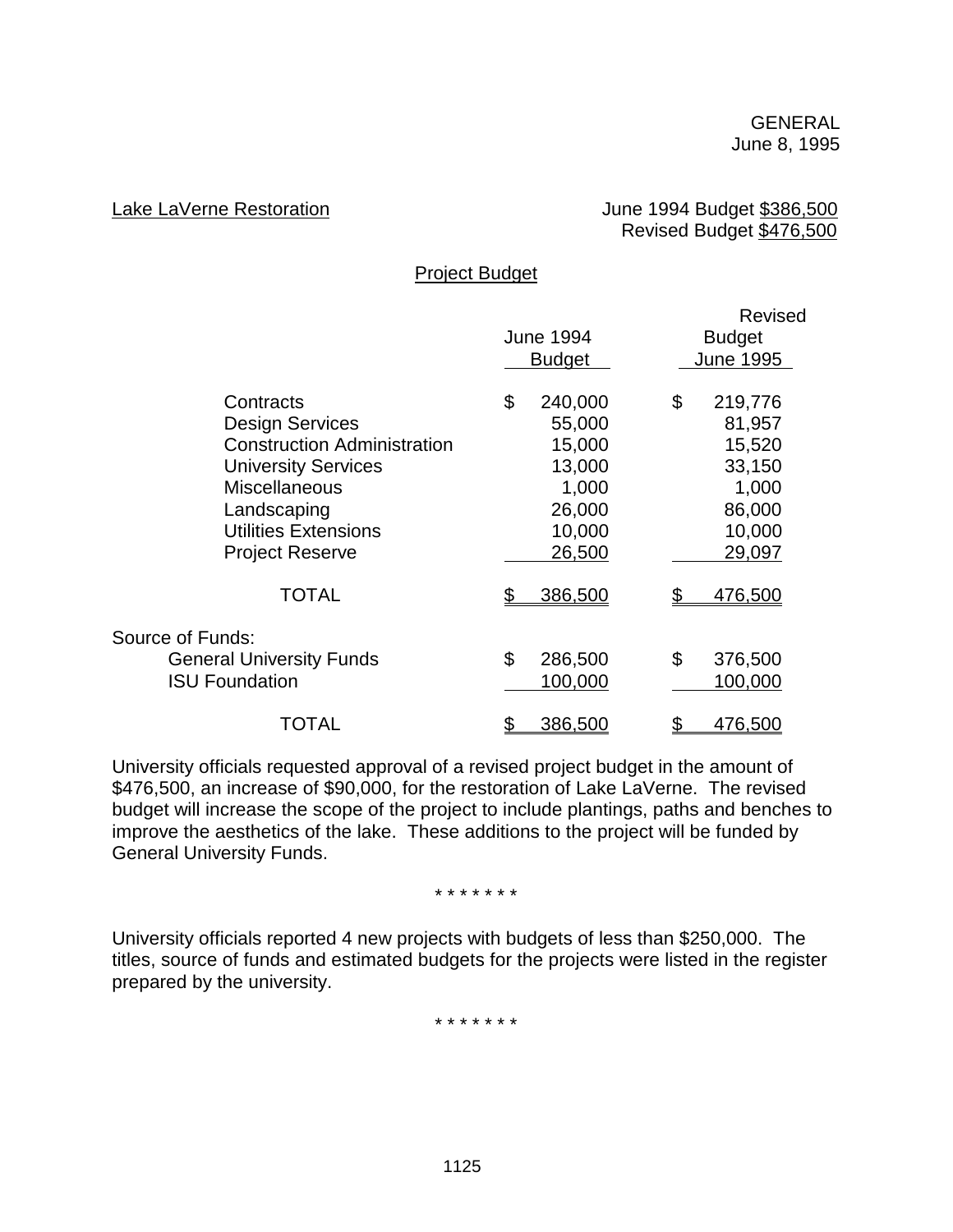# ARCHITECT/ENGINEER AGREEMENTS

| Amendments:                                                                                                                                                  |                                                                                                                                                                                                                        |                     |  |
|--------------------------------------------------------------------------------------------------------------------------------------------------------------|------------------------------------------------------------------------------------------------------------------------------------------------------------------------------------------------------------------------|---------------------|--|
| <b>Carrie Chapman Catt Hall Remodeling</b><br>Baldwin White Architects, Des Moines, Iowa                                                                     |                                                                                                                                                                                                                        | \$4,700             |  |
| <b>Veterinary Medicine--Energy Conservation Remodeling</b><br>KJWW Engineering Consultants, Des Moines, Iowa                                                 |                                                                                                                                                                                                                        | \$15,000            |  |
| Parking Lots 28 and 29 Improvements<br>Shive-Hattery Engineers and Architects, West Des Moines, Iowa                                                         |                                                                                                                                                                                                                        | \$3,000             |  |
| <b>CONSTRUCTION CONTRACTS</b>                                                                                                                                |                                                                                                                                                                                                                        |                     |  |
| <b>Armory--Roof and Curtain Wall Replacement--Phase 1</b><br>Award to: Woodruff Construction Company, Fort Dodge, Iowa<br>(1 bid received)                   |                                                                                                                                                                                                                        | \$366,100           |  |
| Utilities--Increased Chilled Water Capacity--Phase 1--<br><b>Cooling Tower Area Restoration</b><br>Award to: Manatt's, Inc., Ames, Iowa<br>(2 bids received) |                                                                                                                                                                                                                        | \$28,265            |  |
| Parks Library--Room 430--Conservation and Restoration Library<br>\$215,939<br>Award to: Mehl Construction, Story City, Iowa<br>(3 bids received)             |                                                                                                                                                                                                                        |                     |  |
| ACCEPTANCE OF COMPLETED CONSTRUCTION CONTRACTS                                                                                                               |                                                                                                                                                                                                                        |                     |  |
| Applied Science Center--Office Building--Phase 2<br>Woodruff Construction Company, Fort Dodge, Iowa                                                          |                                                                                                                                                                                                                        |                     |  |
| <b>FINAL REPORTS</b>                                                                                                                                         |                                                                                                                                                                                                                        |                     |  |
| <b>Campanile Renovation</b>                                                                                                                                  |                                                                                                                                                                                                                        | <u>\$708,999.73</u> |  |
| <b>MOTION:</b>                                                                                                                                               | Regent Newlin moved that the Register of Capital<br><b>Improvement Business Transactions for Iowa</b><br>State University be approved. Regent Johnson-<br>Matthews seconded the motion. MOTION<br>CARRIED UNANIMOUSLY. |                     |  |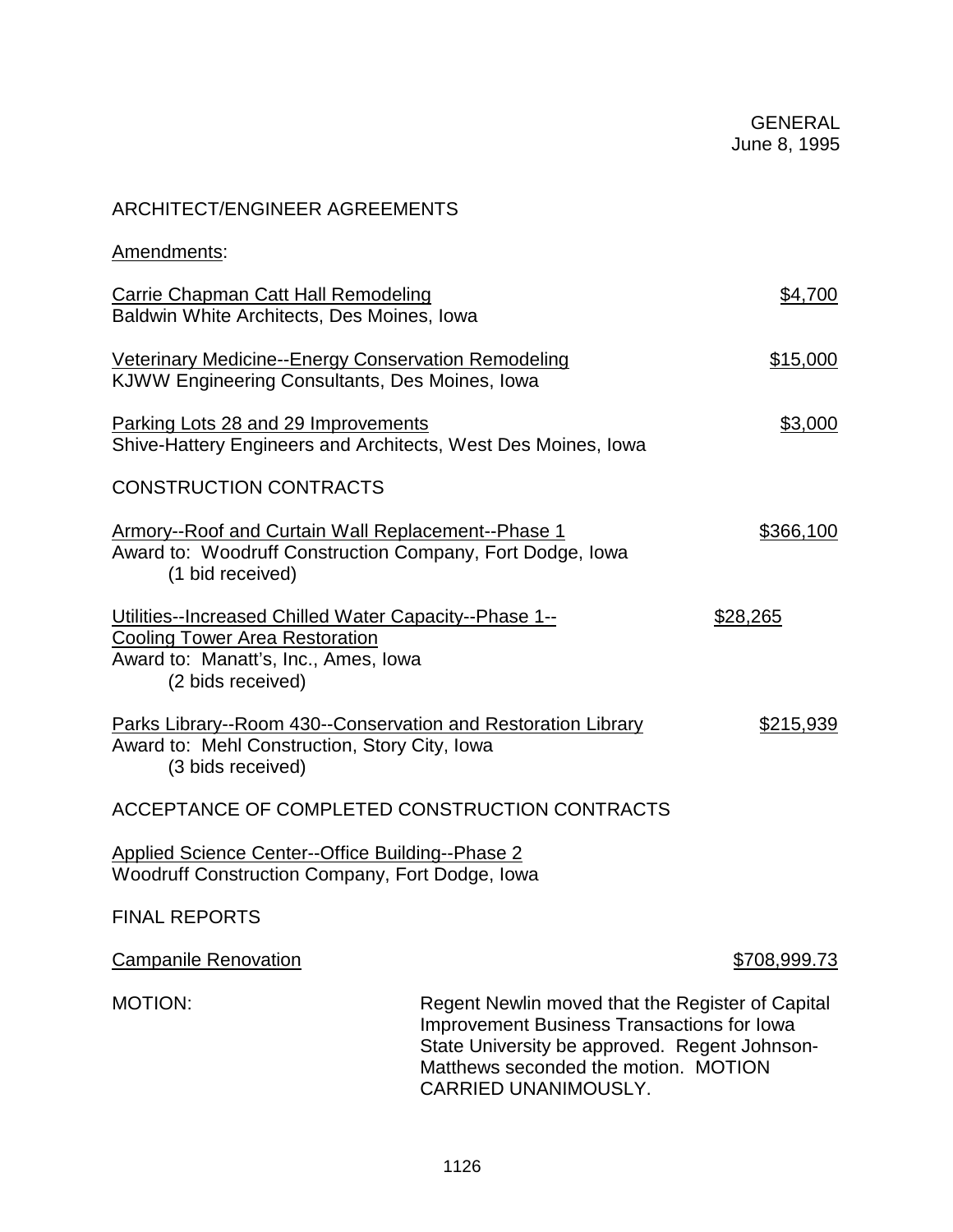**APPROVAL OF LEASES**. The Board Office recommended the Board approve leases, as follows.

University officials requested approval to renew a lease as lessee with Loran Simpson for the university's use of 24,887 square feet of storage and research space located in Ames, Iowa, at the rate of \$4,645.57 per month (\$2.24 per square foot, \$55,746.84 per year) for a one-year period.

University officials requested approval to renew a lease as lessee with Determan Investments for the university's use of 800 square feet of space located in Mason City, Iowa, for use by the Human Development and Family Studies Child Welfare Research and Training Project at the rate of \$400 per month (\$6 per square foot, \$4,800 per year) for a one-year period.

MOTION: MOTION: Regent Tyrrell moved to approve leases, as presented. Regent Johnson-Matthew seconded the motion, and upon the roll being called, the following voted: AYE: Collins, Dorr, Johnson-Matthews, Newlin, Pellett, Pomerantz, Smith, Tyrrell. NAY: None. ABSENT: Kennedy.

MOTION CARRIED.

President Pomerantz then asked Board members and institutional officials if there were additional items for discussion pertaining to Iowa State University. There were none.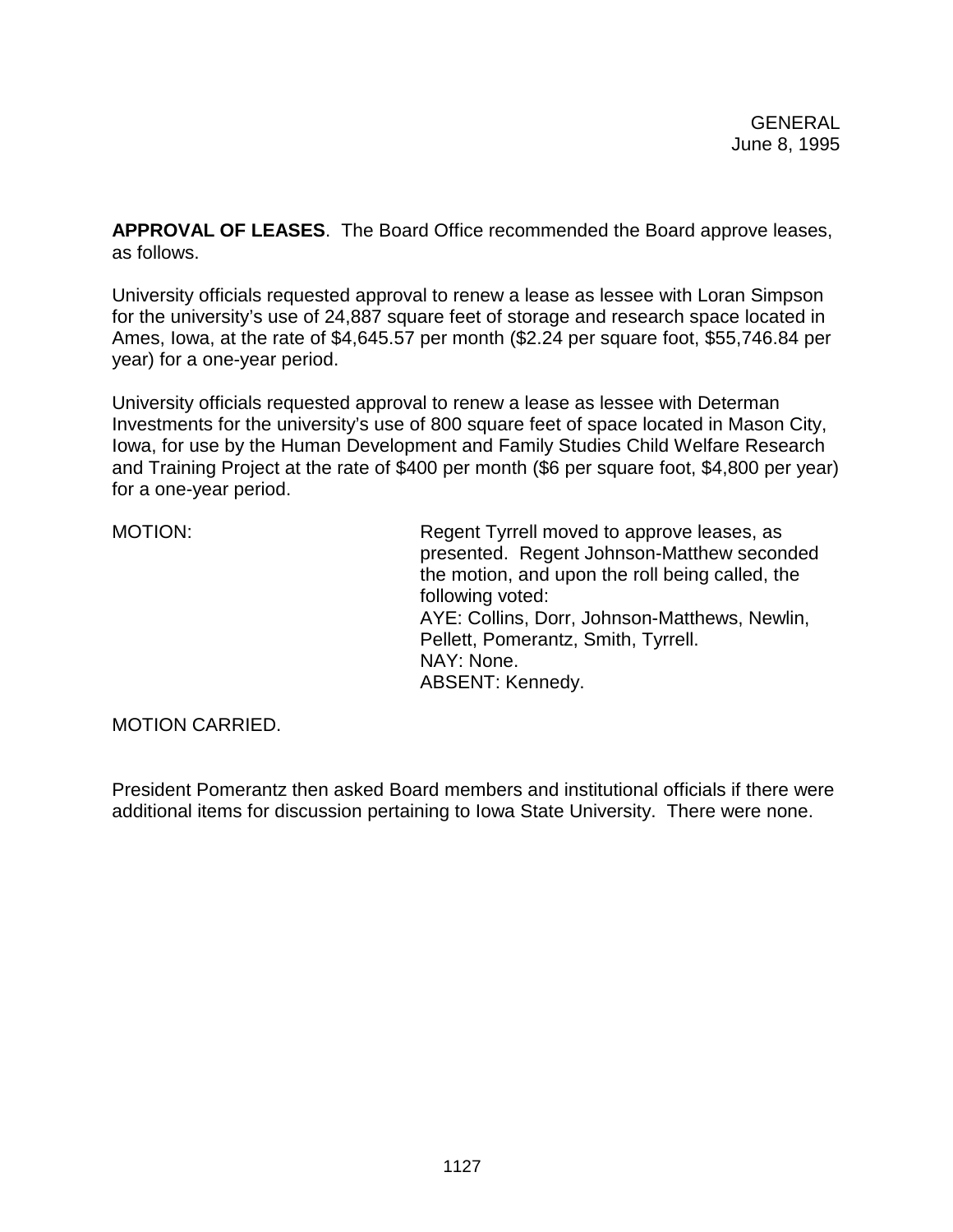# UNIVERSITY OF NORTHERN IOWA

The following business pertaining to the University of Northern Iowa was transacted on Thursday, June 8, 1995.

**RATIFICATION OF PERSONNEL TRANSACTIONS**. The Board Office recommended the Board approve the university's personnel transactions, as follows:

Register of Personnel Changes had not been received and would be reported next month.

Approve the reappointments of GARY SHONTZ as Secretary and JOHN CONNER as Treasurer in accordance with Chapter 262.9 of the Code of Iowa for the fiscal year beginning July 1, 1995.

Approve the appointment of ROBERT E. LEESTAMPER as Acting Provost effective June 1, 1995, at an annual salary of \$120,000 until the effective date of appointment of a permanent president.

MOTION: Regent Dorr moved to ratify the university's personnel transactions, as presented. Regent Johnson-Matthews seconded the motion. MOTION CARRIED UNANIMOUSLY.

**REGISTER OF CAPITAL IMPROVEMENT BUSINESS TRANSACTIONS**. The Board Office recommended the Board approve the Register of Capital Improvement Business Transactions, as presented.

PROJECT DESCRIPTIONS AND BUDGETS

University officials presented one project with a budget of less than \$250,000. The title, source of funds and estimated budget for the project were listed in the register prepared by the university.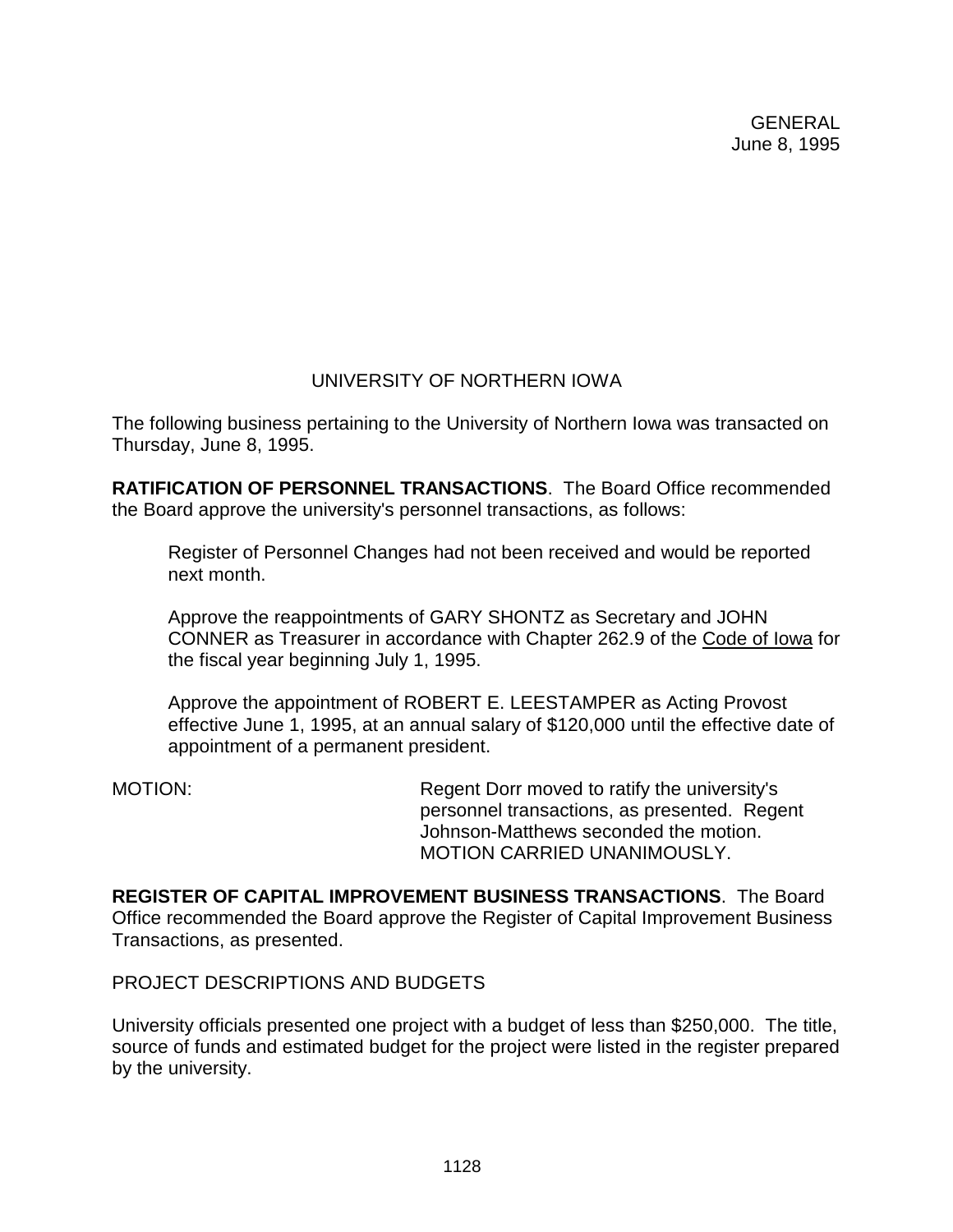MOTION: Regent Collins moved to approve the university's capital register, as presented. Regent Johnson-Matthews seconded the motion. MOTION CARRIED UNANIMOUSLY.

**PROPERTY PURCHASE AND EASEMENT AGREEMENT**. The Board Office recommended the Board (1) authorize the University of Northern Iowa, subject to approval of the Executive Council of Iowa, to enter into an agreement for the purchase of property located in Cedar Falls, Iowa, from University Bible Fellowship; and (2) subject to approval of the property purchase, authorize the university to enter into an easement agreement with University Bible Fellowship, subject to approval of the Executive Council of Iowa, for the Fellowship's use of the north 50 feet of the property.

University of Northern Iowa officials requested approval to purchase a tract of land from University Bible Fellowship of Cedar Falls. The property consists of a 75 feet by 365 feet strip of land (approximately 0.62 acres) adjacent to the university warehouse, which is located southwest of campus along University Avenue in Cedar Falls.

University officials wish to purchase the property to allow continued full utilization of the warehouse building; the current property line bisects the warehouse parking lot, truck turn-around area and driveway to University Avenue.

The purchase price for the property, based on two appraisals, was established at \$25,000, which was within Board policy. Funds for the purchase were available from Treasurer's Temporary Investments.

The property is within the university's campus master plan.

Subject to approval of the property purchase, university officials also requested approval to enter into an easement agreement with University Bible Fellowship. University Bible Fellowship requested the easement for its use of the north 50 feet of the property, including the driveway. The easement will provide University Bible Fellowship with access to its remaining property for construction of a church on the site.

University Bible Fellowship agreed to operate, maintain and repair access to its land in the easement area. The university agreed to be responsible for the maintenance and repair of the driveway. University Bible Fellowship agreed to indemnify, defend and hold harmless the university, the Board of Regents, and the State of Iowa from damages resulting from its use of the premises.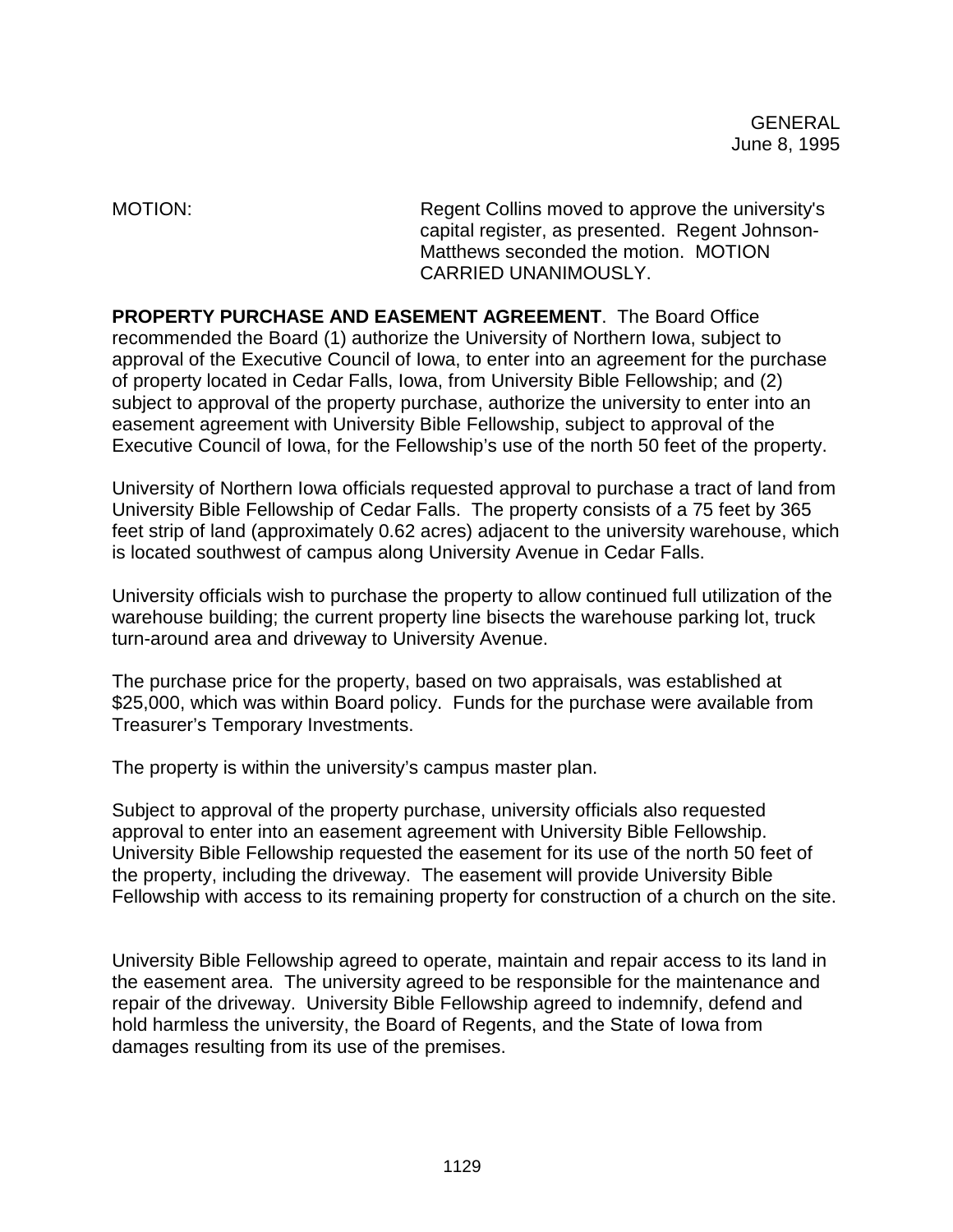The property purchase and the easement were reviewed by the Attorney General's Office and were recommended for approval. Approval of the Executive Council is required for the property purchase and the easement.

MOTION: Regent Collins moved to (1) authorize the University of Northern Iowa, subject to approval of the Executive Council of Iowa, to enter into an agreement for the purchase of property located in Cedar Falls, Iowa, from University Bible Fellowship; and (2) subject to approval of the property purchase, authorize the university to enter into an easement agreement with University Bible Fellowship, subject to approval of the Executive Council of Iowa, for the Fellowship's use of the north 50 feet of the property. Regent Dorr seconded the motion, and upon the roll being called, the following voted: AYE: Collins, Dorr, Johnson-Matthews, Newlin, Pellett, Pomerantz, Smith, Tyrrell. NAY: None. ABSENT: Kennedy.

MOTION CARRIED.

President Pomerantz then asked Board members and institutional officials if there were additional items for discussion pertaining to the University of Northern Iowa. There were none.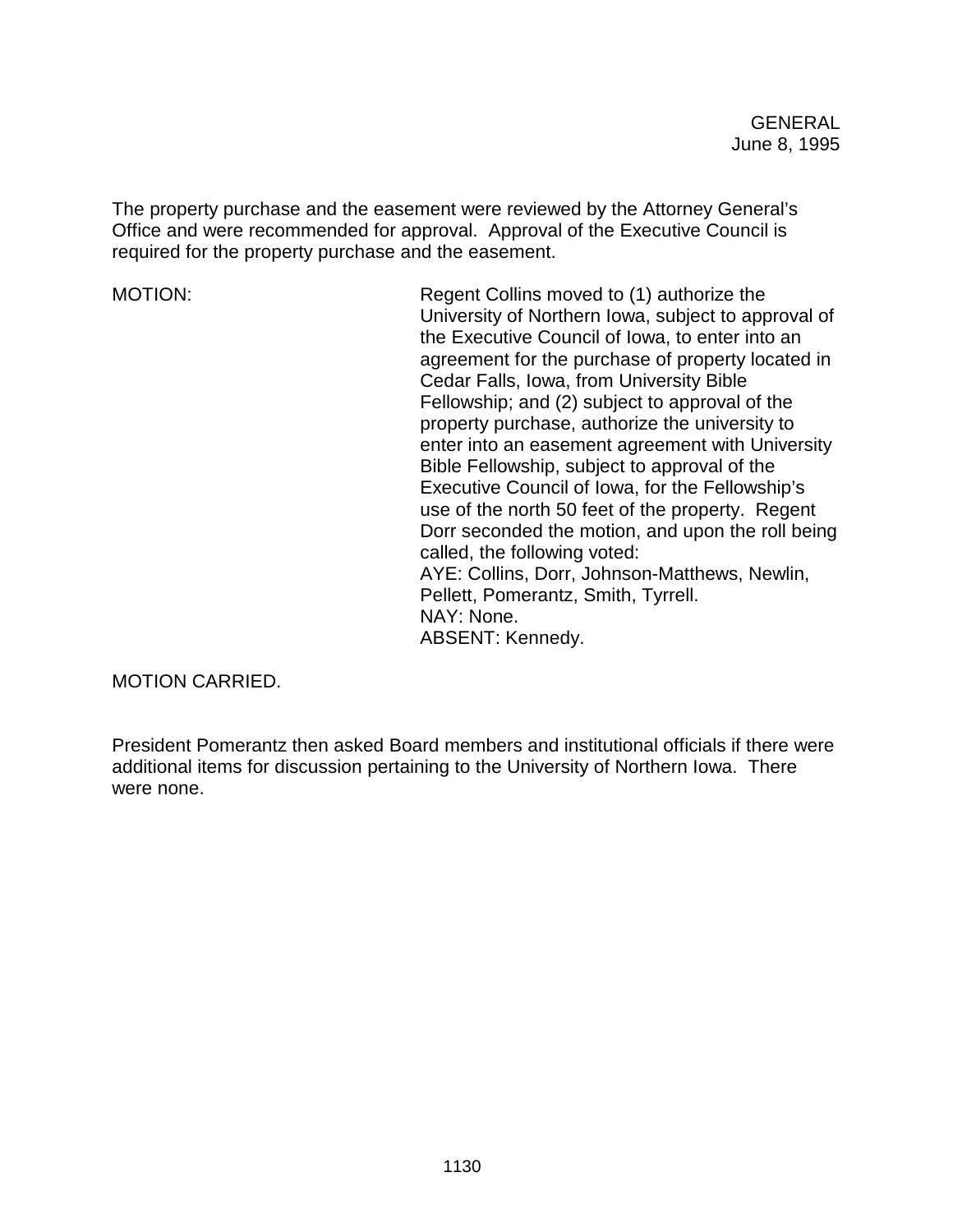# IOWA SCHOOL FOR THE DEAF

The following business pertaining to Iowa School for the Deaf was transacted on Thursday, June 8, 1995.

**RATIFICATION OF PERSONNEL TRANSACTIONS**. The Board Office recommended the Board approve personnel transactions, as follows:

The Register of Personnel Changes had not been received and would be reported next month.

Approve the reappointment of JAMES HEUER as Secretary and Treasurer in accordance with Chapter 262.9 of the Code of Iowa for the fiscal year beginning July 1, 1995.

MOTION: Regent Dorr moved to approve the personnel transactions, as presented. Regent Johnson-Matthews seconded the motion. MOTION CARRIED UNANIMOUSLY.

**REGISTER OF CAPITAL IMPROVEMENT BUSINESS TRANSACTIONS**. The Board Office recommended the Board approve the Iowa School for the Deaf capital register.

Iowa School for the Deaf officials presented the following project descriptions and budgets for Board approval.

Visual Alert Installation--Phase II  $$80,000$ 

#### Project Budget

| <b>Project Cost</b>    | \$75,000 |
|------------------------|----------|
| Architect/Engineer Fee | 5,000    |
| <b>TOTAL</b>           | \$80,000 |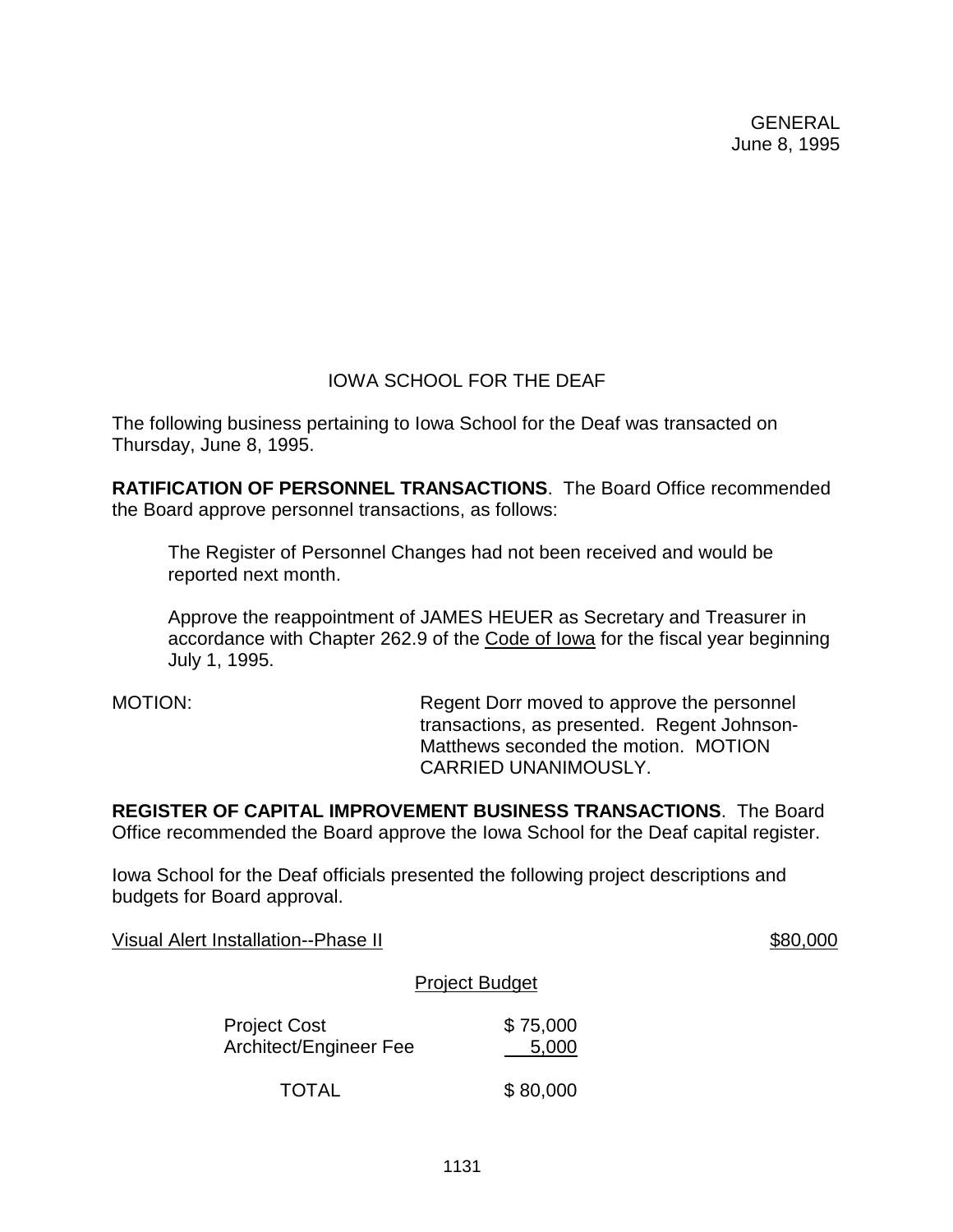| Source of Funds:              |          |
|-------------------------------|----------|
| <b>State Appropriation</b>    | \$50,000 |
| FY 1995 Building Repair Funds | 30,000   |
|                               |          |

TOTAL \$ 80,000

This project will address the fire detection needs for Long Hall by providing a fullyintegrated warning system for both fire and severe weather situations.

Girls Residence--Ground Level Interior Refinishing  $$28,000$ Source of Funds: FY 1995 Building Repair Funds

This project will address the interior refinishing needs of the Girls Residence. The project will also provide modifications to meet accessibility requirements of the Americans with Disabilities Act in order to utilize this area for student health services.

MOTION: Regent Newlin moved to approve the Iowa School for the Deaf Register of Capital Improvement Business Transactions, as presented. Regent Collins seconded the motion. MOTION CARRIED UNANIMOUSLY.

President Pomerantz then asked Board members and institutional officials if there were additional items for discussion pertaining to the Iowa School for the Deaf. There were none.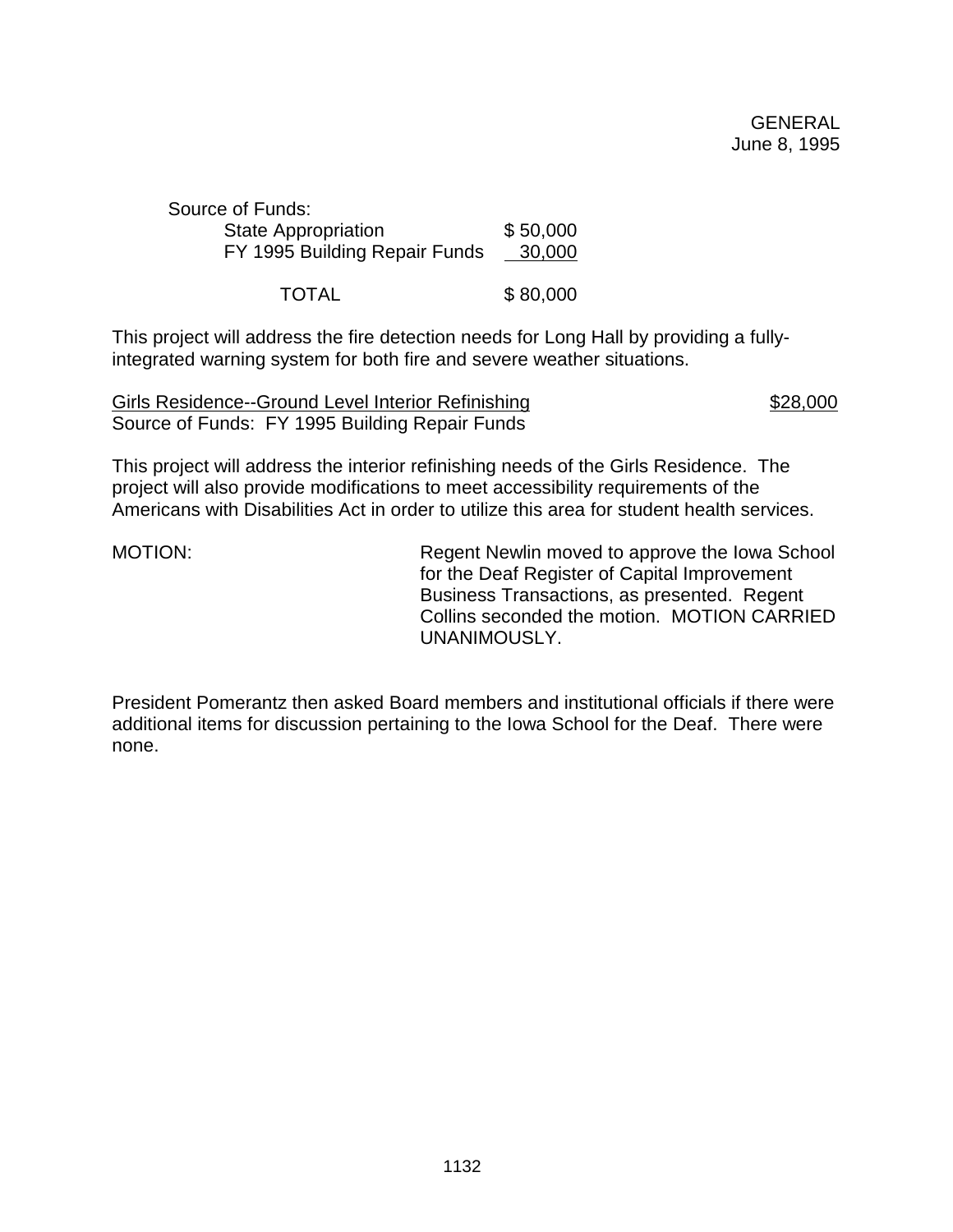# IOWA BRAILLE AND SIGHT SAVING SCHOOL

The following business pertaining to Iowa Braille and Sight Saving School was transacted on Thursday, June 8, 1995.

**RATIFICATION OF PERSONNEL TRANSACTIONS**. The Board Office recommended the Board approve personnel transactions, as follows:

Register of Personnel Changes for the period of April 23 to May 20, 1995.

Approve the reappointment of LUANN WOODWARD as Secretary and Treasurer in accordance with Chapter 262.9 of the Code of Iowa for the fiscal year beginning July 1, 1995.

MOTION: Regent Dorr moved to approve personnel transactions, as presented. Regent Johnson-Matthews seconded the motion. MOTION CARRIED UNANIMOUSLY.

**APPROVAL OF 1995-96 CALENDAR**. The Board Office recommended the Board approve IBSSS' proposed calendar for school year 1995-1996.

IBSSS' proposed calendar scheduled 180 instructional days, 189 faculty days, and included the following holidays for Merit staff, institutional officials, and professional and scientific staff:

| Weekday  | <b>Date</b>            | <b>Holiday</b>          |
|----------|------------------------|-------------------------|
| Tuesday  | July 4, 1995           | Independence Day        |
| Monday   | September 4            | Labor Day               |
| Thursday | November 23            | <b>Thanksgiving Day</b> |
| Friday   | November 24            | <b>Campus Holiday</b>   |
| Monday   | December 25            | <b>Campus Holiday</b>   |
| Tuesday  | December 26            | Campus Holiday          |
| Monday   | <b>January 1, 1996</b> | New Year's Day          |
| Friday   | April 5                | <b>Campus Holiday</b>   |
| Monday   | May 27                 | <b>Memorial Day</b>     |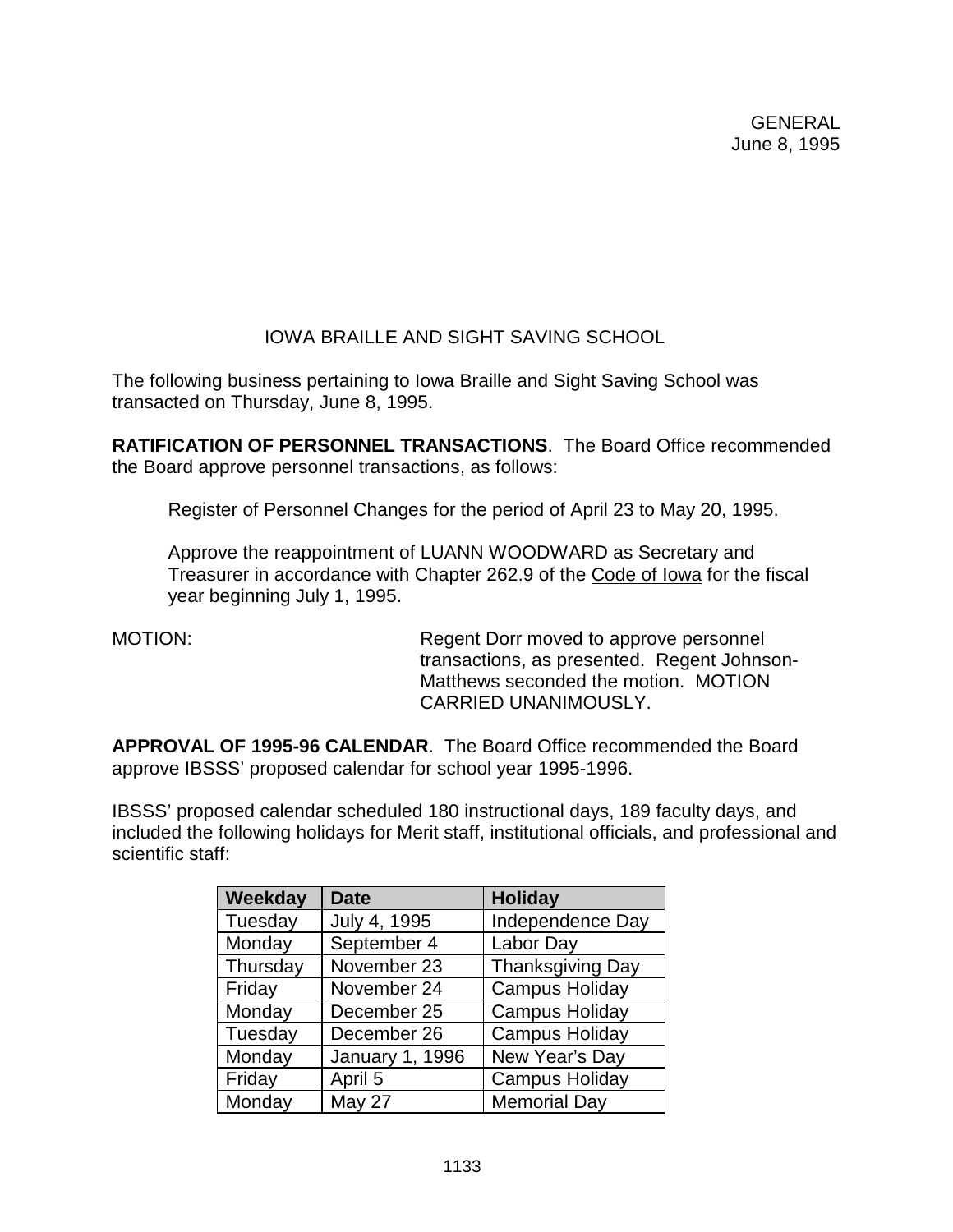This calendar was consistent with State requirements for instructional days, with Board policy, and with past calendars. The calendar paralleled as much as possible the calendar of the Vinton/Shellsburg Community School District, IBSSS' partner district for specialized academic instruction.

ACTION: President Pomerantz stated the Board approved IBSSS' proposed calendar for school year 1995- 1996, by general consent.

**REGISTER OF CAPITAL IMPROVEMENT BUSINESS TRANSACTIONS**. The Board Office stated there were no transactions this month on the school's capital register.

**APPROVAL OF CONTRACTS FOR OCCUPATIONAL THERAPY SERVICES, PHYSICAL THERAPY SERVICES AND PROFESSIONAL MEDICAL SERVICES**. The Board Office recommended that the Board approve contracts for services for the 1995- 1996 school year as follows:

- 1) with KAREN RANDALL, Registered Occupational Therapist, to provide Occupational Therapy Services at a rate of \$40 per hour, consisting of four days at the beginning of the year and a maximum of three hours per week during the year;
- 2) with KAREN HARTING, Licensed Physical Therapist, to provide Physical Therapy Services at a rate of \$40 per hour, consisting of four days at the beginning of the year and a maximum of three hours per week during the year;
- 3) with DR. SHERMAN L. ANTHONY, Vinton, for medical services at a base fee of \$2,270 and an examination fee of \$28 for each student examined or administered service.

The agreements were reviewed by the Attorney General's Office and were recommended for approval.

With the renewal of the agreement with Ms. Randall, occupational therapy services will be provided for the 1995-1996 school year at an hourly rate of \$40, which was the same rate as the agreement for the previous school year.

With renewal of the agreement with Karen Harting, physical therapy services will be provided to students for the 1995-1996 school year at a cost of \$40 per hour, which was the same rate as the agreement for the previous school year.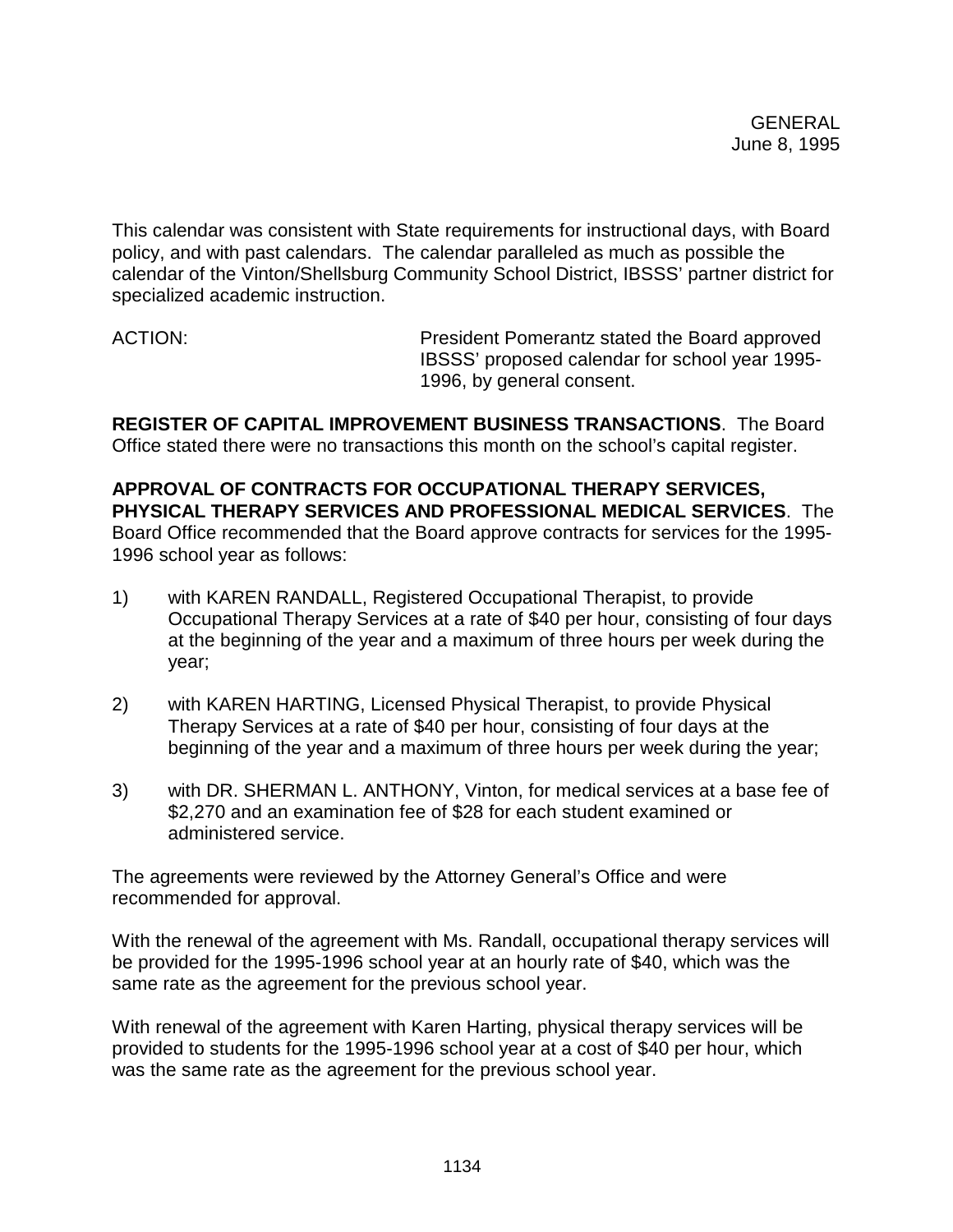The agreement with Dr. Anthony for medical services for students provided for a base fee of \$2,270 for the 1995-1996 school year, which was an increase of approximately 2 percent over the current rate of \$2,225. The cost of \$28 for each student examined was the same rate as the previous agreement.

The total estimated FY 1996 cost for occupational and physical therapy services, based on actual FY 1995 costs, was \$4,500 each.

Provision of these services was a partial fulfillment of Federal and State regulations for school services for disabled students.

MOTION: Regent Tyrrell moved to approve contracts for services for the 1995-1996 school year, as presented. Regent Johnson-Matthews seconded the motion. MOTION CARRIED UNANIMOUSLY.

**APPROVAL OF CONTRACTS FOR LANGUAGE ARTS INSTRUCTIONAL SERVICES AND SCHOOL PSYCHOLOGICAL SERVICES**. The Board Office recommended the Board (1) approve the contract with Woody Miracle for language arts instructional services and (2) approve the contract with Grant Wood Area Educational Agency for services of a school psychologist.

Iowa Braille and Sight Saving School officials submitted two academic services contracts to the Board for its approval.

The instructional services contract with Woody Miracle was identical to the contract of this past school year. Mr. Miracle, a former IBSSS employee, provides 1.5 hours per day language arts instruction, which school officials believe fulfills its needs in the language arts area. The maximum contracted amount was \$7,560.

The contract with Grant Wood AEA will provide a certified school psychologist for 2.5 days per week with a maximum of 95 days for the school year. The maximum contracted amount was \$21, 860. This contract was basically the same as last year's contract except that an additional half day per week was contracted in addition to a higher rate under the new contract.

These contracts were reviewed by the Attorney General's Office.

MOTION: Regent Dorr moved to (1) approve the contract with Woody Miracle for language arts instructional services and (2) approve the contract with Grant Wood Area Educational Agency for services of a